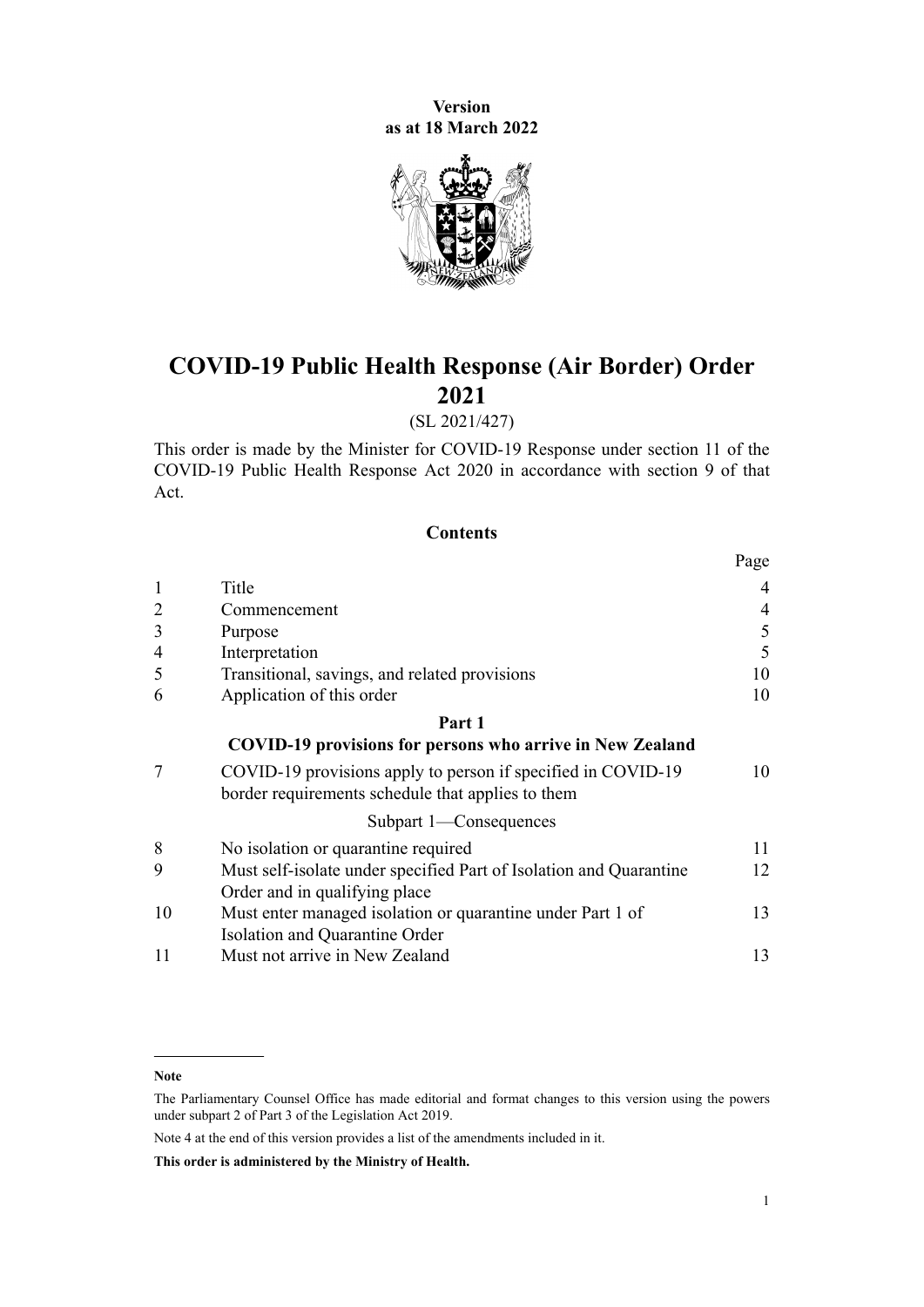| <b>COVID-19 Public Health Response (Air Border) Order</b> | Version as at |
|-----------------------------------------------------------|---------------|
| 2021                                                      | 18 March 2022 |
|                                                           |               |

# [Subpart 2—Conditions](#page-12-0)

# *[Before arrival](#page-12-0)*

| 12  | Must have traveller pass                                                                               | 13 |
|-----|--------------------------------------------------------------------------------------------------------|----|
| 13  | Must be vaccinated or excused by certificate (unless under 17<br>years of age)                         | 13 |
| 14  | Must have pre-departure test for COVID-19 or be excused by                                             | 14 |
|     | certificate (unless under 2 years of age)                                                              |    |
| 15  | Must have negative result from pre-departure test for COVID-19                                         | 15 |
|     | (or certificate)                                                                                       |    |
| 16  | Must not be waiting for test results                                                                   | 15 |
| 16A | Must not exhibit COVID-19 symptoms (or must have certificate)                                          | 15 |
| 17  | Must not be subject to public health direction in another country                                      | 16 |
| 18  | Must not have prematurely ended period of isolation or quarantine                                      | 16 |
| 19  | Must fly with specified carrier                                                                        | 16 |
| 20  | Must travel on scheduled international air service                                                     | 16 |
| 21  | Must have confirmed allocation for managed isolation or<br>quarantine                                  | 16 |
| 22  | Must comply with key safety standards or route safety plan while<br>outside New Zealand                | 17 |
|     | Before, on, or after arrival                                                                           |    |
| 23  | Must make traveller declaration at certain times                                                       | 17 |
| 24  | Must provide, at certain times, information necessary to support<br>public health response to COVID-19 | 17 |
| 25  | Must provide self-isolation information at certain times                                               | 18 |
| 26  | Must not exhibit COVID-19 symptoms at certain times [Revoked]                                          | 18 |
| 27  | Must be considered at negligible risk of having been exposed to<br>COVID-19                            | 18 |
| 28  | Must wear face covering in certain places or circumstances                                             | 19 |
| 29  | Must answer to authorised officers                                                                     | 20 |
| 30  | Must produce evidence of compliance with COVID-19 provisions                                           | 20 |
| 31  | Must not provide false or misleading information or evidence                                           | 21 |
|     | On or after arrival                                                                                    |    |
| 32  | Must report for and undergo COVID-19 screening                                                         | 21 |
| 33  | Must report for and undergo COVID-19 test                                                              | 21 |
| 34  | Must be considered at low risk of having or transmitting                                               | 21 |
|     | COVID-19                                                                                               |    |
| 35  | Must comply with directions while travelling to place of isolation<br>or quarantine or self-isolation  | 22 |
| 36  | Must maintain physical distancing                                                                      | 22 |
| 37  | Must wear personal protective equipment as directed                                                    | 22 |
| 38  | Must comply with key safety standards while in Green area in New<br>Zealand                            | 23 |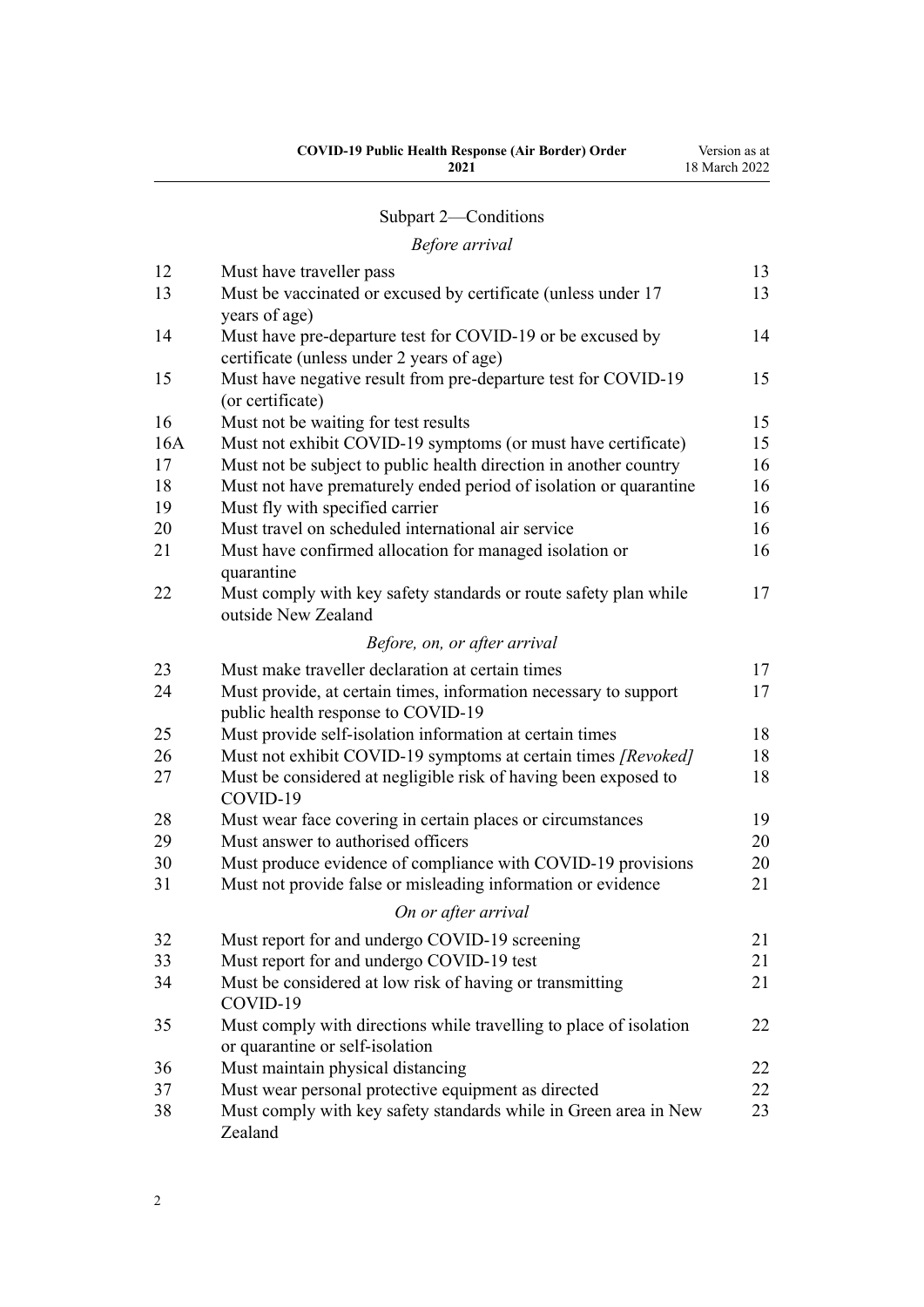|    | Subpart 3—Breach of conditions                                                          |    |
|----|-----------------------------------------------------------------------------------------|----|
| 39 | Subpart 3 applies if person breaches COVID-19 provision that<br>applies to them         | 23 |
| 40 | Breach of requirement not to arrive in New Zealand                                      | 23 |
| 41 | Failure to produce evidence of being vaccinated [Revoked]                               | 24 |
| 42 | Failure to produce evidence of pre-departure test or negative result<br>[Revoked]       | 24 |
| 43 | Failure to comply with key safety standards or route safety plan<br>outside New Zealand | 24 |
| 44 | Failure to provide details of qualifying place to self-isolate<br>[Revoked]             | 24 |
| 45 | Exhibiting symptoms of COVID-19 on arrival [Revoked]                                    | 24 |
| 46 | Considered not at low risk of having or transmitting COVID-19                           | 25 |
| 47 | Failure to comply with key safety standards while in New Zealand                        | 25 |
| 48 | Must report for and undergo assessment and comply with decision<br>of assessing officer | 26 |
| 49 | Breach of order may be infringement offence                                             | 26 |
|    | Part 2                                                                                  |    |
|    | Provisions that apply to carriers                                                       |    |
| 50 | Aircraft must arrive at specified airport                                               | 26 |
| 51 | Carrier may have route safety plans                                                     | 27 |
| 52 | Carrier must notify changes affecting route safety plan                                 | 27 |
| 53 | Carrier must promote compliance with route safety plan or key<br>safety standards       | 27 |
| 54 | Carrier must check compliance with COVID-19 provisions                                  | 27 |
|    | Part 3                                                                                  |    |
|    | <b>Exemptions and other powers</b>                                                      |    |
|    | Exemptions                                                                              |    |
| 55 | General provisions about exemptions                                                     | 28 |
| 56 | How exemptions are notified or published                                                | 29 |
| 57 | Minister may grant exemptions                                                           | 30 |
| 58 | Director-General may grant exemptions                                                   | 30 |
|    | Director-General notices                                                                |    |
| 59 | Director-General may specify matters by notice                                          | 31 |
|    | Part 4                                                                                  |    |
|    | <b>Infringement offences</b>                                                            |    |
|    | [Revoked]                                                                               |    |
| 60 | Breaches of this order that are infringement offences [Revoked]                         | 32 |
|    | Part 5                                                                                  |    |
|    | <b>Revocations</b>                                                                      |    |
| 61 | Revocations                                                                             | 32 |

**COVID-19 Public Health Response (Air Border) Order 2021**

Version as at 18 March 2022

3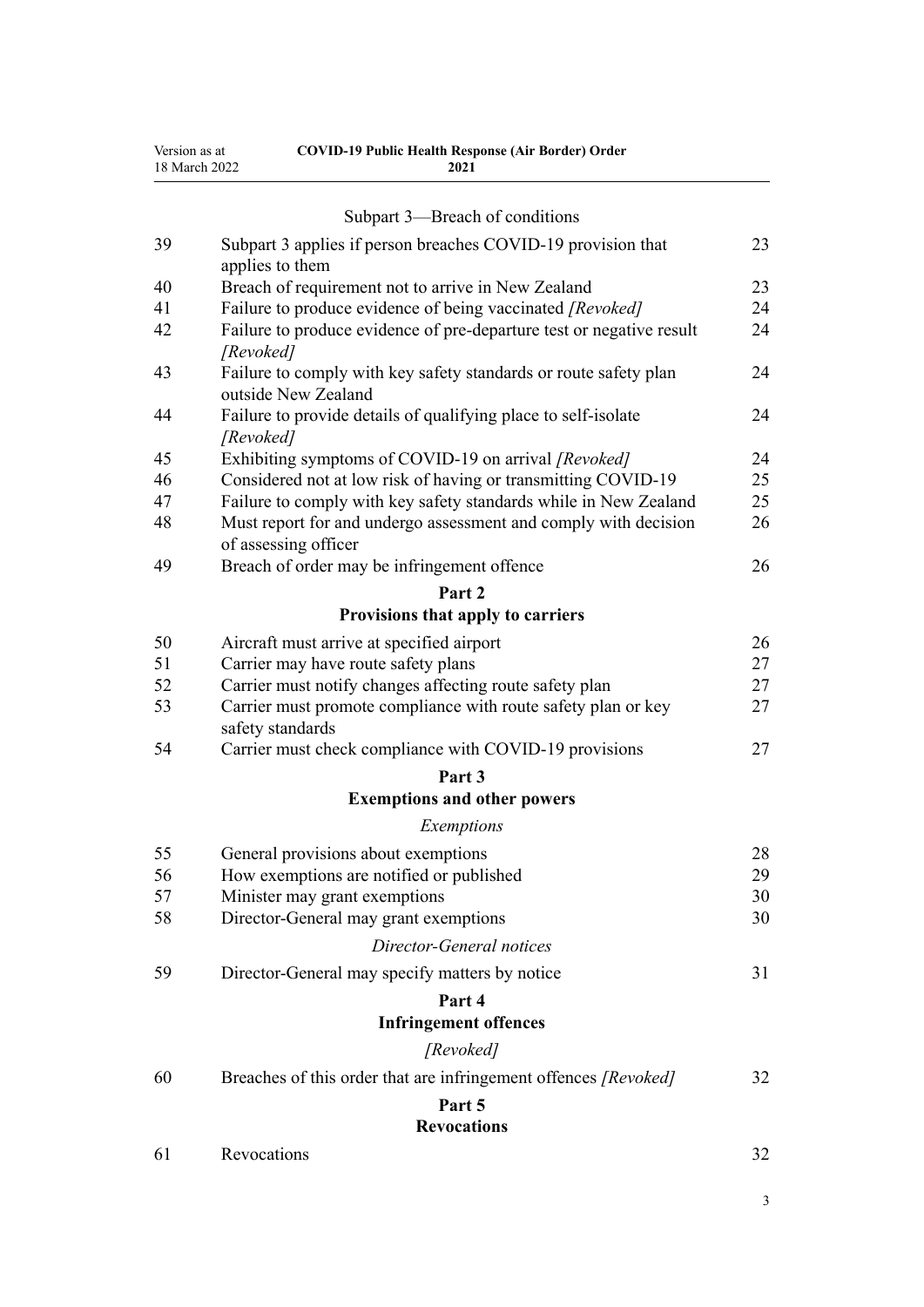| <b>COVID-19 Public Health Response (Air Border) Order</b><br>2021 | Version as at<br>18 March 2022 |
|-------------------------------------------------------------------|--------------------------------|
| <b>Schedule 1</b>                                                 | 34                             |
| Transitional, savings, and related provisions                     |                                |
| <b>Schedule 2</b>                                                 | 36                             |
| <b>Groups of countries</b>                                        |                                |
| <b>Schedule 3</b>                                                 | 37                             |
| <b>Exemptions from some COVID-19 provisions</b>                   |                                |
| <b>Schedule 4</b>                                                 | 39                             |
| <b>New Zealand-based aircrew members</b>                          |                                |
| <b>Schedule 5</b><br><b>Overseas-based aircrew members</b>        | 41                             |
| <b>Schedule 6</b>                                                 | 45                             |
| <b>Transit-only arrivals</b>                                      |                                |
| <b>Schedule 7</b>                                                 | 47                             |
| <b>Relevant workers</b>                                           |                                |
| <b>Schedule 8</b>                                                 | 54                             |
| <b>Arrivals from Antarctica</b>                                   |                                |
| <b>Schedule 9</b>                                                 | 56                             |
| Ship crew members arriving to join ship                           |                                |
| <b>Schedule 10</b>                                                | 58                             |
| <b>Arrivals on aircraft turned back to New Zealand</b>            |                                |
| <b>Schedule 11</b><br><b>General travellers-A</b>                 | 60                             |
| <b>Schedule 12</b>                                                | 64                             |
| <b>General travellers-B</b>                                       |                                |
| <b>Schedule 13</b>                                                | 69                             |
| General travellers-C                                              |                                |
| <b>Schedule 14</b>                                                | 72                             |
| General travellers-Z                                              |                                |
| <b>Schedule 15</b>                                                | 77                             |
| <b>Key safety standards</b>                                       |                                |

# **Order**

# **1 Title**

<span id="page-3-0"></span>cl 1

This order is the COVID-19 Public Health Response (Air Border) Order 2021.

# **2 Commencement**

This order comes into force at 11.59 pm on 27 February 2022.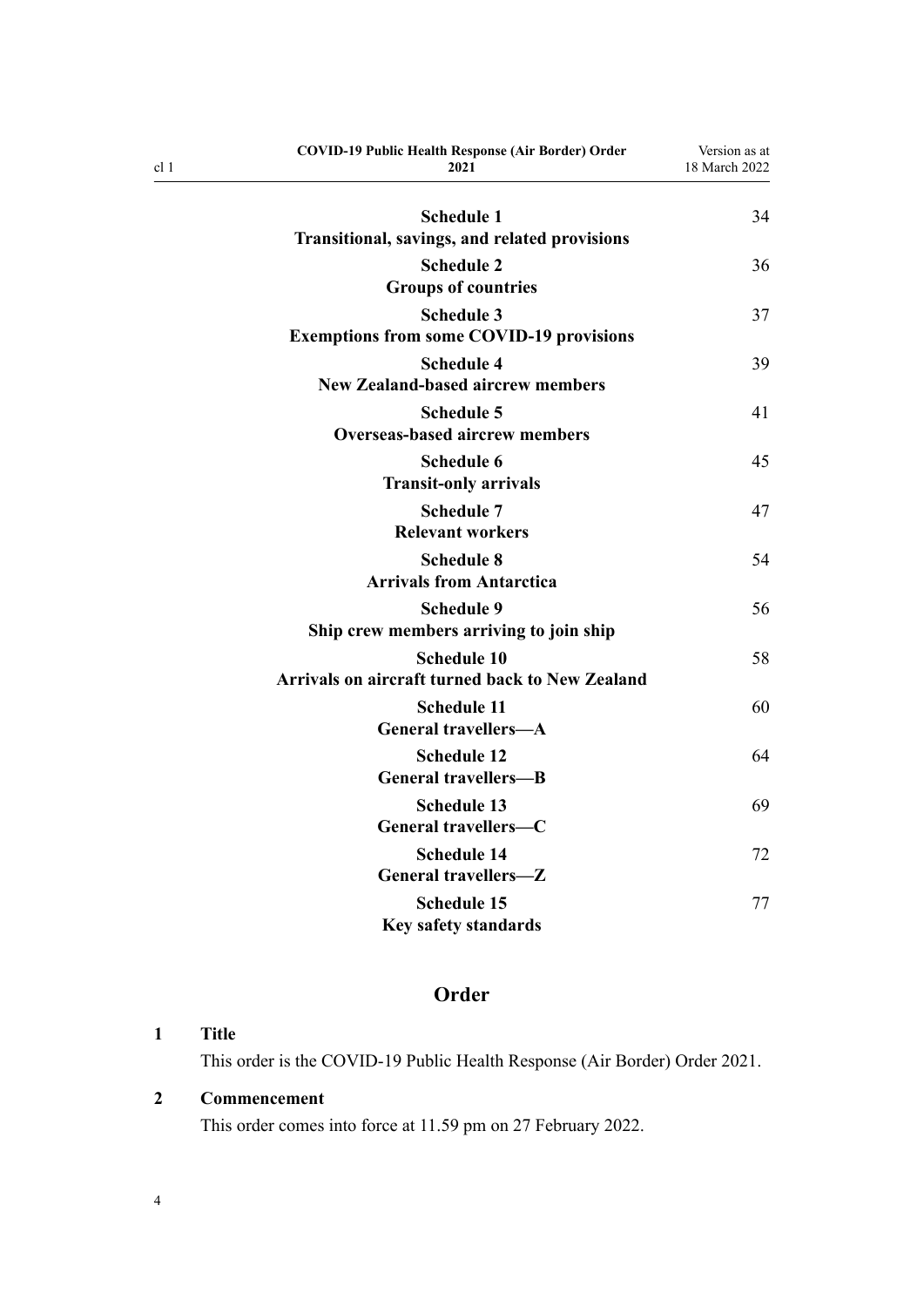<span id="page-4-0"></span>Clause 2: amended, at 11.58 pm on 16 January 2022, by [clause 16](http://legislation.govt.nz/pdflink.aspx?id=LMS629294) of the COVID-19 Public Health Response (Air Border and Isolation and Quarantine) Amendment Order 2022 (SL 2022/2).

#### **3 Purpose**

The purpose of this order is to support a public health response to COVID-19 that furthers the purpose of the Act by imposing requirements and restrictions in relation to persons who arrive in New Zealand by air.

#### **4 Interpretation**

In this order, unless the context otherwise requires,—

**Act** means the [COVID-19 Public Health Response Act 2020](http://legislation.govt.nz/pdflink.aspx?id=LMS344121)

**aircrew member** means an overseas-based aircrew member or a New Zealandbased aircrew member

**airport**, in relation to an airport in New Zealand, means an aerodrome (as defined in [section 2\(1\)](http://legislation.govt.nz/pdflink.aspx?id=DLM214692) of the Civil Aviation Act 1990)

**airside**, in relation to an airport, means any part of the airport that is—

- (a) inaccessible to the general public; but
- (b) accessible to international arriving or international transiting passengers who have not entered the country where the airport is located

**approved system** means any system that is—

- (a) specified by a Director-General notice; and
- (b) approved by the Director-General for the purpose of a COVID-19 provision

**arrive in New Zealand**, in relation to a person who arrives on an aircraft, means to be on board the craft when it lands or stops at any place within New Zealand

**associate** has the meaning given in [clause 1](#page-76-0) of Schedule 15

**authorised officer** means—

- (a) an authorised enforcement person:
- (b) a health protection officer:
- (c) an immigration officer (as defined in [section 4](http://legislation.govt.nz/pdflink.aspx?id=DLM1440311) of the Immigration Act 2009):
- (d) a medical officer of health

**board a flight** means to board the aircraft undertaking the flight

**carrier**, in relation to a craft (but not a foreign military craft),—

- (a) means the owner or charterer of the craft; and
- (b) if the owner or charterer is not in New Zealand, includes the agent in New Zealand of the owner or charterer; and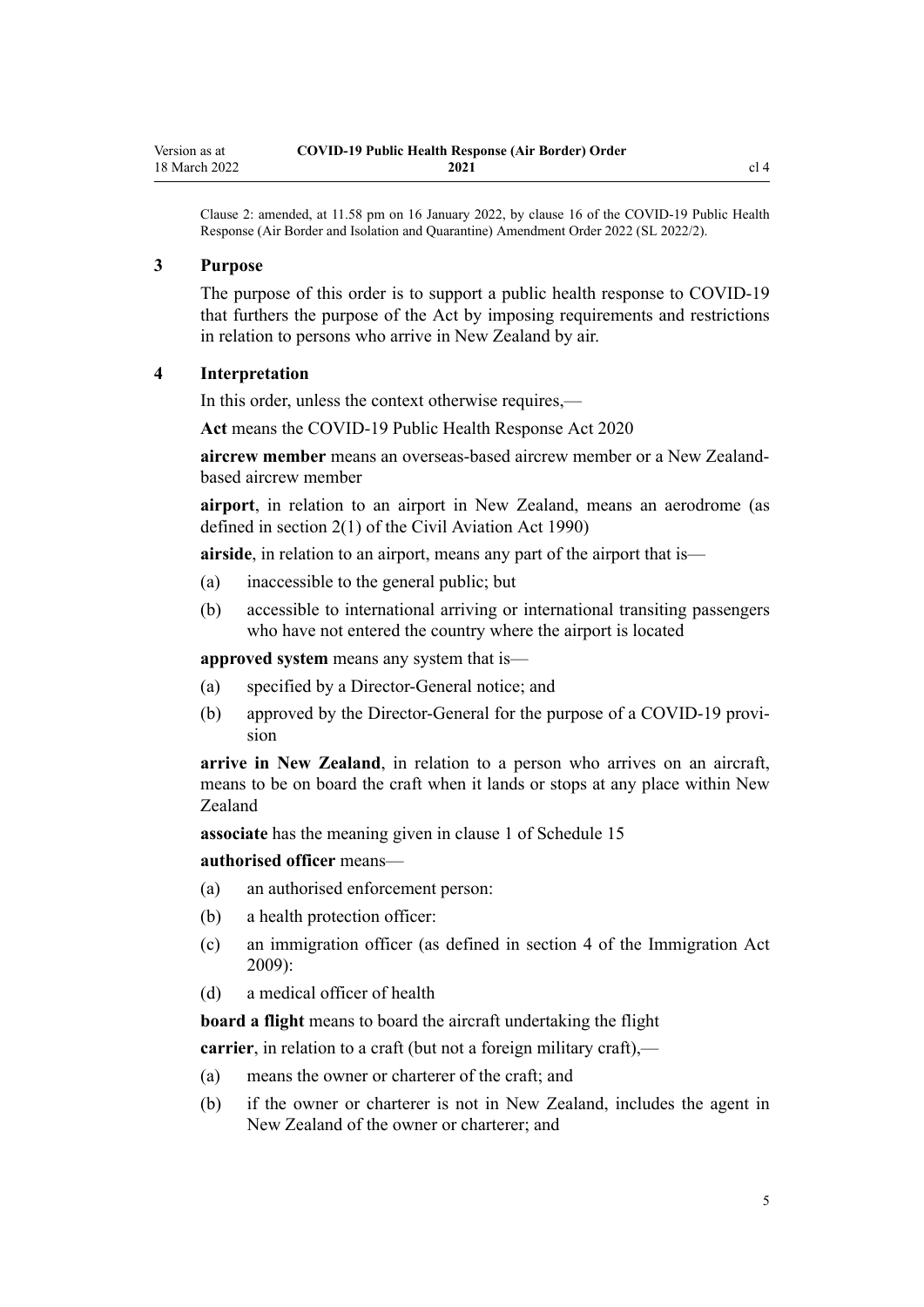(c) if there is no agent in New Zealand, includes the person in charge of the craft

**connecting flight**, in relation to a person other than an aircrew member, means any of the 2 or more flights that—

- (a) carry the person to New Zealand from another country; and
- (b) are ticketed with a specified departure and arrival place, date, and time for each flight; and
- (c) are not separated by a stopover

#### **country**—

- (a) means all or part of a country or a territory; and
- (b) includes Antarctica

**COVID-19 border requirements schedule** has the meaning given in [clause](#page-9-0) [7\(5\)](#page-9-0)

**COVID-19 provision** has the meaning given in [clause 7\(1\)](#page-9-0)

**COVID-19 test** means an examination or a test (or both) for COVID-19 that is specified by a Director-General notice for the purpose of any COVID-19 provision

**craft** has the meaning given in [section 4](http://legislation.govt.nz/pdflink.aspx?id=DLM1440311) of the Immigration Act 2009

**direct flight**, in relation to a person, means a flight that carries the person to New Zealand from another country and is not a connecting flight

**Director-General notice** means a notice made under [clause 59](#page-30-0)

**enter**,—

- (a) in relation to New Zealand, means to enter New Zealand in accordance with the [Immigration Act 2009](http://legislation.govt.nz/pdflink.aspx?id=DLM1440300); and
- (b) in relation to any other country, has a corresponding meaning

**group 1 country** means a country that [Schedule 2](#page-35-0) identifies as a group 1 country

**group 2 country** means a country that [Schedule 2](#page-35-0) identifies as a group 2 country

**group 3 country** means a country that [Schedule 2](#page-35-0) identifies as a group 3 country

**health practitioner** has the meaning given by [section 5\(1\)](http://legislation.govt.nz/pdflink.aspx?id=DLM203321) of the Health Practitioners Competence Assurance Act 2003

**health protection officer** has the meaning given by [section 2\(1\)](http://legislation.govt.nz/pdflink.aspx?id=DLM305845) of the Health Act 1956

**high risk infringement offence** means the high risk class of infringement offence prescribed by [regulation 5\(1\)](http://legislation.govt.nz/pdflink.aspx?id=LMS600713) of the COVID-19 Public Health Response (Infringement Offences) Regulations 2021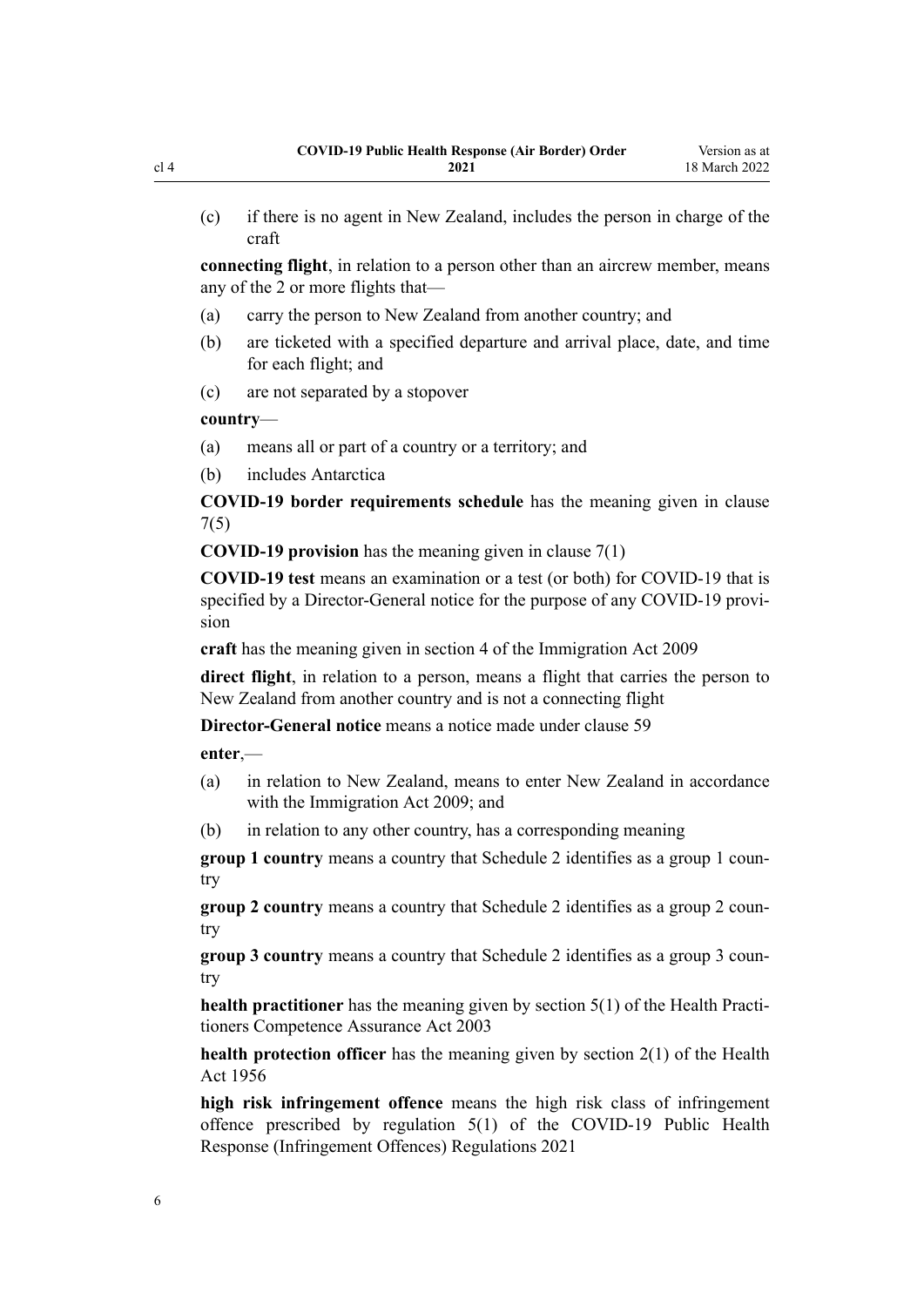**Isolation and Quarantine Order** means the [COVID-19 Public Health](http://legislation.govt.nz/pdflink.aspx?id=LMS401666) [Response \(Isolation and Quarantine\) Order 2020](http://legislation.govt.nz/pdflink.aspx?id=LMS401666)

**key safety standards** means the key safety standards set out in [Schedule 15](#page-76-0)

**low risk infringement offence** means the low risk class of infringement offence prescribed by [regulation 5\(1\)](http://legislation.govt.nz/pdflink.aspx?id=LMS600713) of the COVID-19 Public Health Response (Infringement Offences) Regulations 2021

**medical attendant** has the meaning given in [clause 1\(2\)](#page-46-0) of Schedule 7

**medical officer of health** has the meaning given by [section 2\(1\)](http://legislation.govt.nz/pdflink.aspx?id=DLM305845) of the Health Act 1956

**medical practitioner** means a health practitioner who—

- (a) is, or is deemed to be, registered with the Medical Council of New Zealand continued by section  $114(1)(a)$  of the Health Practitioners Competence Assurance Act 2003 as a practitioner of the profession of medi‐ cine; and
- (b) holds a current practising certificate

**medium risk infringement offence** means the medium risk class of infringement offence prescribed by [regulation 5\(1\)](http://legislation.govt.nz/pdflink.aspx?id=LMS600713) of the COVID-19 Public Health Response (Infringement Offences) Regulations 2021

#### **military craft**—

Version as at

- (a) means a craft (as defined in [section 4](http://legislation.govt.nz/pdflink.aspx?id=DLM1440311) of the Immigration Act 2009) that travels for a military purpose or as part of a military operation; and
- (b) includes a commercial craft (as defined in [section 4](http://legislation.govt.nz/pdflink.aspx?id=DLM1440311) of the Immigration Act 2009) that is chartered for a military purpose or as part of a military operation

**New Zealand-based aircrew member** means a person who—

- (a) is ordinarily resident in New Zealand; and
- (b) arrives in New Zealand—
	- (i) on an aircraft on which they are working as crew (as defined in [section 4](http://legislation.govt.nz/pdflink.aspx?id=DLM1440311) of the Immigration Act 2009); or
	- (ii) for repositioning purposes (that is, for the purpose of connecting with another aircraft on which they are working as crew); or
	- (iii) for the purpose of returning to New Zealand after having left New Zealand to complete training that they were directed by their employer to undertake and that the Civil Aviation Authority, or an equivalent international regulator, requires aircrew members to complete

**New Zealand citizen** has the meaning given by [section 4](http://legislation.govt.nz/pdflink.aspx?id=DLM1440311) of the Immigration Act 2009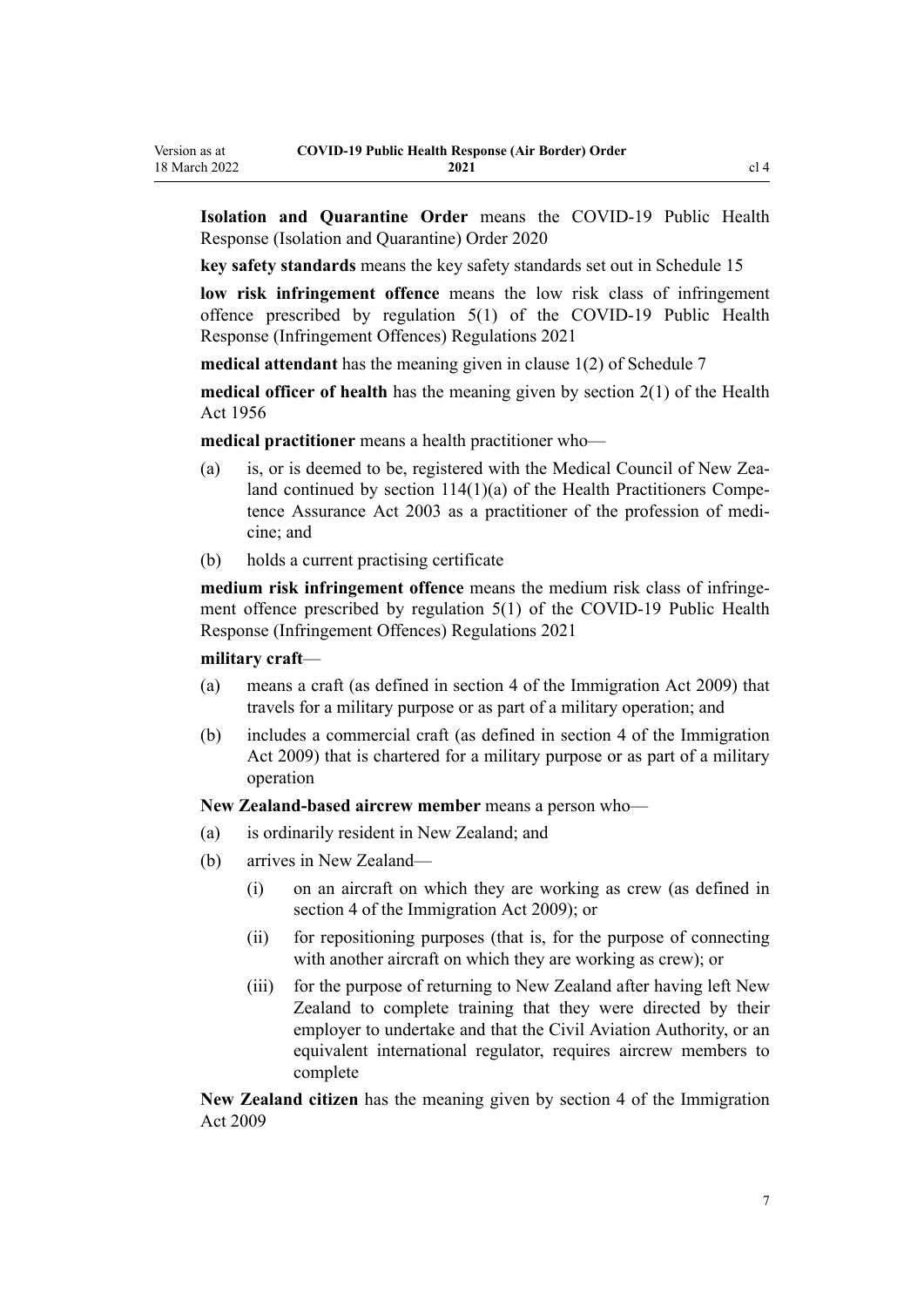**overseas-based aircrew member** means a person who—

- (a) is not ordinarily resident in New Zealand; and
- (b) arrives in New Zealand—
	- (i) on an aircraft on which they are working as crew (as defined in [section 4](http://legislation.govt.nz/pdflink.aspx?id=DLM1440311) of the Immigration Act 2009); or
	- (ii) for repositioning purposes (that is, for the purpose of connecting with another aircraft on which they are working as crew); and
- (c) *[Revoked]*

**overseas-qualified medical practitioner** means a person who is registered or licensed, in a country other than New Zealand, as a health professional equivalent to a medical practitioner

**place of isolation or quarantine**, in relation to a person, means the place at which they must be isolated or quarantined under the Isolation and Quarantine Order

**place of self-isolation**, in relation to a person, means the place at which they will self-isolate under the Isolation and Quarantine Order

**Police escort** has the meaning given in [clause 1\(2\)](#page-46-0) of Schedule 7

**port of arrival**, in relation to a person or aircraft, means the airport at which the person or aircraft arrives in New Zealand

**relevant family member**, in relation to a person, means—

- (a) their spouse, civil union partner, or de facto partner:
- (b) a dependent child (as defined in [section 4](http://legislation.govt.nz/pdflink.aspx?id=DLM1440311) of the Immigration Act 2009) of the person or of the person's spouse, civil union partner, or de facto partner:
- (c) if the person is a dependent child, a person on whom they are dependent (for example, a parent)

**relevant worker** has the meaning given in [clause 1](#page-46-0) of Schedule 7

**route safety plan** means a route safety plan approved by the Director-General under [clause 51](#page-26-0)

**scheduled international air service** has the meaning given by [section 87A](http://legislation.govt.nz/pdflink.aspx?id=DLM217812) of the Civil Aviation Act 1990

**specified 14-day period**, in relation to a person, means the period that—

- (a) starts at the beginning of the 14th day before the day on which the per‐ son boards the direct flight or first connecting flight on which they arrive in New Zealand; and
- (b) ends when the person boards that flight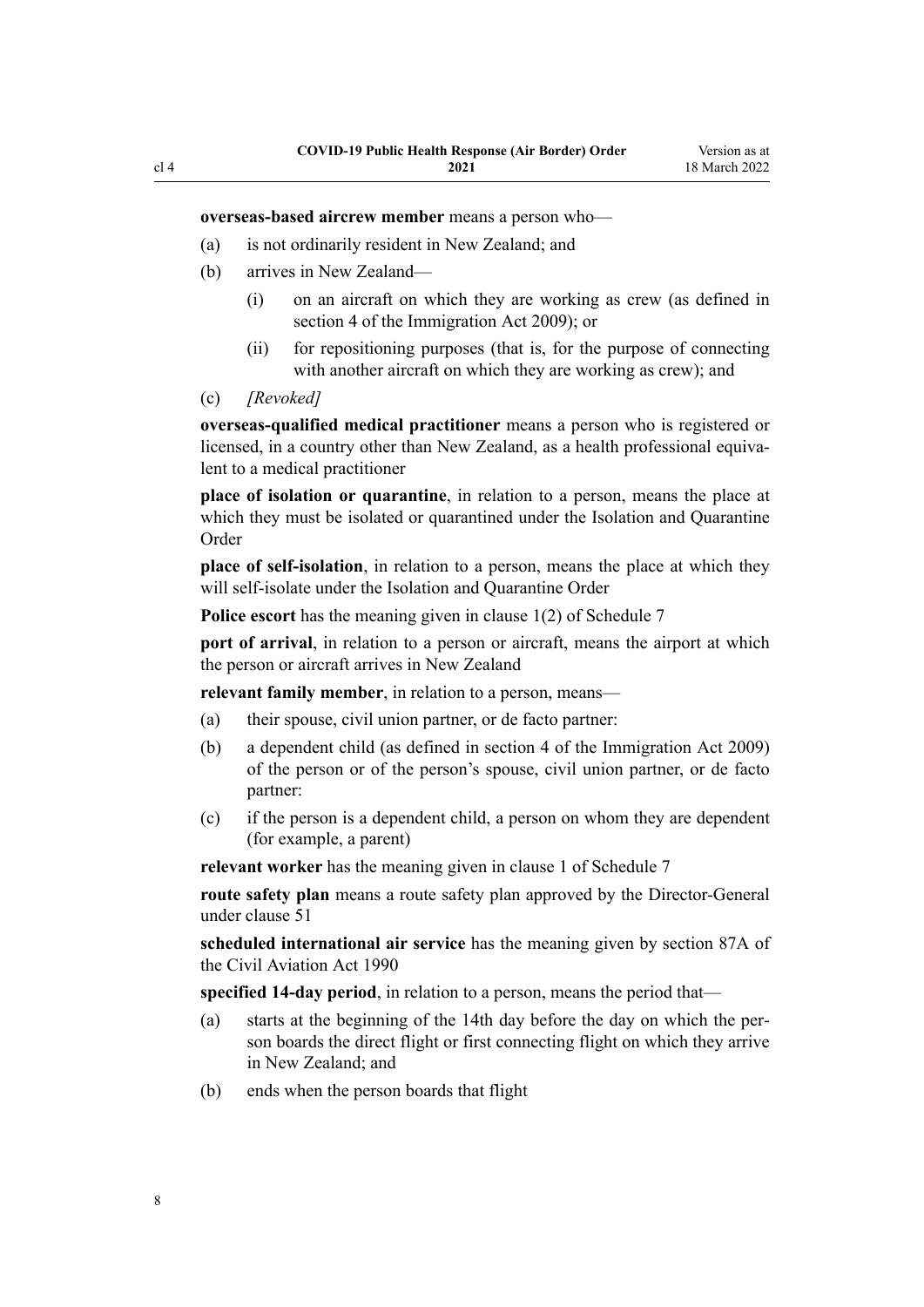**stopover**, in relation to a person whose journey to New Zealand includes more than 1 flight, means entry into any country at which any of those flights arrives (other than New Zealand)

**transit-only arrival** means a person described in [clause 1](#page-44-0) of Schedule 6

**transit passenger**, in relation to a country, means a person who—

- (a) arrives in that country by air; and
- (b) does not enter that country but remains, until they depart from that coun‐ try, on the airside of—
	- (i) the airport at which they arrived in that country; and
	- (ii) any other airport through which they transit.

Clause 4 **aircrew member**: amended, at 11.58 pm on 16 January 2022, by [clause 17\(1\)](http://legislation.govt.nz/pdflink.aspx?id=LMS629299) of the COVID-19 Public Health Response (Air Border and Isolation and Quarantine) Amendment Order 2022 (SL 2022/2).

Clause 4 **category A person**: revoked, at 11.58 pm on 27 February 2022, by [clause 4\(2\)](http://legislation.govt.nz/pdflink.aspx?id=LMS650823) of the COVID-19 Public Health Response (Air Border) Order 2021 Amendment Order 2022 (SL 2022/47).

Clause 4 **category B person**: revoked, at 11.58 pm on 27 February 2022, by [clause 4\(2\)](http://legislation.govt.nz/pdflink.aspx?id=LMS650823) of the COVID-19 Public Health Response (Air Border) Order 2021 Amendment Order 2022 (SL 2022/47).

Clause 4 **category C person**: revoked, at 11.58 pm on 27 February 2022, by [clause 4\(2\)](http://legislation.govt.nz/pdflink.aspx?id=LMS650823) of the COVID-19 Public Health Response (Air Border) Order 2021 Amendment Order 2022 (SL 2022/47).

Clause 4 **category Z person**: revoked, at 11.58 pm on 27 February 2022, by [clause 4\(2\)](http://legislation.govt.nz/pdflink.aspx?id=LMS650823) of the COVID-19 Public Health Response (Air Border) Order 2021 Amendment Order 2022 (SL 2022/47).

Clause 4 **high risk infringement offence**: inserted, at 11.58 pm on 27 February 2022, by [clause 4\(1\)](http://legislation.govt.nz/pdflink.aspx?id=LMS650823) of the COVID-19 Public Health Response (Air Border) Order 2021 Amendment Order 2022 (SL 2022/47).

Clause 4 **international aircrew member**: revoked, at 11.58 pm on 16 January 2022, by [clause 17\(2\)](http://legislation.govt.nz/pdflink.aspx?id=LMS629299) of the COVID-19 Public Health Response (Air Border and Isolation and Quarantine) Amendment Order 2022 (SL 2022/2).

Clause 4 **landside**: revoked, at 11.58 pm on 27 February 2022, by [clause 4\(2\)](http://legislation.govt.nz/pdflink.aspx?id=LMS650823) of the COVID-19 Pub‐ lic Health Response (Air Border) Order 2021 Amendment Order 2022 (SL 2022/47).

Clause 4 **low risk infringement offence**: inserted, at 11.58 pm on 27 February 2022, by [clause 4\(1\)](http://legislation.govt.nz/pdflink.aspx?id=LMS650823) of the COVID-19 Public Health Response (Air Border) Order 2021 Amendment Order 2022 (SL 2022/47).

Clause 4 **medical practitioner**: inserted, at 11.58 pm on 27 February 2022, by [clause 4\(1\)](http://legislation.govt.nz/pdflink.aspx?id=LMS650823) of the COVID-19 Public Health Response (Air Border) Order 2021 Amendment Order 2022 (SL 2022/47).

Clause 4 **medium risk infringement offence**: inserted, at 11.58 pm on 27 February 2022, by [clause](http://legislation.govt.nz/pdflink.aspx?id=LMS650823) [4\(1\)](http://legislation.govt.nz/pdflink.aspx?id=LMS650823) of the COVID-19 Public Health Response (Air Border) Order 2021 Amendment Order 2022 (SL 2022/47).

Clause 4 **New Zealand-based aircrew member** paragraph (b): replaced, at 11.58 pm on 27 February 2022, by [clause 4\(3\)](http://legislation.govt.nz/pdflink.aspx?id=LMS650823) of the COVID-19 Public Health Response (Air Border) Order 2021 Amendment Order 2022 (SL 2022/47).

Clause 4 **overseas-based aircrew member**: inserted, at 11.58 pm on 16 January 2022, by [clause](http://legislation.govt.nz/pdflink.aspx?id=LMS629299) [17\(3\)](http://legislation.govt.nz/pdflink.aspx?id=LMS629299) of the COVID-19 Public Health Response (Air Border and Isolation and Quarantine) Amend‐ ment Order 2022 (SL 2022/2).

Clause 4 **overseas-based aircrew member** paragraph (c): revoked, at 11.58 pm on 27 February 2022, by [clause 4\(4\)](http://legislation.govt.nz/pdflink.aspx?id=LMS650823) of the COVID-19 Public Health Response (Air Border) Order 2021 Amendment Order 2022 (SL 2022/47).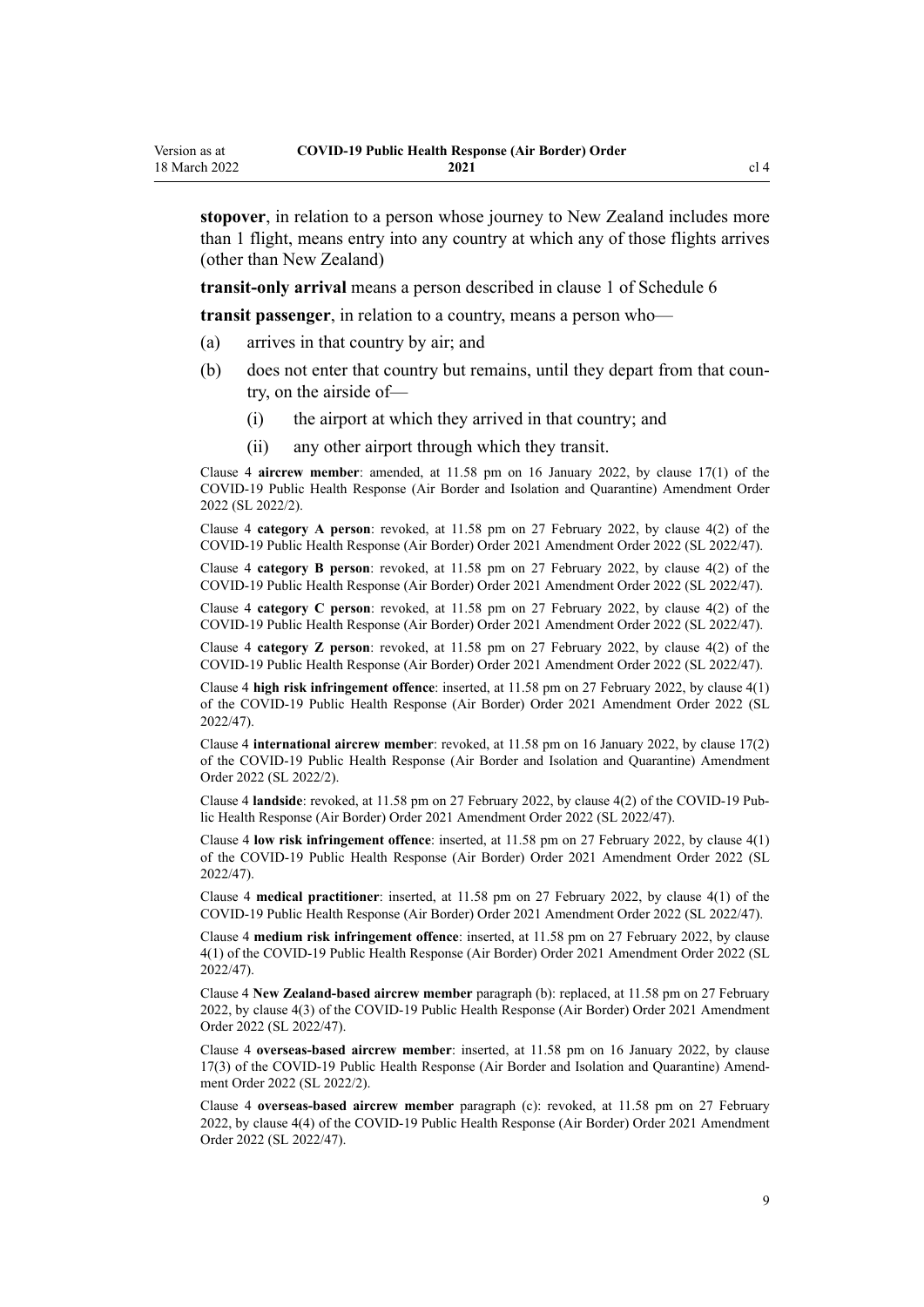<span id="page-9-0"></span>Clause 4 **overseas-qualified health practitioner**: revoked, at 11.58 pm on 27 February 2022, by [clause 4\(5\)](http://legislation.govt.nz/pdflink.aspx?id=LMS650823) of the COVID-19 Public Health Response (Air Border) Order 2021 Amendment Order 2022 (SL 2022/47).

Clause 4 **overseas-qualified medical practitioner**: inserted, at 11.58 pm on 27 February 2022, by [clause 4\(5\)](http://legislation.govt.nz/pdflink.aspx?id=LMS650823) of the COVID-19 Public Health Response (Air Border) Order 2021 Amendment Order 2022 (SL 2022/47).

Clause 4 **scheduled international air service**: inserted, at 11.58 pm on 27 February 2022, by [clause](http://legislation.govt.nz/pdflink.aspx?id=LMS650823) [4\(1\)](http://legislation.govt.nz/pdflink.aspx?id=LMS650823) of the COVID-19 Public Health Response (Air Border) Order 2021 Amendment Order 2022 (SL 2022/47).

#### **5 Transitional, savings, and related provisions**

The transitional, savings, and related provisions set out in [Schedule 1](#page-33-0) have effect according to their terms.

#### **6 Application of this order**

- (1) This order applies to the whole of New Zealand.
- (2) This order also specifies criteria that must be satisfied from a place outside New Zealand before a person enters New Zealand.

# **Part 1**

# **COVID-19 provisions for persons who arrive in New Zealand**

- **7 COVID-19 provisions apply to person if specified in COVID-19 border requirements schedule that applies to them**
- (1) This Part sets out the provisions (**COVID-19 provisions**) that may apply to a person who arrives in New Zealand by air.
- (2) Generally, and as a guide only,—
	- (a) the provisions in [subpart 1](#page-10-0) are the consequences that may apply to a per‐ son who enters New Zealand (for example, a person may have to selfisolate or enter managed isolation and quarantine); and
	- (b) the provisions in [subpart 2](#page-12-0) are conditions that may have to be satisfied before, on, or after a person's arrival in New Zealand (for example, they may have to be vaccinated before they arrive); and
	- (c) the provisions in [subpart 3](#page-22-0) set out some consequences of breaching a provision in [subpart 1](#page-10-0) or [2.](#page-12-0)
- (3) A COVID-19 provision applies to a person only if—
	- (a) it is specified in a COVID-19 border requirements schedule that applies to that person; or
	- (b) it is applied to that person by [subpart 3](#page-22-0).
- (4) A COVID-19 provision applies to a person subject to—
	- (a) any modifications specified in the schedule or provision that applies it to that person; and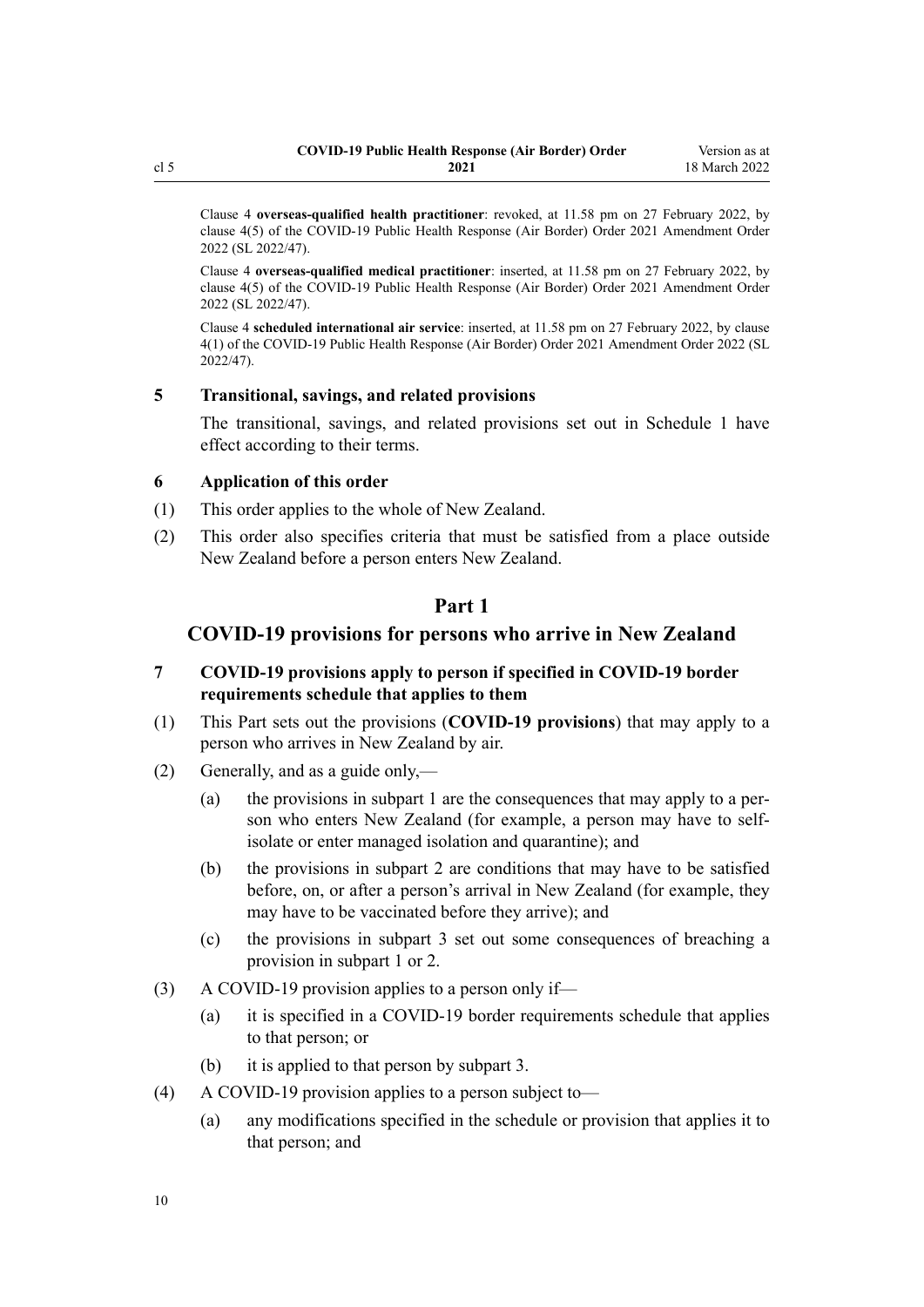- <span id="page-10-0"></span>(b) any exemptions that apply to that person (*see* [Part 3,](#page-27-0) which provides for exemptions to be granted, and [Schedule 3](#page-36-0), which sets out class exemptions from some COVID-19 provisions).
- (5) The following schedules are **COVID-19 border requirements schedules**, which apply generally as follows:
	- (a) [Schedule 4](#page-38-0) is for New Zealand-based aircrew members:
	- (b) [Schedule 5](#page-40-0) is for overseas-based aircrew members:
	- (c) [Schedule 6](#page-44-0) is for transit-only arrivals (persons who arrive in but do not enter New Zealand):
	- (d) [Schedule 7](#page-46-0) is for relevant workers (medical attendants and Police escorts):
	- (e) [Schedule 8](#page-53-0) is for arrivals from Antarctica:
	- (f) [Schedule 9](#page-55-0) is for ship crew members arriving to join a ship:
	- (g) [Schedule 10](#page-57-0) is for arrivals on aircraft turned back to New Zealand:
	- (h) [Schedules 11 to 14](#page-59-0) are for general travellers (New Zealand citizens, rele‐ vant family members, and others).
- (6) Part 1 of each schedule defines the class of persons to whom the schedule applies and specifies which COVID-19 provisions apply to them, which may depend on the countries they have been in during the fortnight before they travelled to New Zealand (and, for that purpose, groups of countries are set out in [Schedule 2\)](#page-35-0).
- (7) If a COVID-19 provision is not specified in any COVID-19 border require‐ ments schedule, it has no effect.

Clause  $7(2)(b)$ : replaced, at 11.59 pm on 18 March 2022, by clause  $4(1)$  of the COVID-19 Public Health Response (Air Border) Amendment Order (No 2) 2022 (SL 2022/75).

Clause  $7(2)(c)$ : replaced, at 11.59 pm on 18 March 2022, by clause  $4(2)$  of the COVID-19 Public Health Response (Air Border) Amendment Order (No 2) 2022 (SL 2022/75).

Clause 7(5)(b): amended, at 11.58 pm on 16 January 2022, by [clause 18\(1\)](http://legislation.govt.nz/pdflink.aspx?id=LMS629300) of the COVID-19 Public Health Response (Air Border and Isolation and Quarantine) Amendment Order 2022 (SL 2022/2).

Clause 7(5)(h): amended, at 11.59 pm on 18 March 2022, by [clause 4\(3\)](http://legislation.govt.nz/pdflink.aspx?id=LMS664426) of the COVID-19 Public Health Response (Air Border) Amendment Order (No 2) 2022 (SL 2022/75).

Clause 7(6): amended, at 11.58 pm on 16 January 2022, by [clause 18\(2\)](http://legislation.govt.nz/pdflink.aspx?id=LMS629300) of the COVID-19 Public Health Response (Air Border and Isolation and Quarantine) Amendment Order 2022 (SL 2022/2).

### Subpart 1—Consequences

# **8 No isolation or quarantine required**

- (1) A person is not required to be isolated or quarantined in accordance with the Isolation and Quarantine Order.
- (2) The person may, after they arrive in New Zealand, be required to undergo test‐ ing for COVID-19 in accordance with a COVID-19 border requirements schedule.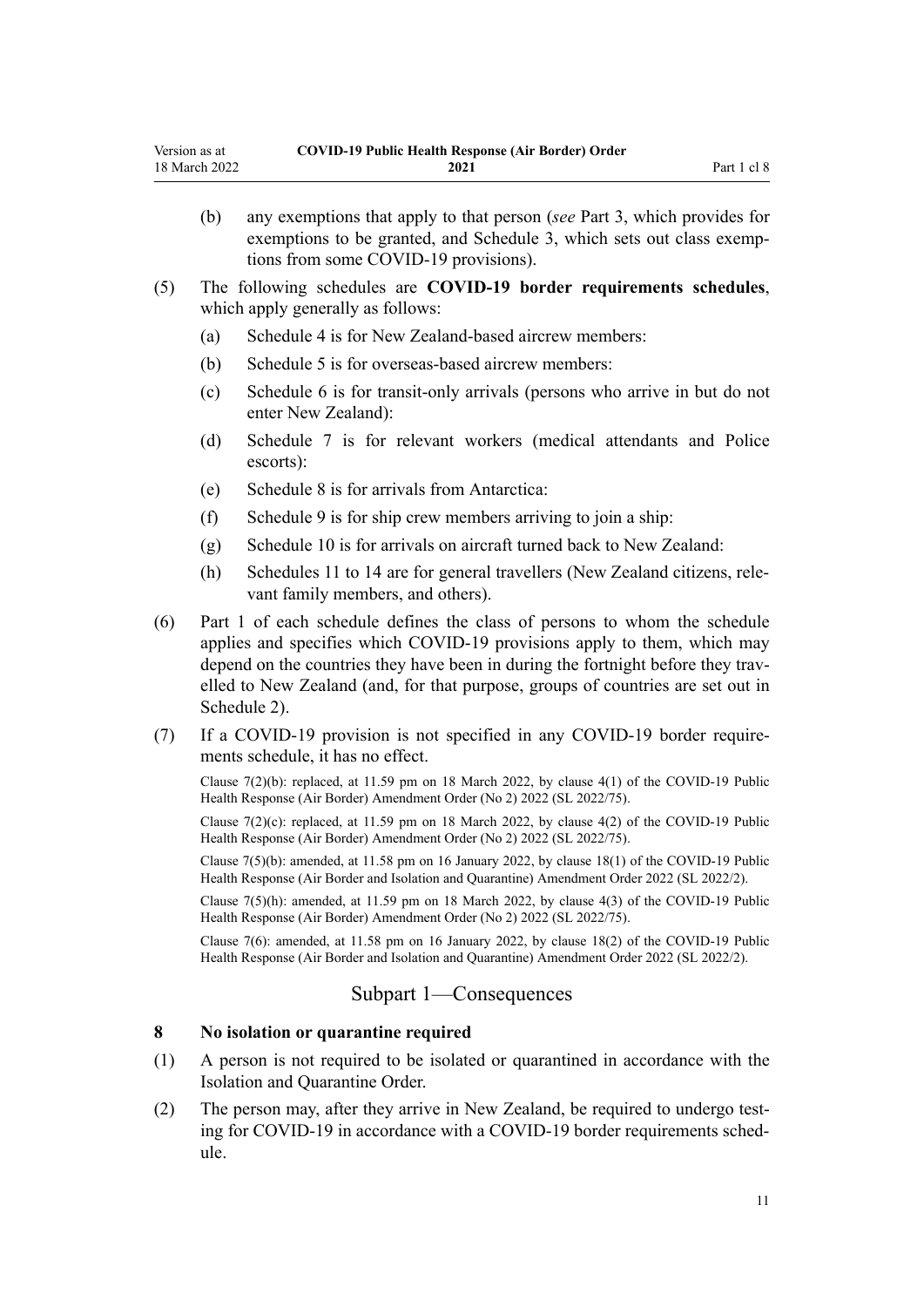<span id="page-11-0"></span>Clause 8(2): inserted, at 11.59 pm on 2 March 2022, by [clause 4](http://legislation.govt.nz/pdflink.aspx?id=LMS653777) of the COVID-19 Public Health Response (Air Border) Amendment Order 2022 (SL 2022/49).

### **9 Must self-isolate under specified Part of Isolation and Quarantine Order and in qualifying place**

(1) A person must, as soon as is reasonably practicable after they arrive in New Zealand, self-isolate in accordance with the Part of the Isolation and Quaran‐ tine Order that is specified in a COVID-19 border requirements schedule.

*When place of self-isolation must be qualifying place*

- (2) If the specified Part of the Isolation and Quarantine Order is [Part 1A](http://legislation.govt.nz/pdflink.aspx?id=LMS415267) or [Part](http://legislation.govt.nz/pdflink.aspx?id=LMS652452) [1D](http://legislation.govt.nz/pdflink.aspx?id=LMS652452), the person may self-isolate only in one of the following places:
	- (a) a private residence; or
	- (b) any accommodation where the person can self-isolate without sharing rooms or facilities (such as bathroom, kitchen, or dining facilities) with anyone other than—
		- (i) a fellow traveller; or
		- (ii) someone who usually lives with the person.
- (3) The place must be suitable to adequately manage any risk of the person having or transmitting COVID-19.
- (4) For the purpose of this clause, **fellow traveller** has the meaning given by [clause 36\(2\)](#page-21-0), except that people are also treated as **fellow travellers** of each other if they are in a sports or cultural group that,—
	- (a) for a sports group, is approved by the chief executive of Sport and Recreation New Zealand; or
	- (b) for a cultural group, is approved by the chief executive of the Ministry for Culture and Heritage; or
	- (c) for either type of group,—
		- (i) is approved by the chief executive of the Ministry of Business, Innovation, and Employment; or
		- (ii) is directly supported through the Major Events Fund administered by the Ministry of Business, Innovation, and Employment.
- (5) *[Revoked]*

Clause 9(5) heading: revoked, at 11.58 pm on 27 February 2022, by [clause 5](http://legislation.govt.nz/pdflink.aspx?id=LMS650824) of the COVID-19 Public Health Response (Air Border) Order 2021 Amendment Order 2022 (SL 2022/47).

Clause 9(5): revoked, at 11.58 pm on 27 February 2022, by [clause 5](http://legislation.govt.nz/pdflink.aspx?id=LMS650824) of the COVID-19 Public Health Response (Air Border) Order 2021 Amendment Order 2022 (SL 2022/47).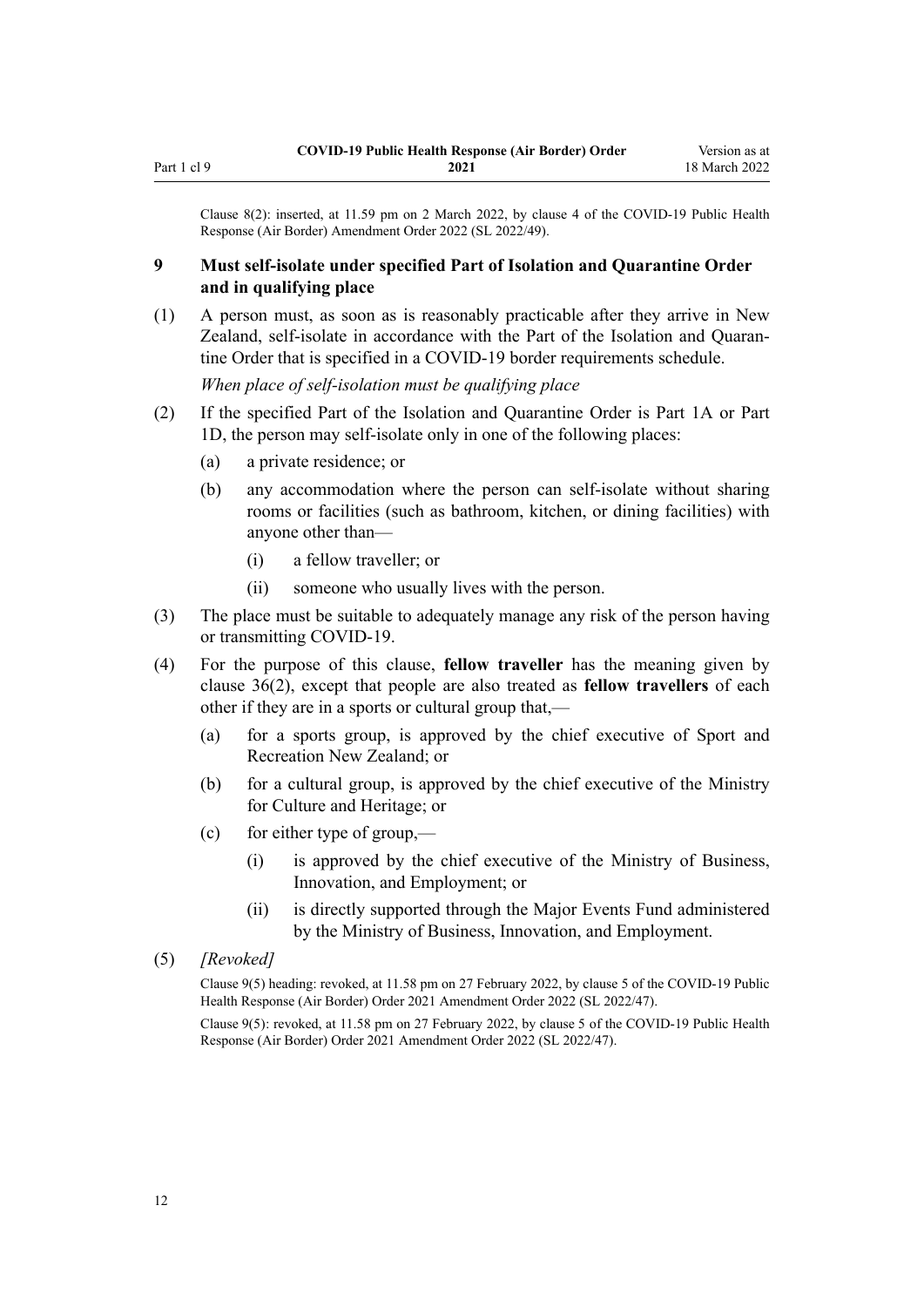# <span id="page-12-0"></span>**10 Must enter managed isolation or quarantine under Part 1 of Isolation and Quarantine Order**

A person must, as soon as is reasonably practicable after they arrive in New Zealand, be isolated or quarantined in accordance with [Part 1](http://legislation.govt.nz/pdflink.aspx?id=LMS401726) of the Isolation and Quarantine Order.

#### **11 Must not arrive in New Zealand**

A person must not arrive in New Zealand.

# Subpart 2—Conditions

### *Before arrival*

#### **12 Must have traveller pass**

- (1) A person must, before they arrive in New Zealand, have a traveller pass.
- (2) In this clause, **traveller pass** means the record of a person's traveller declar‐ ation (*see* [clause 23\)](#page-16-0) that is issued to the person—
	- (a) after they make the declaration; and
	- (b) in the form that is specified by a Director-General notice.
- (3) A breach of subclause (1) is a low risk infringement offence for the purposes of [section 26\(3\)](http://legislation.govt.nz/pdflink.aspx?id=LMS344200) of the Act.

Clause 12(3): inserted, at 11.58 pm on 27 February 2022, by [clause 6](http://legislation.govt.nz/pdflink.aspx?id=LMS650825) of the COVID-19 Public Health Response (Air Border) Order 2021 Amendment Order 2022 (SL 2022/47).

### **13 Must be vaccinated or excused by certificate (unless under 17 years of age)**

- (1) A person who is aged 17 years or over must, before they arrive in New Zea‐ land,—
	- (a) be vaccinated; or
	- (b) have—
		- (i) a certificate from a medical practitioner or an overseas-qualified medical practitioner verifying the practitioner's advice that, for medical reasons, the person should not be vaccinated; and
		- (ii) if the certificate is not in English, a translation of the certificate into English.
- (2) The following persons may arrive in New Zealand without complying with subclause (1):
	- (a) a person who is a New Zealand citizen, but only if this clause is applied to them by 1 of the following COVID-19 border requirements schedules:
		- (i) [Schedule 7](#page-46-0) (relevant workers); or
		- (ii) [Schedule 9](#page-55-0) (ship crew members arriving to join ship); or
		- (iii) any of [Schedules 11 to 14](#page-59-0) (which apply to general travellers):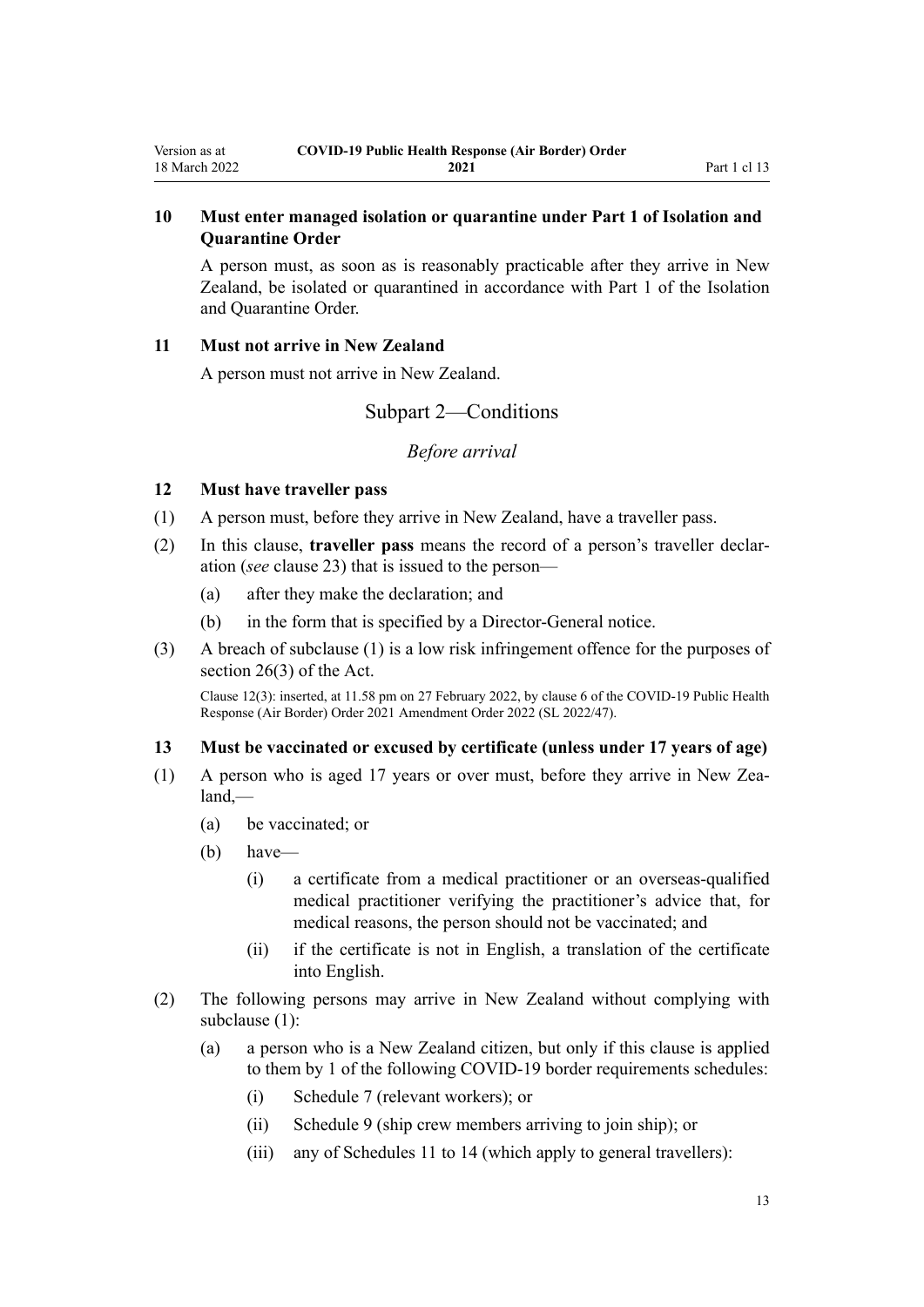<span id="page-13-0"></span>

| (b) | a person who travels to New Zealand for the first time as the holder of a<br>residence class visa granted to them under any of the following immigra-<br>tion instructions: |                                                                                      |  |
|-----|-----------------------------------------------------------------------------------------------------------------------------------------------------------------------------|--------------------------------------------------------------------------------------|--|
|     |                                                                                                                                                                             | S3.22 (Requirements for grant of a permanent resident visa (man-<br>dated refugee)): |  |

- (ii) S4.10 (Refugee Family Support Category):
- (iii) S4.20 (Refugee Quota Family Reunification Category):
- (iv) S4.25 (Community Organisation Refugee Sponsorship Category):
- (c) a person who is a citizen of Afghanistan and who arrives in New Zealand on or before 12 December 2022.
- (3) A breach of subclause (1) is a high risk infringement offence for the purposes of [section 26\(3\)](http://legislation.govt.nz/pdflink.aspx?id=LMS344200) of the Act, unless an active COVID-19 border requirements schedule applies [clause 10](#page-12-0) to the person on their entry into New Zealand (which means they must enter managed isolation or quarantine under [Part 1](http://legislation.govt.nz/pdflink.aspx?id=LMS401726) of the Isolation and Quarantine Order).

Clause 13: replaced, at 11.58 pm on 27 February 2022, by [clause 7](http://legislation.govt.nz/pdflink.aspx?id=LMS650827) of the COVID-19 Public Health Response (Air Border) Order 2021 Amendment Order 2022 (SL 2022/47).

### **14 Must have pre-departure test for COVID-19 or be excused by certificate (unless under 2 years of age)**

- (1) A person who is aged 2 years or over must, before they arrive in New Zea‐ land,—
	- (a) have undergone a COVID-19 test within the specified period; or
	- (b) have a certificate to verify that a qualified person has—
		- (i) examined the person within the specified period; and
		- (ii) determined the person to have particular physical or other needs that made it inappropriate for the person to undergo a COVID-19 test; and
		- (iii) determined that the person did not exhibit symptoms of COVID-19.
- (2) The certificate must be given by the qualified person who carried out the exam‐ ination.
- (2A) A breach of this clause is a medium risk infringement offence for the purposes of [section 26\(3\)](http://legislation.govt.nz/pdflink.aspx?id=LMS344200) of the Act.
- (3) In this clause,—

**qualified person** means a health practitioner, an overseas-qualified medical practitioner, a health protection officer, or a medical officer of health **specified period** means the period specified by a Director-General notice.

14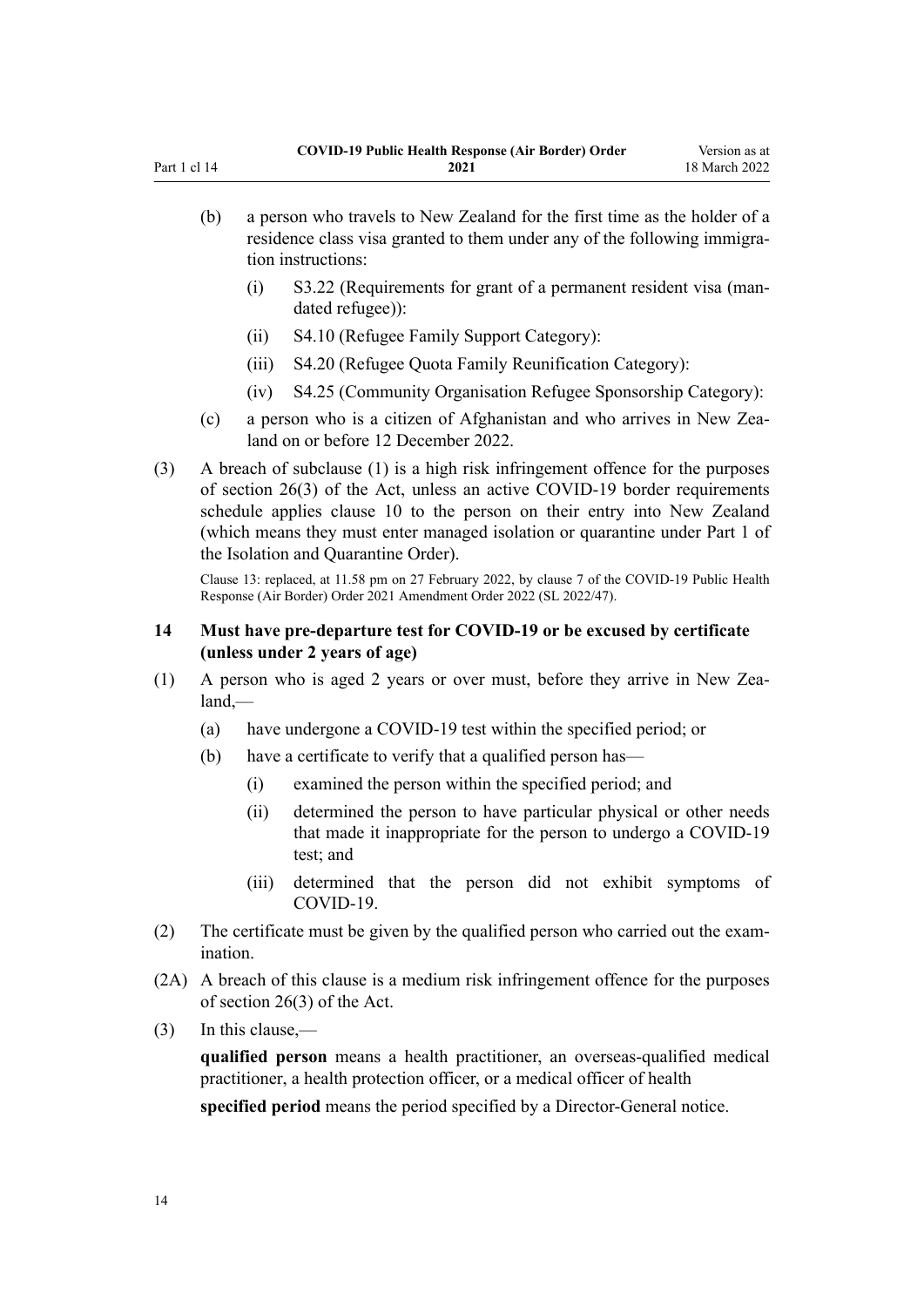<span id="page-14-0"></span>Clause 14 heading: amended, at 11.58 pm on 27 February 2022, by [clause 8\(1\)](http://legislation.govt.nz/pdflink.aspx?id=LMS650829) of the COVID-19 Public Health Response (Air Border) Order 2021 Amendment Order 2022 (SL 2022/47).

Clause 14(1): amended, at 11.58 pm on 27 February 2022, by [clause 8\(2\)](http://legislation.govt.nz/pdflink.aspx?id=LMS650829) of the COVID-19 Public Health Response (Air Border) Order 2021 Amendment Order 2022 (SL 2022/47).

Clause 14(1)(a): amended, at 11.58 pm on 27 February 2022, by [clause 8\(3\)](http://legislation.govt.nz/pdflink.aspx?id=LMS650829) of the COVID-19 Public Health Response (Air Border) Order 2021 Amendment Order 2022 (SL 2022/47).

Clause 14(2A): inserted, at 11.58 pm on 27 February 2022, by [clause 8\(4\)](http://legislation.govt.nz/pdflink.aspx?id=LMS650829) of the COVID-19 Public Health Response (Air Border) Order 2021 Amendment Order 2022 (SL 2022/47).

Clause 14(3) **qualified person**: amended, at 11.58 pm on 27 February 2022, by [clause 8\(5\)](http://legislation.govt.nz/pdflink.aspx?id=LMS650829) of the COVID-19 Public Health Response (Air Border) Order 2021 Amendment Order 2022 (SL 2022/47).

#### **15 Must have negative result from pre-departure test for COVID-19 (or certificate)**

- (1) A person must, before they arrive in New Zealand, have—
	- (a) a negative result from the COVID-19 test referred to in [clause 14](#page-13-0); or
	- (b) in the case of a positive result from that test, a certificate given by a qualified person to verify that they consider that the person is no longer infectious with COVID-19.
- (1A) A breach of this clause is a low risk infringement offence for the purposes of [section 26\(3\)](http://legislation.govt.nz/pdflink.aspx?id=LMS344200) of the Act.
- (2) In this clause, **qualified person** means a health practitioner, an overseas-quali‐ fied medical practitioner, a health protection officer, or a medical officer of health.

Clause 15(1A): inserted, at 11.58 pm on 27 February 2022, by [clause 9\(1\)](http://legislation.govt.nz/pdflink.aspx?id=LMS650830) of the COVID-19 Public Health Response (Air Border) Order 2021 Amendment Order 2022 (SL 2022/47).

Clause 15(2): amended, at 11.58 pm on 27 February 2022, by [clause 9\(2\)](http://legislation.govt.nz/pdflink.aspx?id=LMS650830) of the COVID-19 Public Health Response (Air Border) Order 2021 Amendment Order 2022 (SL 2022/47).

#### **16 Must not be waiting for test results**

A person must not, when they board their direct flight or first connecting flight to New Zealand, be awaiting the results of a test for COVID-19 that they have undergone during the specified 14-day period.

Clause 16: amended, at 11.58 pm on 27 February 2022, by [clause 10](http://legislation.govt.nz/pdflink.aspx?id=LMS650831) of the COVID-19 Public Health Response (Air Border) Order 2021 Amendment Order 2022 (SL 2022/47).

#### **16A Must not exhibit COVID-19 symptoms (or must have certificate)**

- (1) When a person boards their direct flight or first connecting flight to New Zealand,—
	- (a) they must not exhibit any of the symptoms of COVID-19 that are specified by a Director-General notice; or
	- (b) if they do exhibit any of those symptoms, they must have a certificate to verify that a qualified person has—
		- (i) examined the person within the period of 48 hours before the per‐ son boards the flight; and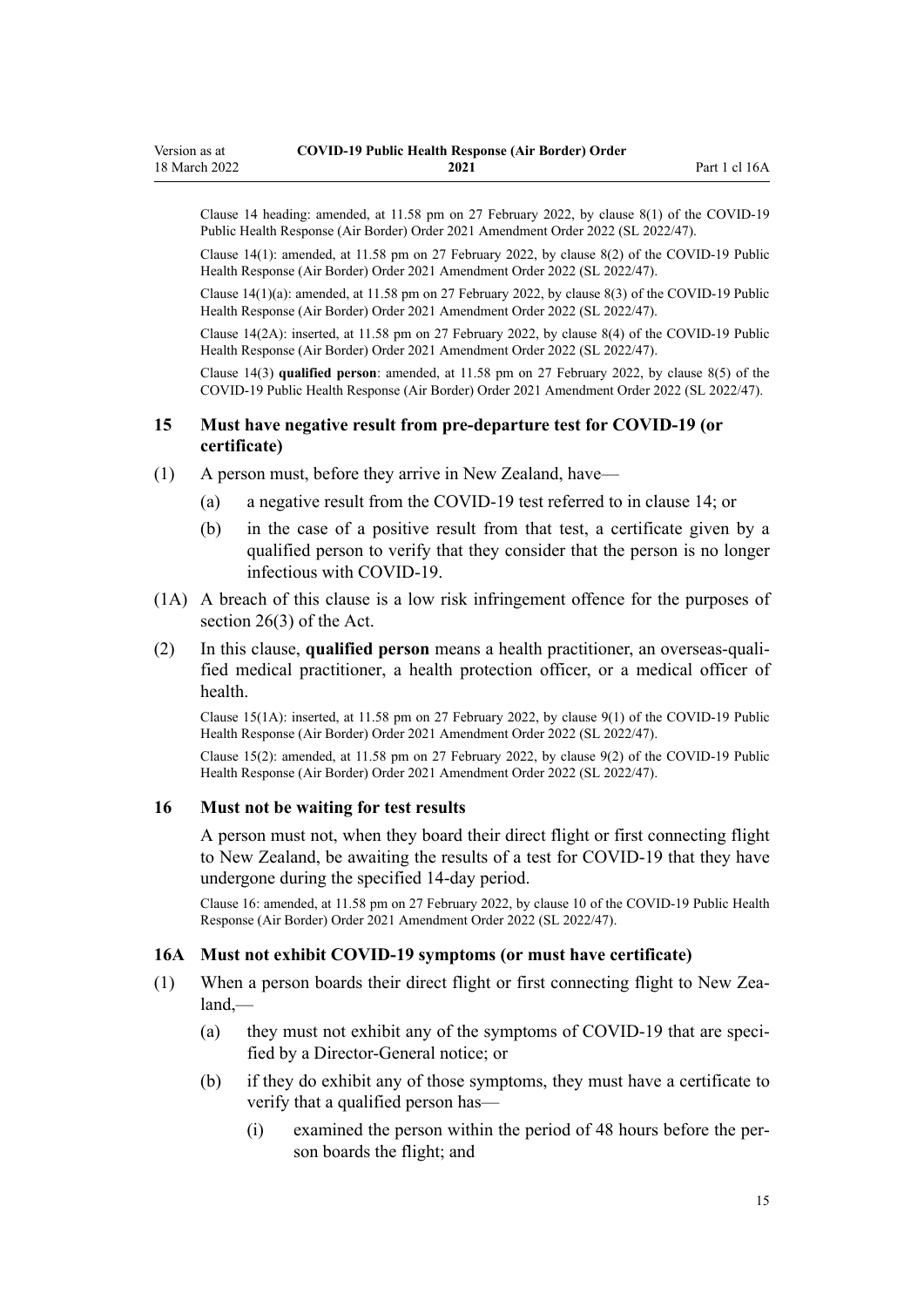<span id="page-15-0"></span>(2) In this clause, **qualified person** means a health practitioner, an overseas-quali‐ fied medical practitioner, a health protection officer, or a medical officer of health.

Clause 16A: inserted, at 11.58 pm on 27 February 2022, by [clause 11](http://legislation.govt.nz/pdflink.aspx?id=LMS650834) of the COVID-19 Public Health Response (Air Border) Order 2021 Amendment Order 2022 (SL 2022/47).

# **17 Must not be subject to public health direction in another country**

- (1) A person must not, when they board their direct flight or first connecting flight to New Zealand, be a person who-
	- (a) is identified by a health authority of a country other than New Zealand as a person who is at high risk of having or transmitting COVID-19; and
	- (b) is directed by that health authority to take action in relation to the risk (for example, directed to isolate or be tested for COVID-19); and
	- (c) is still subject to that direction when they board their direct flight or first connecting flight to New Zealand.
- $(2)$  For the purpose of this clause, it does not matter whether the person is identified or directed individually or as a member of a class of persons.

Clause 17(1): amended, at 11.58 pm on 27 February 2022, by [clause 12](http://legislation.govt.nz/pdflink.aspx?id=LMS650835) of the COVID-19 Public Health Response (Air Border) Order 2021 Amendment Order 2022 (SL 2022/47).

#### **18 Must not have prematurely ended period of isolation or quarantine**

If a person ends a period of isolation or quarantine in New Zealand or any other country during the specified 14-day period, they must not have ended that period early (whether or not authorised by the law of that country) to enable them to depart from that country on a flight.

#### **19 Must fly with specified carrier**

The flight on which a person arrives in New Zealand must be operated by a carrier that is specified by a Director-General notice.

#### **20 Must travel on scheduled international air service**

The flight on which a person arrives in New Zealand must be operated as part of a scheduled international air service.

Clause 20 heading: amended, at 11.58 pm on 27 February 2022, by [clause 13\(1\)](http://legislation.govt.nz/pdflink.aspx?id=LMS650836) of the COVID-19 Public Health Response (Air Border) Order 2021 Amendment Order 2022 (SL 2022/47).

Clause 20: amended, at 11.58 pm on 27 February 2022, by [clause 13\(2\)](http://legislation.govt.nz/pdflink.aspx?id=LMS650836) of the COVID-19 Public Health Response (Air Border) Order 2021 Amendment Order 2022 (SL 2022/47).

#### **21 Must have confirmed allocation for managed isolation or quarantine**

(1) A person must, before they arrive in New Zealand, have a confirmed allocation (as defined in [section 32J](http://legislation.govt.nz/pdflink.aspx?id=LMS600936) of the Act).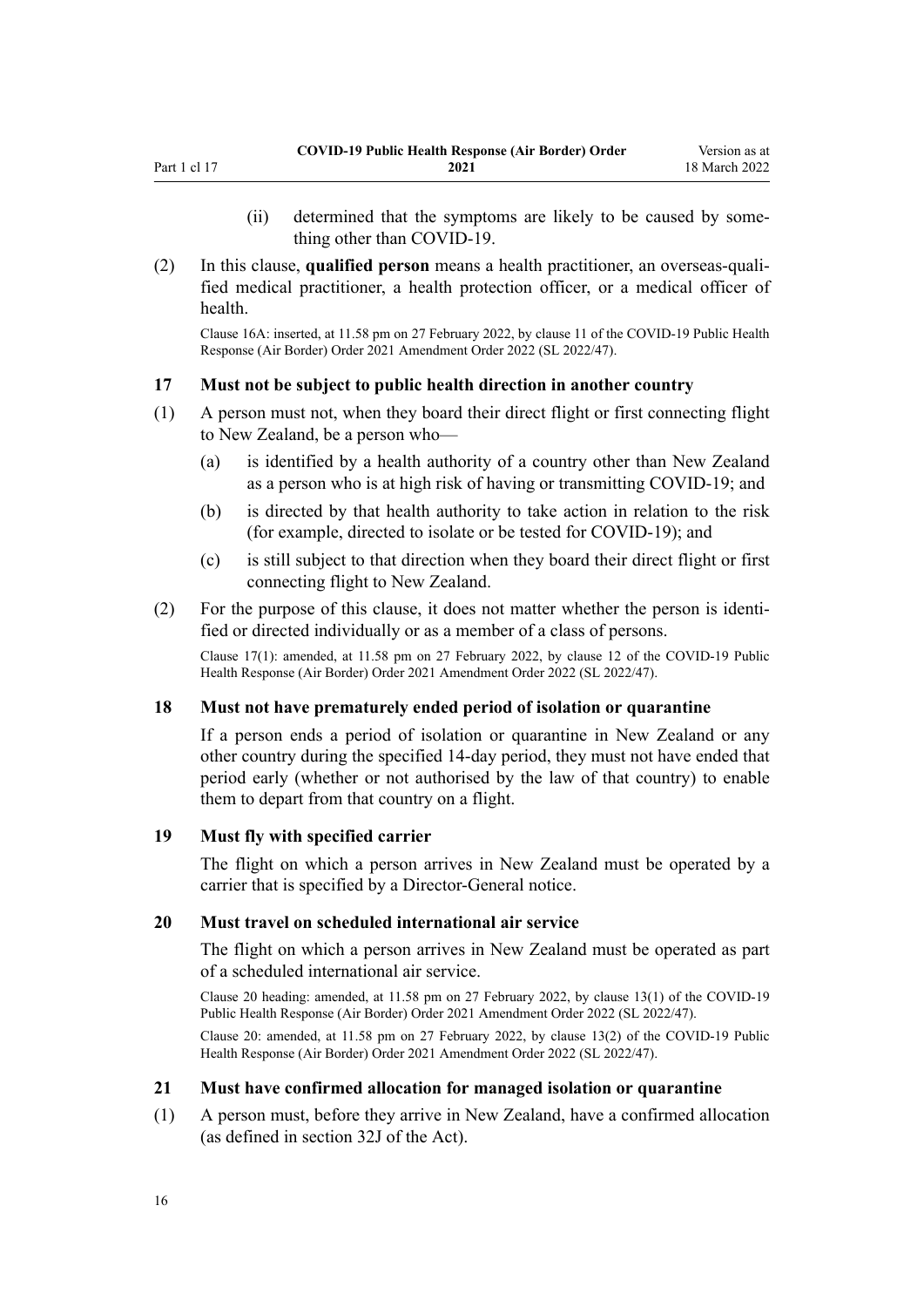<span id="page-16-0"></span>(2) A breach of this clause is a medium risk infringement offence for the purposes of [section 26\(3\)](http://legislation.govt.nz/pdflink.aspx?id=LMS344200) of the Act.

Clause 21(2): inserted, at 11.58 pm on 27 February 2022, by [clause 14](http://legislation.govt.nz/pdflink.aspx?id=LMS650837) of the COVID-19 Public Health Response (Air Border) Order 2021 Amendment Order 2022 (SL 2022/47).

#### **22 Must comply with key safety standards or route safety plan while outside New Zealand**

- (1) A person must comply with the key safety standards while they are outside New Zealand.
- (2) However, subclause (1) does not apply to a New Zealand-based aircrew mem‐ ber if—
	- (a) they arrive in New Zealand on a flight to which a route safety plan applies; and
	- (b) they comply with the route safety plan while they are outside New Zealand.

### *Before, on, or after arrival*

#### **23 Must make traveller declaration at certain times**

- (1) A person must make, or someone must make on their behalf, a traveller declar‐ ation.
- (2) The declaration must include the information and confirm the matters that are specified by a Director-General notice.
- (3) The declaration must—
	- (a) be made, using the approved system, during the specified period (as spe‐ cified by a Director-General notice) before the person's direct flight or first connecting flight to New Zealand begins; and
	- (b) be made when requested by an authorised officer.
- (4) A breach of this clause is a low risk infringement offence for the purposes of [section 26\(3\)](http://legislation.govt.nz/pdflink.aspx?id=LMS344200) of the Act.

Clause 23(4): inserted, at 11.58 pm on 27 February 2022, by [clause 15](http://legislation.govt.nz/pdflink.aspx?id=LMS650838) of the COVID-19 Public Health Response (Air Border) Order 2021 Amendment Order 2022 (SL 2022/47).

#### **24 Must provide, at certain times, information necessary to support public health response to COVID-19**

- (1) The purpose of this clause is to enable the Director-General to collect informa‐ tion to support a public health response to COVID-19 that is consistent with the purpose of the Act.
- (2) A person must provide, or someone must provide on their behalf,—
	- (a) a telephone number and email address that may be used to easily contact the person or someone who acts on their behalf; and
	- (b) any other information that is specified by a Director-General notice.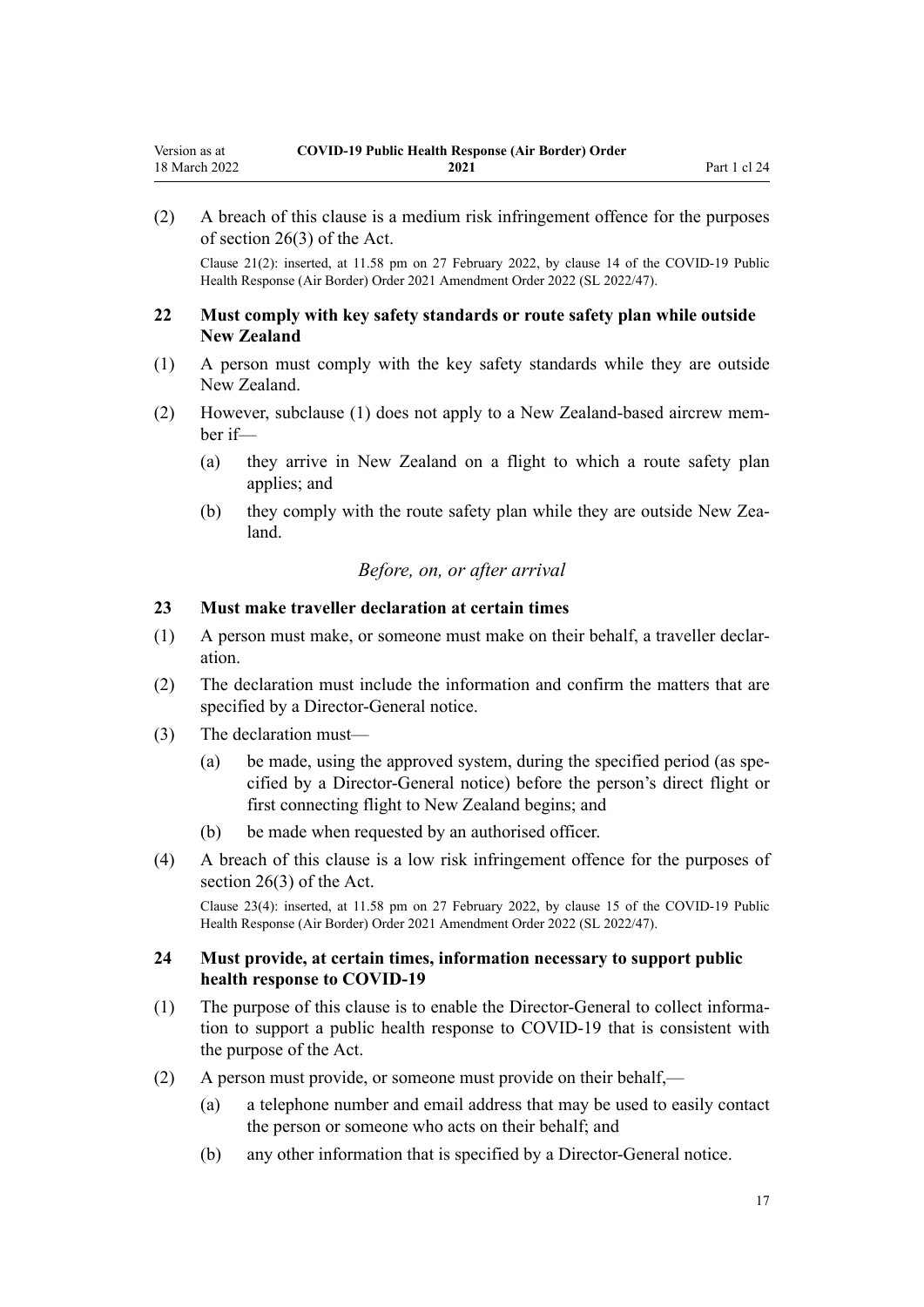- (3) The Director-General notice may specify any information that the Director-General is satisfied is necessary for the purpose of this clause.
- (4) The specified information must—

<span id="page-17-0"></span>Part 1 cl 25

- (a) be provided, using the approved system, before the person boards their direct flight or first connecting flight to New Zealand; and
- (b) be provided to an authorised officer on request.
- (5) A breach of this clause is a low risk infringement offence for the purposes of [section 26\(3\)](http://legislation.govt.nz/pdflink.aspx?id=LMS344200) of the Act.

Clause  $24(2)(a)$ : amended, at 11.58 pm on 27 February 2022, by [clause 16\(1\)](http://legislation.govt.nz/pdflink.aspx?id=LMS650839) of the COVID-19 Public Health Response (Air Border) Order 2021 Amendment Order 2022 (SL 2022/47).

Clause 24(5): inserted, at 11.58 pm on 27 February 2022, by [clause 16\(2\)](http://legislation.govt.nz/pdflink.aspx?id=LMS650839) of the COVID-19 Public Health Response (Air Border) Order 2021 Amendment Order 2022 (SL 2022/47).

#### **25 Must provide self-isolation information at certain times**

- (1) A person must provide, or someone must provide on their behalf,—
	- (a) details of where the person will self-isolate if a COVID-19 provision requires them to do so (which must be a place described in [clause 9\(2\)](#page-11-0) [and \(3\)](#page-11-0), if those clauses apply); and
	- (b) any other self-isolation information that is specified by a Director-General notice.
- (2) The information must—
	- (a) be provided, using the approved system, before the person boards their direct flight or first connecting flight to New Zealand; and
	- (b) be provided to an authorised officer on request.
- (3) A breach of this clause is a low risk infringement offence for the purposes of [section 26\(3\)](http://legislation.govt.nz/pdflink.aspx?id=LMS344200) of the Act.

Clause 25(3): inserted, at 11.58 pm on 27 February 2022, by [clause 17](http://legislation.govt.nz/pdflink.aspx?id=LMS650840) of the COVID-19 Public Health Response (Air Border) Order 2021 Amendment Order 2022 (SL 2022/47).

#### **26 Must not exhibit COVID-19 symptoms at certain times**

#### *[Revoked]*

Clause 26: revoked, at 11.58 pm on 27 February 2022, by [clause 18](http://legislation.govt.nz/pdflink.aspx?id=LMS650841) of the COVID-19 Public Health Response (Air Border) Order 2021 Amendment Order 2022 (SL 2022/47).

#### **27 Must be considered at negligible risk of having been exposed to COVID-19**

- (1) A medical officer of health—
	- (a) must assess the risk that the group of arrivals from Antarctica to which a person belongs has been exposed to COVID-19 during the specified 14 day period; and
	- (b) must have decided that that risk is negligible.
- (2) The assessment and decision must be made—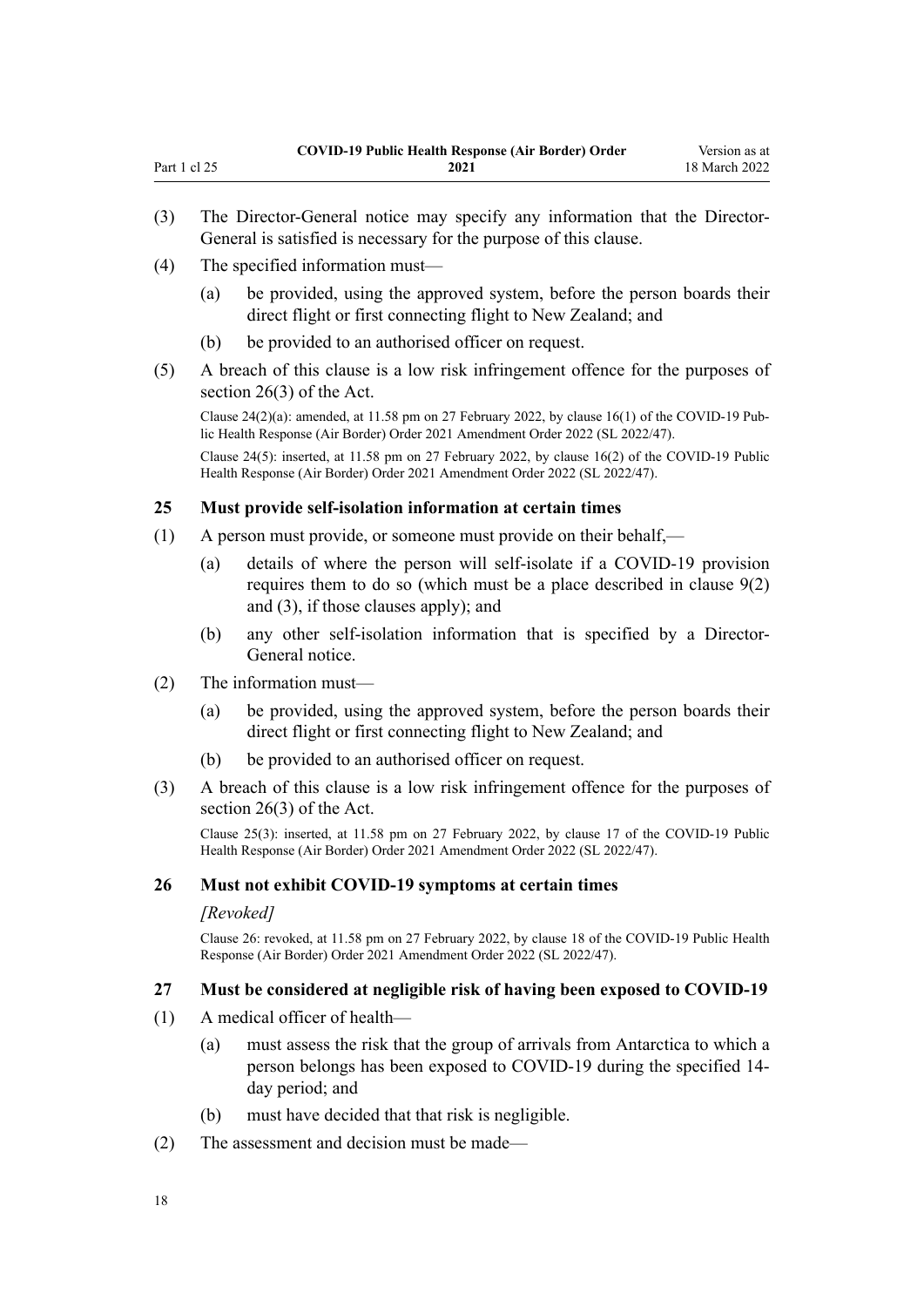- <span id="page-18-0"></span>(a) no earlier than 7 days before the person arrives in New Zealand; or
- (b) as soon as is reasonably practicable after the person arrives in New Zealand.

#### **28 Must wear face covering in certain places or circumstances**

- (1) A person must wear a face covering throughout the period that the person is—
	- (a) on board any aircraft that carries the person on their direct flight or connecting flights to New Zealand; and
	- (b) at their port of arrival; and
	- (c) travelling from their port of arrival to their place of isolation or quaran‐ tine or place of self-isolation (if they are required by this order to travel to such a place).

#### (2) The requirement to wear a face covering does not apply to the person—

- (a) if they—
	- (i) are under the age of 12 years; or
	- (ii) have a physical or mental illness or condition or disability that makes wearing a face covering unsuitable; or
- (b) when taking medicine; or
- (c) when eating or drinking; or
- (d) when in a defined and enclosed space that is separate from the passenger area of a craft; or
- (e) when communicating with a person who is deaf or hard of hearing and visibility of the mouth is essential for communication; or
- (f) when asked to remove the face covering to ascertain the person's iden‐ tity; or
- (g) if wearing a face covering is not safe in all of the circumstances; or
- (h) when in an emergency; or
- (i) when removal of, or not wearing, the face covering is otherwise required or authorised by law.
- (3) The requirement to wear a face covering does not apply to the person if—
	- (a) [clause 37](#page-21-0) (must wear personal protective equipment as directed) also applies to them; and
	- (b) they are directed under that clause to wear personal protective equipment that would make a face covering redundant.
- (3A) A breach of this clause is a medium risk infringement offence for the purposes of [section 26\(3\)](http://legislation.govt.nz/pdflink.aspx?id=LMS344200) of the Act.
- (4) In this clause, **face covering** means,—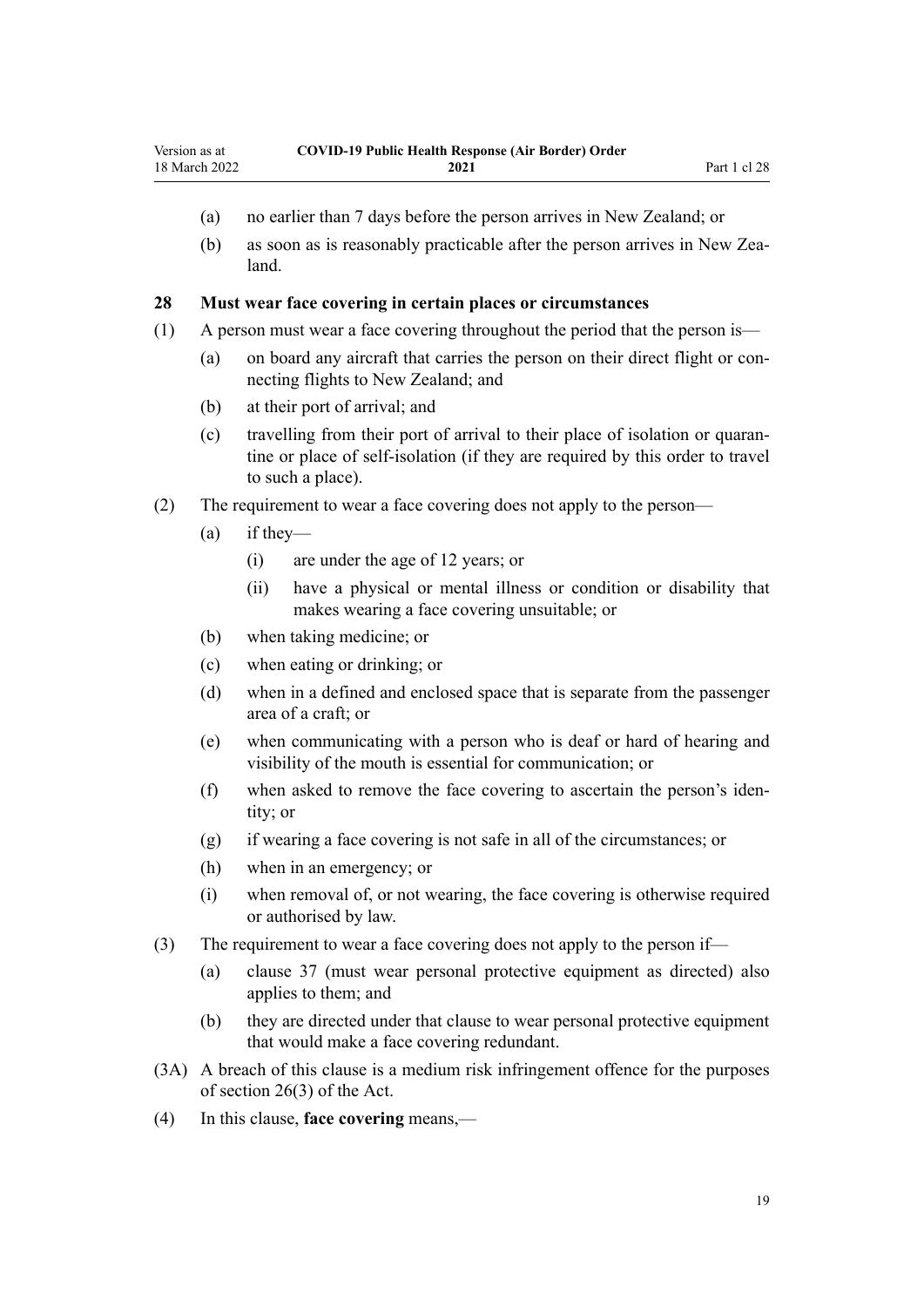- <span id="page-19-0"></span>(a) for a person who is carrying out vaccine-mandate work, a medical-grade face covering (as those terms are defined in [clause 5\(1\)](http://legislation.govt.nz/pdflink.aspx?id=LMS573241) of the COVID-19 Public Health Response (Protection Framework) Order 2021); and
- (b) in any other case, a covering of any type that—
	- (i) covers the nose and mouth of a person; and
	- (ii) is secured to the person's head by ear loops or a head loop.

Clause 28(3A): inserted, at 11.58 pm on 27 February 2022, by [clause 19](http://legislation.govt.nz/pdflink.aspx?id=LMS650842) of the COVID-19 Public Health Response (Air Border) Order 2021 Amendment Order 2022 (SL 2022/47).

Clause 28(4): replaced, at 11.59 pm on 3 February 2022, by [clause 19](http://legislation.govt.nz/pdflink.aspx?id=LMS638352) of the COVID-19 Public Health Response (Protection Framework and Other Matters) Amendment Order 2022 (SL 2022/6).

#### **29 Must answer to authorised officers**

A person must answer any question that an authorised officer asks them, to the extent that the question is reasonably asked for the purpose of establishing whether a COVID-19 provision applies to the person and whether they have complied with it.

#### **30 Must produce evidence of compliance with COVID-19 provisions**

- (1) A person must produce the following evidence for any authorised officer who requests it:
	- (a) satisfactory evidence of the person's compliance with any COVID-19 provision that applies to them:
	- (b) satisfactory evidence that the person qualifies for an exception or exemption from any COVID-19 provision.
- (2) The authorised officer may require the person to produce the evidence by way of the approved system.
- (3) For the purpose of this clause, evidence is **satisfactory** if—
	- (a) it is produced in the form that is specified by a Director-General notice and confirms the details that are specified by a Director-General notice; or
	- (b) it is produced in a form, and confirms the details, that the authorised officer considers to be satisfactory in the circumstances.
- (4) *See* [section 34B](http://legislation.govt.nz/pdflink.aspx?id=LMS606314) of the Act (protection of evidence collected or obtained for purpose of determining whether person is vaccinated or has complied with Act or COVID-19 order).
- (5) A breach of this clause is a low risk infringement offence for the purposes of [section 26\(3\)](http://legislation.govt.nz/pdflink.aspx?id=LMS344200) of the Act if it relates to evidence of compliance with—
	- (a) [clause 13](#page-12-0) (must be vaccinated or excused by certificate (unless under 17 years of age)); or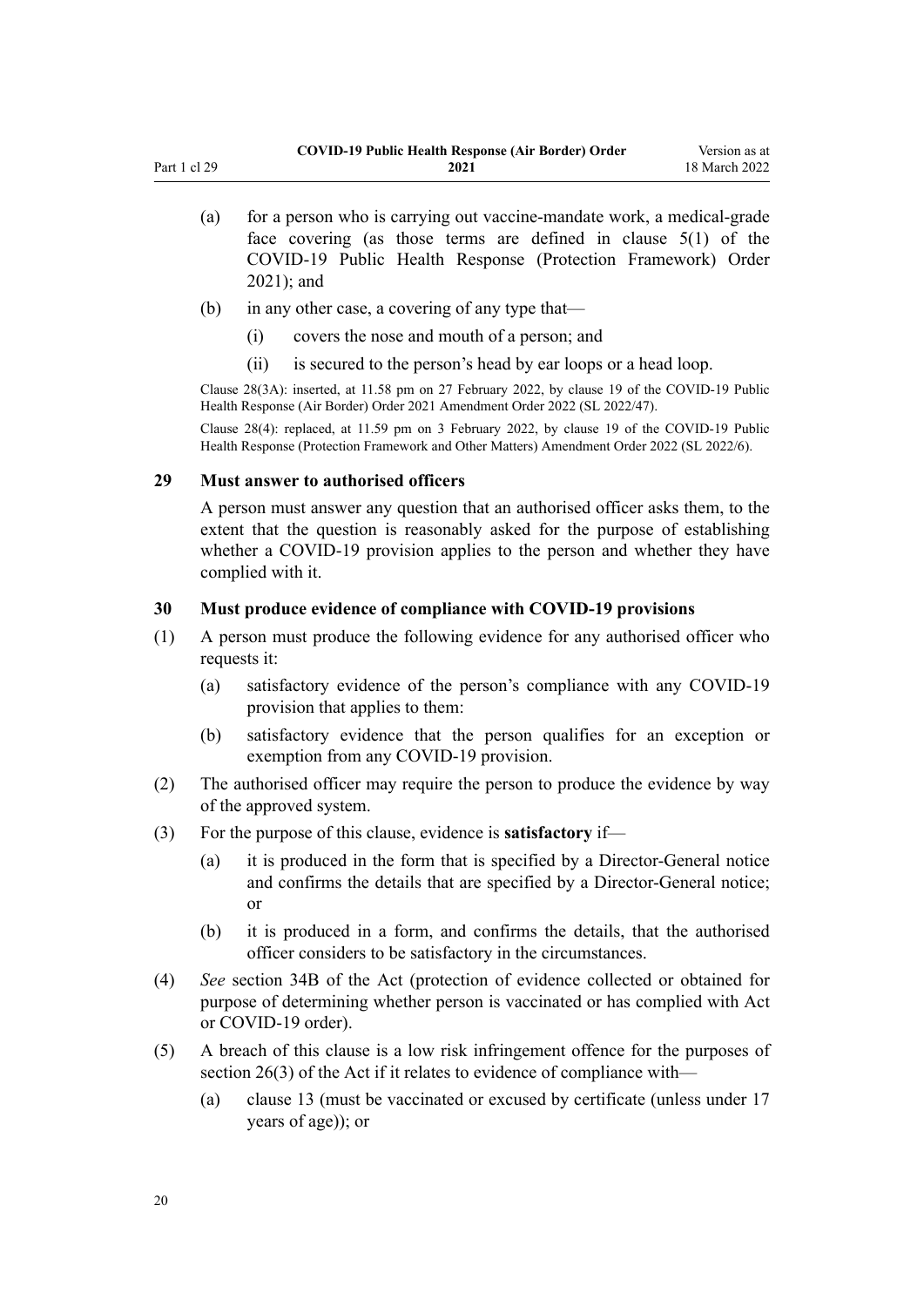- <span id="page-20-0"></span>(b) [clause 15](#page-14-0) (must have negative result from pre-departure test for COVID-19 (or certificate)); or
- (c) [clause 21](#page-15-0) (must have confirmed allocation for managed isolation or quarantine).

Clause 30(5): inserted, at 11.58 pm on 27 February 2022, by [clause 20](http://legislation.govt.nz/pdflink.aspx?id=LMS650843) of the COVID-19 Public Health Response (Air Border) Order 2021 Amendment Order 2022 (SL 2022/47).

#### **31 Must not provide false or misleading information or evidence**

A person must not provide or produce, whether by way of the approved system or to an authorised officer, any information or evidence that the person knows is false or misleading in any material particular.

Clause 31: amended, at 11.59 pm on 4 March 2022, by [clause 5](http://legislation.govt.nz/pdflink.aspx?id=LMS653778) of the COVID-19 Public Health Response (Air Border) Amendment Order 2022 (SL 2022/49).

#### *On or after arrival*

### **32 Must report for and undergo COVID-19 screening**

- (1) As soon as is reasonably practicable after a person arrives in New Zealand, they must report for and undergo COVID-19 screening at their port of arrival.
- (2) The person must, at the direction of a health practitioner, a health protection officer, or a medical officer of health, report for and undergo COVID-19 screening at a place other than their port of arrival.
- (3) In this clause, **COVID-19 screening**, in relation to a person,—
	- (a) means an examination of the person, by a health practitioner, a health protection officer, or a medical officer of health, to assess whether the person may have, or be at risk of having or transmitting, COVID-19; and
	- (b) may include collecting any information from the person that is relevant to that assessment (for example, information about where they have been, whom they have had contact with, and their vaccination status).

#### **33 Must report for and undergo COVID-19 test**

- (1) As soon as is reasonably practicable after a person arrives in New Zealand, they must report for and undergo a COVID-19 test at their port of arrival.
- (2) The person must, at the direction of a health practitioner, a health protection officer, or a medical officer of health, report for and undergo a COVID-19 test at a place other than their port of arrival.

#### **34 Must be considered at low risk of having or transmitting COVID-19**

A person must be at low risk of having or transmitting COVID-19, as deter‐ mined by a health practitioner, a health protection officer, or a medical officer of health, on the person's arrival in New Zealand.

Clause 34 heading: replaced, at 11.58 pm on 16 January 2022, by [clause 19](http://legislation.govt.nz/pdflink.aspx?id=LMS629301) of the COVID-19 Public Health Response (Air Border and Isolation and Quarantine) Amendment Order 2022 (SL 2022/2).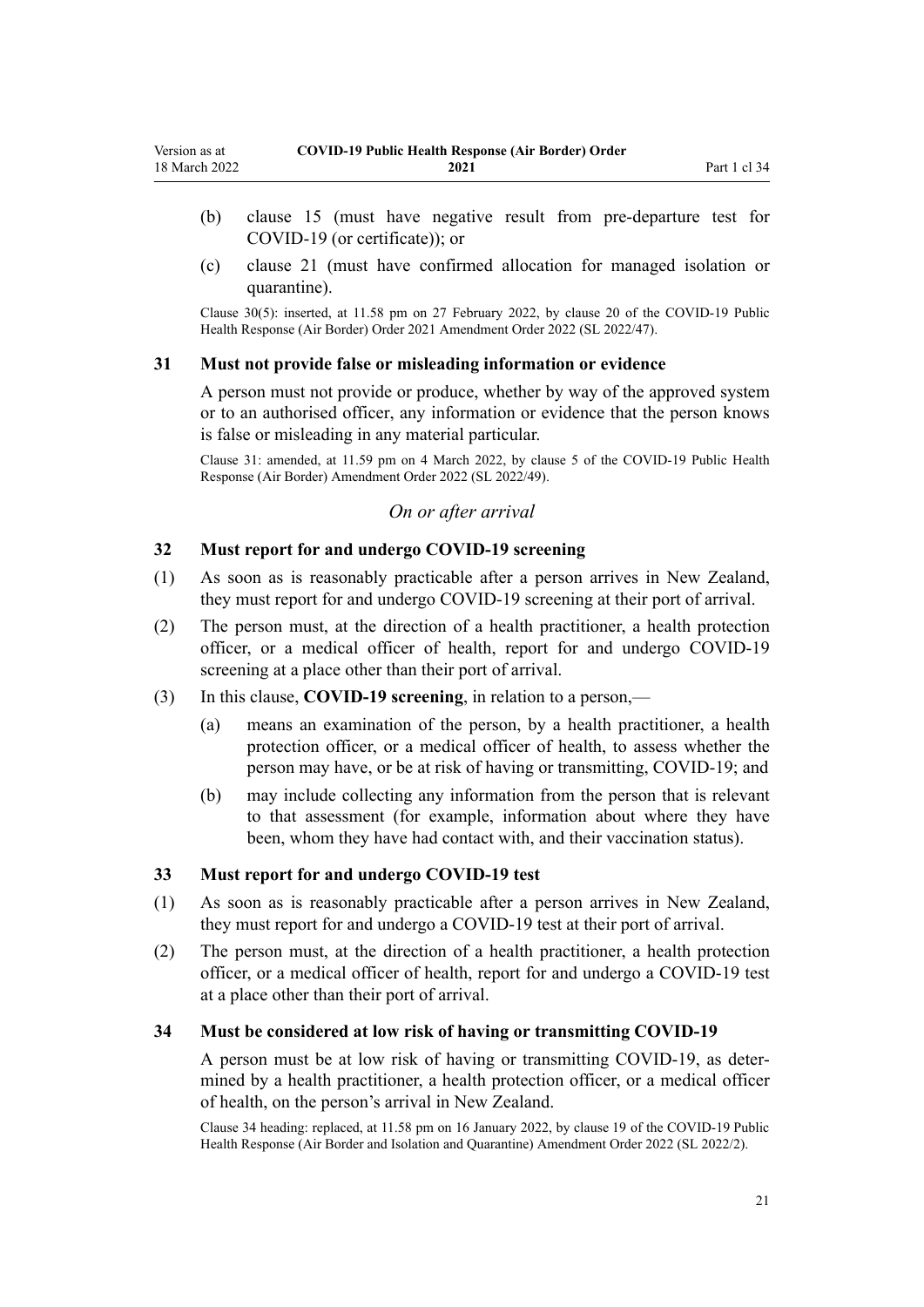### <span id="page-21-0"></span>**35 Must comply with directions while travelling to place of isolation or quarantine or self-isolation**

- (1) A person must travel from their port of arrival to their place of isolation or quarantine or their place of self-isolation—
	- (a) as quickly and directly as is reasonably practicable; and
	- (b) in accordance with directions given by—
		- (i) the Director-General; or
		- (ii) the chief executive of the Ministry of Business, Innovation, and Employment, if the person is travelling to a place of isolation or quarantine or a place of self-isolation.
- (2) If a person is given directions under both subparagraphs of subclause (1)(b), the directions given under subclause  $(1)(b)(i)$  prevail.

### **36 Must maintain physical distancing**

- (1) A person must remain at least 1 metre away from any other person (other than fellow travellers), to the greatest extent reasonably practicable, throughout the period that the person is—
	- (a) at their port of arrival; and
	- (b) travelling from their port of arrival to their place of isolation or quarantine (if they are required by this order to travel to a place of isolation or quarantine).
- (2) In this clause, **fellow traveller**, in relation to any person arriving in New Zea‐ land by air, means,—
	- (a) if the person is an aircrew member, an associate of that aircrew member; or
	- (b) in any other case, anyone who accompanies the person on their direct flight or connecting flights to New Zealand

Clause 36(1): amended, at 11.58 pm on 27 February 2022, by [clause 21](http://legislation.govt.nz/pdflink.aspx?id=LMS650844) of the COVID-19 Public Health Response (Air Border) Order 2021 Amendment Order 2022 (SL 2022/47).

#### **37 Must wear personal protective equipment as directed**

- (1) A person must comply with any directions to wear personal protective equip‐ ment that are given by the Director-General.
- (1A) Without limiting subclause (1), a direction may—
	- (a) specify the type of personal protective equipment that a person must wear:
	- (b) require a person to replace an item of personal protective equipment that they are wearing (including, for example, a face covering) with one that has not been worn.
- (2) Subclause (1) applies throughout the period that the person is—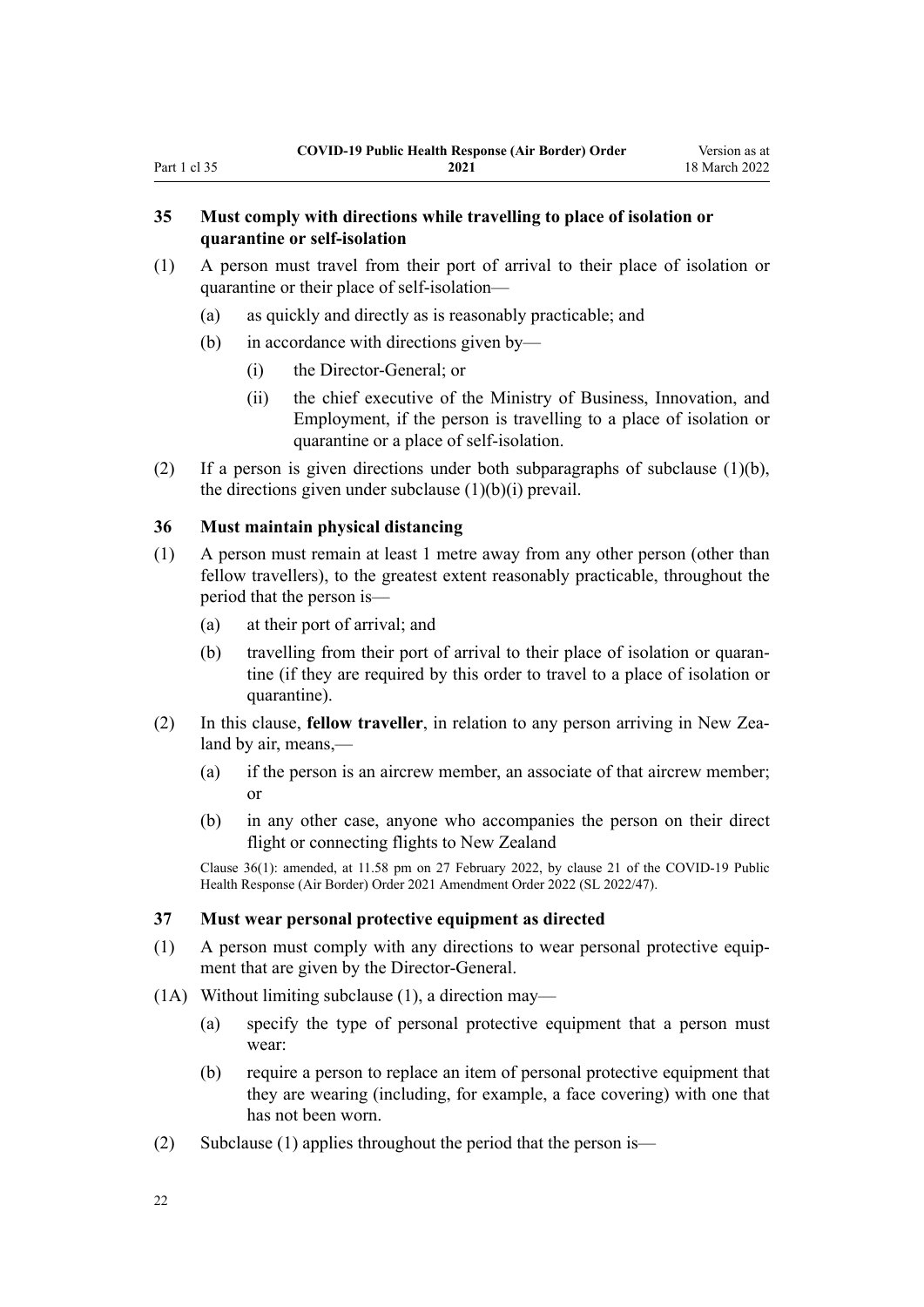- <span id="page-22-0"></span>(a) at their port of arrival; and
- (b) travelling from their port of arrival to their place of isolation or quarantine (if they are required by this order to travel to a place of isolation or quarantine).

Clause 37(1A): inserted, at 11.58 pm on 27 February 2022, by [clause 22](http://legislation.govt.nz/pdflink.aspx?id=LMS650845) of the COVID-19 Public Health Response (Air Border) Order 2021 Amendment Order 2022 (SL 2022/47).

### **38 Must comply with key safety standards while in Green area in New Zealand**

A person must comply with the key safety standards—

- (a) after they arrive in, and until they depart from, New Zealand; but
- (b) only while they are in the area (if any) that is at Green under the COVID-19 Protection Framework (*see* [Schedule 5](http://legislation.govt.nz/pdflink.aspx?id=LMS566881) of the COVID-19 Public Health Response (Protection Framework) Order 2021).

### Subpart 3—Breach of conditions

### **39 Subpart 3 applies if person breaches COVID-19 provision that applies to them**

- (1) The provisions in this subpart apply to a person who breaches a COVID-19 provision in [subpart 1](#page-10-0) or [2](#page-12-0) that applies to them.
- (2) If more than 1 provision in this subpart applies to a person, a provision that applies [clause 10](#page-12-0) to the person prevails over—
	- (a) any provision in this subpart that applies [clause 8](#page-10-0) or [9](#page-11-0) to them; and
	- (b) any provision in this subpart that applies [clause 48](#page-25-0) to them.
- (3) To the extent that a COVID-19 provision requires a person to satisfy specified criteria from a place outside New Zealand before they arrive in New Zealand, they breach the provision only if they arrive in New Zealand without having satisfied those criteria.
- (4) *See*
	- (a) [section 26](http://legislation.govt.nz/pdflink.aspx?id=LMS344200) of the Act for offences and infringement offences; and
	- (b) [regulation 5\(2\) and \(3\)](http://legislation.govt.nz/pdflink.aspx?id=LMS600713) of the COVID-19 Public Health Response (Infringement Offences) Regulations 2021 for the penalties for the classes of infringement offences.

Clause 39(3): inserted, at 11.58 pm on 27 February 2022, by [clause 23](http://legislation.govt.nz/pdflink.aspx?id=LMS650846) of the COVID-19 Public Health Response (Air Border) Order 2021 Amendment Order 2022 (SL 2022/47).

Clause 39(4): inserted, at 11.58 pm on 27 February 2022, by [clause 23](http://legislation.govt.nz/pdflink.aspx?id=LMS650846) of the COVID-19 Public Health Response (Air Border) Order 2021 Amendment Order 2022 (SL 2022/47).

#### **40 Breach of requirement not to arrive in New Zealand**

- (1) This clause applies to a person if—
	- (a) [clause 11](#page-12-0) applies to them (must not arrive in New Zealand); and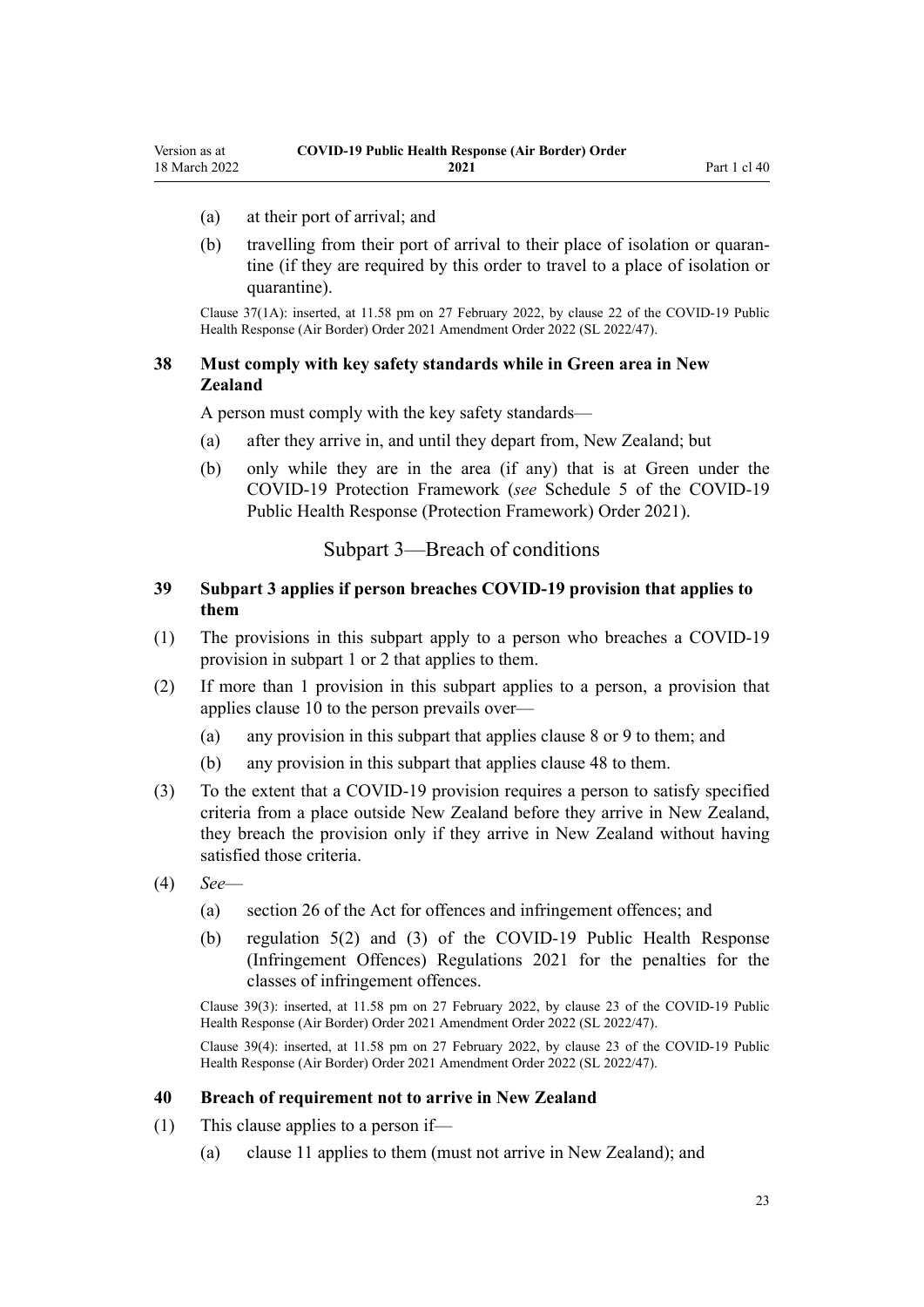<span id="page-23-0"></span>Part 1 cl 41

### (b) they arrive in New Zealand.

(2) If the person enters New Zealand, [clause 10](#page-12-0) applies to them instead.

#### **41 Failure to produce evidence of being vaccinated**

#### *[Revoked]*

Clause 41: revoked, at 11.59 pm on 18 March 2022, by [clause 5](http://legislation.govt.nz/pdflink.aspx?id=LMS664427) of the COVID-19 Public Health Response (Air Border) Amendment Order (No 2) 2022 (SL 2022/75).

#### **42 Failure to produce evidence of pre-departure test or negative result**

#### *[Revoked]*

Clause 42: revoked, at 11.58 pm on 27 February 2022, by [clause 25](http://legislation.govt.nz/pdflink.aspx?id=LMS650848) of the COVID-19 Public Health Response (Air Border) Order 2021 Amendment Order 2022 (SL 2022/47).

#### **43 Failure to comply with key safety standards or route safety plan outside New Zealand**

- (1) This clause applies to a person if—
	- (a) [clause 22](#page-16-0) applies to them (must comply with key safety standards or route safety plan while outside New Zealand); and
	- (b) they arrive in New Zealand having breached the requirements of that clause.
- (2) If [clause 10](#page-12-0) (must enter managed isolation and quarantine under [Part 1](http://legislation.govt.nz/pdflink.aspx?id=LMS401726) of Isolation and Quarantine Order) already applies to the person, it continues to apply to them.
- (3) In any other case, if the person enters New Zealand, [clause 9](#page-11-0) (must self-isolate under specified Part of Isolation and Quarantine Order and in qualifying place) applies to them as if the specified Part of the Isolation and Quarantine Order were [Part 1A.](http://legislation.govt.nz/pdflink.aspx?id=LMS415267)
- (4) A person breaches the key safety standards or route safety plan only if a health protection officer or a medical officer of health determines (on the basis of information brought to that officer's attention) that there are reasonable grounds to believe that the person has breached those standards or that plan.

#### **44 Failure to provide details of qualifying place to self-isolate**

#### *[Revoked]*

Clause 44: revoked, at 11.58 pm on 27 February 2022, by [clause 26](http://legislation.govt.nz/pdflink.aspx?id=LMS650849) of the COVID-19 Public Health Response (Air Border) Order 2021 Amendment Order 2022 (SL 2022/47).

#### **45 Exhibiting symptoms of COVID-19 on arrival**

#### *[Revoked]*

Clause 45: revoked, at 11.58 pm on 27 February 2022, by [clause 27](http://legislation.govt.nz/pdflink.aspx?id=LMS650850) of the COVID-19 Public Health Response (Air Border) Order 2021 Amendment Order 2022 (SL 2022/47).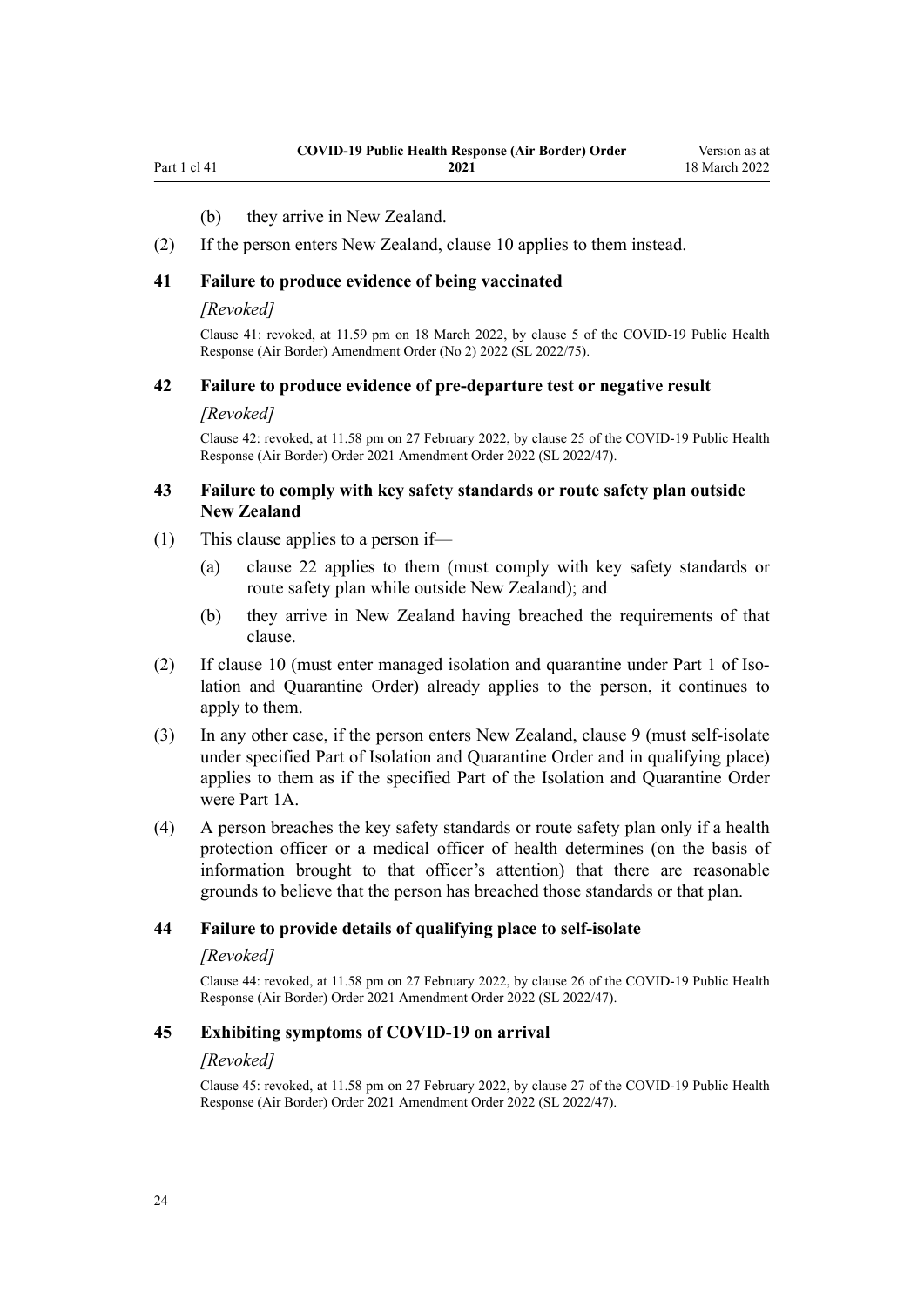#### <span id="page-24-0"></span>**46 Considered not at low risk of having or transmitting COVID-19**

- (1) This clause applies to a person if—
	- (a) [clause 34](#page-20-0) (must be considered at low risk of having or transmitting COVID-19) applies to them; and
	- (b) a determination is made under that clause that they are not at low risk of having or transmitting COVID-19.
- (2) If [clause 10](#page-12-0) (must enter managed isolation and quarantine under [Part 1](http://legislation.govt.nz/pdflink.aspx?id=LMS401726) of Isolation and Quarantine Order) already applies to the person, it continues to apply to them.
- (3) If the person arrives as an overseas-based aircrew member and enters New Zealand, [clause 10](#page-12-0) applies to them until they depart from New Zealand.
- (4) If the person arrives as a New Zealand-based aircrew member or a relevant worker, and enters New Zealand, [clause 9](#page-11-0) (must self-isolate under specified Part of Isolation and Quarantine Order and in qualifying place) applies to them—
	- (a) instead of the clause in [subpart 1](#page-10-0) that would otherwise apply; and
	- (b) as if the specified Part of the Isolation and Quarantine Order were [Part](http://legislation.govt.nz/pdflink.aspx?id=LMS415267) [1A](http://legislation.govt.nz/pdflink.aspx?id=LMS415267).
- (5) In any other case, if the person enters New Zealand, [clause 48](#page-25-0) applies to them (must report for and undergo assessment and comply with decision of assessing officer).

Clause 46(3): amended, at 11.58 pm on 16 January 2022, by [clause 21](http://legislation.govt.nz/pdflink.aspx?id=LMS629303) of the COVID-19 Public Health Response (Air Border and Isolation and Quarantine) Amendment Order 2022 (SL 2022/2).

#### **47 Failure to comply with key safety standards while in New Zealand**

- (1) This clause applies to a person if—
	- (a) [clause 38](#page-22-0) applies to them (must comply with key safety standards while in Green area in New Zealand); and
	- (b) after they enter New Zealand, they breach the key safety standards.
- (2) The person must enter managed isolation or quarantine (commencing as soon as is reasonably practicable after the determination under subclause (3)) in accordance with [Part 1](http://legislation.govt.nz/pdflink.aspx?id=LMS401726) of the Isolation and Quarantine Order.
- (3) A person **breaches the key safety standards** only if a health protection officer or a medical officer of health determines (on the basis of information brought to that officer's attention) that there are reasonable grounds to believe that the person has breached those standards.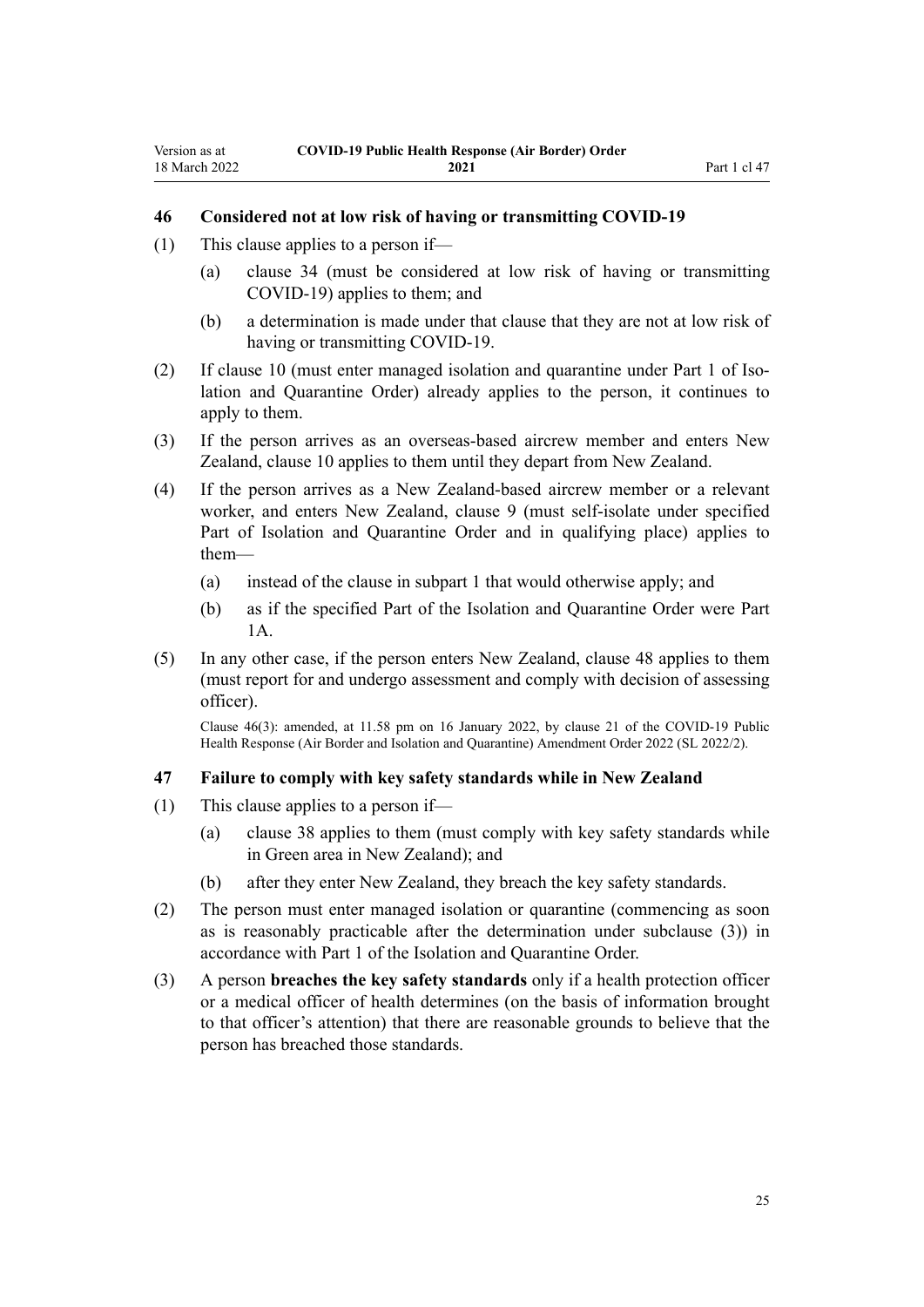# **48 Must report for and undergo assessment and comply with decision of assessing officer**

- (1) If this clause applies to a person, they must, as soon as is reasonably practic‐ able after they arrive in New Zealand, report for and undergo an assessment at their port of arrival.
- (2) The assessment must be carried out by a medical officer of health, a health pro‐ tection officer, or a health practitioner (the **assessing officer**).
- (3) The assessing officer must decide which of the following is most appropriate to the particular circumstances of the case:
	- (a) if [clause 8](#page-10-0) already applies to the person (no isolation or quarantine required),—
		- (i) that clause should continue to apply to them; or
		- (ii) [clause 9](#page-11-0) or [10](#page-12-0) should apply to them instead:
	- (b) if [clause 9](#page-11-0) already applies to the person (must self-isolate under speci‐ fied Part of Isolation and Quarantine Order and in qualifying place), whether it is applied to them by a COVID-19 border requirements schedule or another provision in this subpart,—
		- (i) that clause, and the Part of the Isolation and Quarantine Order that is specified in a COVID-19 border requirements schedule, should continue to apply to them; or
		- (ii) they should self-isolate under a more restrictive Part of the Isolation and Quarantine Order; or
		- (iii) [clause 10](#page-12-0) should apply to them instead.
- (4) Whichever clause (and, if relevant, whichever Part of the Isolation and Quaran‐ tine Order) the assessing officer decides is most appropriate applies to the person.

#### **49 Breach of order may be infringement offence**

A breach of a COVID-19 provision may be an infringement offence: *see* [Part 4.](#page-31-0)

# **Part 2**

# **Provisions that apply to carriers**

# **50 Aircraft must arrive at specified airport**

- (1) A carrier must not cause an aircraft to arrive in New Zealand other than at an airport that is specified by a Director-General notice.
- (2) A specified airport must be a security designated aerodrome (as defined in sec[tion 2\(1\)](http://legislation.govt.nz/pdflink.aspx?id=DLM214692) of the Civil Aviation Act 1990).
- (3) This clause does not apply if the aircraft is a military craft.

<span id="page-25-0"></span>Part 1 cl 48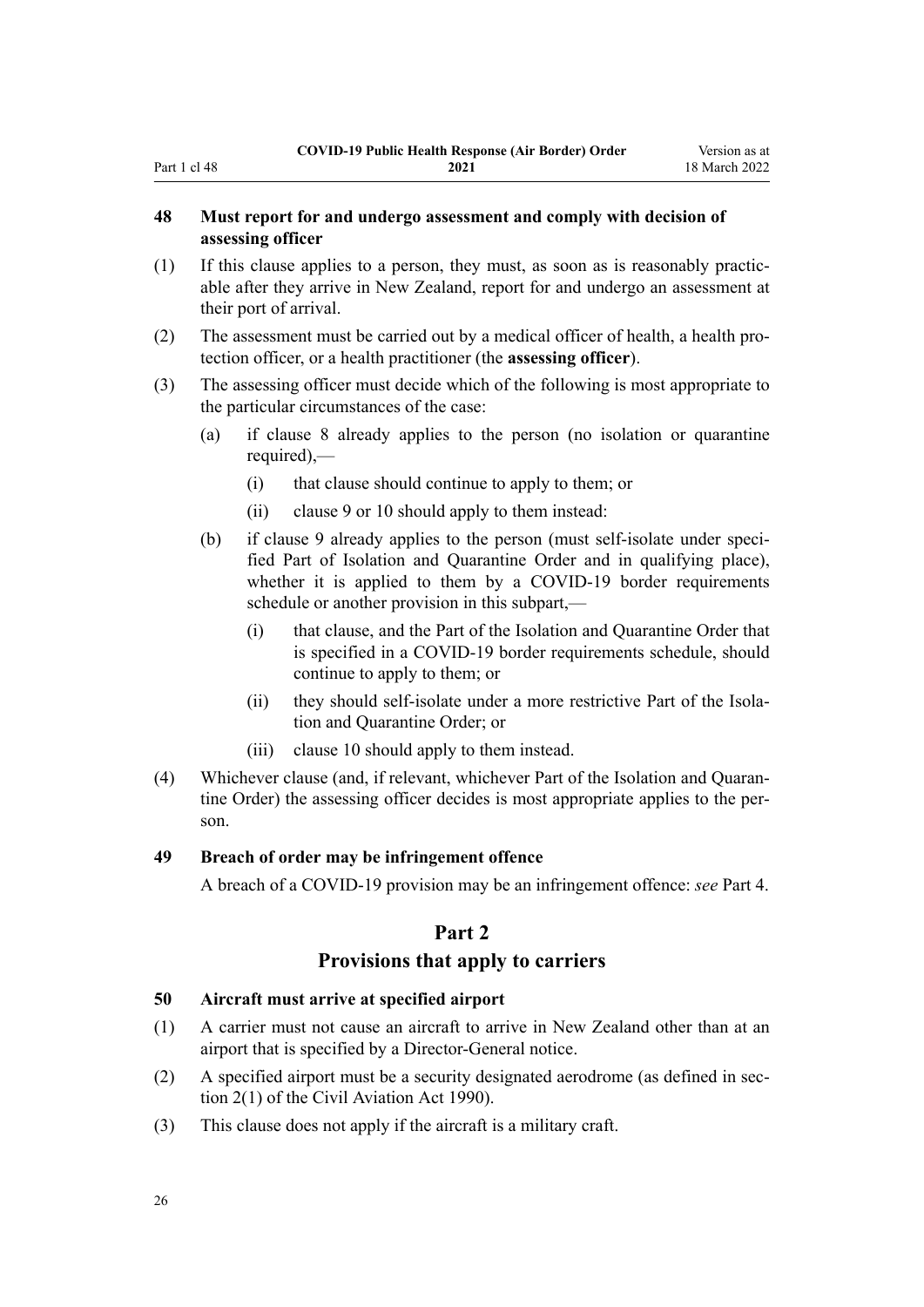# <span id="page-26-0"></span>**51 Carrier may have route safety plans**

- (1) A carrier may have a route safety plan for any route of travel to New Zealand.
- (2) A route safety plan must specify requirements that New Zealand-based aircrew members must comply with while they are outside New Zealand.
- (3) A route safety plan has effect for the purpose of this order only if it is approved by the Director-General by notice in writing to the carrier.
- (4) The Director-General must not approve a route safety plan unless they are satisfied that the plan will be no less effective than the key safety standards at mitigating the risk that aircrew members travelling on the route will have or transmit COVID-19 on their arrival in New Zealand.

#### **52 Carrier must notify changes affecting route safety plan**

A carrier must notify the Director-General if—

- (a) it has a route safety plan for a route; and
- (b) the route changes or there is a change to any aspect of the route safety plan that could reduce how effectively it mitigates the risk that aircrew members travelling on the route will have or transmit COVID-19 on their arrival in New Zealand.

# **53 Carrier must promote compliance with route safety plan or key safety standards**

A carrier must take all reasonable steps to ensure that each New-Zealand based aircrew member who works for the carrier, and who arrives in New Zealand by air as an aircrew member,—

- (a) has complied with the key safety standards while they are outside New Zealand; or
- (b) has complied with the route safety plan for the aircrew member's route of travel.

#### **54 Carrier must check compliance with COVID-19 provisions**

- (1) A carrier must not cause an aircraft to arrive in New Zealand unless the carrier has taken reasonable steps to ensure that each person on board satisfies the requirements of any COVID-19 provisions that apply to them.
- (2) Subclauses (3) to (6) apply to a carrier only in relation to a flight that is not part of a scheduled international air service.
- (3) The carrier must not cause an aircraft to arrive in New Zealand unless the carrier provides to the New Zealand Customs Service—
	- (a) a declaration that it has complied with subclause (1); and
	- (b) the following details about each person on board:
		- (i) passport or official travel document number: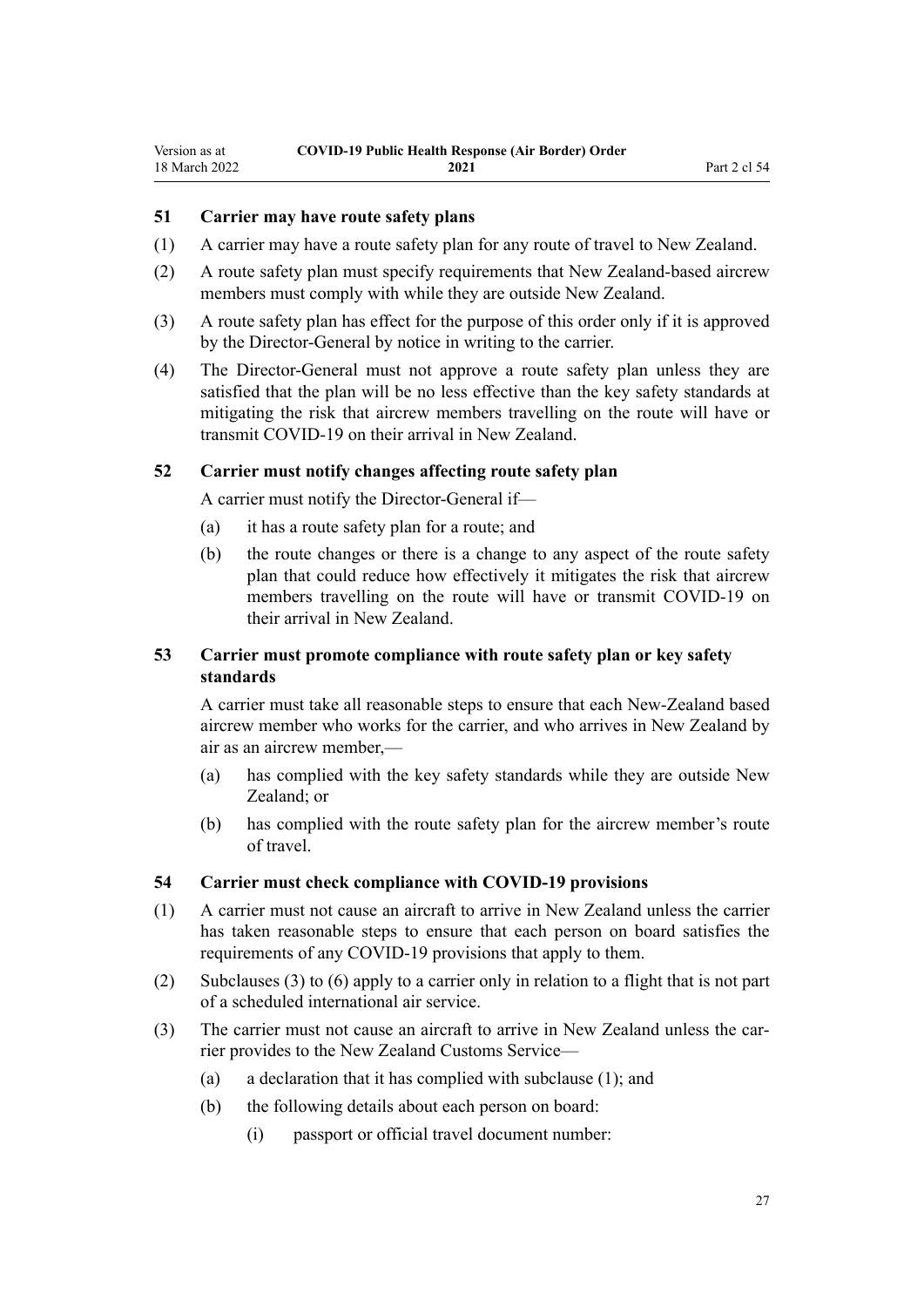- (ii) citizenship, as identified in the passport or official travel document:
- (iii) surname:

<span id="page-27-0"></span>Part 3 cl 55

- (iv) given names:
- (v) date of birth:
- (vi) sex, as identified in the passport or official travel document:
- (vii) port of arrival:
- (viii) date of arrival:
- (ix) estimated time of arrival.
- (4) The declaration must be provided before the flight departs, and the details must be provided at least 3 hours before the flight departs.
- (5) However, if the aircraft carries any person on more than 1 of their connecting flights to New Zealand,—
	- (a) the carrier's declaration in relation to that person must be provided before the first of those flights departs; and
	- (b) the details for that person must be provided by the carrier 3 hours before the first of those flights departs.
- (6) The declaration and the details must be provided in the manner approved by the chief executive of the New Zealand Customs Service for the purpose of this clause.

Clause 54(2): inserted, at 11.58 pm on 27 February 2022, by [clause 28](http://legislation.govt.nz/pdflink.aspx?id=LMS650851) of the COVID-19 Public Health Response (Air Border) Order 2021 Amendment Order 2022 (SL 2022/47).

Clause 54(3): inserted, at 11.58 pm on 27 February 2022, by [clause 28](http://legislation.govt.nz/pdflink.aspx?id=LMS650851) of the COVID-19 Public Health Response (Air Border) Order 2021 Amendment Order 2022 (SL 2022/47).

Clause 54(4): inserted, at 11.58 pm on 27 February 2022, by [clause 28](http://legislation.govt.nz/pdflink.aspx?id=LMS650851) of the COVID-19 Public Health Response (Air Border) Order 2021 Amendment Order 2022 (SL 2022/47).

Clause 54(5): inserted, at 11.58 pm on 27 February 2022, by [clause 28](http://legislation.govt.nz/pdflink.aspx?id=LMS650851) of the COVID-19 Public Health Response (Air Border) Order 2021 Amendment Order 2022 (SL 2022/47).

Clause 54(6): inserted, at 11.58 pm on 27 February 2022, by [clause 28](http://legislation.govt.nz/pdflink.aspx?id=LMS650851) of the COVID-19 Public Health Response (Air Border) Order 2021 Amendment Order 2022 (SL 2022/47).

# **Part 3**

# **Exemptions and other powers**

#### *Exemptions*

#### **55 General provisions about exemptions**

- (1) This clause applies to any exemption that may be granted by the Minister under [clause 57](#page-29-0) or the Director-General under [clause 58.](#page-29-0)
- (2) The Minister or Director-General must not grant the exemption unless they are satisfied that—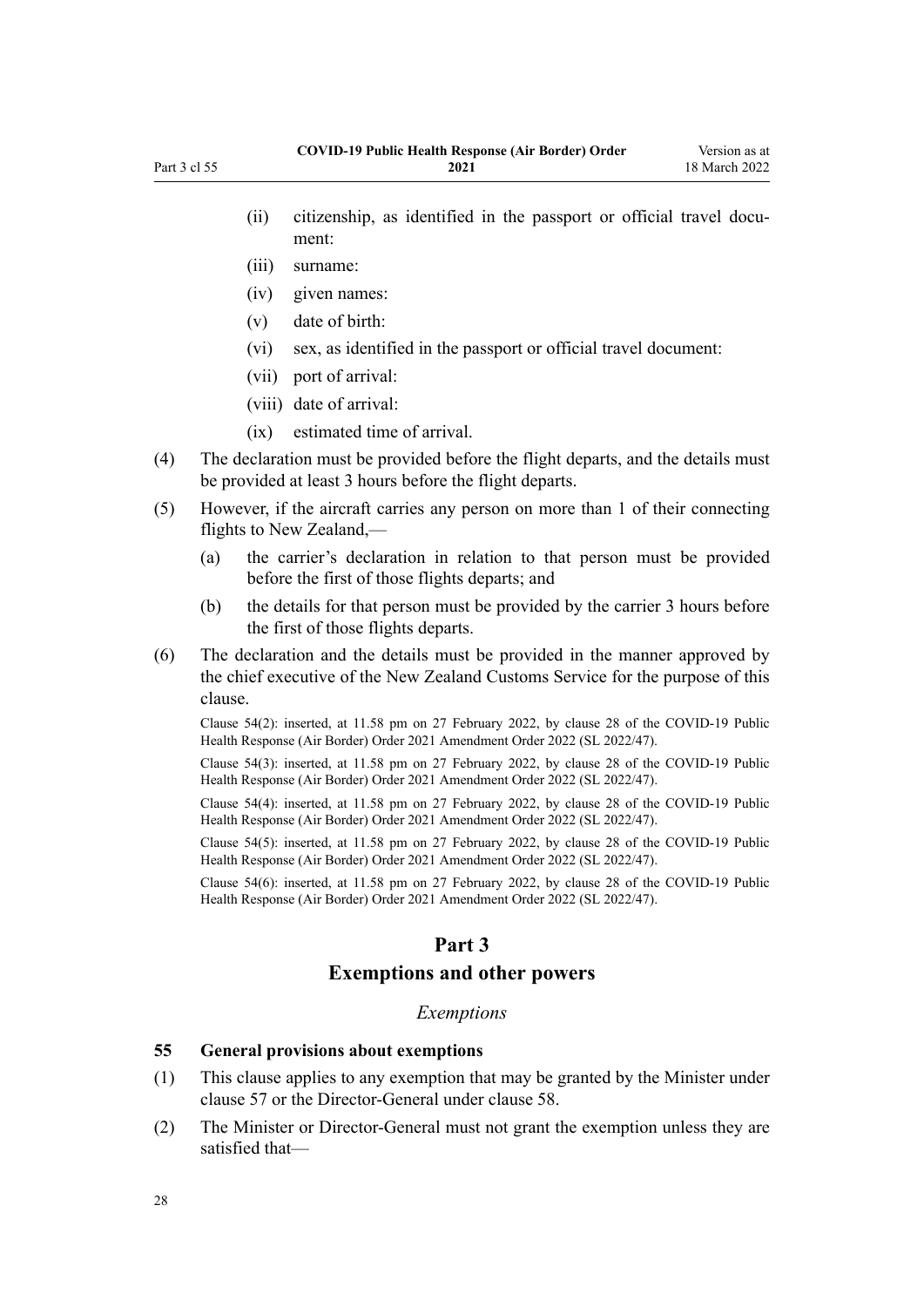- <span id="page-28-0"></span>(a) the exemption is necessary or desirable in order to promote the purposes of the Act or the purposes of this order; and
- (b) the extent of the exemption is not broader than is reasonably necessary to address the matters giving rise to the exemption.
- (3) The exemption may be granted from a provision as a whole or from any aspect of how it is applied by a COVID-19 border requirements schedule.
- (4) If the exemption is for a class of persons, the class may identified or limited by reference to any matter, including, for example, any of the following matters:
	- (a) the country or airport from which they departed for New Zealand:
	- (b) the port of arrival or scheduled port of arrival:
	- (c) the carrier of the aircraft undertaking the flight by which they arrive in New Zealand:
	- (d) other particulars of the flight by which they arrive in New Zealand (such as its flight number and scheduled departure or arrival times):
	- (e) whether they were in certain places at or after a certain time before departing for or arriving in New Zealand.
- (5) The Minister or Director-General may impose conditions on the exemption as they consider necessary.

#### **56 How exemptions are notified or published**

- (1) An exemption granted under this Part is secondary legislation (*see* [Part 3](http://legislation.govt.nz/pdflink.aspx?id=DLM7298343) of the Legislation Act 2019 for publication requirements), unless it applies only to 1 or more named persons.
- (2) An exemption granted under this Part for 1 or more named persons (an **indi‐ vidual exemption**) must be notified in writing to the applicant and the named person or persons.
- (3) An exemption, or an amendment to an exemption, must be published (for secondary legislation) or notified to the named person or persons (for individual exemptions) as soon as practicable after it is made.
- (4) An exemption, or an amendment to an exemption, may come into force before it is published (for secondary legislation) or notified (for individual exemp‐ tions) if the maker is satisfied that the exemption or amendment should come into force urgently.
- (5) In that case,—
	- (a) the effect of the exemption (or amendment) must be publicly announced before it comes into force; and
	- (b) the exemption or amendment must be published under the [Legislation](http://legislation.govt.nz/pdflink.aspx?id=DLM7298104) [Act 2019](http://legislation.govt.nz/pdflink.aspx?id=DLM7298104) (for secondary legislation) or notified by the maker (for individual exemptions) as soon as practicable after it comes into force.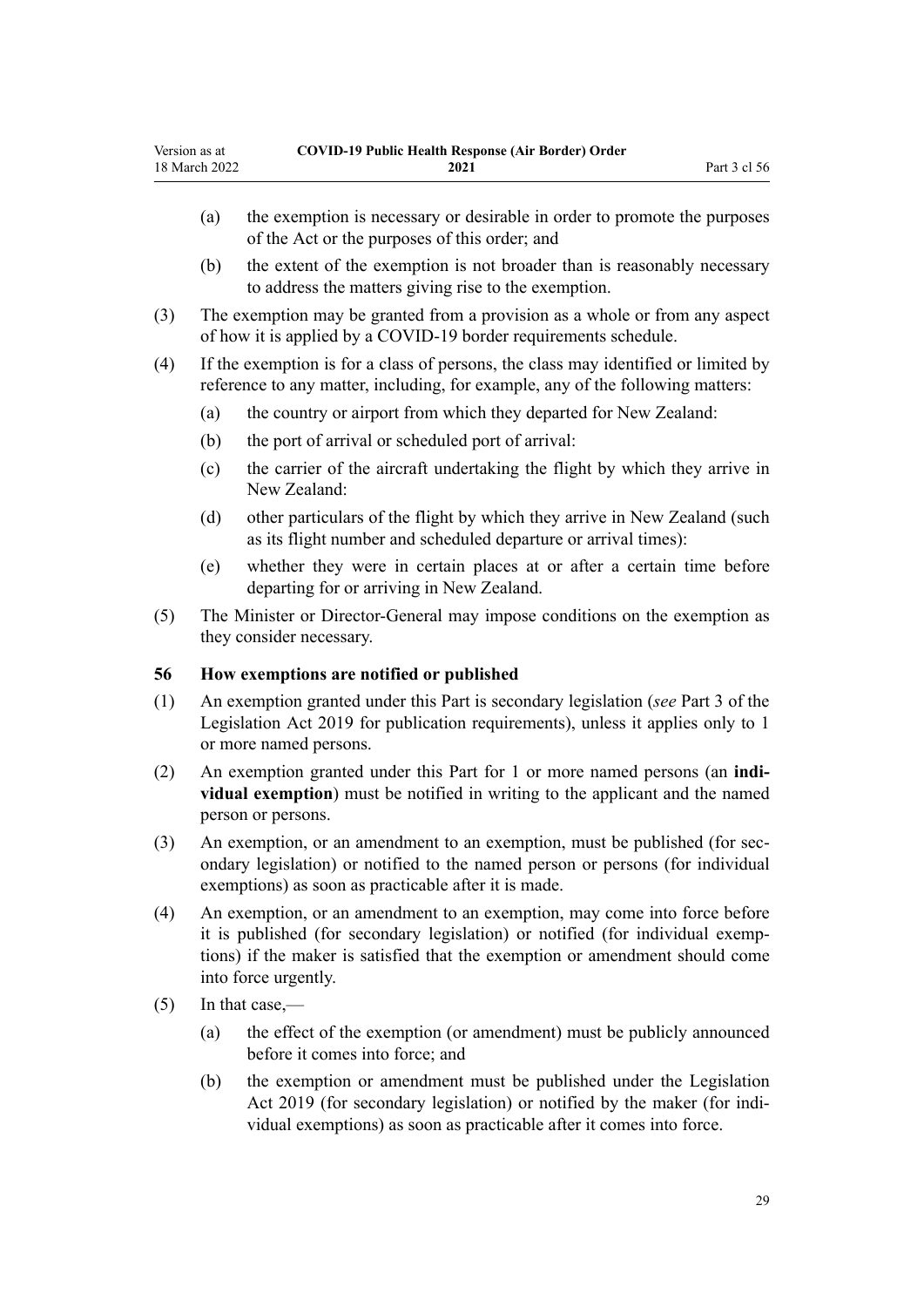<span id="page-29-0"></span>(6) In this clause, **maker** has the meaning given in [section 5\(1\)](http://legislation.govt.nz/pdflink.aspx?id=DLM7298133) of the Legislation Act 2019.

| Legislation Act 2019 requirements for secondary legislation referred to subclause (1) |                                                                                                |                    |
|---------------------------------------------------------------------------------------|------------------------------------------------------------------------------------------------|--------------------|
| <b>Publication</b>                                                                    | The maker must publish it in accordance with the<br>Legislation (Publication) Regulations 2021 | LA19 s $74(1)(aa)$ |
| <b>Presentation</b>                                                                   | The Minister must present it to the House of<br>Representatives                                | LA19 s 114         |
| <b>Disallowance</b>                                                                   | It may be disallowed by the House of Representatives<br>This note is not part of the Order.    | LA19 ss 115, 116   |

#### **57 Minister may grant exemptions**

- (1) The Minister may, by notice, exempt a person or class of persons from any pro‐ vision of this order.
- (2) The Minister must take into account the advice of the Director-General when deciding—
	- (a) whether to grant an exemption; and
	- (b) what (if any) conditions to impose on an exemption.
- (3) *See also* [clauses 55](#page-27-0) and [56.](#page-28-0)

# **58 Director-General may grant exemptions**

- (1) The Director-General may, by notice,—
	- (aaa) exempt a person or class of persons from [clause 11](#page-12-0) (must not arrive in New Zealand) for humanitarian reasons:
	- (a) exempt a person or class of persons from [clause 13](#page-12-0) (must be vaccinated or be excused by certificate (unless under 17 years of age)):
	- (b) exempt a class of persons from—
		- (i) [clause 14](#page-13-0) (must have pre-departure test for COVID-19 or be excused by certificate (unless under 2 years of age)):
		- (ii) [clause 15](#page-14-0) (must have negative result from pre-departure test for COVID-19 (or certificate):
	- (c) exempt a carrier or class of carriers from [clause 50](#page-25-0) (aircraft must arrive at specified airport):
	- (d) exempt from any COVID-19 provision—
		- (i) an aircrew member or a class of aircrew members:
		- (ii) any other person or class of persons whose work is essential to the safe operation of a flight or port of arrival:
	- (e) exempt a person or class of persons, or a carrier or class of carriers, from any provision of this order to assist with the response to an emergency.
- (2) *See also* [clauses 55](#page-27-0) and [56.](#page-28-0)
- (3) In this clause, **emergency**—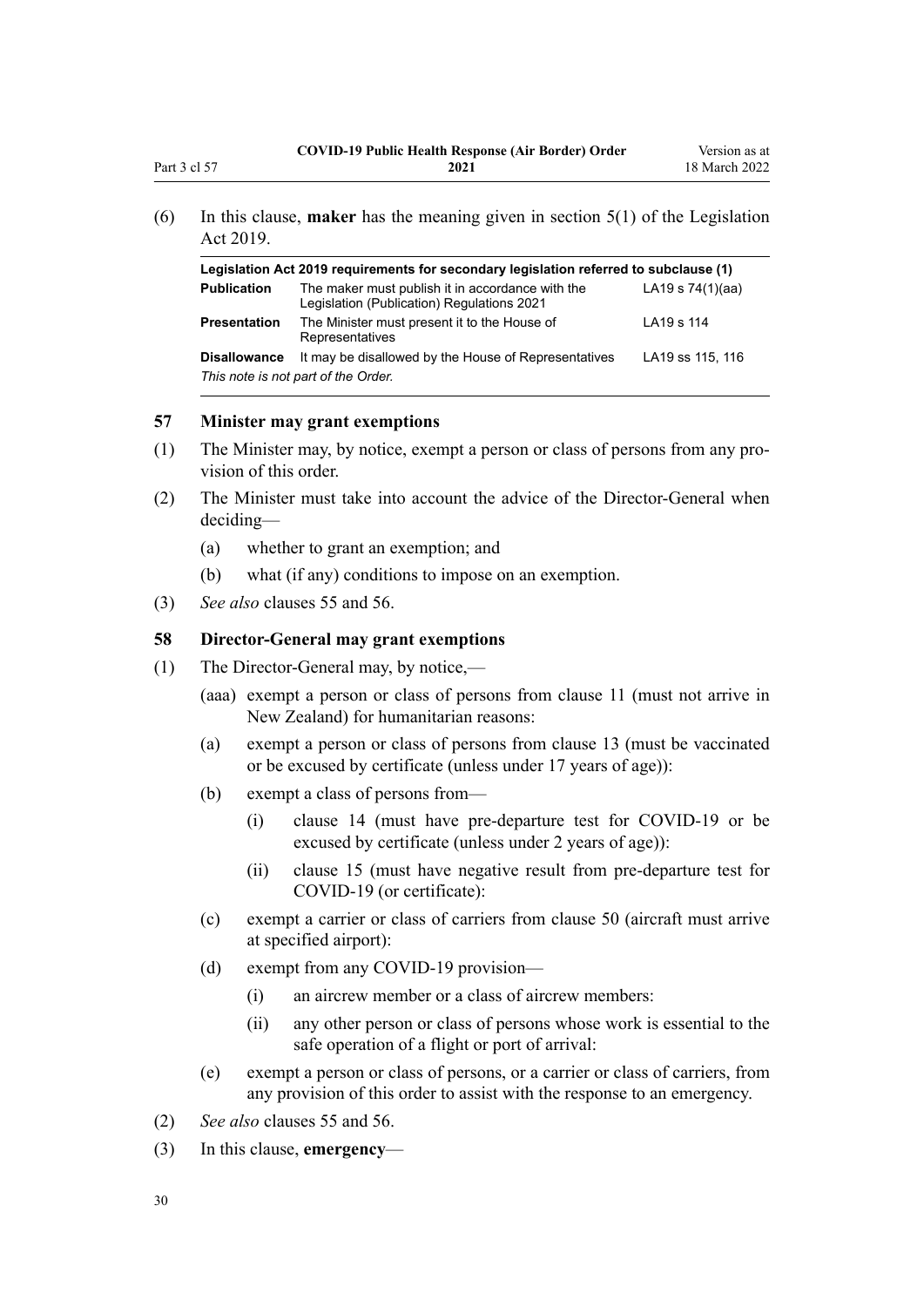- <span id="page-30-0"></span>(a) has the meaning given by [section 4](http://legislation.govt.nz/pdflink.aspx?id=DLM149796) of the Civil Defence Emergency Management Act 2002; and
- (b) includes an emergency that may occur.

Clause 58(1)(aaa): inserted, at 11.58 pm on 27 February 2022, by [clause 29\(1\)](http://legislation.govt.nz/pdflink.aspx?id=LMS650852) of the COVID-19 Pub‐ lic Health Response (Air Border) Order 2021 Amendment Order 2022 (SL 2022/47).

Clause 58(1)(a): amended, at 11.58 pm on 27 February 2022, by [clause 29\(2\)](http://legislation.govt.nz/pdflink.aspx?id=LMS650852) of the COVID-19 Pub‐ lic Health Response (Air Border) Order 2021 Amendment Order 2022 (SL 2022/47).

Clause  $58(1)(b)$ : amended, at 11.58 pm on 27 February 2022, by [clause 29\(3\)](http://legislation.govt.nz/pdflink.aspx?id=LMS650852) of the COVID-19 Public Health Response (Air Border) Order 2021 Amendment Order 2022 (SL 2022/47).

Clause 58(1)(b)(i): amended, at 11.58 pm on 27 February 2022, by [clause 29\(4\)](http://legislation.govt.nz/pdflink.aspx?id=LMS650852) of the COVID-19 Public Health Response (Air Border) Order 2021 Amendment Order 2022 (SL 2022/47).

Clause 58(1)(e): replaced, at 11.58 pm on 27 February 2022, by [clause 29\(5\)](http://legislation.govt.nz/pdflink.aspx?id=LMS650852) of the COVID-19 Public Health Response (Air Border) Order 2021 Amendment Order 2022 (SL 2022/47).

# *Director-General notices*

### **59 Director-General may specify matters by notice**

- (1) The Director-General may, by notice, specify anything that this order says may or must be specified by notice.
- (2) A notice made under this clause is secondary legislation (*see* [Part 3](http://legislation.govt.nz/pdflink.aspx?id=DLM7298343) of the Legislation Act 2019 for publication requirements), unless it applies only to 1 or more named persons, places, or things.
- (3) A notice made under this clause for 1 or more named persons (an **individual notice**) must be notified in writing to the applicant and any named person or persons.
- (4) A notice, or an amendment to a notice, must be published (for secondary legis‐ lation) or notified (for individual exemptions) as soon as practicable after it is made.
- (5) An exemption, or an amendment to an exemption, may come into force before it is published (for secondary legislation) or notified (for individual exemp‐ tions) if the Director-General is satisfied that the exemption or amendment should come into force urgently.
- $(6)$  In that case,—
	- (a) the effect of the exemption (or the amendment) must be publicly announced before it comes into force; and
	- (b) the exemption or amendment must be published under the [Legislation](http://legislation.govt.nz/pdflink.aspx?id=DLM7298104) [Act 2019](http://legislation.govt.nz/pdflink.aspx?id=DLM7298104) (for secondary legislation) or notified (for individual exemptions) as soon as practicable after it comes into force.

| Legislation Act 2019 requirements for secondary legislation made under this clause |                                                                                                |                    |
|------------------------------------------------------------------------------------|------------------------------------------------------------------------------------------------|--------------------|
| <b>Publication</b>                                                                 | The maker must publish it in accordance with the<br>Legislation (Publication) Regulations 2021 | LA19 s $74(1)(aa)$ |
| <b>Presentation</b>                                                                | The Minister must present it to the House of<br>Representatives                                | LA19 s 114         |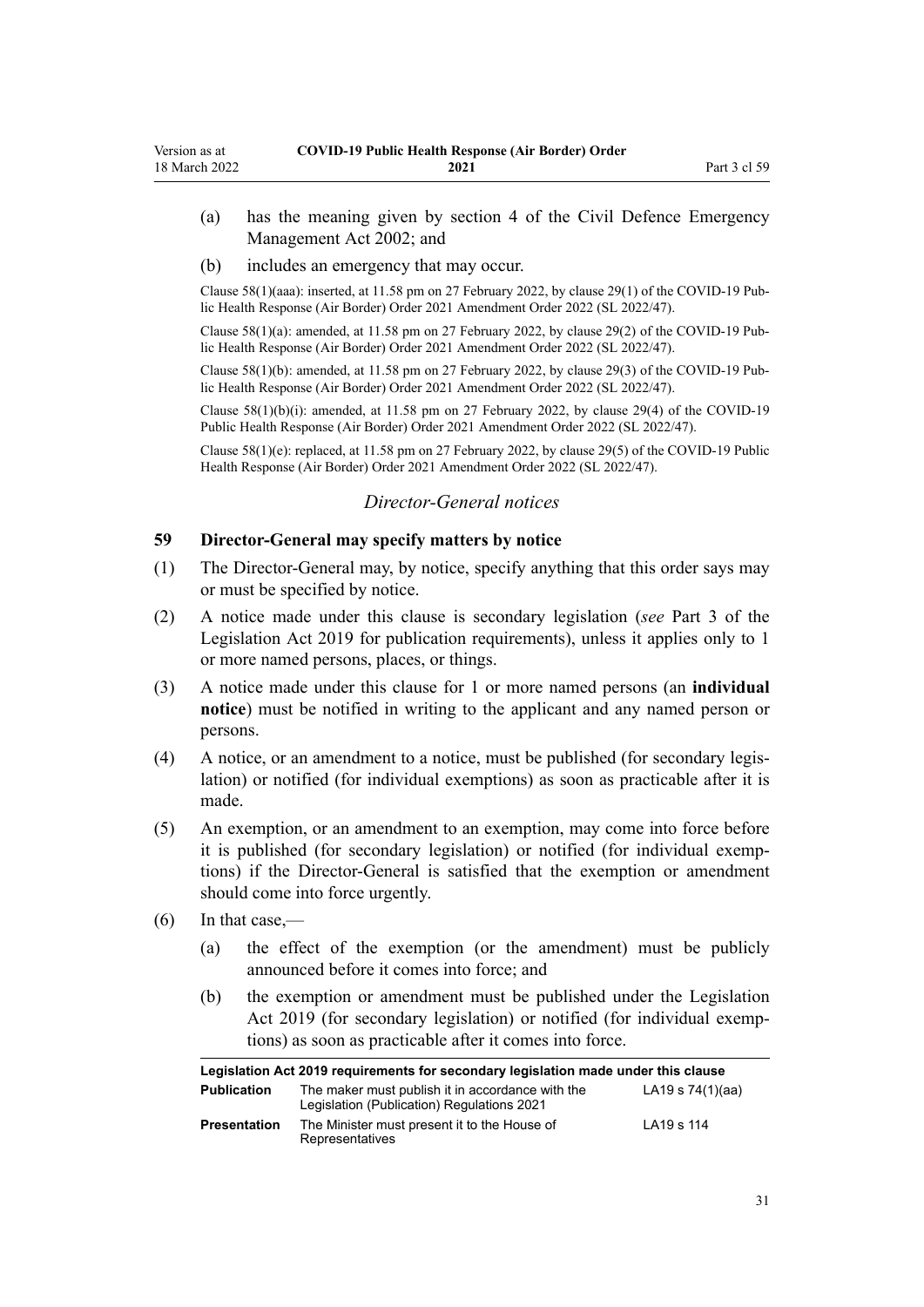**Disallowance** It may be disallowed by the House of Representatives LA19 [ss 115](http://legislation.govt.nz/pdflink.aspx?id=DLM7298431), [116](http://legislation.govt.nz/pdflink.aspx?id=DLM7298432) *This note is not part of the Order.*

# **Part 4**

# **Infringement offences**

#### *[Revoked]*

Part 4: revoked, at 11.58 pm on 27 February 2022, by [clause 30](http://legislation.govt.nz/pdflink.aspx?id=LMS650853) of the COVID-19 Public Health Response (Air Border) Order 2021 Amendment Order 2022 (SL 2022/47).

#### **60 Breaches of this order that are infringement offences**

#### *[Revoked]*

Clause 60: revoked, at 11.58 pm on 27 February 2022, by [clause 30](http://legislation.govt.nz/pdflink.aspx?id=LMS650853) of the COVID-19 Public Health Response (Air Border) Order 2021 Amendment Order 2022 (SL 2022/47).

# **Part 5**

# **Revocations**

#### **61 Revocations**

*Secondary legislation*

- (1) The following instruments are revoked:
	- (a) [COVID-19 Public Health Response \(Air Border\) Order \(No 2\) 2020](http://legislation.govt.nz/pdflink.aspx?id=LMS403345) (LI 2020/239):
	- (b) [COVID-19 Public Health Response \(Exemptions and Conditions for](http://legislation.govt.nz/pdflink.aspx?id=LMS492859) [Quarantine-free Travel\) Notice 2021](http://legislation.govt.nz/pdflink.aspx?id=LMS492859) (LI 2021/96).

*Other instruments*

- (2) The following instruments are revoked:
	- (a) [COVID-19 Public Health Response \(Air Border\) Order \(No 2\) 2020—](https://gazette.govt.nz/notice/id/2021-go205) [Designation of Specified Places](https://gazette.govt.nz/notice/id/2021-go205) (*Gazette* 2021-go205):
	- (b) [COVID-19 Public Health Response \(Exemption for Quarantine-free](https://gazette.govt.nz/notice/id/2021-go1571?year=2021=1571) [Travel\) Notice \(No 2\) 2021](https://gazette.govt.nz/notice/id/2021-go1571?year=2021=1571) (*Gazette* 2021-go1571):
	- (c) [Exemption of Persons From Clause 8\(2B\) of the COVID-19 Public](https://gazette.govt.nz/notice/id/2021-go1592?year=2021=1592) [Health Response Air Border\) Order \(No 2\) 2020](https://gazette.govt.nz/notice/id/2021-go1592?year=2021=1592) (*Gazette* 2021-go1592):
	- (d) [Exemption of Persons From Clause 8\(2B\) of the COVID-19 Public](https://gazette.govt.nz/notice/id/2021-go1593?year=2021=1593) [Health Response \(Air Border\) Order \(No 2\) 2020](https://gazette.govt.nz/notice/id/2021-go1593?year=2021=1593) (*Gazette* 2021 go1593):
	- (e) [Specification of Examination or Test for COVID-19—COVID-19 Public](https://gazette.govt.nz/notice/id/2021-go1678?year=2021=1678) [Health Response \(Air Border\) Order \(No 2\) 2020](https://gazette.govt.nz/notice/id/2021-go1678?year=2021=1678) (*Gazette* 2021 go1678):

<span id="page-31-0"></span>Part 4 cl 60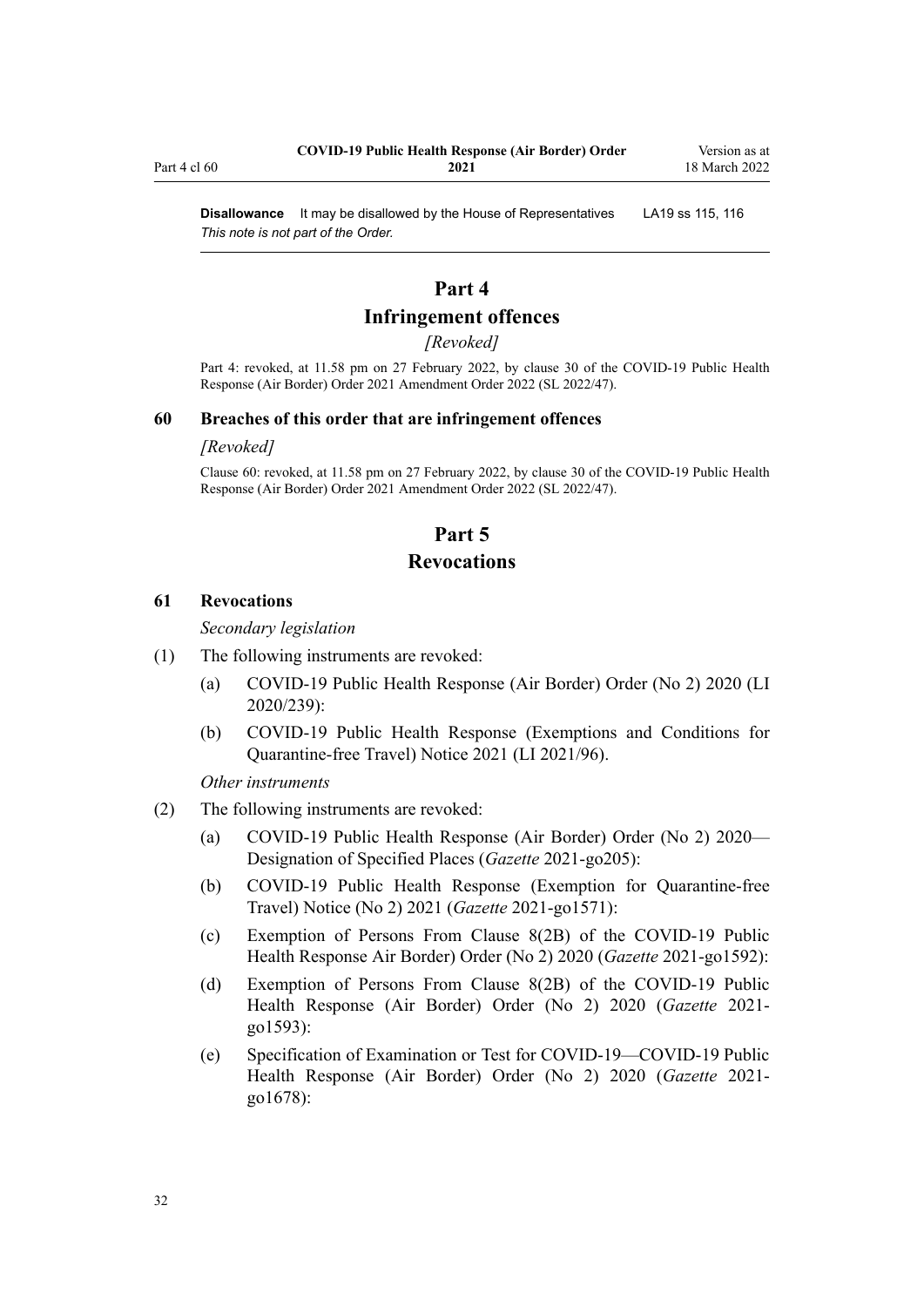| (f)     | Specification of Appropriate Evidence Relating to a COVID-19 Test-<br>COVID-19 Public Health Response (Air Border) Order (No 2) 2020<br>(Gazette 2021-go1679):                                                                                        |
|---------|-------------------------------------------------------------------------------------------------------------------------------------------------------------------------------------------------------------------------------------------------------|
| (g)     | Exemption of Specified Aircrew Members From Clause 22 of the<br>COVID-19 Public Health Response (Air Border) Order (No 2) 2020<br>(Gazette 2021-go2433):                                                                                              |
| (h)     | Exemption of Persons From Clause 8(3) of the COVID-19 Public Health<br>Response (Air Border) Order (No 2) 2020 (Gazette 2021-go2627):                                                                                                                 |
| (i)     | Designation of Higher-risk Routes—COVID-19 Public Health Response<br>(Air Border) Order (No 2) 2020 (Gazette 2021-go2830):                                                                                                                            |
| (j)     | Exemption of Persons from Clause 8(2B) of the COVID-19 Public<br>Health Response (Air Border) Order (No 2) 2020 (Gazette 2021-<br>go3543):                                                                                                            |
| (k)     | Exemption of Persons from Clause $8(2A)$ , (3) and (4) of the COVID-19<br>Public Health Response (Air Border) Order (No 2) 2020 (Gazette 2021-<br>go3656):                                                                                            |
| (1)     | Exemption of Persons From Pre-departure Testing Requirements Before<br>Arriving in New Zealand by Air (Gazette 2021-go4737):                                                                                                                          |
| (m)     | Exemption of Persons From Clause 8(3) of the COVID-19 Public Health<br>Response (Air Border) Order (No 2) 2020 (Gazette 2021-go4851):                                                                                                                 |
| (n)     | Revocation and Replacement-Specification of COVID-19 Vaccines for<br>the Purposes of the Vaccination Requirement in Clause 7E of the<br>COVID-19 Public Health Response (Air Border) Order (No 2) Amend-<br>ment Order (No 11) (Gazette 2021-go5339): |
| $\circ$ | any other instrument made under the COVID-19 Public Health Response<br>(Air Border) Order (No 2) 2020, including any exemption granted under<br>that order to any person or class of persons.                                                         |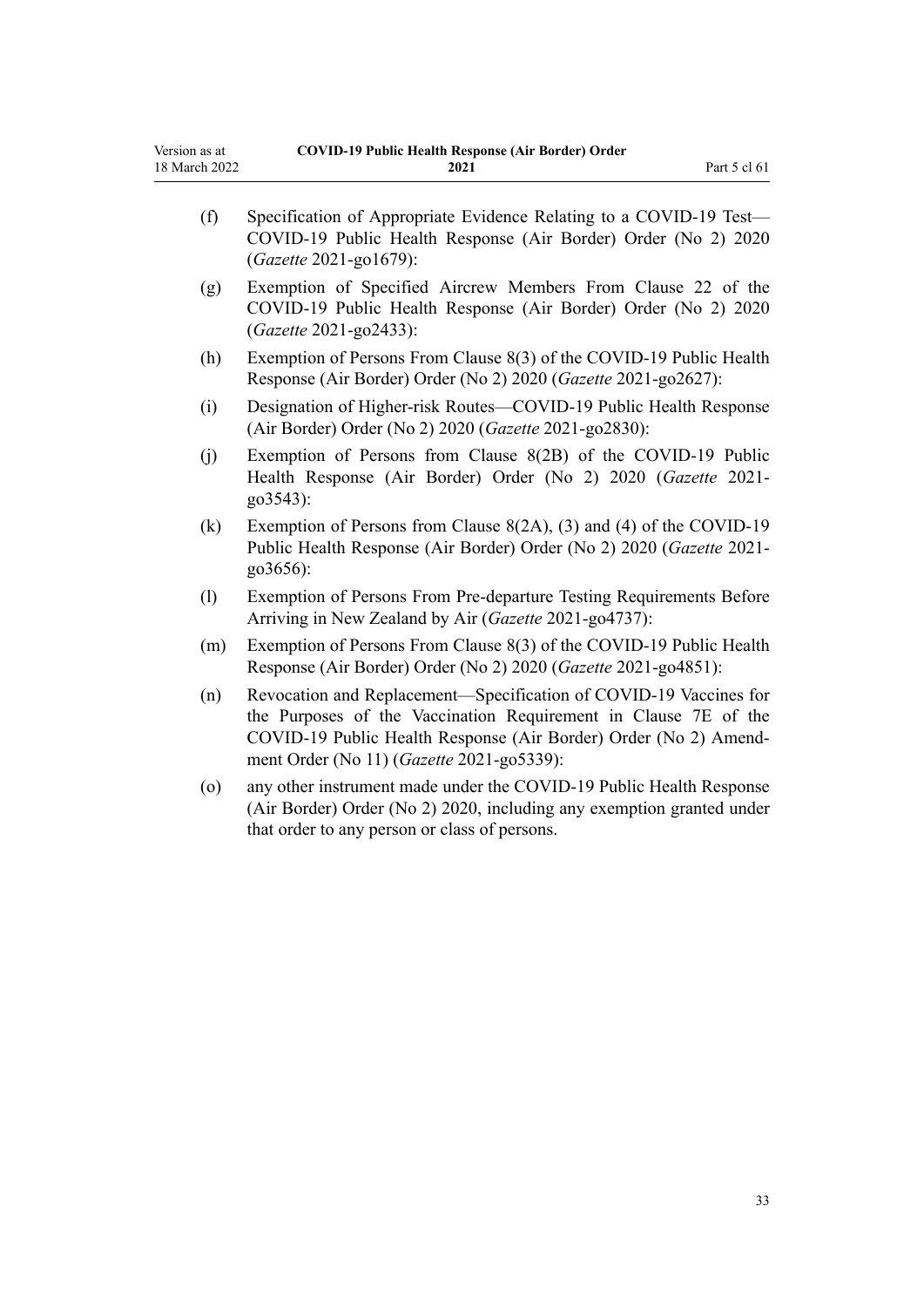# **Schedule 1**

# <span id="page-33-0"></span>**Transitional, savings, and related provisions**

[cl 5](#page-9-0)

#### **Part 1**

### **Provisions relating to this order as made**

### **1 Order does not apply to persons or flights that depart before order commences**

- (1) This clause applies if a person arrives in New Zealand on or after the com‐ mencement of this order—
	- (a) on a direct flight, if it departed for New Zealand before the commence‐ ment of this order; or
	- (b) on connecting flights to New Zealand, if the first connecting flight departed before the commencement of this order.
- (2) The [COVID-19 Public Health Response \(Air Border\) Order \(No 2\) 2020](http://legislation.govt.nz/pdflink.aspx?id=LMS403345) and any legislation or instrument made under it, as in force immediately before the commencement of this order, continue to apply to that person or flight.

#### **2 Amendments to order do not apply to persons or flights that depart before amendment commences**

#### *[Revoked]*

Schedule 1 clause 2: revoked, at 11.59 pm on 2 March 2022, by [clause 6\(1\)](http://legislation.govt.nz/pdflink.aspx?id=LMS653779) of the COVID-19 Public Health Response (Air Border) Amendment Order 2022 (SL 2022/49).

# **Part 2**

# **Provisions relating to COVID-19 Public Health Response (Air Border) Amendment Order 2022**

Schedule 1 Part 2: inserted, at 11.59 pm on 2 March 2022, by [clause 6\(2\)\(a\)](http://legislation.govt.nz/pdflink.aspx?id=LMS653779) of the COVID-19 Public Health Response (Air Border) Amendment Order 2022 (SL 2022/49).

#### **3 Order as amended applies to persons or flights that depart before relevant amendments commence**

- (1) To the extent that the first amendments remove a requirement that a person comply with [clause 21](#page-15-0) before they arrive in New Zealand, the person is not required to comply with that clause if they arrive at or after 11.59 pm on 2 March 2022—
	- (a) on a direct flight, if it departed for New Zealand before that time; or
	- (b) on connecting flights to New Zealand, if the first connecting flight departed before that time.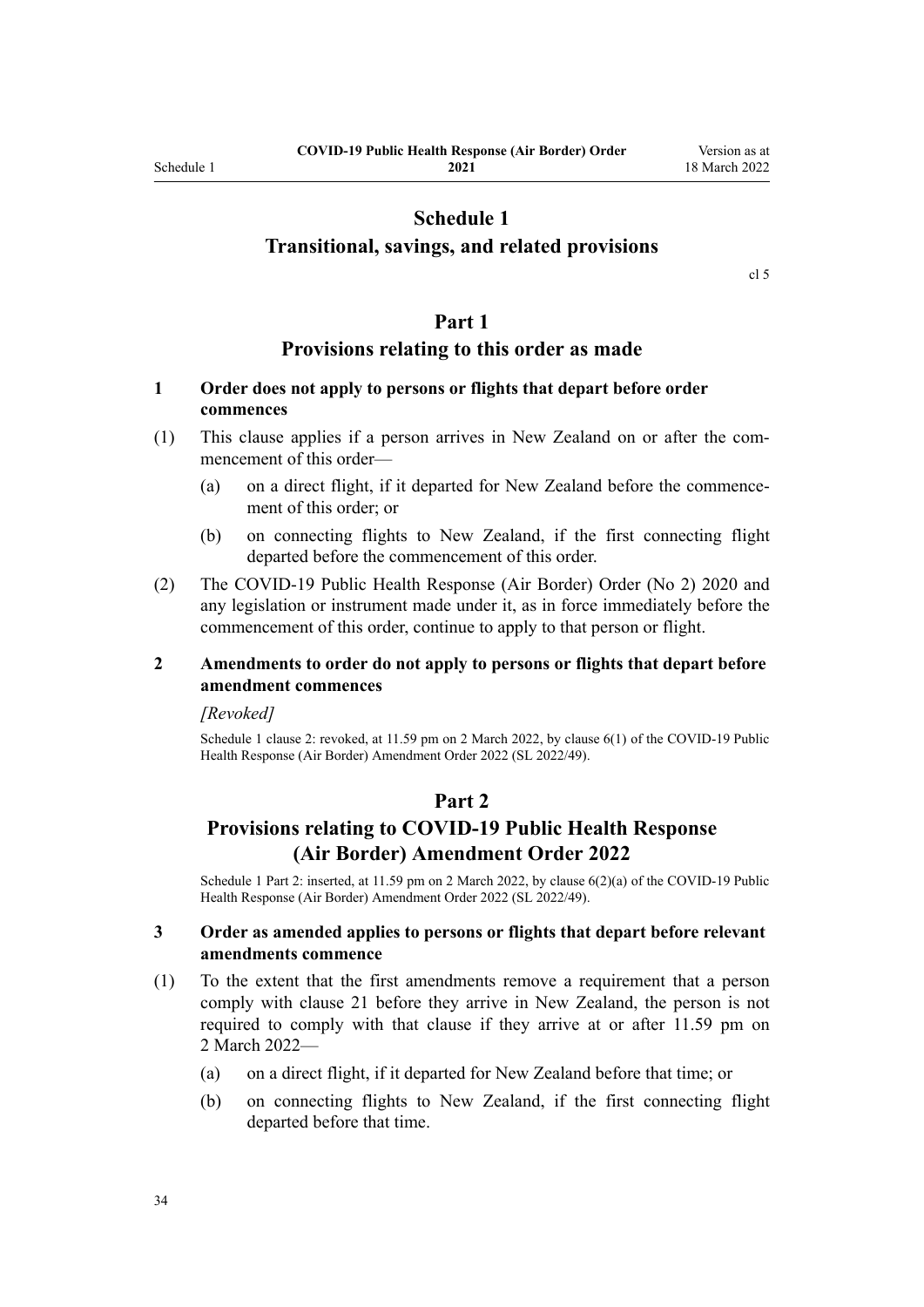- (2) To the extent that the second amendments remove a requirement that a person comply with [clause 21](#page-15-0) before they arrive in New Zealand, the person is not required to comply with that clause if they arrive at or after 11.59 pm on 4 March 2022—
	- (a) on a direct flight, if it departed for New Zealand before that time; or
	- (b) on connecting flights to New Zealand, if the first connecting flight departed before that time.
- (3) In this clause,—

**Amendment Order** means the [COVID-19 Public Health Response \(Air Bor‐](http://legislation.govt.nz/pdflink.aspx?id=LMS653771) [der\) Amendment Order 2022](http://legislation.govt.nz/pdflink.aspx?id=LMS653771)

first amendment means an amendment made by a provision of the Amendment Order that commences at 11.59 pm on 2 March 2022

second amendment means an amendment made by a provision of the Amendment Order that commences at 11.59 pm on 4 March 2022.

Schedule 1 clause 3: inserted, at 11.59 pm on 2 March 2022, by [clause 6\(2\)\(a\)](http://legislation.govt.nz/pdflink.aspx?id=LMS653779) of the COVID-19 Public Health Response (Air Border) Amendment Order 2022 (SL 2022/49).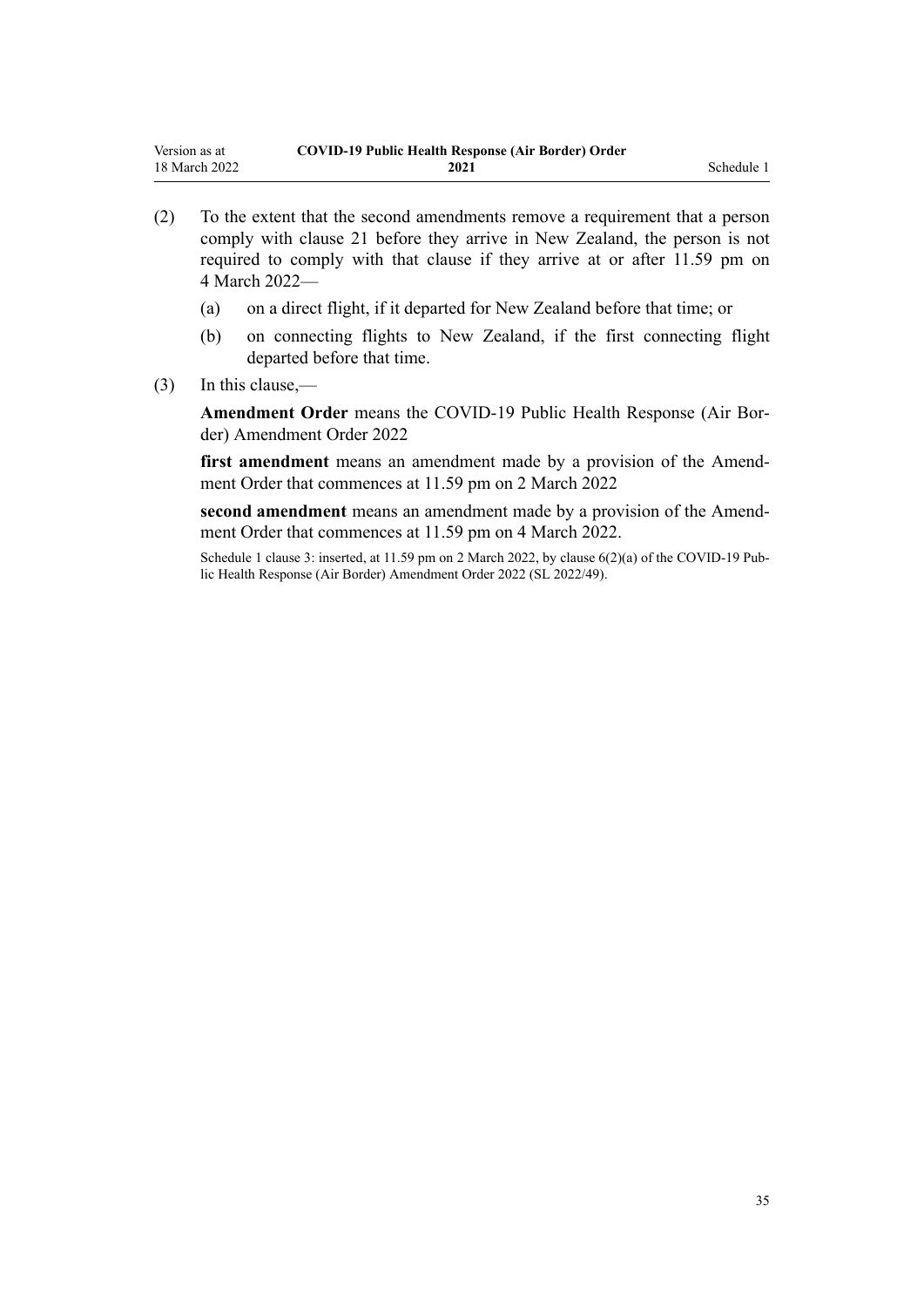# **Schedule 2 Groups of countries**

[cl 4](#page-4-0)

<span id="page-35-0"></span>**Group 1 Group 2 Group 3** American Samoa Cook Islands Nauru New Zealand Niue Samoa Tokelau Tuvalu

Vanuatu

Schedule 2: amended, at 11.59 pm on 4 March 2022, by [clause 7](http://legislation.govt.nz/pdflink.aspx?id=LMS653780) of the COVID-19 Public Health Response (Air Border) Amendment Order 2022 (SL 2022/49).

Schedule 2: amended, at 11.58 pm on 27 February 2022, by [clause 31\(1\)](http://legislation.govt.nz/pdflink.aspx?id=LMS650856) of the COVID-19 Public Health Response (Air Border) Order 2021 Amendment Order 2022 (SL 2022/47).

Schedule 2: amended, at 11.58 pm on 27 February 2022, by [clause 31\(2\)](http://legislation.govt.nz/pdflink.aspx?id=LMS650856) of the COVID-19 Public Health Response (Air Border) Order 2021 Amendment Order 2022 (SL 2022/47).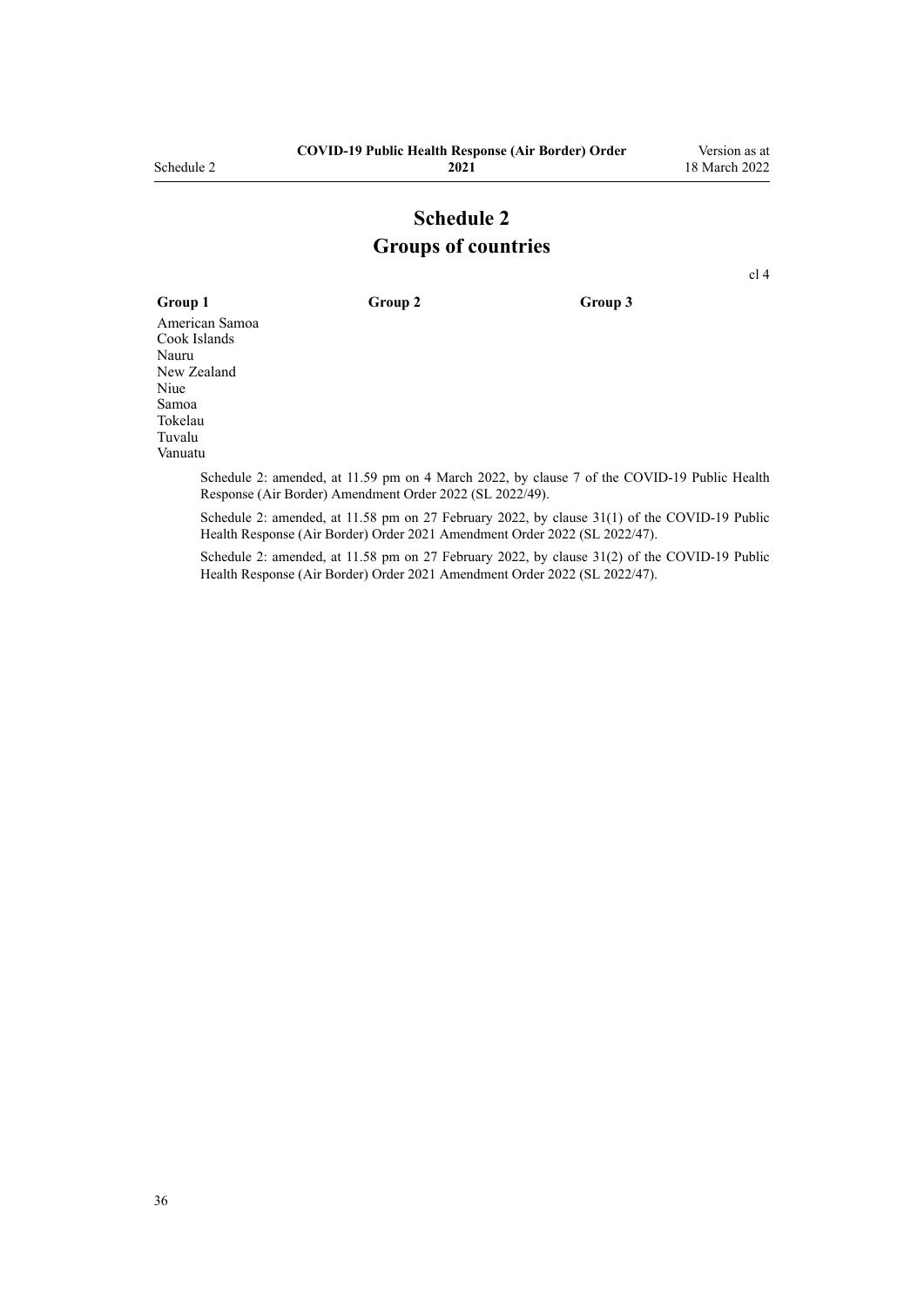# **Schedule 3 Exemptions from some COVID-19 provisions**

[cl 7\(4\)](#page-9-0)

The persons identified in the first column, and described in the second column, of the table below are exempt from the COVID-19 provisions specified in the third column of the table in the corresponding row.

| <b>Class of person</b>                                           |                                                                                                                                                                                   | <b>Description of class</b>                                                                                    | <b>Exemptions</b>                                                                                                     |
|------------------------------------------------------------------|-----------------------------------------------------------------------------------------------------------------------------------------------------------------------------------|----------------------------------------------------------------------------------------------------------------|-----------------------------------------------------------------------------------------------------------------------|
| New Zealand Defence<br>Force members returning<br>from service   | Zealand                                                                                                                                                                           | Any person who is a member of the<br>New Zealand Defence Force and is<br>returning from service outside New    | All COVID-19 provisions                                                                                               |
| Persons arriving on<br>foreign military craft                    |                                                                                                                                                                                   | Any person who arrives in New<br>Zealand by air on board a foreign<br>military craft                           | cl 11 (must not arrive in New<br>Zealand)                                                                             |
| Persons with permission<br>to arrive for<br>humanitarian reasons | Any person who has, or is given,<br>permission to arrive in New<br>Zealand for humanitarian reasons                                                                               |                                                                                                                | cl 14 (must have pre-departure test<br>for COVID-19 or be excused by<br>certificate (unless under 2 years of<br>age)) |
|                                                                  |                                                                                                                                                                                   |                                                                                                                | cl 15 (must have negative result<br>from pre-departure test for<br>COVID-19 (or certificate))                         |
| Refugees and related<br>persons                                  | Any person who travels to New<br>Zealand for the first time as the<br>holder of a residence class visa<br>granted to them under any of the<br>following immigration instructions: |                                                                                                                | cl 14 (must have pre-departure test<br>for COVID-19 or be excused by<br>certificate (unless under 2 years of<br>age)) |
|                                                                  | (a)                                                                                                                                                                               | S3.22 (Requirements for<br>grant of a permanent<br>resident visa (mandated<br>refugee)):                       | cl 15 (must have negative result<br>from pre-departure test for<br>COVID-19 (or certificate))                         |
|                                                                  | (b)                                                                                                                                                                               | S4.10 (Refugee Family<br>Support category):                                                                    |                                                                                                                       |
|                                                                  | (c)                                                                                                                                                                               | S4.20 (Refugee Quota<br>Family Reunification<br>category):                                                     |                                                                                                                       |
|                                                                  | (d)                                                                                                                                                                               | S4.25 (Community<br>Organisation Refugee<br>Sponsorship category)                                              |                                                                                                                       |
| Citizens of Afghanistan                                          |                                                                                                                                                                                   | A person who is a citizen of<br>Afghanistan and who arrives in<br>New Zealand on or before<br>12 December 2022 | cl 14 (must have pre-departure test<br>for COVID-19 or be excused by<br>certificate (unless under 2 years of<br>age)  |
|                                                                  |                                                                                                                                                                                   |                                                                                                                | cl 15 (must have negative result<br>from pre-departure test for<br>COVID-19 (or certificate))                         |

Schedule 3: amended, at 11.58 pm on 27 February 2022, by [clause 32\(1\)](http://legislation.govt.nz/pdflink.aspx?id=LMS650857) of the COVID-19 Public Health Response (Air Border) Order 2021 Amendment Order 2022 (SL 2022/47).

Schedule 3: amended, at 11.58 pm on 27 February 2022, by [clause 32\(2\)](http://legislation.govt.nz/pdflink.aspx?id=LMS650857) of the COVID-19 Public Health Response (Air Border) Order 2021 Amendment Order 2022 (SL 2022/47).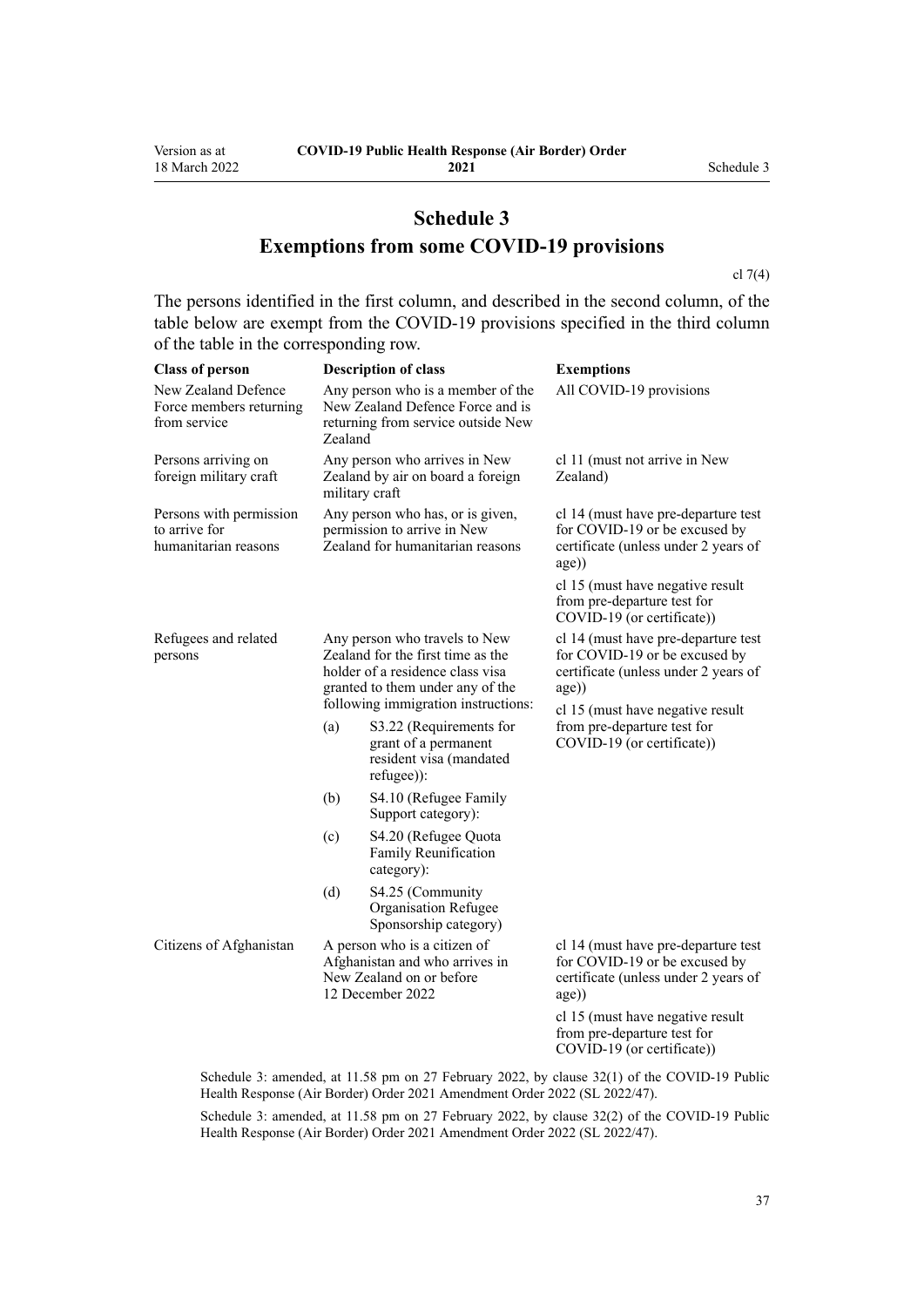Schedule 3: amended, at 11.58 pm on 27 February 2022, by [clause 32\(3\)\(a\)](http://legislation.govt.nz/pdflink.aspx?id=LMS650857) of the COVID-19 Public Health Response (Air Border) Order 2021 Amendment Order 2022 (SL 2022/47).

Schedule 3: amended, at 11.58 pm on 27 February 2022, by [clause 32\(3\)\(b\)](http://legislation.govt.nz/pdflink.aspx?id=LMS650857) of the COVID-19 Public Health Response (Air Border) Order 2021 Amendment Order 2022 (SL 2022/47).

Schedule 3: amended, at 11.58 pm on 27 February 2022, by [clause 32\(3\)\(c\)](http://legislation.govt.nz/pdflink.aspx?id=LMS650857) of the COVID-19 Public Health Response (Air Border) Order 2021 Amendment Order 2022 (SL 2022/47).

Schedule 3: amended, at 11.58 pm on 27 February 2022, by [clause 32\(4\)\(a\)](http://legislation.govt.nz/pdflink.aspx?id=LMS650857) of the COVID-19 Public Health Response (Air Border) Order 2021 Amendment Order 2022 (SL 2022/47).

Schedule 3: amended, at 11.58 pm on 27 February 2022, by [clause 32\(4\)\(b\)](http://legislation.govt.nz/pdflink.aspx?id=LMS650857) of the COVID-19 Public Health Response (Air Border) Order 2021 Amendment Order 2022 (SL 2022/47).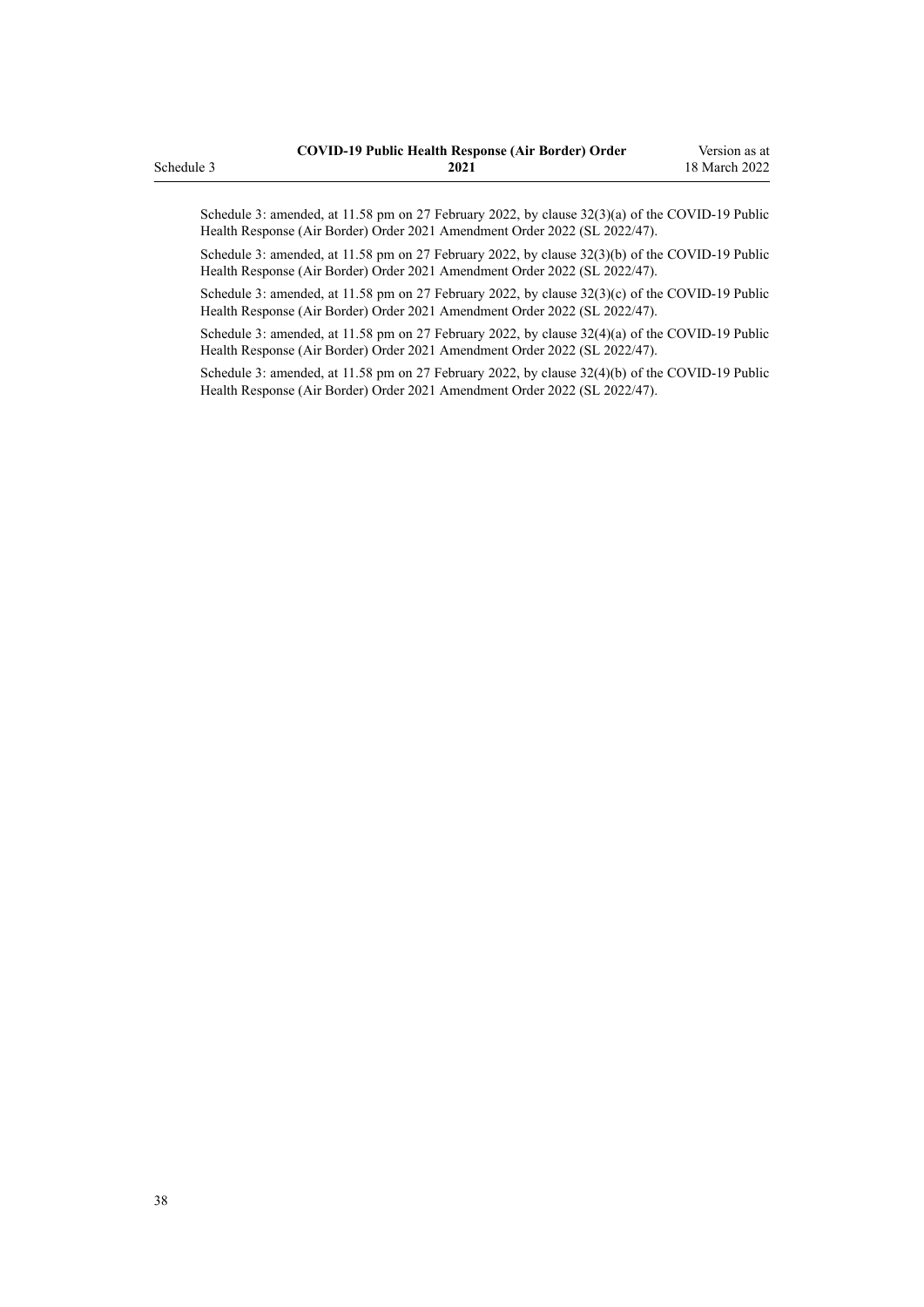## <span id="page-38-0"></span>**Schedule 4 New Zealand-based aircrew members**

[cl 7](#page-9-0)

# **Part 1**

## **Application**

#### **1 Application of this schedule**

- (1) This schedule applies to a New Zealand-based aircrew member who arrives in New Zealand by air, whether or not they enter New Zealand.
- (2) However, this schedule applies to them only if—
	- (a) their arrival in New Zealand occurs as soon as is reasonably practicable after they left New Zealand on a flight; and
	- (b) since they most recently left New Zealand on a flight, they have travelled by air—
		- (i) to no more than 2 ports that are outside New Zealand, whether or not those ports are in the same country; and
		- (ii) on no more than 1 return flight between those 2 ports.

#### **Example**

Each of the following combinations of flights, including the flight on which the person left New Zealand, would satisfy subclause (2)(b):

- (a) Auckland to Sydney, and Sydney to Auckland (visiting 1 fewer ports outside New Zealand than subclause (2)(b) permits):
- (b) Auckland to Sydney, Sydney to Los Angeles, Los Angeles to Sydney, and Sydney to Auckland (and no other flights between Sydney and Los Angeles or to or from those ports or any other port that is outside New Zealand):
- (c) Auckland to Sydney, Sydney to Brisbane, and Brisbane to Wellington (and no other flights to or from Sydney, Brisbane, or any other port that is outside New Zealand).
- (3) This schedule does not apply to a New Zealand-based aircrew member if [Schedule 10](#page-57-0) (arrivals on aircraft turned back to New Zealand) applies to them.

Schedule 4 clause 1(2): inserted, at 11.58 pm on 27 February 2022, by [clause 33\(1\)](http://legislation.govt.nz/pdflink.aspx?id=LMS650859) of the COVID-19 Public Health Response (Air Border) Order 2021 Amendment Order 2022 (SL 2022/47).

Schedule 4 clause 1(3): inserted, at 11.58 pm on 27 February 2022, by [clause 33\(1\)](http://legislation.govt.nz/pdflink.aspx?id=LMS650859) of the COVID-19 Public Health Response (Air Border) Order 2021 Amendment Order 2022 (SL 2022/47).

#### **2 Part 2 of this schedule applies to all New Zealand-based aircrew members**

[Part 2](#page-39-0) of this schedule specifies the COVID-19 provisions that apply to any New Zealand-based aircrew member.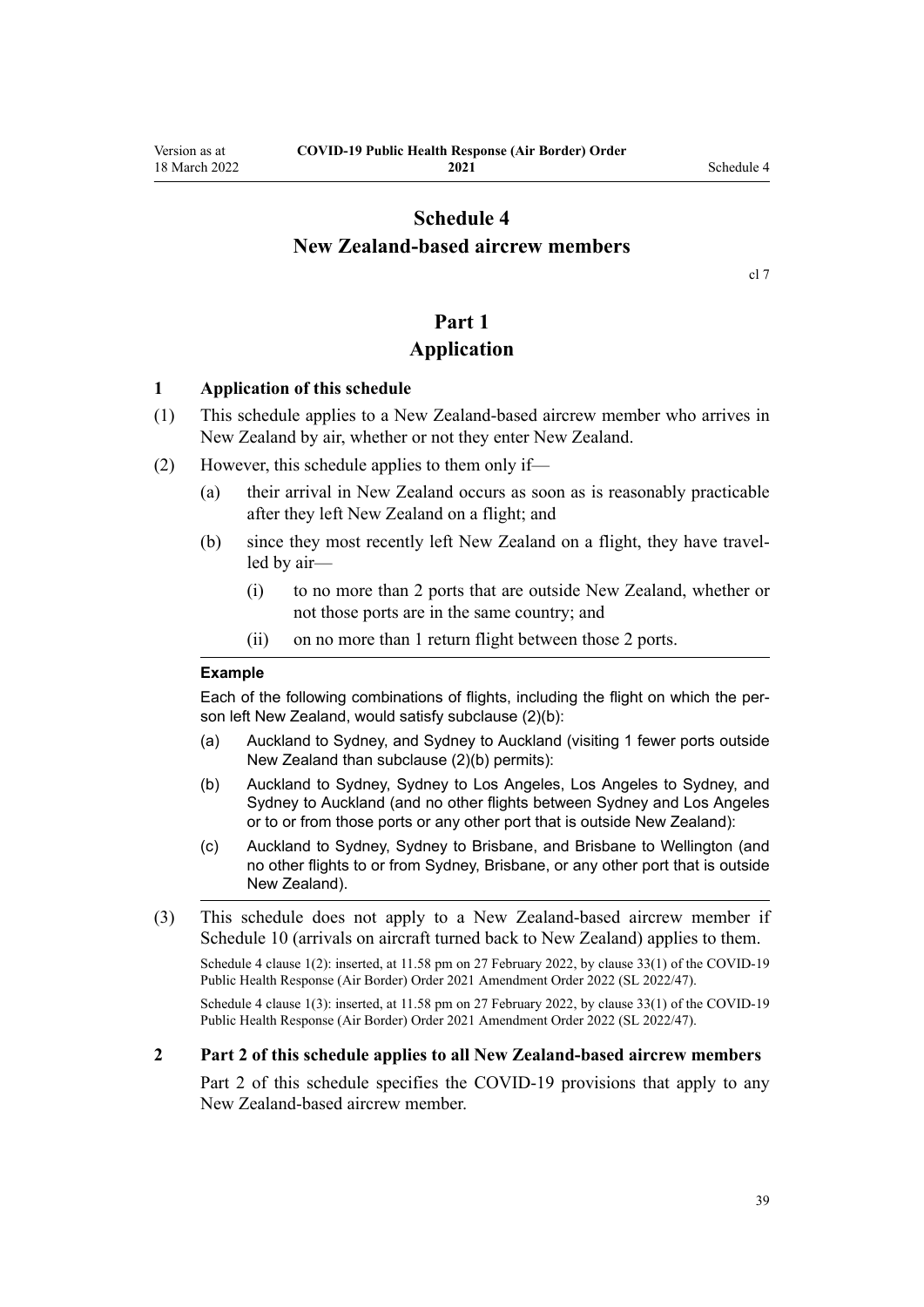<span id="page-39-0"></span>Schedule 4

**2021**

Version as at 18 March 2022

# **Part 2 All New Zealand-based aircrew members**

| <b>Clause</b> | <b>Brief description</b>                                                                                                                                                             | <b>Modification</b>                                                                                                          |
|---------------|--------------------------------------------------------------------------------------------------------------------------------------------------------------------------------------|------------------------------------------------------------------------------------------------------------------------------|
|               | Consequences                                                                                                                                                                         |                                                                                                                              |
| cl 8          | No isolation or quarantine required                                                                                                                                                  |                                                                                                                              |
|               | Conditions to satisfy before arrival                                                                                                                                                 |                                                                                                                              |
| cl 13         | Must be vaccinated or be excused by<br>certificate (unless under 17 years of age)                                                                                                    | Clause $13(1)(b)$ does not apply to the<br>person (option of being excused from<br>vaccination requirement by certificate).  |
| cl 14         | Must have pre-departure test for<br>COVID-19 or be excused by certificate<br>(unless under 2 years of age)                                                                           |                                                                                                                              |
| cl 16A        | Must not exhibit COVID-19 symptoms (or<br>must have certificate)                                                                                                                     |                                                                                                                              |
| cl 17         | Must not be subject to public health<br>direction in another country                                                                                                                 |                                                                                                                              |
|               | Conditions to satisfy before, on, or after arrival                                                                                                                                   |                                                                                                                              |
| cl 23         | Must make traveller declaration at certain<br>times                                                                                                                                  | Clause $23(3)(b)$ does not apply, and the<br>person must make a traveller declaration<br>before they enter into New Zealand. |
| cl 28         | Must wear face covering in certain places<br>or circumstances                                                                                                                        |                                                                                                                              |
| cl 29         | Must answer to authorised officers                                                                                                                                                   |                                                                                                                              |
| $cl$ 30       | Must produce evidence of compliance with<br>COVID-19 provisions                                                                                                                      |                                                                                                                              |
| $cl$ 31       | Must not provide false or misleading<br>information or evidence                                                                                                                      |                                                                                                                              |
|               | Conditions to satisfy on or after arrival                                                                                                                                            |                                                                                                                              |
| $cl$ 36       | Must maintain physical distancing                                                                                                                                                    |                                                                                                                              |
| $cl$ 37       | Must wear personal protective equipment<br>as directed                                                                                                                               |                                                                                                                              |
|               | <b>Breach of conditions</b>                                                                                                                                                          |                                                                                                                              |
| $cl$ 39       | Subpart 3 applies if person breaches<br>COVID-19 provision that applies to them                                                                                                      |                                                                                                                              |
|               | Schedule 4 Part 2: amended, at 11.59 pm on 4 March 2022, by clause 8 of the COVID-19 Public<br>Health Response (Air Border) Amendment Order 2022 (SL 2022/49).                       |                                                                                                                              |
|               | Schedule 4 Part 2: amended, at 11.58 pm on 27 February 2022, by clause 33(2)(a) of the COVID-19<br>Public Health Response (Air Border) Order 2021 Amendment Order 2022 (SL 2022/47). |                                                                                                                              |
|               | Schedule 4 Part 2: amended, at 11.58 pm on 27 February 2022, by clause 33(2)(b) of the COVID-19<br>Public Health Response (Air Border) Order 2021 Amendment Order 2022 (SL 2022/47). |                                                                                                                              |
|               | Schedule 4 Part 2: amended, at 11.58 pm on 27 February 2022, by clause 33(3) of the COVID-19<br>Public Health Response (Air Border) Order 2021 Amendment Order 2022 (SL 2022/47).    |                                                                                                                              |
|               | Schedule 4 Part 2: amended, at 11.58 pm on 27 February 2022, by clause 33(4) of the COVID-19<br>Public Health Response (Air Border) Order 2021 Amendment Order 2022 (SL 2022/47).    |                                                                                                                              |
|               | Schedule 4 Part 2: amended, at 11.58 pm on 27 February 2022, by clause 33(5) of the COVID-19<br>Public Health Response (Air Border) Order 2021 Amendment Order 2022 (SL 2022/47).    |                                                                                                                              |
|               | Schedule 4 Part 2: amended, at 11.58 pm on 27 February 2022, by clause 33(6) of the COVID-19<br>Public Health Response (Air Border) Order 2021 Amendment Order 2022 (SL 2022/47).    |                                                                                                                              |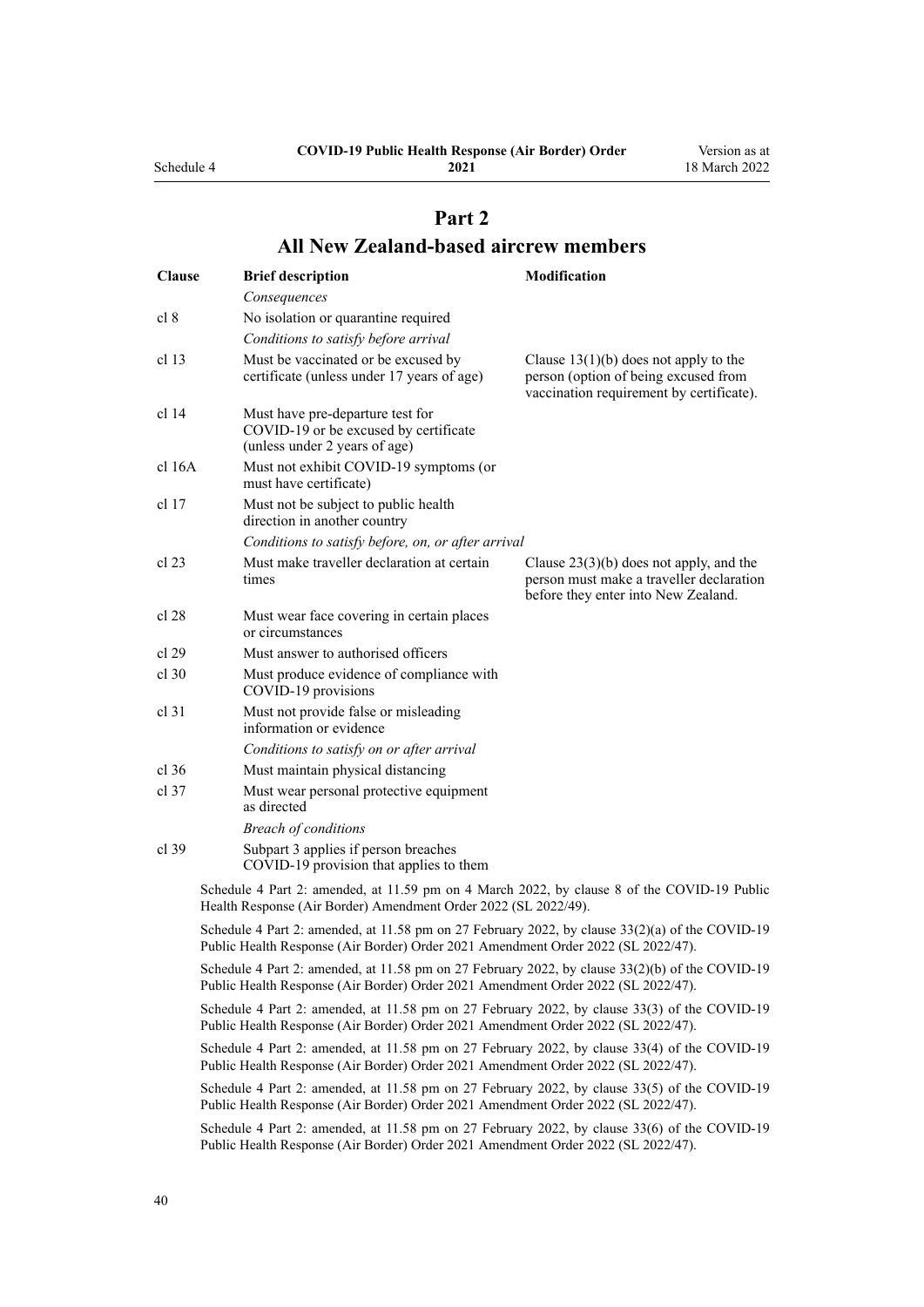## **Schedule 5 Overseas-based aircrew members**

[cl 7](#page-9-0)

<span id="page-40-0"></span>Schedule 5 heading: replaced, at 11.58 pm on 16 January 2022, by [clause 22\(1\)](http://legislation.govt.nz/pdflink.aspx?id=LMS629305) of the COVID-19 Public Health Response (Air Border and Isolation and Quarantine) Amendment Order 2022 (SL 2022/2).

## **Part 1 Application**

#### **1 Application of this schedule**

- (1) This schedule applies to an overseas-based aircrew member who arrives in New Zealand by air, whether or not they enter New Zealand.
- (2) However, this schedule applies to them only if they are scheduled to depart from New Zealand as soon as is reasonably practicable after they arrive (and after they complete any stand-down time required by the Civil Aviation Authority of New Zealand or an equivalent international regulator for safety and well-being purposes).
- (3) This schedule does not apply to an overseas-based aircrew member if [Schedule](#page-57-0) [10](#page-57-0) (arrivals on aircraft turned back to New Zealand) applies to them.

Schedule 5 clause 1(1): amended, at 11.58 pm on 16 January 2022, by [clause 22\(2\)](http://legislation.govt.nz/pdflink.aspx?id=LMS629305) of the COVID-19 Public Health Response (Air Border and Isolation and Quarantine) Amendment Order 2022 (SL 2022/2).

Schedule 5 clause 1(1): amended, at 11.58 pm on 16 January 2022, by [clause 22\(3\)](http://legislation.govt.nz/pdflink.aspx?id=LMS629305) of the COVID-19 Public Health Response (Air Border and Isolation and Quarantine) Amendment Order 2022 (SL 2022/2).

Schedule 5 clause 1(2): inserted, at 11.58 pm on 27 February 2022, by [clause 34\(1\)](http://legislation.govt.nz/pdflink.aspx?id=LMS650864) of the COVID-19 Public Health Response (Air Border) Order 2021 Amendment Order 2022 (SL 2022/47).

Schedule 5 clause 1(3): inserted, at 11.58 pm on 27 February 2022, by [clause 34\(1\)](http://legislation.govt.nz/pdflink.aspx?id=LMS650864) of the COVID-19 Public Health Response (Air Border) Order 2021 Amendment Order 2022 (SL 2022/47).

#### **2 Part 2 of this schedule applies to overseas-based aircrew members who have only been in group 1 countries**

[Part 2](#page-41-0) of this schedule specifies the COVID-19 provisions that apply to an overseas-based aircrew member if, during the specified 14-day period, the only countries they have been in are group 1 countries.

Schedule 5 clause 2 heading: amended, at 11.58 pm on 16 January 2022, by [clause 22\(4\)](http://legislation.govt.nz/pdflink.aspx?id=LMS629305) of the COVID-19 Public Health Response (Air Border and Isolation and Quarantine) Amendment Order 2022 (SL 2022/2).

Schedule 5 clause 2: amended, at 11.58 pm on 16 January 2022, by [clause 22\(2\)](http://legislation.govt.nz/pdflink.aspx?id=LMS629305) of the COVID-19 Public Health Response (Air Border and Isolation and Quarantine) Amendment Order 2022 (SL 2022/2).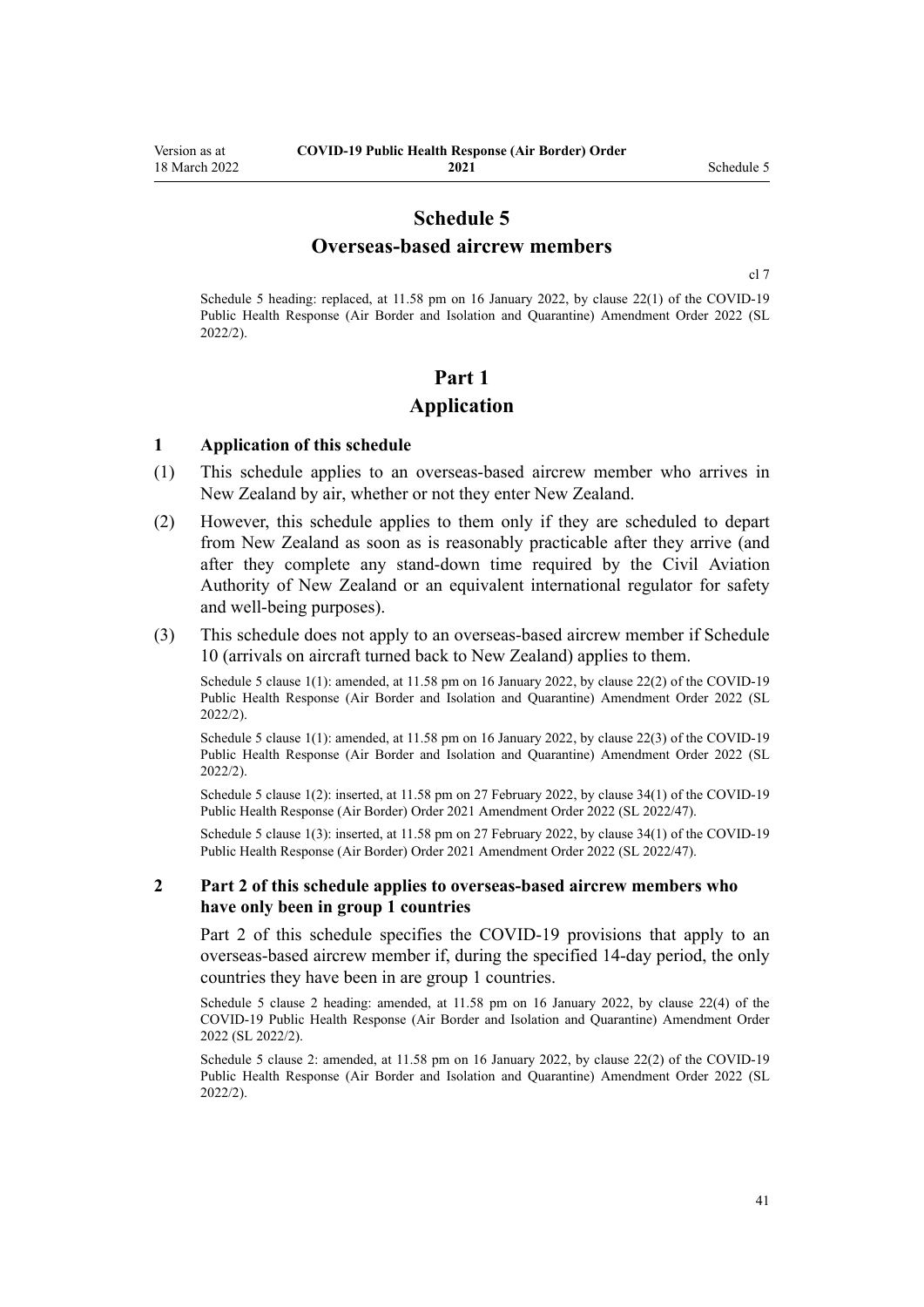## **3 Part 3 of this schedule applies to overseas-based aircrew members who have been in other countries**

[Part 3](#page-42-0) of this schedule specifies the COVID-19 provisions that apply to an overseas-based aircrew member if, during the specified 14-day period, they have been in a country that is not a group 1 country.

Schedule 5 clause 3 heading: amended, at 11.58 pm on 16 January 2022, by [clause 22\(4\)](http://legislation.govt.nz/pdflink.aspx?id=LMS629305) of the COVID-19 Public Health Response (Air Border and Isolation and Quarantine) Amendment Order 2022 (SL 2022/2).

Schedule 5 clause 3: amended, at 11.58 pm on 16 January 2022, by [clause 22\(2\)](http://legislation.govt.nz/pdflink.aspx?id=LMS629305) of the COVID-19 Public Health Response (Air Border and Isolation and Quarantine) Amendment Order 2022 (SL 2022/2).

## **Part 2**

## **Overseas-based aircrew members who have only been in group 1 countries**

Schedule 5 Part 2 heading: amended, at 11.58 pm on 16 January 2022, by [clause 22\(5\)](http://legislation.govt.nz/pdflink.aspx?id=LMS629305) of the COVID-19 Public Health Response (Air Border and Isolation and Quarantine) Amendment Order 2022 (SL 2022/2).

| <b>Clause</b>    | <b>Brief description</b>                                                                                   | <b>Modification</b>                                                                                                                                                                                                                                                                                  |
|------------------|------------------------------------------------------------------------------------------------------------|------------------------------------------------------------------------------------------------------------------------------------------------------------------------------------------------------------------------------------------------------------------------------------------------------|
|                  | Consequences                                                                                               |                                                                                                                                                                                                                                                                                                      |
| cl 8             | No isolation or quarantine required                                                                        | However, the chief executive of the<br>Ministry of Business, Innovation, and<br>Employment may, at the request of the<br>person or the carrier for whom they<br>work, authorise that the person be<br>isolated or quarantined in accordance<br>with Part 1 of the Isolation and<br>Quarantine Order. |
|                  | Conditions to satisfy before arrival                                                                       |                                                                                                                                                                                                                                                                                                      |
| cl <sub>13</sub> | Must be vaccinated or be excused by<br>certificate (unless under 17 years of age)                          | Clause $13(1)(b)$ does not apply to the<br>person (option of being excused from<br>vaccination requirement by certificate).                                                                                                                                                                          |
| $cl$ 14          | Must have pre-departure test for<br>COVID-19 or be excused by certificate<br>(unless under 2 years of age) |                                                                                                                                                                                                                                                                                                      |
| cl <sub>15</sub> | Must have negative result from pre-<br>departure test for COVID-19 (or<br>certificate)                     |                                                                                                                                                                                                                                                                                                      |
| cl 16A           | Must not exhibit COVID-19 symptoms (or<br>must have certificate)                                           |                                                                                                                                                                                                                                                                                                      |
| $cl$ 17          | Must not be subject to public health<br>direction in another country                                       |                                                                                                                                                                                                                                                                                                      |
|                  | Conditions to satisfy before, on, or after arrival                                                         |                                                                                                                                                                                                                                                                                                      |
| $cl$ 23          | Must make traveller declaration at certain<br>times                                                        | Clause $23(3)(b)$ does not apply to the<br>person, and they must make a traveller<br>declaration before they enter into New<br>Zealand.                                                                                                                                                              |
| cl 28            | Must wear face covering in certain places<br>or circumstances                                              |                                                                                                                                                                                                                                                                                                      |

<span id="page-41-0"></span>Schedule 5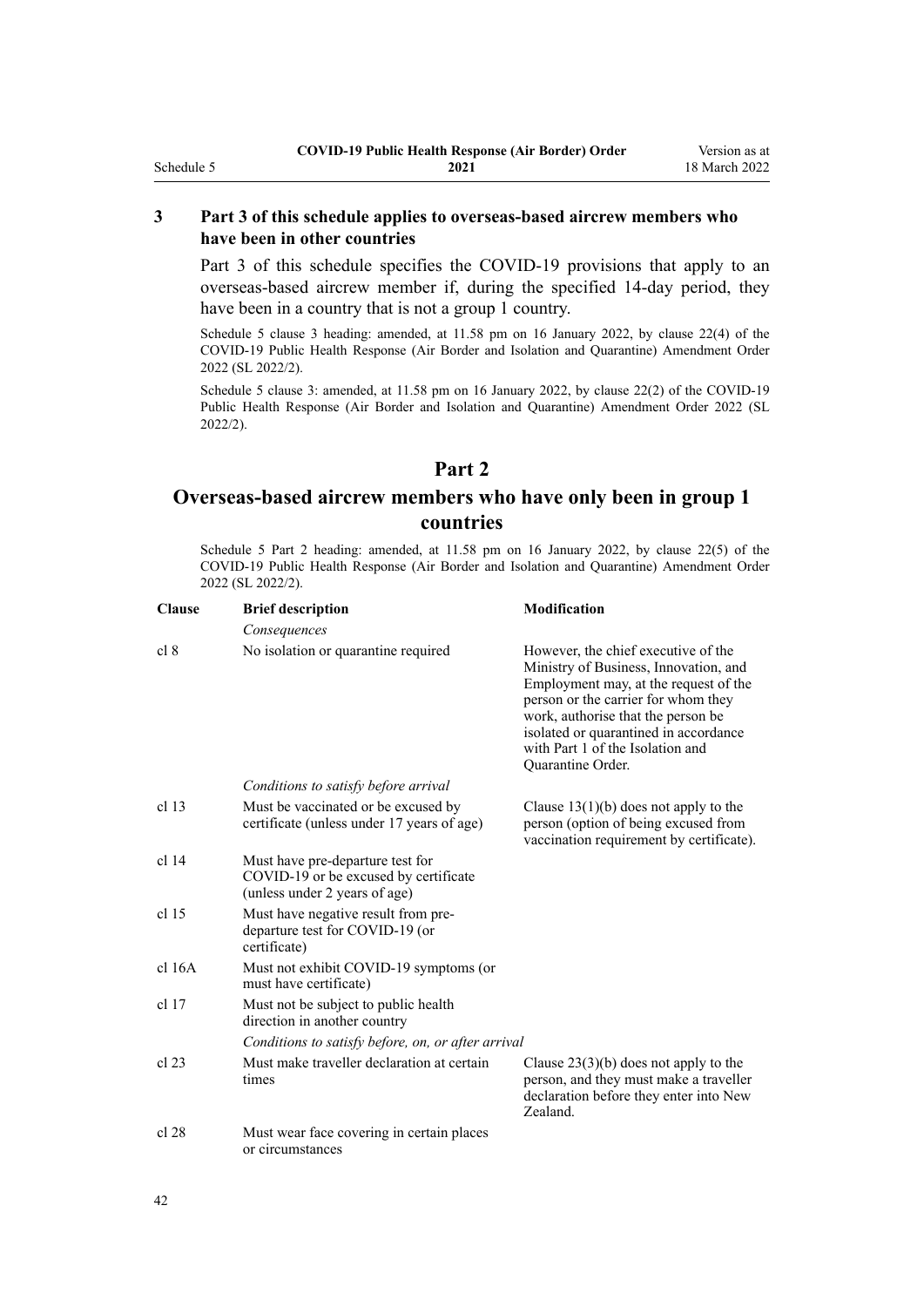<span id="page-42-0"></span>

| Version as at        | <b>COVID-19 Public Health Response (Air Border) Order</b> |
|----------------------|-----------------------------------------------------------|
| $\sim$ $\sim$ $\sim$ | $\mathbf{A} \mathbf{A} \mathbf{A}$                        |

| 18 March 2022 | 2021                                                                                                                                                              | Schedule 5          |
|---------------|-------------------------------------------------------------------------------------------------------------------------------------------------------------------|---------------------|
| <b>Clause</b> | <b>Brief description</b>                                                                                                                                          | <b>Modification</b> |
| cl 29         | Must answer to authorised officers                                                                                                                                |                     |
| cl.30         | Must produce evidence of compliance with<br>COVID-19 provisions                                                                                                   |                     |
| cl 31         | Must not provide false or misleading<br>information or evidence                                                                                                   |                     |
|               | Conditions to satisfy on or after arrival                                                                                                                         |                     |
| cl.36         | Must maintain physical distancing                                                                                                                                 |                     |
| cl.37         | Must wear personal protective equipment<br>as directed                                                                                                            |                     |
|               | <b>Breach of conditions</b>                                                                                                                                       |                     |
| cl.39         | Subpart 3 applies if person breaches<br>COVID-19 provision that applies to them                                                                                   |                     |
|               | Schedule 5 Part 2: amended, at 11.59 pm on 4 March 2022, by clause 9(1) of the COVID-19 Public<br>Health Response (Air Border) Amendment Order 2022 (SL 2022/49). |                     |

Schedule 5 Part 2: amended, at 11.58 pm on 27 February 2022, by [clause 34\(2\)](http://legislation.govt.nz/pdflink.aspx?id=LMS650864) of the COVID-19 Public Health Response (Air Border) Order 2021 Amendment Order 2022 (SL 2022/47).

Schedule 5 Part 2: amended, at 11.58 pm on 27 February 2022, by [clause 34\(3\)\(a\)](http://legislation.govt.nz/pdflink.aspx?id=LMS650864) of the COVID-19 Public Health Response (Air Border) Order 2021 Amendment Order 2022 (SL 2022/47).

Schedule 5 Part 2: amended, at 11.58 pm on 27 February 2022, by [clause 34\(3\)\(b\)](http://legislation.govt.nz/pdflink.aspx?id=LMS650864) of the COVID-19 Public Health Response (Air Border) Order 2021 Amendment Order 2022 (SL 2022/47).

Schedule 5 Part 2: amended, at 11.58 pm on 27 February 2022, by [clause 34\(4\)](http://legislation.govt.nz/pdflink.aspx?id=LMS650864) of the COVID-19 Public Health Response (Air Border) Order 2021 Amendment Order 2022 (SL 2022/47).

Schedule 5 Part 2: amended, at 11.58 pm on 27 February 2022, by [clause 34\(5\)](http://legislation.govt.nz/pdflink.aspx?id=LMS650864) of the COVID-19 Public Health Response (Air Border) Order 2021 Amendment Order 2022 (SL 2022/47).

Schedule 5 Part 2: amended, at 11.58 pm on 27 February 2022, by [clause 34\(6\)](http://legislation.govt.nz/pdflink.aspx?id=LMS650864) of the COVID-19 Public Health Response (Air Border) Order 2021 Amendment Order 2022 (SL 2022/47).

Schedule 5 Part 2: amended, at 11.58 pm on 27 February 2022, by [clause 34\(7\)](http://legislation.govt.nz/pdflink.aspx?id=LMS650864) of the COVID-19 Public Health Response (Air Border) Order 2021 Amendment Order 2022 (SL 2022/47).

## **Part 3**

## **Overseas-based aircrew members who have been in other countries**

Schedule 5 Part 3 heading: amended, at 11.58 pm on 16 January 2022, by [clause 22\(5\)](http://legislation.govt.nz/pdflink.aspx?id=LMS629305) of the COVID-19 Public Health Response (Air Border and Isolation and Quarantine) Amendment Order 2022 (SL 2022/2).

| <b>Clause</b> | <b>Brief description</b>                                                          | <b>Modification</b>                                                                                                                                                                                                                                                                                  |
|---------------|-----------------------------------------------------------------------------------|------------------------------------------------------------------------------------------------------------------------------------------------------------------------------------------------------------------------------------------------------------------------------------------------------|
|               | Consequences                                                                      |                                                                                                                                                                                                                                                                                                      |
| cl 8          | No isolation or quarantine required                                               | However, the chief executive of the<br>Ministry of Business, Innovation, and<br>Employment may, at the request of the<br>person or the carrier for whom they<br>work, authorise that the person be<br>isolated or quarantined in accordance<br>with Part 1 of the Isolation and<br>Quarantine Order. |
|               | Conditions to satisfy before arrival                                              |                                                                                                                                                                                                                                                                                                      |
| cl 13         | Must be vaccinated or be excused by<br>certificate (unless under 17 years of age) | Clause $13(1)(b)$ does not apply to the<br>person (option of being excused from<br>vaccination requirement by certificate).                                                                                                                                                                          |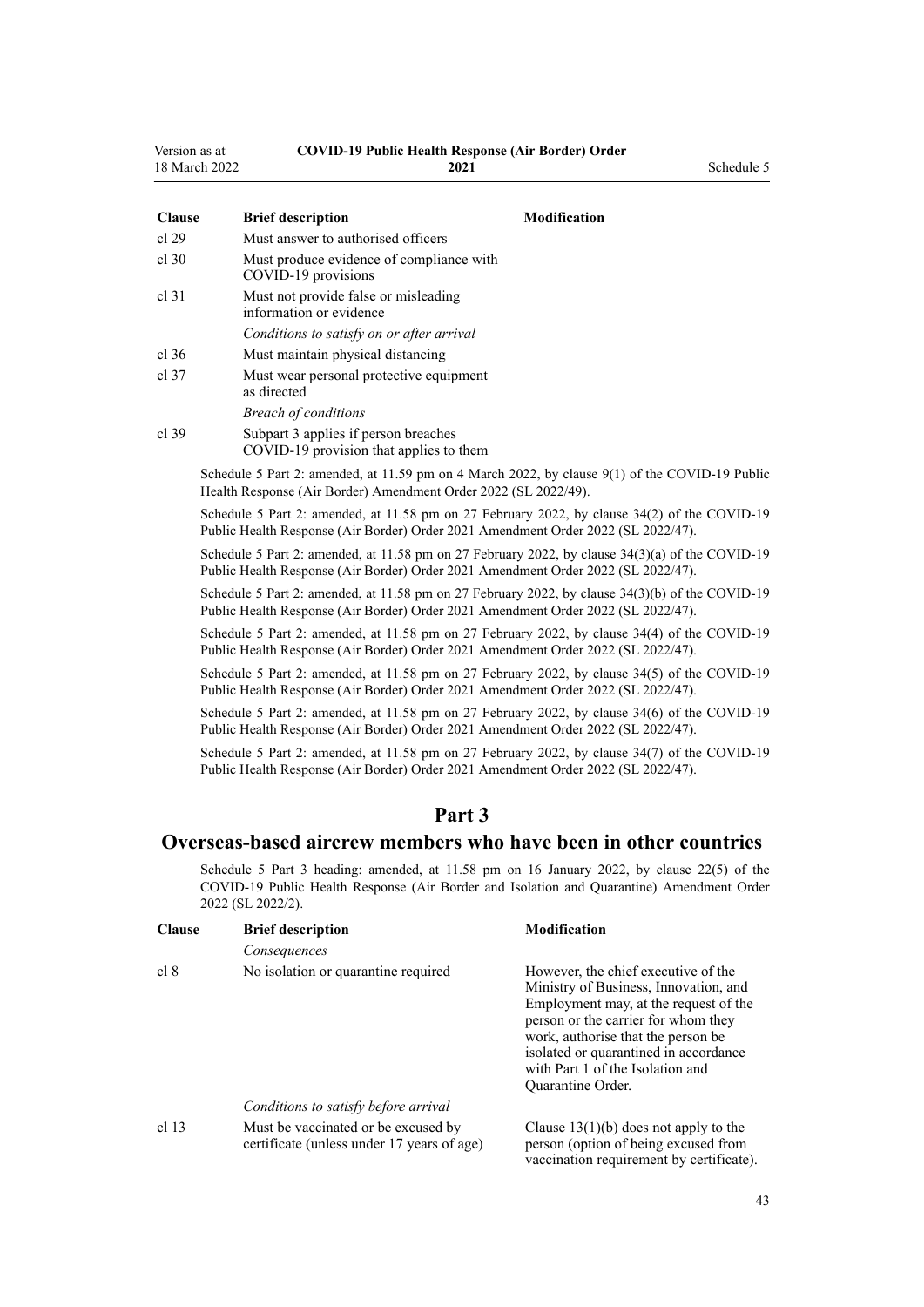#### **COVID-19 Public Health Response (Air Border) Order**

Version as at

| Schedule 5       | 2021                                                                                                                                                                                 | 18 March 2022                                                                                                                |
|------------------|--------------------------------------------------------------------------------------------------------------------------------------------------------------------------------------|------------------------------------------------------------------------------------------------------------------------------|
| <b>Clause</b>    | <b>Brief description</b>                                                                                                                                                             | <b>Modification</b>                                                                                                          |
| cl <sub>14</sub> | Must have pre-departure test for<br>COVID-19 or be excused by certificate<br>(unless under 2 years of age)                                                                           |                                                                                                                              |
| cl 15            | Must have negative result from pre-<br>departure test for COVID-19 (or<br>certificate)                                                                                               |                                                                                                                              |
| $cl$ 16A         | Must not exhibit COVID-19 symptoms (or<br>must have certificate)                                                                                                                     |                                                                                                                              |
| cl 17            | Must not be subject to public health<br>direction in another country                                                                                                                 |                                                                                                                              |
|                  | Conditions to satisfy before, on, or after arrival                                                                                                                                   |                                                                                                                              |
| cl 23            | Must make traveller declaration at certain<br>times                                                                                                                                  | Clause $23(2)(b)$ does not apply, and the<br>person must make a traveller declaration<br>before they enter into New Zealand. |
| cl 24            | Must provide, at certain times, information<br>necessary to support public health response<br>to COVID-19                                                                            |                                                                                                                              |
| cl 28            | Must wear face covering in certain places<br>or circumstances                                                                                                                        |                                                                                                                              |
| cl 29            | Must answer to authorised officers                                                                                                                                                   |                                                                                                                              |
| cl.30            | Must produce evidence of compliance with<br>COVID-19 provisions                                                                                                                      |                                                                                                                              |
| cl 31            | Must not provide false or misleading<br>information or evidence                                                                                                                      |                                                                                                                              |
|                  | Conditions to satisfy on or after arrival                                                                                                                                            |                                                                                                                              |
| $cl$ 36          | Must maintain physical distancing                                                                                                                                                    |                                                                                                                              |
| cl.37            | Must wear personal protective equipment<br>as directed                                                                                                                               |                                                                                                                              |
|                  | <b>Breach of conditions</b>                                                                                                                                                          |                                                                                                                              |
| $cl$ 39          | Subpart 3 applies if person breaches<br>COVID-19 provision that applies to them                                                                                                      |                                                                                                                              |
|                  | Schedule 5 Part 3: amended, at 11.59 pm on 4 March 2022, by clause 9(2) of the COVID-19 Public<br>Health Response (Air Border) Amendment Order 2022 (SL 2022/49).                    |                                                                                                                              |
|                  | Schedule 5 Part 3: amended, at 11.58 pm on 27 February 2022, by clause 34(8) of the COVID-19<br>Public Health Response (Air Border) Order 2021 Amendment Order 2022 (SL 2022/47).    |                                                                                                                              |
|                  | Schedule 5 Part 3: amended, at 11.58 pm on 27 February 2022, by clause 34(9)(a) of the COVID-19<br>Public Health Response (Air Border) Order 2021 Amendment Order 2022 (SL 2022/47). |                                                                                                                              |

Schedule 5 Part 3: amended, at 11.58 pm on 27 February 2022, by [clause 34\(9\)\(b\)](http://legislation.govt.nz/pdflink.aspx?id=LMS650864) of the COVID-19 Public Health Response (Air Border) Order 2021 Amendment Order 2022 (SL 2022/47).

Schedule 5 Part 3: amended, at 11.58 pm on 27 February 2022, by [clause 34\(10\)](http://legislation.govt.nz/pdflink.aspx?id=LMS650864) of the COVID-19 Public Health Response (Air Border) Order 2021 Amendment Order 2022 (SL 2022/47).

Schedule 5 Part 3: amended, at 11.58 pm on 27 February 2022, by [clause 34\(11\)](http://legislation.govt.nz/pdflink.aspx?id=LMS650864) of the COVID-19 Public Health Response (Air Border) Order 2021 Amendment Order 2022 (SL 2022/47).

Schedule 5 Part 3: amended, at 11.58 pm on 27 February 2022, by [clause 34\(12\)](http://legislation.govt.nz/pdflink.aspx?id=LMS650864) of the COVID-19 Public Health Response (Air Border) Order 2021 Amendment Order 2022 (SL 2022/47).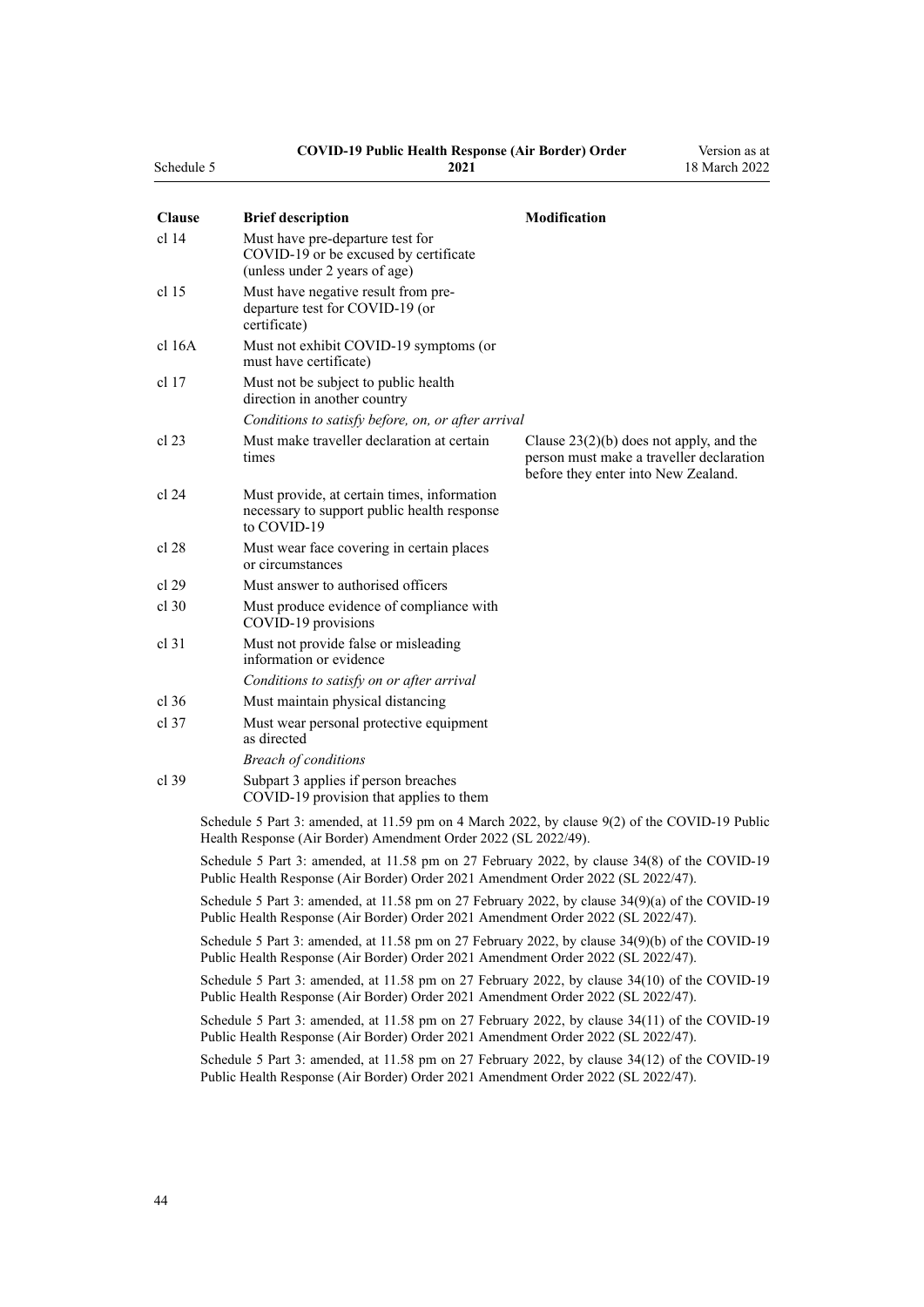## **Schedule 6 Transit-only arrivals**

## **Part 1**

## **Application**

#### <span id="page-44-0"></span>**1 Application of this schedule**

- (1) This schedule applies to a person (a **transit-only arrival**) who—
	- (a) arrives in New Zealand by air; and
	- (b) does not enter New Zealand but remains, until they depart from New Zealand, on the airside of—
		- (i) their port of arrival; and
		- (ii) any other airport through which they transit.
- (2) However, the person is not a **transit-only arrival** if either of the following applies to them:
	- (a) [Schedule 4](#page-38-0) (New Zealand-based aircrew members):
	- (b) [Schedule 5](#page-40-0) (overseas-based aircrew members):
	- (c) [Schedule 10](#page-57-0) (arrivals on aircraft turned back to New Zealand).

#### **Guidance note**

A person who enters New Zealand ceases to be a transit-only arrival. They become subject to whichever of the other COVID-19 border requirements schedules applies to them. This may depend on the countries the person has been in during the specified 14-day period.

Schedule 6 clause 1(2) guidance: inserted, at 11.58 pm on 27 February 2022, by [clause 35\(1\)](http://legislation.govt.nz/pdflink.aspx?id=LMS650867) of the COVID-19 Public Health Response (Air Border) Order 2021 Amendment Order 2022 (SL 2022/47).

Schedule 6 clause  $1(2)(b)$ : amended, at  $11.58$  pm on 16 January 2022, by [clause 23\(a\)](http://legislation.govt.nz/pdflink.aspx?id=LMS629306) of the COVID-19 Public Health Response (Air Border and Isolation and Quarantine) Amendment Order 2022 (SL 2022/2).

Schedule 6 clause  $1(2)(c)$ : inserted, at 11.58 pm on 27 February 2022, by [clause 35\(2\)](http://legislation.govt.nz/pdflink.aspx?id=LMS650867) of the COVID-19 Public Health Response (Air Border) Order 2021 Amendment Order 2022 (SL 2022/47).

#### **2 Part 2 of this schedule applies to all transit-only arrivals**

[Part 2](#page-45-0) of this schedule specifies the COVID-19 provisions that apply to any transit-only arrival.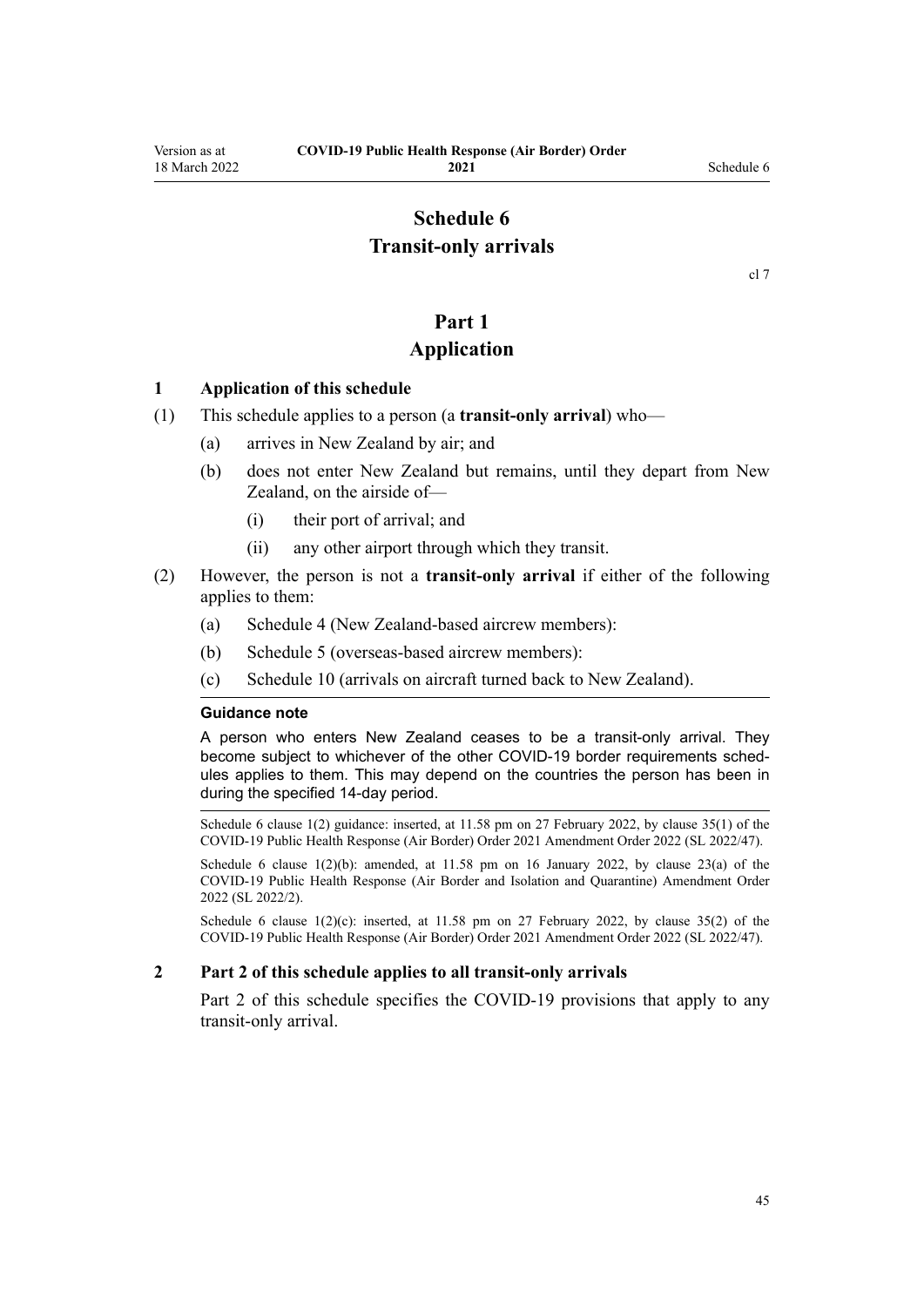## **COVID-19 Public Health Response (Air Border) Order 2021**

## **Part 2 All transit-only arrivals**

<span id="page-45-0"></span>

| <b>Clause</b>    | <b>Brief description</b>                                                                                                                                                | <b>Modification</b> |
|------------------|-------------------------------------------------------------------------------------------------------------------------------------------------------------------------|---------------------|
|                  | Conditions to satisfy before arrival                                                                                                                                    |                     |
| cl <sub>13</sub> | Must be vaccinated or be excused by<br>certificate (unless under 17 years of age)                                                                                       |                     |
| cl 16A           | Must not exhibit COVID-19 symptoms (or<br>must have certificate)                                                                                                        |                     |
| $cl$ 17          | Must not be subject to public health<br>direction in another country                                                                                                    |                     |
| cl 18            | Must not have prematurely ended period of<br>isolation or quarantine                                                                                                    |                     |
|                  | Conditions to satisfy before, on, or after arrival                                                                                                                      |                     |
| cl 28            | Must wear face covering in certain places<br>or circumstances                                                                                                           |                     |
| cl 29            | Must answer to authorised officers                                                                                                                                      |                     |
| $cl$ 30          | Must produce evidence of compliance with<br>COVID-19 provisions                                                                                                         |                     |
| cl.31            | Must not provide false or misleading<br>information or evidence                                                                                                         |                     |
|                  | <b>Breach of conditions</b>                                                                                                                                             |                     |
| cl.39            | Subpart 3 applies if person breaches<br>COVID-19 provision that applies to them                                                                                         |                     |
|                  | Schedule 6 Part 2: amended, at 11.58 pm on 27 February 2022, by clause 35(3) of th<br>Public Health Response (Air Border) Order 2021 Amendment Order 2022 (SL 2022/47). |                     |

Schedule 6 Part 2: amended, at 11.58 pm on 27 February 2022, by [clause 35\(4\)](http://legislation.govt.nz/pdflink.aspx?id=LMS650867) of the COVID-19 Public Health Response (Air Border) Order 2021 Amendment Order 2022 (SL 2022/47).

Schedule 6 Part 2: amended, at 11.58 pm on 27 February 2022, by [clause 35\(5\)](http://legislation.govt.nz/pdflink.aspx?id=LMS650867) of the COVID-19 Public Health Response (Air Border) Order 2021 Amendment Order 2022 (SL 2022/47).

Schedule 6 Part 2: amended, at 11.58 pm on 27 February 2022, by [clause 35\(6\)](http://legislation.govt.nz/pdflink.aspx?id=LMS650867) of the COVID-19 Public Health Response (Air Border) Order 2021 Amendment Order 2022 (SL 2022/47).

of the COVID-19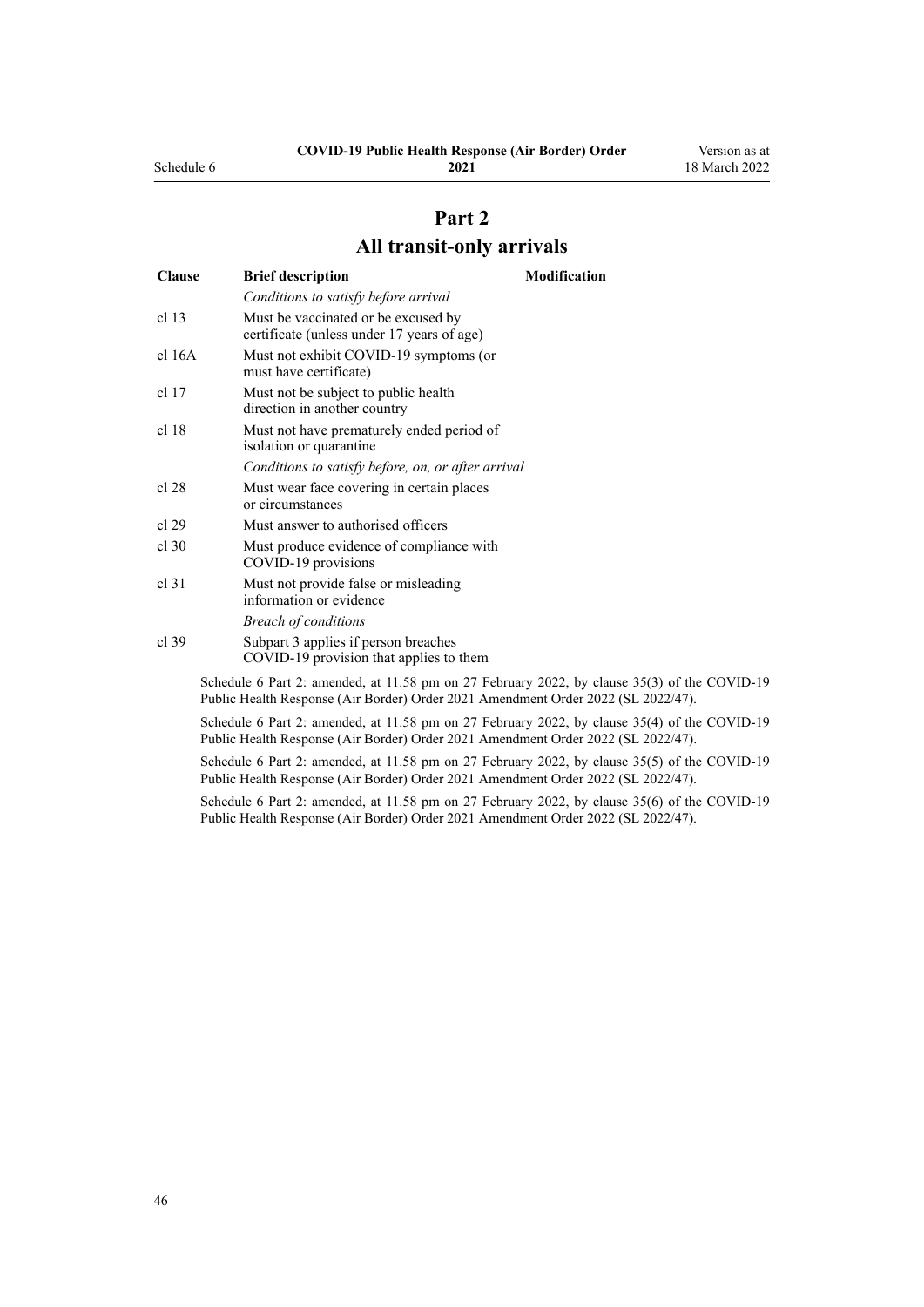## **Schedule 7 Relevant workers**

[cl 7](#page-9-0)

## **Part 1**

## **Application**

#### <span id="page-46-0"></span>**1 Application of this schedule**

- (1) This schedule applies to a person (a **relevant worker**) who—
	- (a) is ordinarily resident in New Zealand; and
	- (b) arrives in New Zealand by air as a medical attendant or a Police escort.
- (2) However, the person is not a **relevant worker** if [Schedule 6](#page-44-0) (transit-only arriv‐ als) applies to them.
- (3) In this schedule,

**medical attendant** means a person who—

- (a) is assisting, as a medical attendant, with a medical transfer to New Zealand; or
- (b) is arriving to assist, as a medical attendant, with a medical transfer from New Zealand; or
- (c) is returning from assisting, as a medical attendant, with a medical trans‐ fer from New Zealand

**Police escort** means a constable (as defined in [section 4](http://legislation.govt.nz/pdflink.aspx?id=DLM1102132) of the Policing Act 2008) who—

- (a) is escorting a person in connection with that person's extradition to New Zealand; or
- (b) is returning from escorting a person in connection with that person's deportation from New Zealand.

Schedule 7 clause 1(1)(b): amended, at 11.59 pm on 18 March 2022, by [clause 6\(1\)](http://legislation.govt.nz/pdflink.aspx?id=LMS664430) of the COVID-19 Public Health Response (Air Border) Amendment Order (No 2) 2022 (SL 2022/75).

#### **2 Part 2 of this schedule applies to relevant workers who have been in group 1 countries only**

- (1) [Part 2](#page-47-0) of this schedule specifies the COVID-19 provisions that apply to a rele‐ vant worker if, during the specified 14-day period, the only countries they have been in are group 1 countries.
- (2) For the purpose of this clause, a person has not been in a country if they were only a transit passenger in relation to that country.

Schedule 7 clause 2 heading: amended, at 11.58 pm on 27 February 2022, by [clause 36\(1\)](http://legislation.govt.nz/pdflink.aspx?id=LMS650876) of the COVID-19 Public Health Response (Air Border) Order 2021 Amendment Order 2022 (SL 2022/47).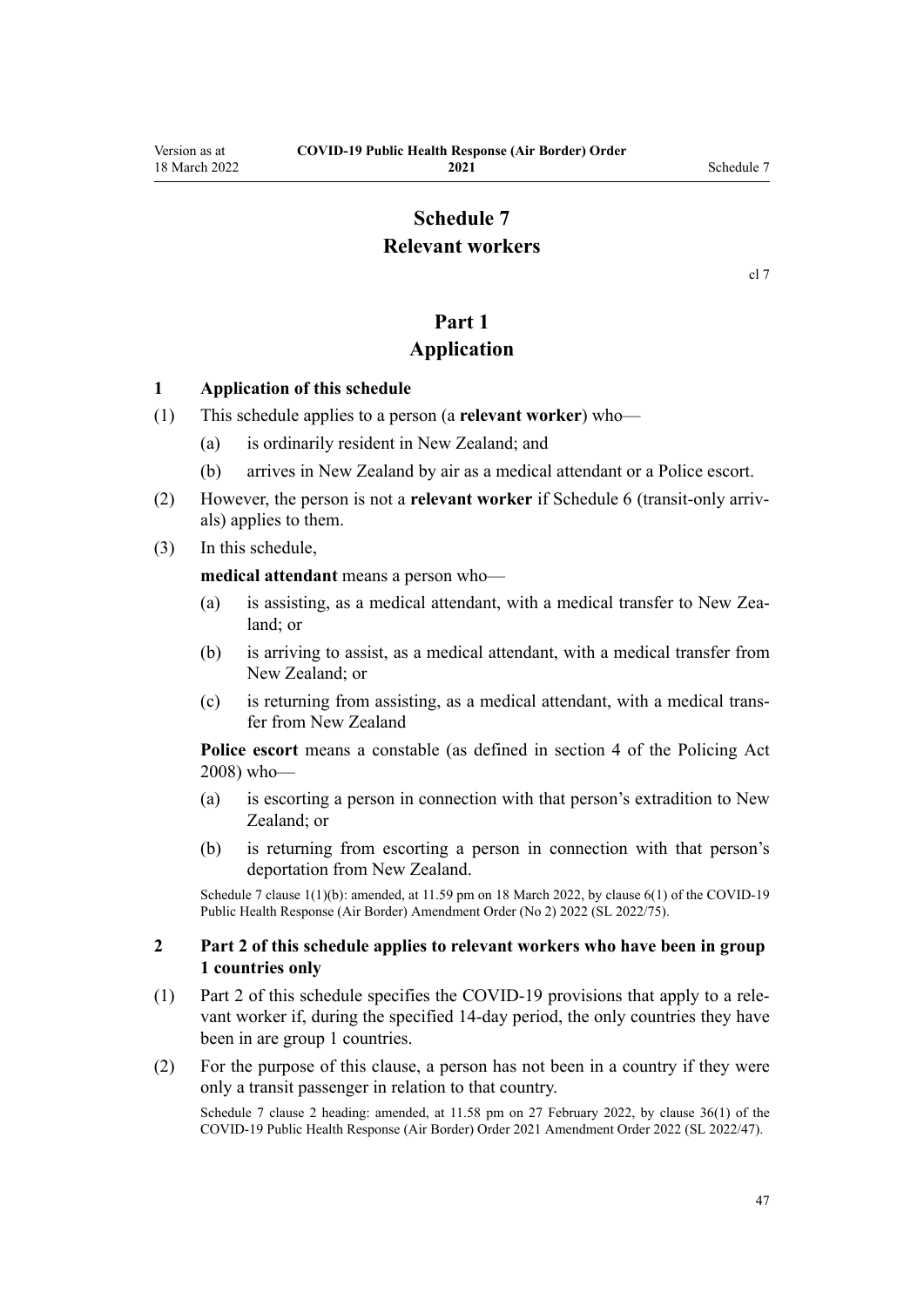#### **3 Part 3 of this schedule applies to relevant workers who have been in group 1 or 2 countries only**

- (1) [Part 3](#page-49-0) of this schedule specifies the COVID-19 provisions that apply to a rele‐ vant worker if, during the specified 14-day period,—
	- (a) they have been in a country that is a group 2 country; and
	- (b) the only countries they have been in are group 1 countries or group 2 countries.
- (2) For the purpose of this clause, a person has not been in a country if they were only a transit passenger in relation to that country.

Schedule 7 clause 3 heading: amended, at 11.58 pm on 27 February 2022, by [clause 36\(2\)](http://legislation.govt.nz/pdflink.aspx?id=LMS650876) of the COVID-19 Public Health Response (Air Border) Order 2021 Amendment Order 2022 (SL 2022/47).

#### **4 Part 4 of this schedule applies to relevant workers who have been in group 3 country**

- (1) [Part 4](#page-50-0) of this schedule specifies the COVID-19 provisions that apply to a rele‐ vant worker if, during the specified 14-day period, they have been in a country that is a group 3 country.
- (2) For the purpose of this clause, a person has not been in a country if they were only a transit passenger in relation to that country.

Schedule 7 clause 4 heading: amended, at 11.58 pm on 27 February 2022, by [clause 36\(3\)](http://legislation.govt.nz/pdflink.aspx?id=LMS650876) of the COVID-19 Public Health Response (Air Border) Order 2021 Amendment Order 2022 (SL 2022/47).

#### **5 Part 5 of this schedule applies to other relevant workers**

[Part 5](#page-51-0) of this schedule specifies the COVID-19 provisions that apply to a relevant worker if none of [clauses 2 to 4](#page-46-0) apply to them.

Schedule 7 clause 5 heading: amended, at 11.58 pm on 27 February 2022, by [clause 36\(4\)](http://legislation.govt.nz/pdflink.aspx?id=LMS650876) of the COVID-19 Public Health Response (Air Border) Order 2021 Amendment Order 2022 (SL 2022/47).

## **Part 2**

#### **Relevant workers—A**

Schedule 7 Part 2 heading: replaced, at 11.58 pm on 27 February 2022, by [clause 36\(5\)](http://legislation.govt.nz/pdflink.aspx?id=LMS650876) of the COVID-19 Public Health Response (Air Border) Order 2021 Amendment Order 2022 (SL 2022/47).

| <b>Clause</b> | <b>Brief description</b>                                                          | <b>Modification</b>                                                                                                                         |
|---------------|-----------------------------------------------------------------------------------|---------------------------------------------------------------------------------------------------------------------------------------------|
|               | Consequences                                                                      |                                                                                                                                             |
| cl 8          | No isolation or quarantine required                                               |                                                                                                                                             |
|               | Conditions to satisfy before arrival                                              |                                                                                                                                             |
| cl 12         | Must have traveller pass                                                          | Clause 12 does not apply to the person if<br>they are a medical attendant.                                                                  |
| cl 13         | Must be vaccinated or be excused by<br>certificate (unless under 17 years of age) | See clause 13(2), which allows certain<br>persons, including New Zealand citizens,<br>to arrive in New Zealand without being<br>vaccinated. |

<span id="page-47-0"></span>Schedule 7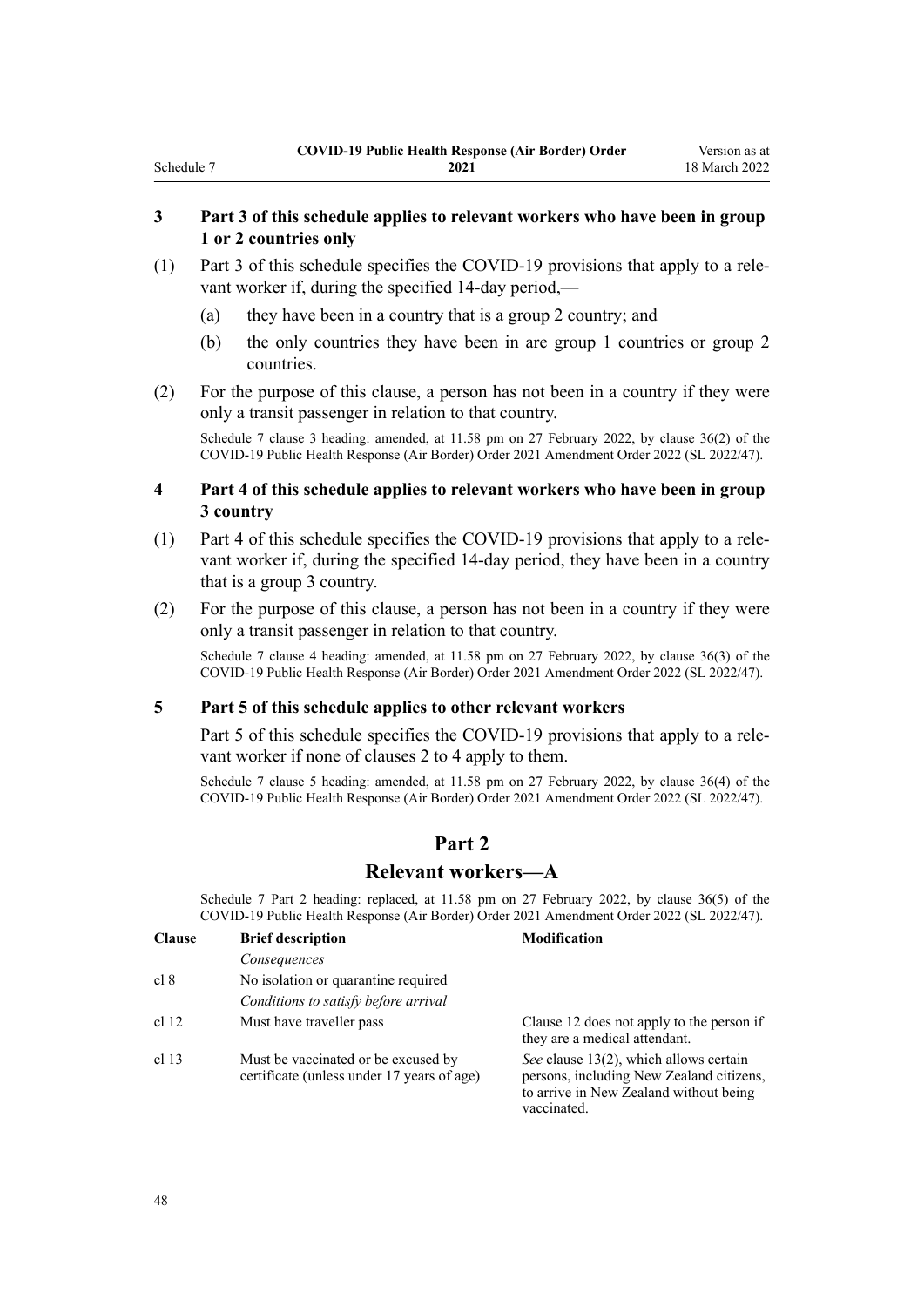| Version as at    | 18 March 2022 | <b>COVID-19 Public Health Response (Air Border) Order</b><br>2021                                                                                                                 | Schedule 7                                                                 |
|------------------|---------------|-----------------------------------------------------------------------------------------------------------------------------------------------------------------------------------|----------------------------------------------------------------------------|
|                  |               |                                                                                                                                                                                   |                                                                            |
| <b>Clause</b>    |               | <b>Brief description</b>                                                                                                                                                          | <b>Modification</b>                                                        |
| cl <sub>14</sub> |               | Must have pre-departure test for COVID-19<br>or be excused by certificate (unless under 2<br>years of age)                                                                        |                                                                            |
| cl 16A           |               | Must not exhibit COVID-19 symptoms (or<br>must have certificate)                                                                                                                  |                                                                            |
| cl 17            |               | Must not be subject to public health<br>direction in another country                                                                                                              |                                                                            |
| cl 18            |               | Must not have prematurely ended period of<br>isolation or quarantine                                                                                                              |                                                                            |
|                  |               | Conditions to satisfy before, on, or after arrival                                                                                                                                |                                                                            |
| cl 23            |               | Must make traveller declaration at certain<br>times                                                                                                                               | Clause 23 does not apply to the person if<br>they are a medical attendant. |
| cl 28            |               | Must wear face covering in certain places or<br>circumstances                                                                                                                     |                                                                            |
| cl 29            |               | Must answer to authorised officers                                                                                                                                                |                                                                            |
| cl.30            |               | Must produce evidence of compliance with<br>COVID-19 provisions                                                                                                                   |                                                                            |
| $cl$ 31          |               | Must not provide false or misleading<br>information or evidence                                                                                                                   |                                                                            |
|                  |               | Conditions to satisfy on or after arrival                                                                                                                                         |                                                                            |
| $cl$ 36          |               | Must maintain physical distancing                                                                                                                                                 |                                                                            |
| $cl$ 37          |               | Must wear personal protective equipment as<br>directed                                                                                                                            |                                                                            |
|                  |               | <b>Breach of conditions</b>                                                                                                                                                       |                                                                            |
| cl 39            |               | Subpart 3 applies if person breaches<br>COVID-19 provision that applies to them                                                                                                   |                                                                            |
|                  |               | Schedule 7 Part 2: amended, at 11.59 pm on 18 March 2022, by clause 6(2) of the COVID-19 Public<br>Health Response (Air Border) Amendment Order (No 2) 2022 (SL 2022/75).         |                                                                            |
|                  |               | Schedule 7 Part 2: amended, at 11.59 pm on 18 March 2022, by clause 6(3) of the COVID-19 Public<br>Health Response (Air Border) Amendment Order (No 2) 2022 (SL 2022/75).         |                                                                            |
|                  |               | Schedule 7 Part 2: amended, at 11.59 pm on 4 March 2022, by clause 10(1) of the COVID-19 Public<br>Health Response (Air Border) Amendment Order 2022 (SL 2022/49).                |                                                                            |
|                  |               | Schedule 7 Part 2: amended, at 11.59 pm on 4 March 2022, by clause 10(2) of the COVID-19 Public<br>Health Response (Air Border) Amendment Order 2022 (SL 2022/49).                |                                                                            |
|                  |               | Schedule 7 Part 2: amended, at 11.59 pm on 4 March 2022, by clause 10(3) of the COVID-19 Public<br>Health Response (Air Border) Amendment Order 2022 (SL 2022/49).                |                                                                            |
|                  |               | Schedule 7 Part 2: amended, at 11.59 pm on 4 March 2022, by clause 10(4) of the COVID-19 Public<br>Health Response (Air Border) Amendment Order 2022 (SL 2022/49).                |                                                                            |
|                  |               | Schedule 7 Part 2: amended, at 11.58 pm on 27 February 2022, by clause 36(6) of the COVID-19<br>Public Health Response (Air Border) Order 2021 Amendment Order 2022 (SL 2022/47). |                                                                            |
|                  |               | Schedule 7 Part 2: amended, at 11.58 pm on 27 February 2022, by clause 36(7) of the COVID-19<br>Public Health Response (Air Border) Order 2021 Amendment Order 2022 (SL 2022/47). |                                                                            |
|                  |               | Schedule 7 Part 2: amended, at 11.58 pm on 27 February 2022, by clause 36(8) of the COVID-19<br>Public Health Response (Air Border) Order 2021 Amendment Order 2022 (SL 2022/47). |                                                                            |
|                  |               | Schedule 7 Part 2: amended, at 11.58 pm on 27 February 2022, by clause 36(9) of the COVID-19<br>Public Health Response (Air Border) Order 2021 Amendment Order 2022 (SL 2022/47). |                                                                            |
|                  |               |                                                                                                                                                                                   |                                                                            |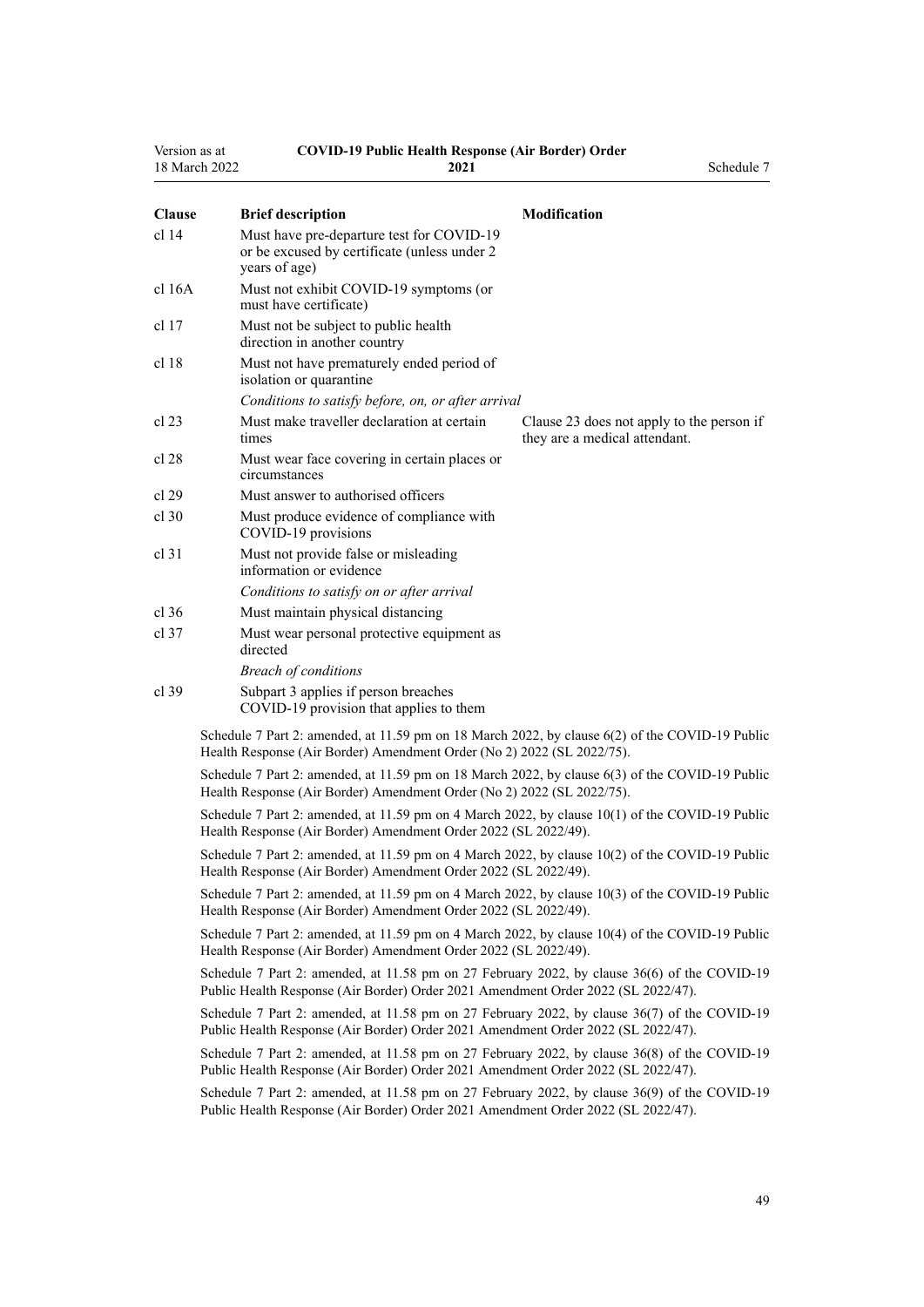# **Part 3 Relevant workers—B**

<span id="page-49-0"></span>Schedule 7 Part 3 heading: replaced, at 11.58 pm on 27 February 2022, by [clause 36\(10\)](http://legislation.govt.nz/pdflink.aspx?id=LMS650876) of the COVID-19 Public Health Response (Air Border) Order 2021 Amendment Order 2022 (SL 2022/47).

| <b>Clause</b>    | <b>Brief description</b>                                                                                   |     | <b>Modification</b>                                                                                                                                                                   |
|------------------|------------------------------------------------------------------------------------------------------------|-----|---------------------------------------------------------------------------------------------------------------------------------------------------------------------------------------|
|                  | Consequences                                                                                               |     |                                                                                                                                                                                       |
| cl 8             | No isolation or quarantine required                                                                        |     | After the person arrives in New Zealand,<br>they must undergo testing for COVID-19<br>in accordance with the COVID-19 Public<br>Health Response (Testing for COVID-19)<br>Order 2022. |
|                  | Conditions to satisfy before arrival                                                                       |     |                                                                                                                                                                                       |
| cl <sub>13</sub> | Must be vaccinated or be excused by<br>certificate (unless under 17 years of age)                          | (1) | Clause $13(1)(b)$ does not apply to<br>the person (option of being<br>excused from vaccination by<br>certificate).                                                                    |
|                  |                                                                                                            | (2) | See clause 13(2), which allows<br>certain persons, including New<br>Zealand citizens, to arrive in New<br>Zealand without being<br>vaccinated.                                        |
| cl 14            | Must have pre-departure test for COVID-19<br>or be excused by certificate (unless under 2<br>years of age) |     |                                                                                                                                                                                       |
| $cl$ 16A         | Must not exhibit COVID-19 symptoms (or<br>must have certificate)                                           |     |                                                                                                                                                                                       |
| cl 17            | Must not be subject to public health<br>direction in another country                                       |     |                                                                                                                                                                                       |
| cl 18            | Must not have prematurely ended period of<br>isolation or quarantine                                       |     |                                                                                                                                                                                       |
|                  | Conditions to satisfy before, on, or after arrival                                                         |     |                                                                                                                                                                                       |
| cl 23            | Must make traveller declaration at certain<br>times                                                        |     |                                                                                                                                                                                       |
| cl 28            | Must wear face covering in certain places or<br>circumstances                                              |     |                                                                                                                                                                                       |
| cl 29            | Must answer to authorised officers                                                                         |     |                                                                                                                                                                                       |
| $cl$ 30          | Must produce evidence of compliance with<br>COVID-19 provisions                                            |     |                                                                                                                                                                                       |
| cl 31            | Must not provide false or misleading<br>information or evidence                                            |     |                                                                                                                                                                                       |
|                  | Conditions to satisfy on or after arrival                                                                  |     |                                                                                                                                                                                       |
| $cl$ 36          | Must maintain physical distancing                                                                          |     |                                                                                                                                                                                       |
| $cl$ 37          | Must wear personal protective equipment as<br>directed                                                     |     |                                                                                                                                                                                       |
|                  | <b>Breach of conditions</b>                                                                                |     |                                                                                                                                                                                       |
| cl 39            | Subpart 3 applies if person breaches<br>COVID-19 provision that applies to them                            |     |                                                                                                                                                                                       |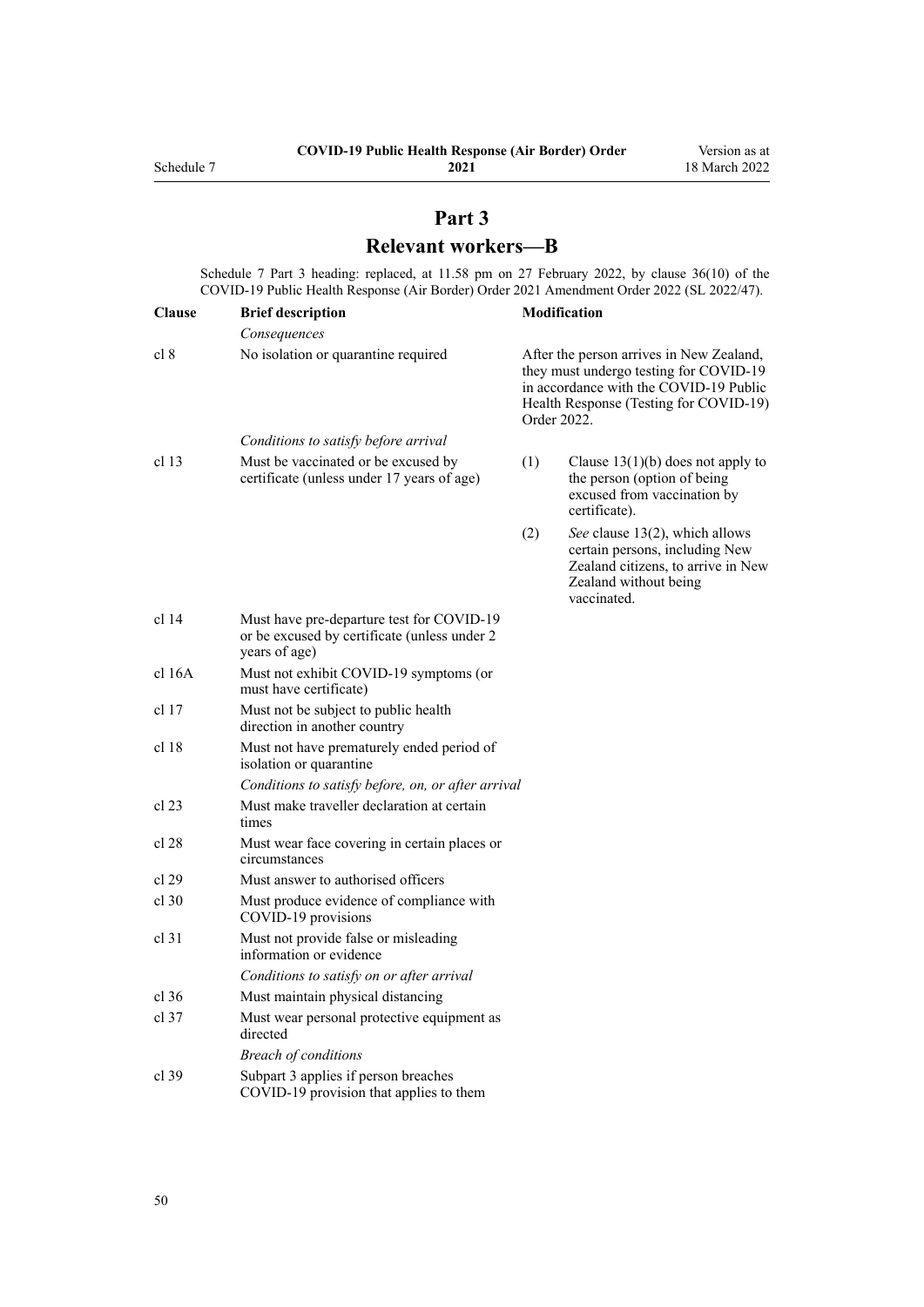<span id="page-50-0"></span>Schedule 7 Part 3: amended, at 11.59 pm on 18 March 2022, by [clause 6\(4\)](http://legislation.govt.nz/pdflink.aspx?id=LMS664430) of the COVID-19 Public Health Response (Air Border) Amendment Order (No 2) 2022 (SL 2022/75).

Schedule 7 Part 3: amended, at 11.59 pm on 18 March 2022, by [clause 6\(5\)](http://legislation.govt.nz/pdflink.aspx?id=LMS664430) of the COVID-19 Public Health Response (Air Border) Amendment Order (No 2) 2022 (SL 2022/75).

Schedule 7 Part 3: amended, at 11.59 pm on 4 March 2022, by [clause 10\(5\)](http://legislation.govt.nz/pdflink.aspx?id=LMS653792) of the COVID-19 Public Health Response (Air Border) Amendment Order 2022 (SL 2022/49).

Schedule 7 Part 3: amended, at 11.59 pm on 4 March 2022, by [clause 10\(6\)](http://legislation.govt.nz/pdflink.aspx?id=LMS653792) of the COVID-19 Public Health Response (Air Border) Amendment Order 2022 (SL 2022/49).

Schedule 7 Part 3: amended, at 11.59 pm on 4 March 2022, by [clause 10\(8\)](http://legislation.govt.nz/pdflink.aspx?id=LMS653792) of the COVID-19 Public Health Response (Air Border) Amendment Order 2022 (SL 2022/49).

Schedule 7 Part 3: amended, at 11.58 pm on 27 February 2022, by [clause 36\(12\)](http://legislation.govt.nz/pdflink.aspx?id=LMS650876) of the COVID-19 Public Health Response (Air Border) Order 2021 Amendment Order 2022 (SL 2022/47).

Schedule 7 Part 3: amended, at 11.58 pm on 27 February 2022, by [clause 36\(13\)](http://legislation.govt.nz/pdflink.aspx?id=LMS650876) of the COVID-19 Public Health Response (Air Border) Order 2021 Amendment Order 2022 (SL 2022/47).

Schedule 7 Part 3: amended, at 11.58 pm on 27 February 2022, by [clause 36\(14\)](http://legislation.govt.nz/pdflink.aspx?id=LMS650876) of the COVID-19 Public Health Response (Air Border) Order 2021 Amendment Order 2022 (SL 2022/47).

Schedule 7 Part 3: amended, at 11.58 pm on 27 February 2022, by [clause 36\(15\)](http://legislation.govt.nz/pdflink.aspx?id=LMS650876) of the COVID-19 Public Health Response (Air Border) Order 2021 Amendment Order 2022 (SL 2022/47).

# **Part 4**

## **Relevant workers—C**

Schedule 7 Part 4 heading: replaced, at 11.58 pm on 27 February 2022, by [clause 36\(16\)](http://legislation.govt.nz/pdflink.aspx?id=LMS650876) of the COVID-19 Public Health Response (Air Border) Order 2021 Amendment Order 2022 (SL 2022/47).

| <b>Clause</b> | <b>Brief description</b>       |  |
|---------------|--------------------------------|--|
|               | Consequences                   |  |
| c111          | Must not arrive in New Zealand |  |

#### **Clause Brief description Modification**

- [cl 11](#page-12-0) Must not arrive in New Zealand (1) [Clause 11](#page-12-0) does not apply to the person if they are a New Zealand citizen.
	- (2) However,—
		- (a) [clause 48](#page-25-0) (must report for and undergo assessment and comply with decision of assessing officer) applies to them as if they had breached a COVID-19 provision that applies to them; and
		- (b) for the purposes of that clause, they must be treated as if [clause 9](#page-11-0) already applies to them (must self-isolate under specified Part of Isolation and Quarantine Order and in qualifying place) and as if the specified Part of the Isolation and Quarantine Order is [Part 1A](http://legislation.govt.nz/pdflink.aspx?id=LMS415267).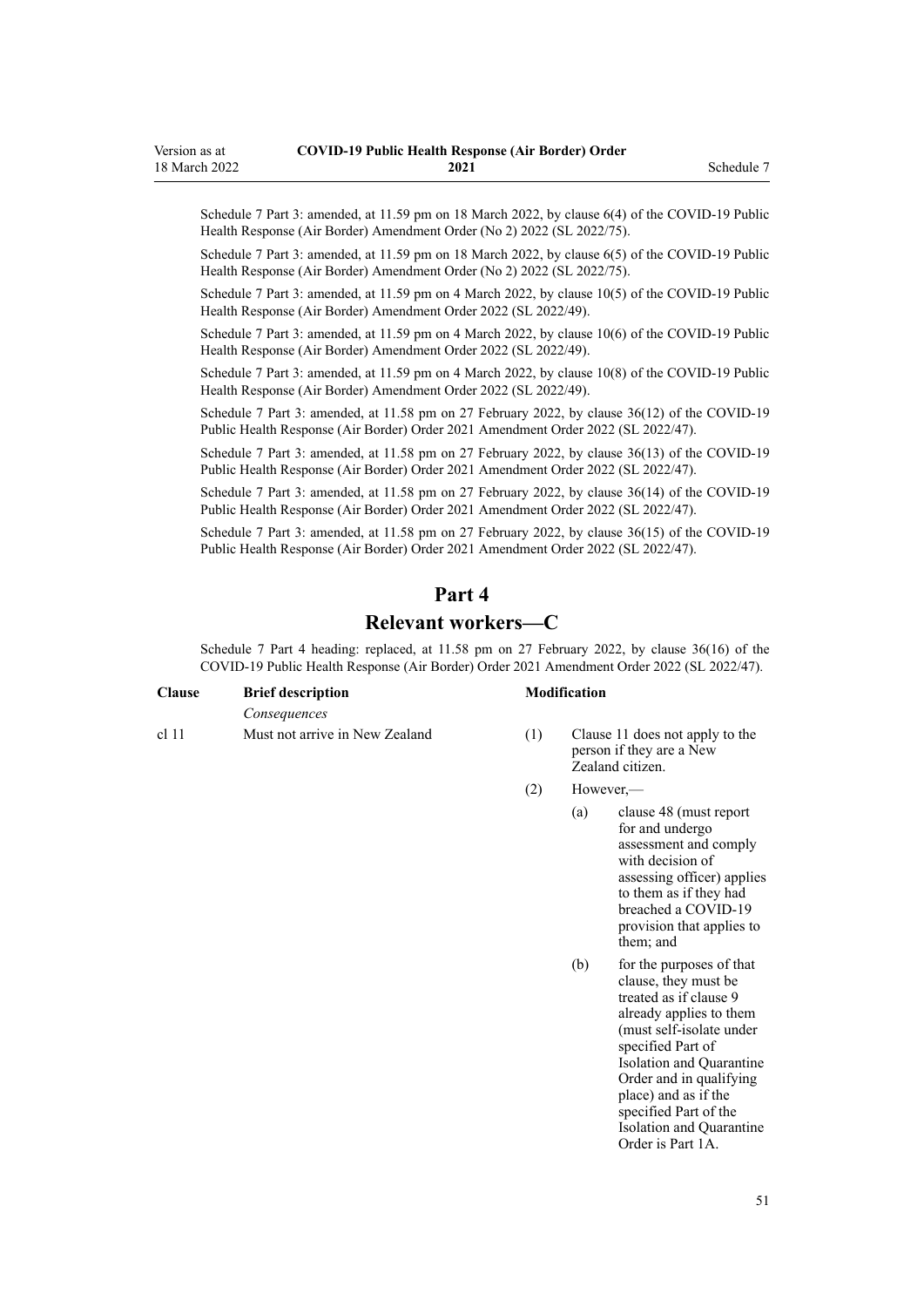<span id="page-51-0"></span>

| Schedule 7    | <b>COVID-19 Public Health Response (Air Border) Order</b><br>2021 |                     | Version as at<br>18 March 2022 |
|---------------|-------------------------------------------------------------------|---------------------|--------------------------------|
| <b>Clause</b> | <b>Brief description</b>                                          | <b>Modification</b> |                                |

|       | <b>Breach of conditions</b>             |
|-------|-----------------------------------------|
| cl.39 | Subpart 3 applies if person breaches    |
|       | COVID-19 provision that applies to them |

Schedule 7 Part 4: amended, at 11.58 pm on 27 February 2022, by [clause 36\(17\)](http://legislation.govt.nz/pdflink.aspx?id=LMS650876) of the COVID-19 Public Health Response (Air Border) Order 2021 Amendment Order 2022 (SL 2022/47).

## **Part 5**

## **Relevant workers—Z**

Schedule 7 Part 5 heading: replaced, at 11.58 pm on 27 February 2022, by [clause 36\(18\)](http://legislation.govt.nz/pdflink.aspx?id=LMS650876) of the COVID-19 Public Health Response (Air Border) Order 2021 Amendment Order 2022 (SL 2022/47).

| <b>Clause</b>    | <b>Brief description</b>                                                                                   | <b>Modification</b>                                                                                                                                                                   |
|------------------|------------------------------------------------------------------------------------------------------------|---------------------------------------------------------------------------------------------------------------------------------------------------------------------------------------|
|                  | Consequences                                                                                               |                                                                                                                                                                                       |
| cl 8             | No isolation or quarantine required                                                                        | After the person arrives in New Zealand,<br>they must undergo testing for COVID-19<br>in accordance with the COVID-19 Public<br>Health Response (Testing for COVID-19)<br>Order 2022. |
|                  | Conditions to satisfy before arrival                                                                       |                                                                                                                                                                                       |
| cl <sub>13</sub> | Must be vaccinated or be excused by<br>certificate (unless under 17 years of age)                          | See clause 13(2), which allows certain<br>persons, including New Zealand citizens,<br>to arrive in New Zealand without being<br>vaccinated.                                           |
| cl <sub>14</sub> | Must have pre-departure test for COVID-19<br>or be excused by certificate (unless under 2<br>years of age) |                                                                                                                                                                                       |
| cl 16A           | Must not exhibit COVID-19 symptoms (or<br>must have certificate)                                           |                                                                                                                                                                                       |
| $cl$ 17          | Must not be subject to public health<br>direction in another country                                       |                                                                                                                                                                                       |
| cl <sub>18</sub> | Must not have prematurely ended period of<br>isolation or quarantine                                       |                                                                                                                                                                                       |
|                  | Conditions to satisfy before, on, or after arrival                                                         |                                                                                                                                                                                       |
| cl 28            | Must wear face covering in certain places or<br>circumstances                                              |                                                                                                                                                                                       |
| cl 29            | Must answer to authorised officers                                                                         |                                                                                                                                                                                       |
| $cl$ 30          | Must produce evidence of compliance with<br>COVID-19 provisions                                            |                                                                                                                                                                                       |
| $cl$ 31          | Must not provide false or misleading<br>information or evidence                                            |                                                                                                                                                                                       |
|                  | Conditions to satisfy on or after arrival                                                                  |                                                                                                                                                                                       |
| cl.36            | Must maintain physical distancing                                                                          |                                                                                                                                                                                       |
| $cl$ 37          | Must wear personal protective equipment as<br>directed                                                     |                                                                                                                                                                                       |
|                  | <b>Breach of conditions</b>                                                                                |                                                                                                                                                                                       |
| $cl$ 39          | Subpart 3 applies if person breaches<br>COVID-19 provision that applies to them                            |                                                                                                                                                                                       |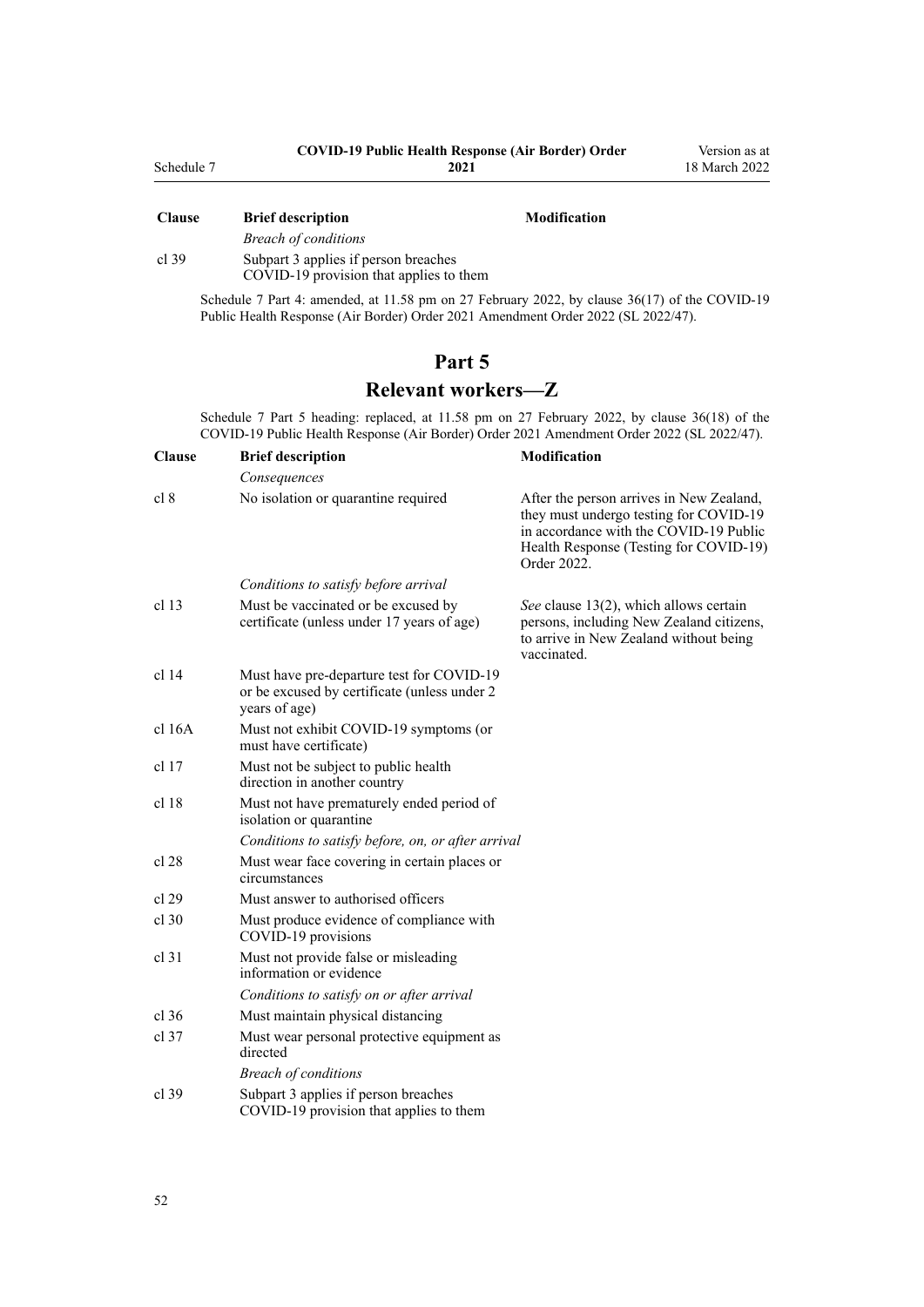Schedule 7 Part 5: amended, at 11.59 pm on 18 March 2022, by [clause 6\(6\)](http://legislation.govt.nz/pdflink.aspx?id=LMS664430) of the COVID-19 Public Health Response (Air Border) Amendment Order (No 2) 2022 (SL 2022/75).

Schedule 7 Part 5: amended, at 11.59 pm on 18 March 2022, by [clause 6\(7\)](http://legislation.govt.nz/pdflink.aspx?id=LMS664430) of the COVID-19 Public Health Response (Air Border) Amendment Order (No 2) 2022 (SL 2022/75).

Schedule 7 Part 5: amended, at 11.59 pm on 4 March 2022, by [clause 10\(9\)](http://legislation.govt.nz/pdflink.aspx?id=LMS653792) of the COVID-19 Public Health Response (Air Border) Amendment Order 2022 (SL 2022/49).

Schedule 7 Part 5: amended, at 11.59 pm on 4 March 2022, by [clause 10\(10\)](http://legislation.govt.nz/pdflink.aspx?id=LMS653792) of the COVID-19 Public Health Response (Air Border) Amendment Order 2022 (SL 2022/49).

Schedule 7 Part 5: amended, at 11.59 pm on 4 March 2022, by [clause 10\(11\)](http://legislation.govt.nz/pdflink.aspx?id=LMS653792) of the COVID-19 Public Health Response (Air Border) Amendment Order 2022 (SL 2022/49).

Schedule 7 Part 5: amended, at 11.59 pm on 4 March 2022, by [clause 10\(12\)](http://legislation.govt.nz/pdflink.aspx?id=LMS653792) of the COVID-19 Public Health Response (Air Border) Amendment Order 2022 (SL 2022/49).

Schedule 7 Part 5: amended, at 11.58 pm on 27 February 2022, by [clause 36\(19\)](http://legislation.govt.nz/pdflink.aspx?id=LMS650876) of the COVID-19 Public Health Response (Air Border) Order 2021 Amendment Order 2022 (SL 2022/47).

Schedule 7 Part 5: amended, at 11.58 pm on 27 February 2022, by [clause 36\(20\)](http://legislation.govt.nz/pdflink.aspx?id=LMS650876) of the COVID-19 Public Health Response (Air Border) Order 2021 Amendment Order 2022 (SL 2022/47).

Schedule 7 Part 5: amended, at 11.58 pm on 27 February 2022, by [clause 36\(21\)](http://legislation.govt.nz/pdflink.aspx?id=LMS650876) of the COVID-19 Public Health Response (Air Border) Order 2021 Amendment Order 2022 (SL 2022/47).

Schedule 7 Part 5: amended, at 11.58 pm on 27 February 2022, by [clause 36\(22\)](http://legislation.govt.nz/pdflink.aspx?id=LMS650876) of the COVID-19 Public Health Response (Air Border) Order 2021 Amendment Order 2022 (SL 2022/47).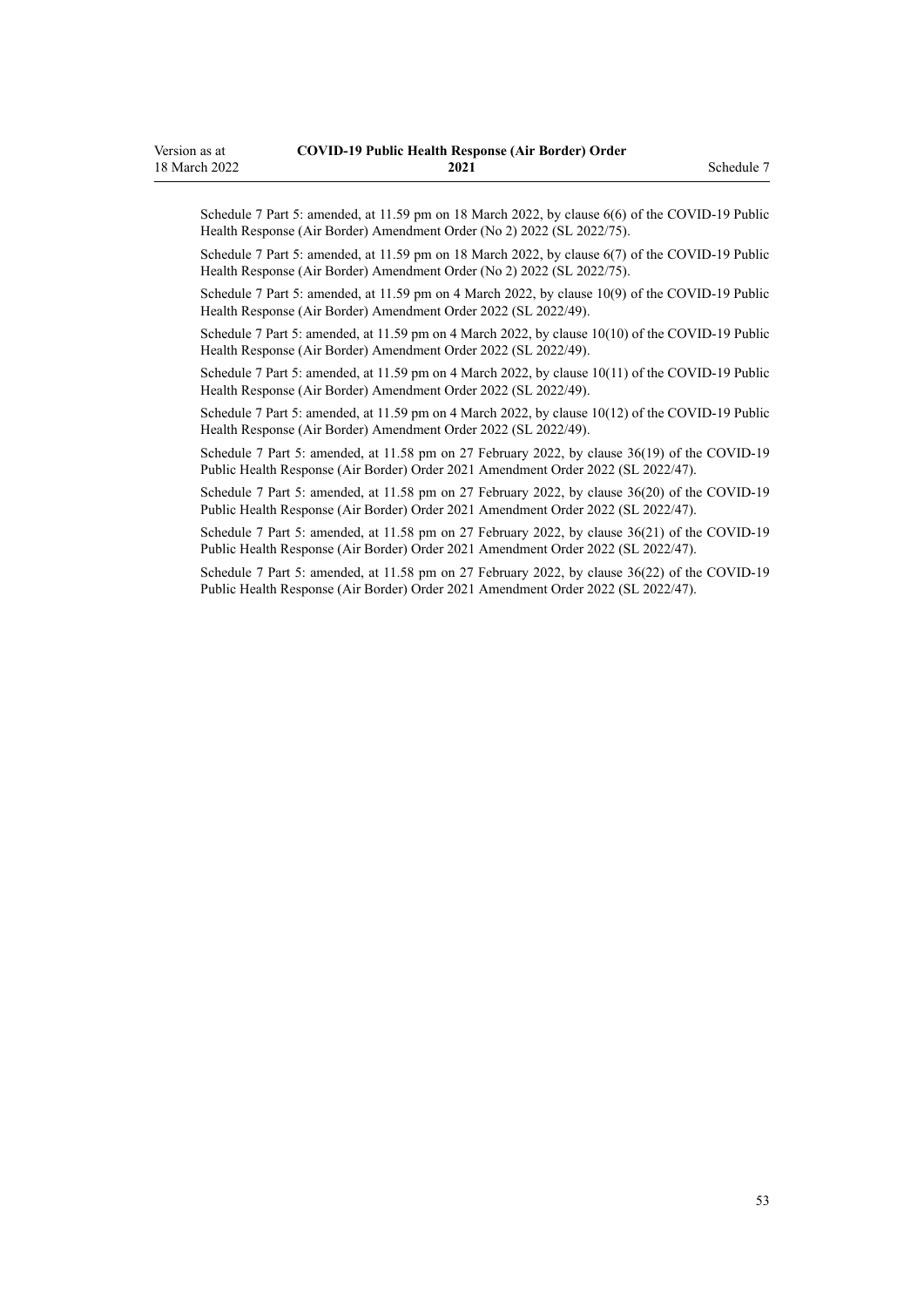# <span id="page-53-0"></span>**Schedule 8 Arrivals from Antarctica**

[cl 7](#page-9-0)

# **Part 1**

## **Application**

#### **1 Application of this schedule**

This schedule applies to a person (an **arrival from Antarctica**) if—

- (a) they arrive in New Zealand by air from Antarctica (as defined in [section](http://legislation.govt.nz/pdflink.aspx?id=DLM325200) [2](http://legislation.govt.nz/pdflink.aspx?id=DLM325200) of the Antarctica Act 1960); and
- (b) they are—
	- (i) a member of, or associated with, a scientific programme or exped‐ ition under the auspices of a Contracting Party to the Antarctic Treaty (within the meaning of the [Antarctica Act 1960\)](http://legislation.govt.nz/pdflink.aspx?id=DLM325093); or
	- (ii) a person to whom [section 5](http://legislation.govt.nz/pdflink.aspx?id=DLM325218) of the Antarctica Act 1960 applies.

#### **2 Part 2 of this schedule applies to all arrivals from Antarctica**

Part 2 of this schedule specifies the COVID-19 provisions that apply to an arrival from Antarctica.

# **Part 2 Arrivals from Antarctica**

| <b>Clause</b>    | <b>Brief description</b>                                                                                  | <b>Modification</b> |
|------------------|-----------------------------------------------------------------------------------------------------------|---------------------|
|                  | Consequences                                                                                              |                     |
| cl 8             | No isolation or quarantine required                                                                       |                     |
|                  | Conditions to satisfy before arrival                                                                      |                     |
| cl 12            | Must have traveller pass                                                                                  |                     |
| cl <sub>16</sub> | Must not be waiting for test results                                                                      |                     |
| cl 16A           | Must not exhibit COVID-19 symptoms (or<br>must have certificate)                                          |                     |
| cl 17            | Must not be subject to public health.<br>direction in another country                                     |                     |
| cl 18            | Must not have prematurely ended period of<br>isolation or quarantine                                      |                     |
|                  | Conditions to satisfy before, on, or after arrival                                                        |                     |
| cl 23            | Must make traveller declaration at certain<br>times                                                       |                     |
| cl 24            | Must provide, at certain times, information<br>necessary to support public health response<br>to COVID-19 |                     |
| cl 27            | Must be considered at negligible risk of<br>having been exposed to COVID-19                               |                     |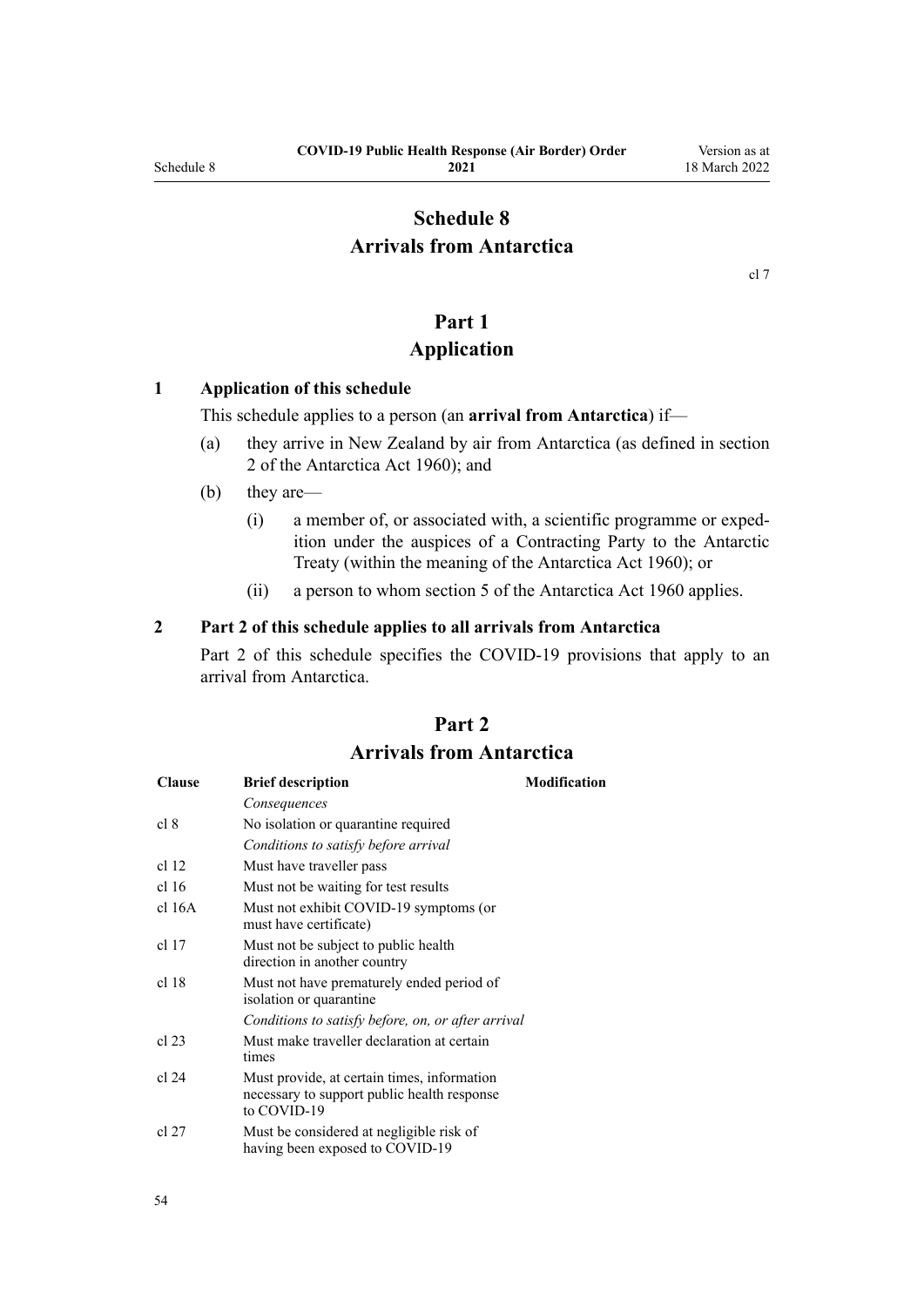| Version as at | <b>COVID-19 Public Health Response (Air Border) Order</b> |            |  |
|---------------|-----------------------------------------------------------|------------|--|
| 18 March 2022 | 2021                                                      | Schedule 8 |  |

| <b>Clause</b>    | <b>Brief description</b>                                                                     | <b>Modification</b> |
|------------------|----------------------------------------------------------------------------------------------|---------------------|
| cl 28            | Must wear face covering in certain places<br>or circumstances                                |                     |
| cl 29            | Must answer to authorised officers                                                           |                     |
| cl.30            | Must produce evidence of compliance with<br>COVID-19 provisions                              |                     |
| cl <sub>31</sub> | Must not provide false or misleading<br>information or evidence                              |                     |
|                  | Conditions to satisfy on or after arrival                                                    |                     |
| cl.36            | Must maintain physical distancing                                                            |                     |
| $cl$ 37          | Must wear personal protective equipment<br>as directed                                       |                     |
|                  | <b>Breach of conditions</b>                                                                  |                     |
| cl.39            | Subpart 3 applies if person breaches<br>COVID-19 provision that applies to them              |                     |
|                  | Schedule 8 Part 2: amended, at 11.59 pm on 4 March 2022, by clause 11 of the COVID-19 Public |                     |

Health Response (Air Border) Amendment Order 2022 (SL 2022/49). Schedule 8 Part 2: amended, at 11.58 pm on 27 February 2022, by [clause 37\(1\)](http://legislation.govt.nz/pdflink.aspx?id=LMS650878) of the COVID-19 Public Health Response (Air Border) Order 2021 Amendment Order 2022 (SL 2022/47).

Schedule 8 Part 2: amended, at 11.58 pm on 27 February 2022, by [clause 37\(2\)](http://legislation.govt.nz/pdflink.aspx?id=LMS650878) of the COVID-19 Public Health Response (Air Border) Order 2021 Amendment Order 2022 (SL 2022/47).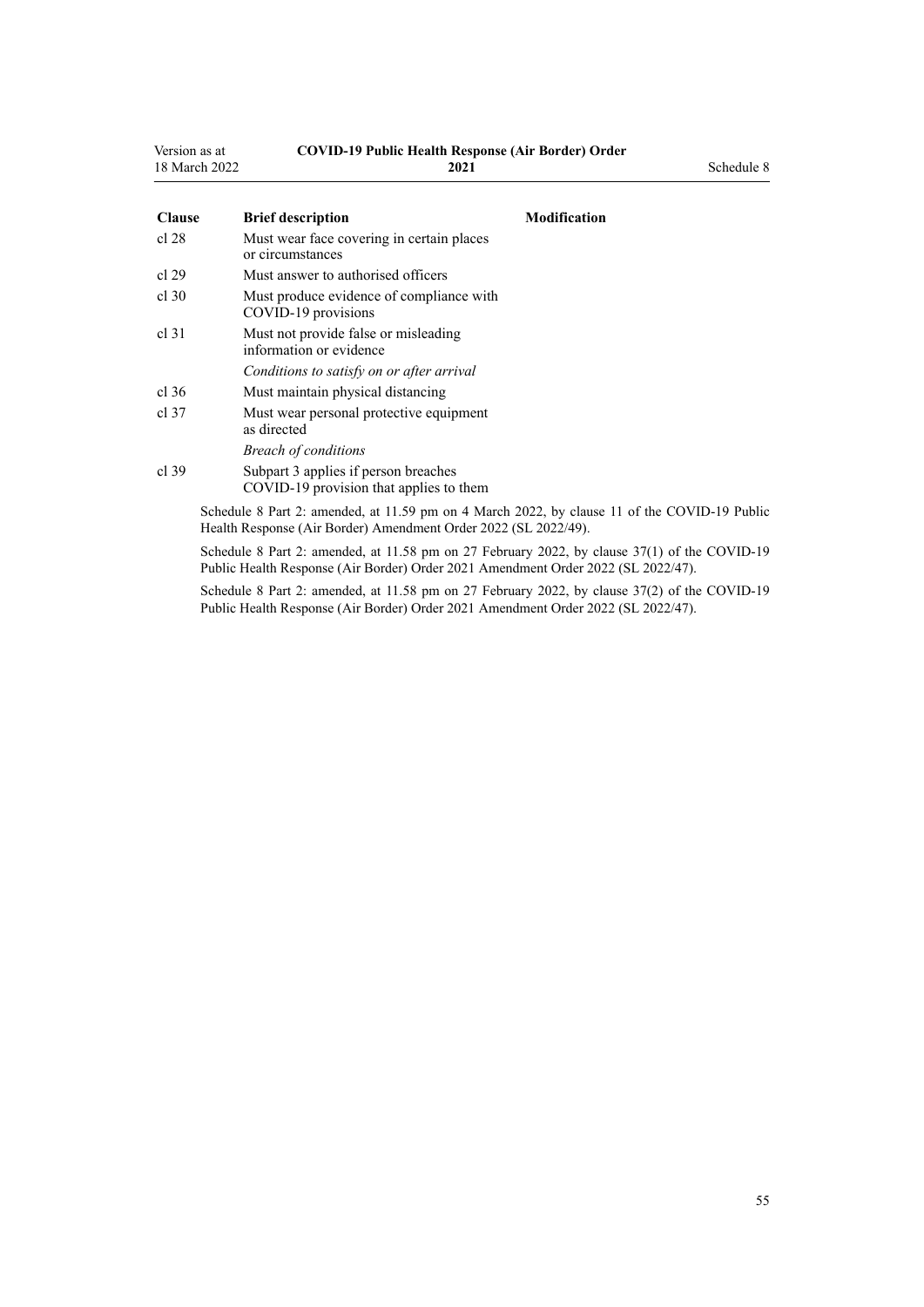## <span id="page-55-0"></span>**Schedule 9 Ship crew members arriving to join ship**

[cl 7](#page-9-0)

## **Part 1 Application**

#### **1 Application of this schedule**

- (1) This schedule applies to a person if—
	- (a) they arrive in New Zealand by air; and
	- (b) they are a member of the crew of a ship; and
	- (c) immediately after leaving their port of arrival, they will travel to and then board that ship (whether that travel is by air or by any other form or forms of transport); and
	- (d) the ship is scheduled to depart from New Zealand as soon as is reasonably practicable after they board it.
- (2) However, if the only countries the person has been in during the specified 14 day period are group 1 countries, then [Schedule 11](#page-59-0) (general travellers—A) applies to them instead.
- (3) In this clause, **crew**, **depart from New Zealand**, and **ship** have the meanings given to them by [section 4\(1\)](http://legislation.govt.nz/pdflink.aspx?id=LMS403543) of the COVID-19 Public Health Response (Mari‐ time Border) Order (No 2) 2020.

Schedule 9 clause 1(2): amended, at 11.58 pm on 27 February 2022, by [clause 38\(1\)](http://legislation.govt.nz/pdflink.aspx?id=LMS650881) of the COVID-19 Public Health Response (Air Border) Order 2021 Amendment Order 2022 (SL 2022/47).

#### **2 Part 2 of this schedule applies to all persons**

Part 2 of this schedule specifies the COVID-19 provisions that apply to any person to whom this schedule applies.

| <b>Clause</b>    | <b>Brief description</b>                                                          | <b>Modification</b>                                                                                                                         |
|------------------|-----------------------------------------------------------------------------------|---------------------------------------------------------------------------------------------------------------------------------------------|
|                  | Consequences                                                                      |                                                                                                                                             |
| cl 8             | No isolation or quarantine required                                               |                                                                                                                                             |
|                  | Conditions to satisfy before arrival                                              |                                                                                                                                             |
| cl 12            | Must have traveller pass                                                          |                                                                                                                                             |
| cl <sub>13</sub> | Must be vaccinated or be excused by<br>certificate (unless under 17 years of age) | See clause 13(2), which allows certain<br>persons, including New Zealand<br>citizens, to arrive in New Zealand<br>without being vaccinated. |

#### **Part 2**

#### **Ship crew members arriving to join ship**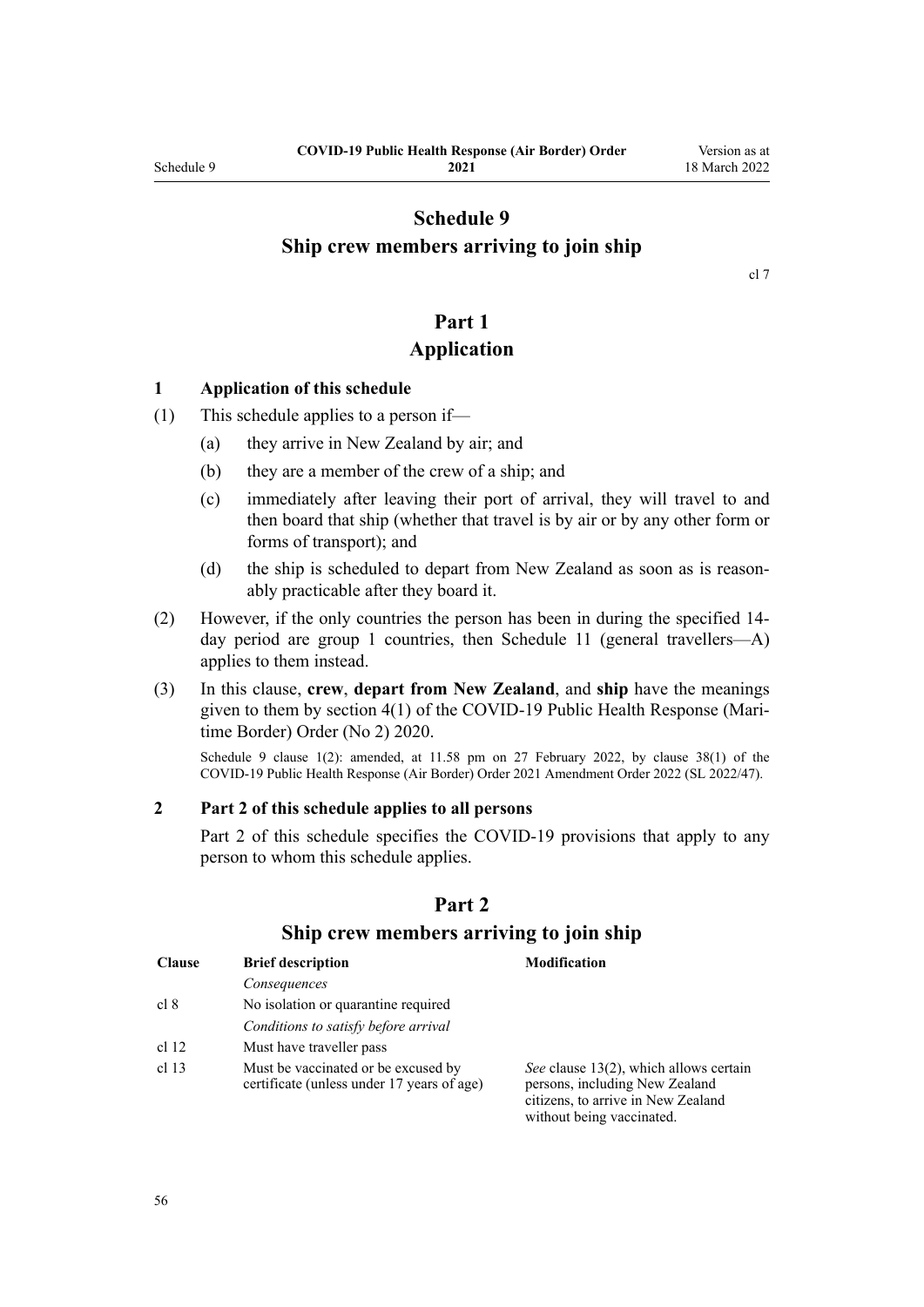| Version as at | <b>COVID-19 Public Health Response (Air Border) Order</b> |            |
|---------------|-----------------------------------------------------------|------------|
| 18 March 2022 | 2021                                                      | Schedule 9 |

| <b>Clause</b>    | <b>Brief description</b>                                                                                   | Modification                                                                                    |
|------------------|------------------------------------------------------------------------------------------------------------|-------------------------------------------------------------------------------------------------|
| $cl$ 14          | Must have pre-departure test for<br>COVID-19 or be excused by certificate<br>(unless under 2 years of age) |                                                                                                 |
| cl 15            | Must have negative result from pre-<br>departure test for COVID-19 (or<br>certificate)                     |                                                                                                 |
| cl <sub>16</sub> | Must not be waiting for test results                                                                       |                                                                                                 |
| $cl$ 16A         | Must not exhibit COVID-19 symptoms (or<br>must have certificate)                                           |                                                                                                 |
| cl 17            | Must not be subject to public health<br>direction in another country                                       |                                                                                                 |
| cl <sub>18</sub> | Must not have prematurely ended period of<br>isolation or quarantine                                       |                                                                                                 |
|                  | Conditions to satisfy before, on, or after arrival                                                         |                                                                                                 |
| cl 23            | Must make traveller declaration at certain<br>times                                                        |                                                                                                 |
| cl 24            | Must provide, at certain times, information<br>necessary to support public health response<br>to COVID-19  |                                                                                                 |
| cl 28            | Must wear face covering in certain places<br>or circumstances                                              |                                                                                                 |
| cl 29            | Must answer to authorised officers                                                                         |                                                                                                 |
| $cl$ 30          | Must produce evidence of compliance with<br>COVID-19 provisions                                            |                                                                                                 |
| $cl$ 31          | Must not provide false or misleading<br>information or evidence                                            |                                                                                                 |
|                  | Conditions to satisfy on or after arrival                                                                  |                                                                                                 |
| cl.36            | Must maintain physical distancing                                                                          |                                                                                                 |
| $cl$ 37          | Must wear personal protective equipment<br>as directed                                                     |                                                                                                 |
|                  | <b>Breach of conditions</b>                                                                                |                                                                                                 |
| cl.39            | Subpart 3 applies if person breaches<br>COVID-19 provision that applies to them                            |                                                                                                 |
|                  | Health Response (Air Border) Amendment Order 2022 (SL 2022/49).                                            | Schedule 9 Part 2: amended, at 11.59 pm on 4 March 2022, by clause 12(1) of the COVID-19 Public |

Schedule 9 Part 2: amended, at 11.59 pm on 4 March 2022, by [clause 12\(2\)](http://legislation.govt.nz/pdflink.aspx?id=LMS653795) of the COVID-19 Public Health Response (Air Border) Amendment Order 2022 (SL 2022/49).

Schedule 9 Part 2: amended, at 11.58 pm on 27 February 2022, by [clause 38\(2\)](http://legislation.govt.nz/pdflink.aspx?id=LMS650881) of the COVID-19 Public Health Response (Air Border) Order 2021 Amendment Order 2022 (SL 2022/47).

Schedule 9 Part 2: amended, at 11.58 pm on 27 February 2022, by [clause 38\(3\)](http://legislation.govt.nz/pdflink.aspx?id=LMS650881) of the COVID-19 Public Health Response (Air Border) Order 2021 Amendment Order 2022 (SL 2022/47).

Schedule 9 Part 2: amended, at 11.58 pm on 27 February 2022, by [clause 38\(4\)](http://legislation.govt.nz/pdflink.aspx?id=LMS650881) of the COVID-19 Public Health Response (Air Border) Order 2021 Amendment Order 2022 (SL 2022/47).

Schedule 9 Part 2: amended, at 11.58 pm on 27 February 2022, by [clause 38\(5\)](http://legislation.govt.nz/pdflink.aspx?id=LMS650881) of the COVID-19 Public Health Response (Air Border) Order 2021 Amendment Order 2022 (SL 2022/47).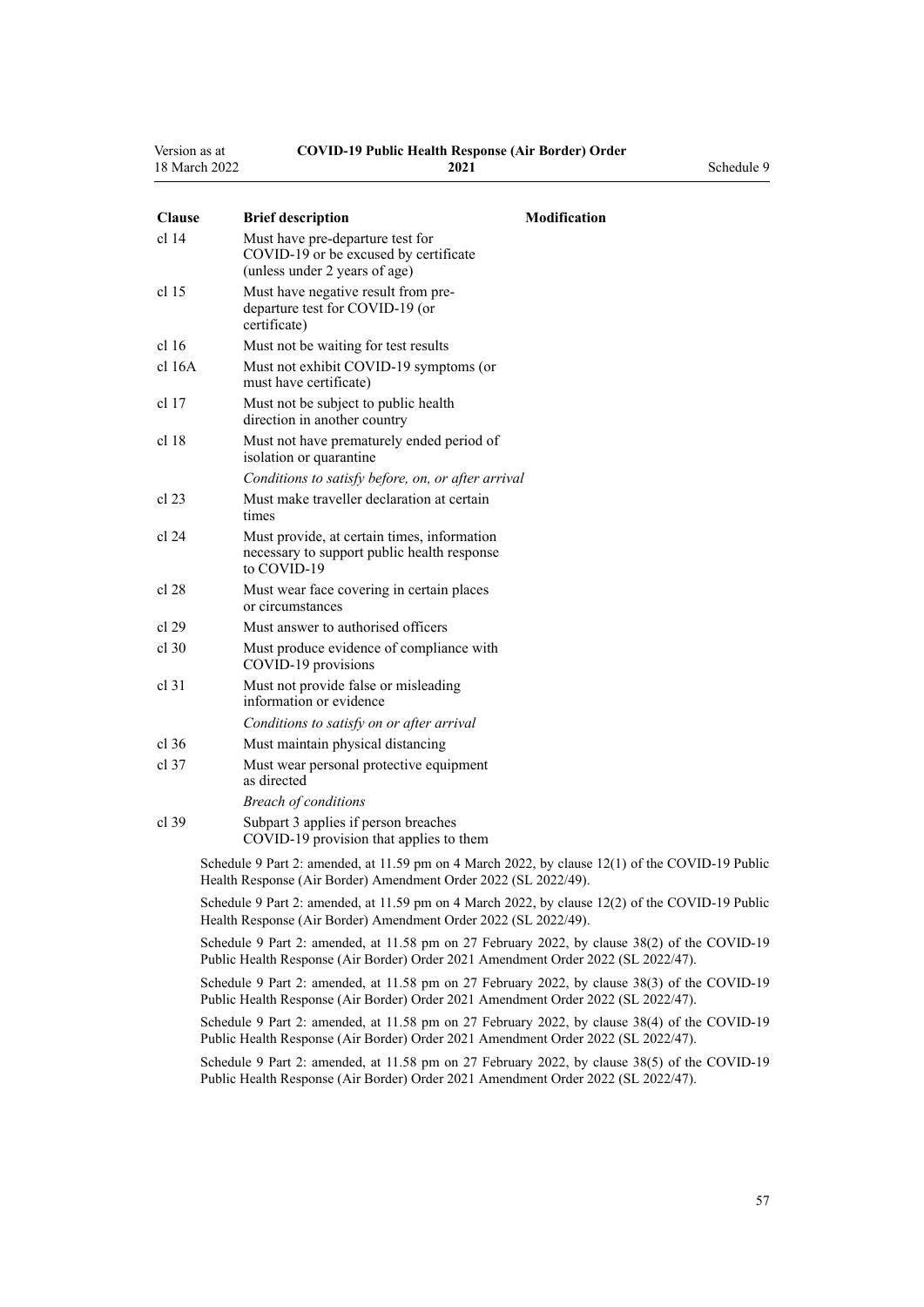## <span id="page-57-0"></span>**Schedule 10 Arrivals on aircraft turned back to New Zealand**

[cl 7](#page-9-0)

## **Part 1 Application**

#### **1 Application of this schedule**

This schedule applies to a person if—

- (a) they arrive in New Zealand by air; and
- (b) the aircraft on which they arrive did not land in a place outside New Zealand after it most recently departed from New Zealand (for example, it may have been necessary for the aircraft to return to New Zealand because of a mechanical fault); and
- (c) immediately before the aircraft's most recent departure from New Zea‐ land, the person—
	- (i) was in New Zealand for at least 14 days; or
	- (ii) was in New Zealand for less than 14 days, but [clause 10](#page-12-0) (must enter managed isolation or quarantine under [Part 1](http://legislation.govt.nz/pdflink.aspx?id=LMS401726) of Isolation and Quarantine Order) did not apply to them on their previous arrival in New Zealand.

## **Part 2**

## **Arrivals on aircraft turned back to New Zealand**

| <b>Clause</b> | <b>Brief description</b>                                             | <b>Modification</b> |
|---------------|----------------------------------------------------------------------|---------------------|
|               | Consequences                                                         |                     |
| cl 8          | No isolation or quarantine required                                  |                     |
|               | Conditions to satisfy before arrival                                 |                     |
| cl 18         | Must not have prematurely ended period of<br>isolation or quarantine |                     |
|               | Conditions to satisfy before, on, or after<br>arrival                |                     |
| cl 28         | Must wear face covering in certain places<br>or circumstances        |                     |
| cl 29         | Must answer to authorised officers                                   |                     |
| $cl$ 30       | Must produce evidence of compliance with<br>COVID-19 provisions      |                     |
| cl.31         | Must not provide false or misleading<br>information or evidence      |                     |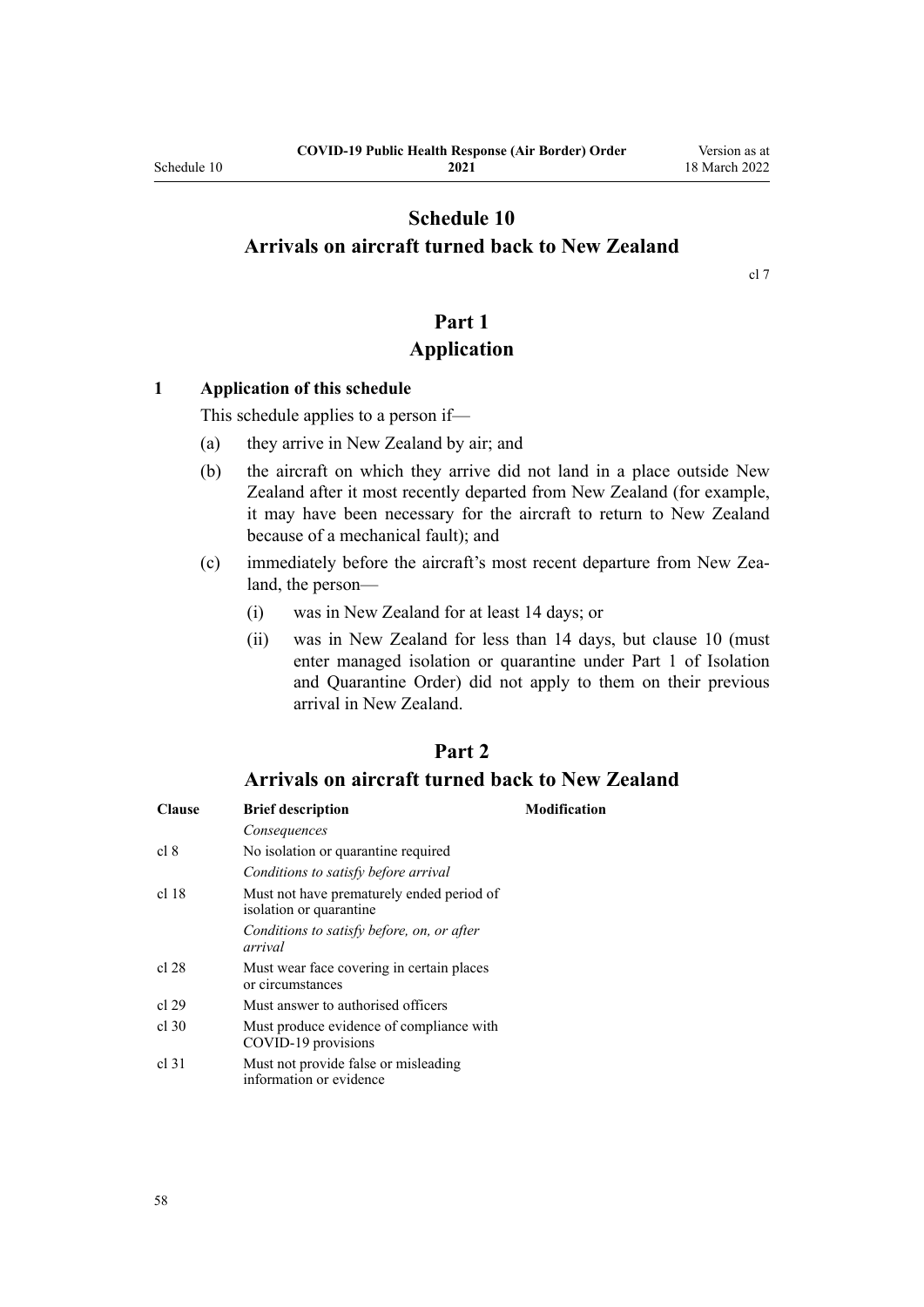| Version as at<br>18 March 2022 | <b>COVID-19 Public Health Response (Air Border) Order</b><br>2021               |                     | Schedule 10 |
|--------------------------------|---------------------------------------------------------------------------------|---------------------|-------------|
| <b>Clause</b>                  | <b>Brief description</b>                                                        | <b>Modification</b> |             |
|                                | Conditions to satisfy on or after arrival                                       |                     |             |
| $cl$ 36                        | Must maintain physical distancing                                               |                     |             |
| cl.37                          | Must wear personal protective equipment<br>as directed                          |                     |             |
|                                | <b>Breach of conditions</b>                                                     |                     |             |
| cl.39                          | Subpart 3 applies if person breaches<br>COVID-19 provision that applies to them |                     |             |

Schedule 10 Part 2: amended, at 11.59 pm on 4 March 2022, by [clause 13](http://legislation.govt.nz/pdflink.aspx?id=LMS653796) of the COVID-19 Public Health Response (Air Border) Amendment Order 2022 (SL 2022/49).

Schedule 10 Part 2: amended, at 11.58 pm on 27 February 2022, by [clause 39](http://legislation.govt.nz/pdflink.aspx?id=LMS650882) of the COVID-19 Public Health Response (Air Border) Order 2021 Amendment Order 2022 (SL 2022/47).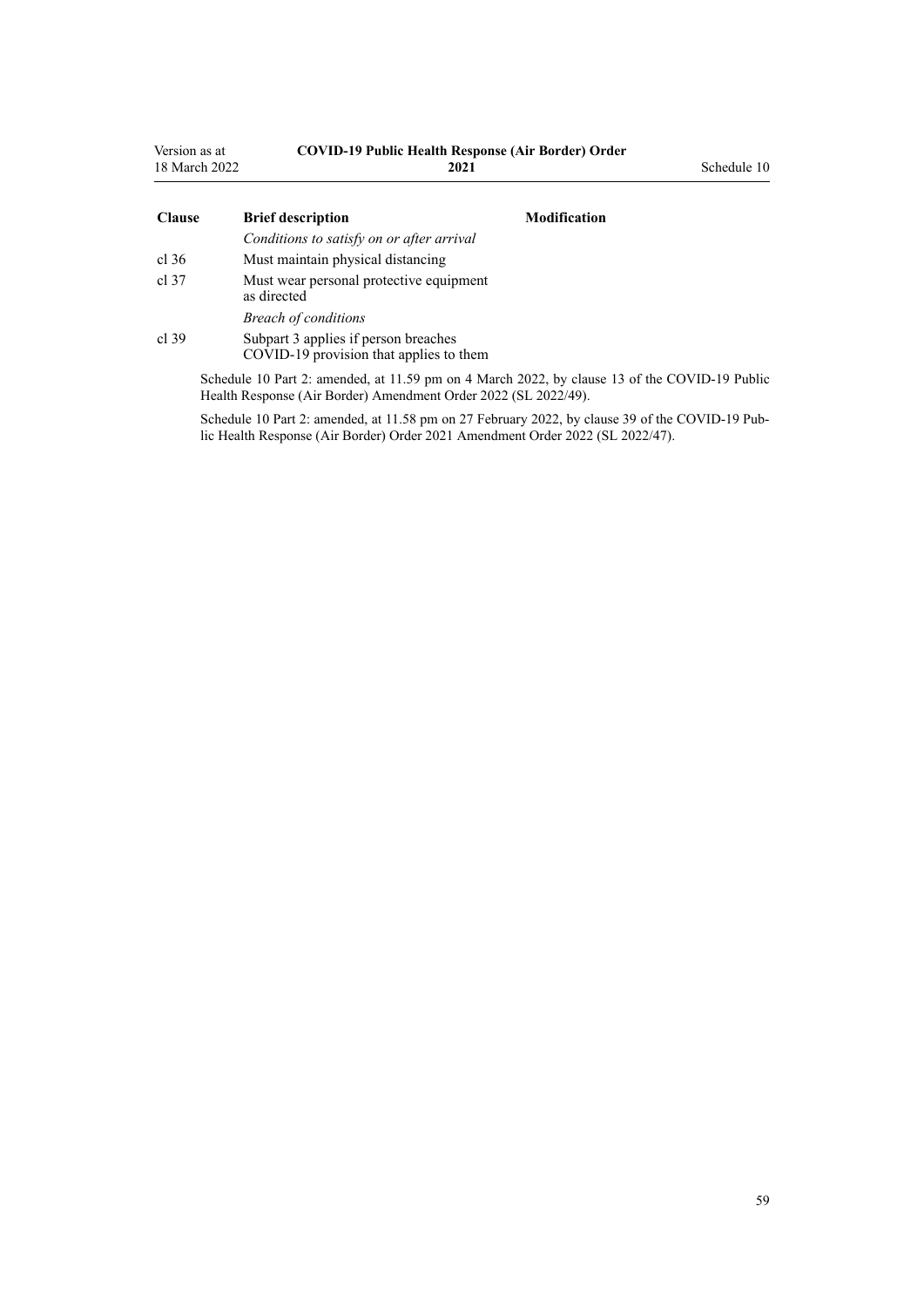## **Schedule 11 General travellers—A**

[cl 7](#page-9-0)

<span id="page-59-0"></span>Schedule 11 heading: replaced, at 11.58 pm on 27 February 2022, by [clause 40\(1\)](http://legislation.govt.nz/pdflink.aspx?id=LMS650887) of the COVID-19 Public Health Response (Air Border) Order 2021 Amendment Order 2022 (SL 2022/47).

# **Part 1 Application**

#### **1 Application of this schedule**

This schedule applies to a person if—

- (a) they arrive in New Zealand by air; and
- (b) during the specified 14-day period, the only countries they have been in are group 1 countries; and
- (c) they have not been a transit passenger in relation to any other countries; and
- (d) none of the following applies to them:
	- (i) [Schedule 4](#page-38-0) (New Zealand-based aircrew members):
	- (ii) [Schedule 5](#page-40-0) (overseas-based aircrew members):
	- (iii) [Schedule 6](#page-44-0) (transit-only arrivals):
	- (iv) [Schedule 7](#page-46-0) (relevant workers):
	- (v) [Schedule 8](#page-53-0) (arrivals from Antarctica):
	- (vi) [Schedule 9](#page-55-0) (ship crew members arriving to join ship) (but *see* [clause 1\(2\)](#page-55-0) of that schedule):
	- (vii) [Schedule 10](#page-57-0) (arrivals on aircraft turned back to New Zealand).

Schedule 11 clause 1: replaced, at 11.58 pm on 27 February 2022, by [clause 40\(2\)](http://legislation.govt.nz/pdflink.aspx?id=LMS650887) of the COVID-19 Public Health Response (Air Border) Order 2021 Amendment Order 2022 (SL 2022/47).

#### **2 Part 2 of this schedule applies to New Zealand citizens**

[Part 2](#page-60-0) of this schedule specifies the COVID-19 provisions that apply to a New Zealand citizen who is entitled to enter New Zealand under [section 13](http://legislation.govt.nz/pdflink.aspx?id=DLM1440595) of the Immigration Act 2009.

#### **3 Part 3 of this schedule applies to other persons**

[Part 3](#page-61-0) of this schedule specifies the COVID-19 provisions that apply to any person other than a person described in clause 2 of this schedule.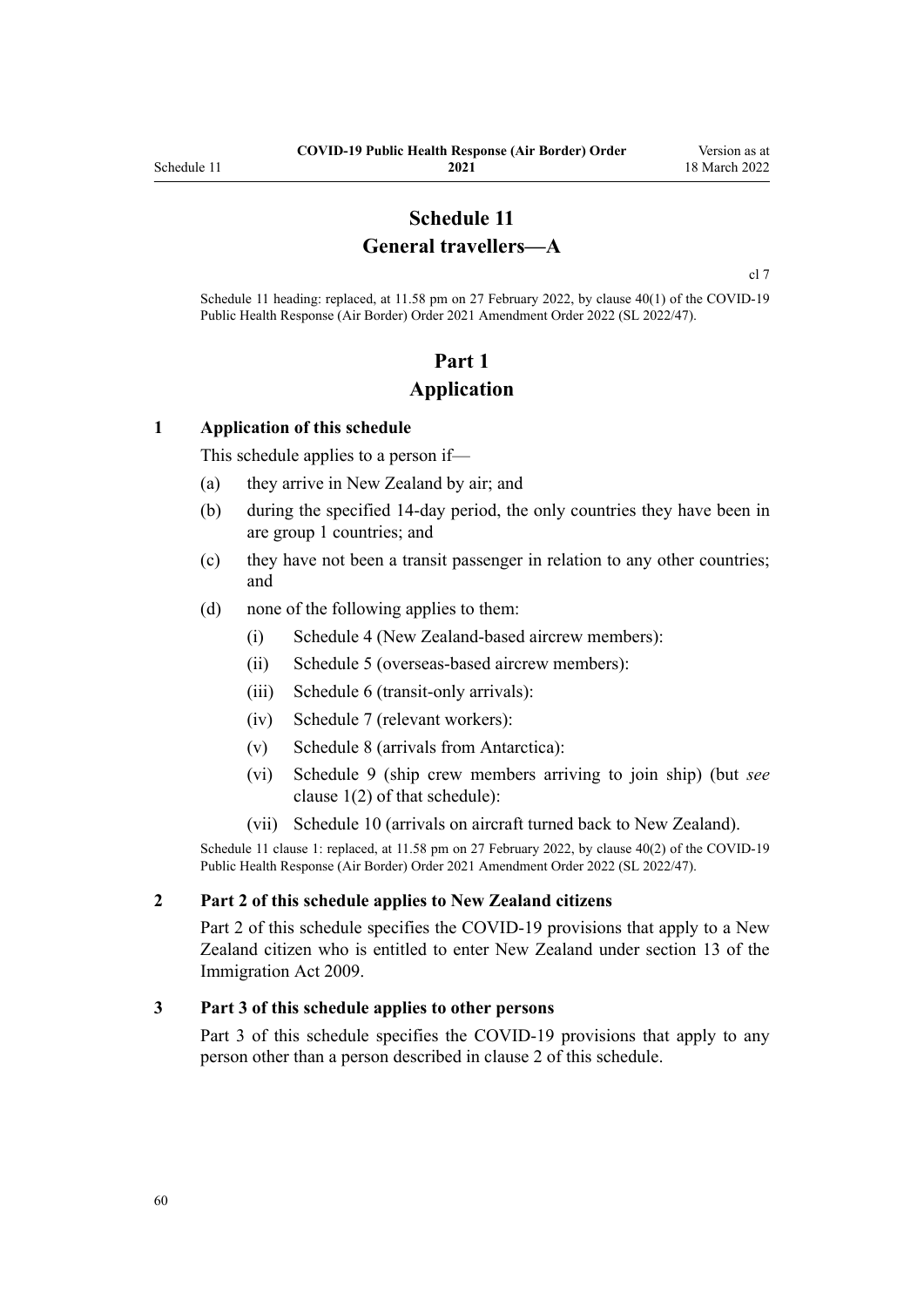## **Part 2 New Zealand citizens (A)**

<span id="page-60-0"></span>Schedule 11 Part 2 heading: amended, at 11.58 pm on 27 February 2022, by [clause 40\(3\)](http://legislation.govt.nz/pdflink.aspx?id=LMS650887) of the COVID-19 Public Health Response (Air Border) Order 2021 Amendment Order 2022 (SL 2022/47).

| <b>Clause</b>    | <b>Brief description</b>                                                                                  | Modification                                                                                                                                                                                                                                                                             |
|------------------|-----------------------------------------------------------------------------------------------------------|------------------------------------------------------------------------------------------------------------------------------------------------------------------------------------------------------------------------------------------------------------------------------------------|
|                  | Consequences                                                                                              |                                                                                                                                                                                                                                                                                          |
| cl 8             | No isolation or quarantine required                                                                       | The chief executive of the Ministry of<br>Business, Innovation, and Employment<br>may, at the request of the person or<br>someone acting on their behalf,<br>authorise that the person be isolated or<br>quarantined in accordance with Part 1 of<br>the Isolation and Quarantine Order. |
|                  | Conditions to satisfy before arrival                                                                      |                                                                                                                                                                                                                                                                                          |
| cl <sub>12</sub> | Must have traveller pass                                                                                  |                                                                                                                                                                                                                                                                                          |
| cl <sub>16</sub> | Must not be waiting for test results                                                                      |                                                                                                                                                                                                                                                                                          |
| cl 16A           | Must not exhibit COVID-19 symptoms (or<br>must have certificate)                                          |                                                                                                                                                                                                                                                                                          |
| cl 17            | Must not be subject to public health<br>direction in another country                                      |                                                                                                                                                                                                                                                                                          |
| cl 18            | Must not have prematurely ended period of<br>isolation or quarantine                                      |                                                                                                                                                                                                                                                                                          |
|                  | Conditions to satisfy before, on, or after arrival                                                        |                                                                                                                                                                                                                                                                                          |
| cl 23            | Must make traveller declaration at certain<br>times                                                       |                                                                                                                                                                                                                                                                                          |
| cl 24            | Must provide, at certain times, information<br>necessary to support public health response<br>to COVID-19 |                                                                                                                                                                                                                                                                                          |
| cl 28            | Must wear face covering in certain places<br>or circumstances                                             |                                                                                                                                                                                                                                                                                          |
| cl 29            | Must answer to authorised officers                                                                        |                                                                                                                                                                                                                                                                                          |
| $cl$ 30          | Must produce evidence of compliance with<br>COVID-19 provisions                                           |                                                                                                                                                                                                                                                                                          |
| $cl$ 31          | Must not provide false or misleading<br>information or evidence                                           |                                                                                                                                                                                                                                                                                          |
|                  | Conditions to satisfy on or after arrival                                                                 |                                                                                                                                                                                                                                                                                          |
| $cl$ 36          | Must maintain physical distancing                                                                         |                                                                                                                                                                                                                                                                                          |
| $cl$ 37          | Must wear personal protective equipment<br>as directed                                                    |                                                                                                                                                                                                                                                                                          |
|                  | <b>Breach of conditions</b>                                                                               |                                                                                                                                                                                                                                                                                          |
| $cl$ 39          | Subpart 3 applies if person breaches<br>COVID-19 provision that applies to them                           |                                                                                                                                                                                                                                                                                          |
|                  | Schedule 11 Part 2: amended, at 11.59 pm on 18 March 2022, by clause 7(1) of the COVID-19 Public          |                                                                                                                                                                                                                                                                                          |

Health Response (Air Border) Amendment Order (No 2) 2022 (SL 2022/75).

Schedule 11 Part 2: amended, at 11.59 pm on 18 March 2022, by [clause 7\(2\)](http://legislation.govt.nz/pdflink.aspx?id=LMS664433) of the COVID-19 Public Health Response (Air Border) Amendment Order (No 2) 2022 (SL 2022/75).

Schedule 11 Part 2: amended, at 11.58 pm on 27 February 2022, by [clause 40\(4\)](http://legislation.govt.nz/pdflink.aspx?id=LMS650887) of the COVID-19 Public Health Response (Air Border) Order 2021 Amendment Order 2022 (SL 2022/47).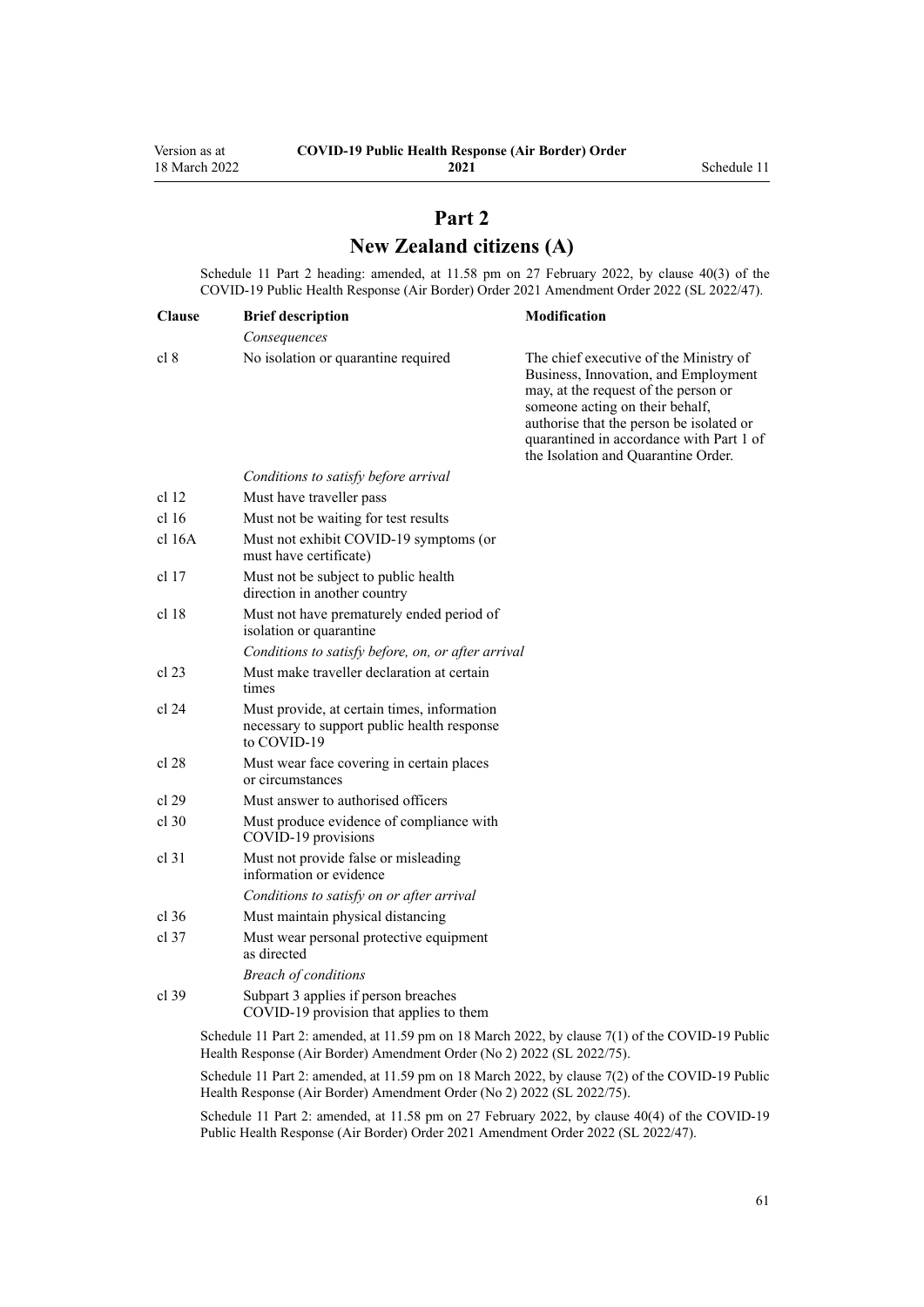<span id="page-61-0"></span>

|             | <b>COVID-19 Public Health Response (Air Border) Order</b> | Version as at |
|-------------|-----------------------------------------------------------|---------------|
| Schedule 11 | 2021                                                      | 18 March 2022 |

Schedule 11 Part 2: amended, at 11.58 pm on 27 February 2022, by [clause 40\(5\)](http://legislation.govt.nz/pdflink.aspx?id=LMS650887) of the COVID-19 Public Health Response (Air Border) Order 2021 Amendment Order 2022 (SL 2022/47).

## **Part 3**

## **Persons other than New Zealand citizens (A)**

Schedule 11 Part 3 heading: amended, at 11.58 pm on 27 February 2022, by [clause 40\(6\)](http://legislation.govt.nz/pdflink.aspx?id=LMS650887) of the COVID-19 Public Health Response (Air Border) Order 2021 Amendment Order 2022 (SL 2022/47).

| <b>Clause</b>    | <b>Brief description</b>                                                                                  | <b>Modification</b>                                                                                                                                                                                                                                                                      |
|------------------|-----------------------------------------------------------------------------------------------------------|------------------------------------------------------------------------------------------------------------------------------------------------------------------------------------------------------------------------------------------------------------------------------------------|
|                  | Consequences                                                                                              |                                                                                                                                                                                                                                                                                          |
| cl 8             | No isolation or quarantine required                                                                       | The chief executive of the Ministry of<br>Business, Innovation, and Employment<br>may, at the request of the person or<br>someone acting on their behalf,<br>authorise that the person be isolated or<br>quarantined in accordance with Part 1 of<br>the Isolation and Quarantine Order. |
|                  | Conditions to satisfy before arrival                                                                      |                                                                                                                                                                                                                                                                                          |
| cl <sub>12</sub> | Must have traveller pass                                                                                  |                                                                                                                                                                                                                                                                                          |
| cl <sub>13</sub> | Must be vaccinated or be excused by<br>certificate (unless under 17 years of age)                         | The person may arrive in New Zealand<br>without being vaccinated if they are a<br>person specified in clause $13(2)(b)$ or (c)<br>(which applies to certain refugees and<br>their family members and citizens of<br>Afghanistan). In that case, clause 8<br>continues to apply to them.  |
| cl 16            | Must not be waiting for test results                                                                      |                                                                                                                                                                                                                                                                                          |
| cl 16A           | Must not exhibit COVID-19 symptoms (or<br>must have certificate)                                          |                                                                                                                                                                                                                                                                                          |
| cl <sub>17</sub> | Must not be subject to public health<br>direction in another country                                      |                                                                                                                                                                                                                                                                                          |
| cl <sub>18</sub> | Must not have prematurely ended period of<br>isolation or quarantine                                      |                                                                                                                                                                                                                                                                                          |
|                  | Conditions to satisfy before, on, and after arrival                                                       |                                                                                                                                                                                                                                                                                          |
| cl 23            | Must make traveller declaration at certain<br>times                                                       |                                                                                                                                                                                                                                                                                          |
| cl 24            | Must provide, at certain times, information<br>necessary to support public health response<br>to COVID-19 |                                                                                                                                                                                                                                                                                          |
| cl 28            | Must wear face covering in certain places<br>or circumstances                                             |                                                                                                                                                                                                                                                                                          |
| cl 29            | Must answer to authorised officers                                                                        |                                                                                                                                                                                                                                                                                          |
| cl 30            | Must produce evidence of compliance with<br>COVID-19 provisions                                           |                                                                                                                                                                                                                                                                                          |
| $cl$ 31          | Must not provide false or misleading<br>information or evidence                                           |                                                                                                                                                                                                                                                                                          |
|                  | Conditions to satisfy on or after arrival                                                                 |                                                                                                                                                                                                                                                                                          |
| cl.36            | Must maintain physical distancing                                                                         |                                                                                                                                                                                                                                                                                          |
| cl 37            | Must wear personal protective equipment<br>as directed                                                    |                                                                                                                                                                                                                                                                                          |
|                  | <b>Breach of conditions</b>                                                                               |                                                                                                                                                                                                                                                                                          |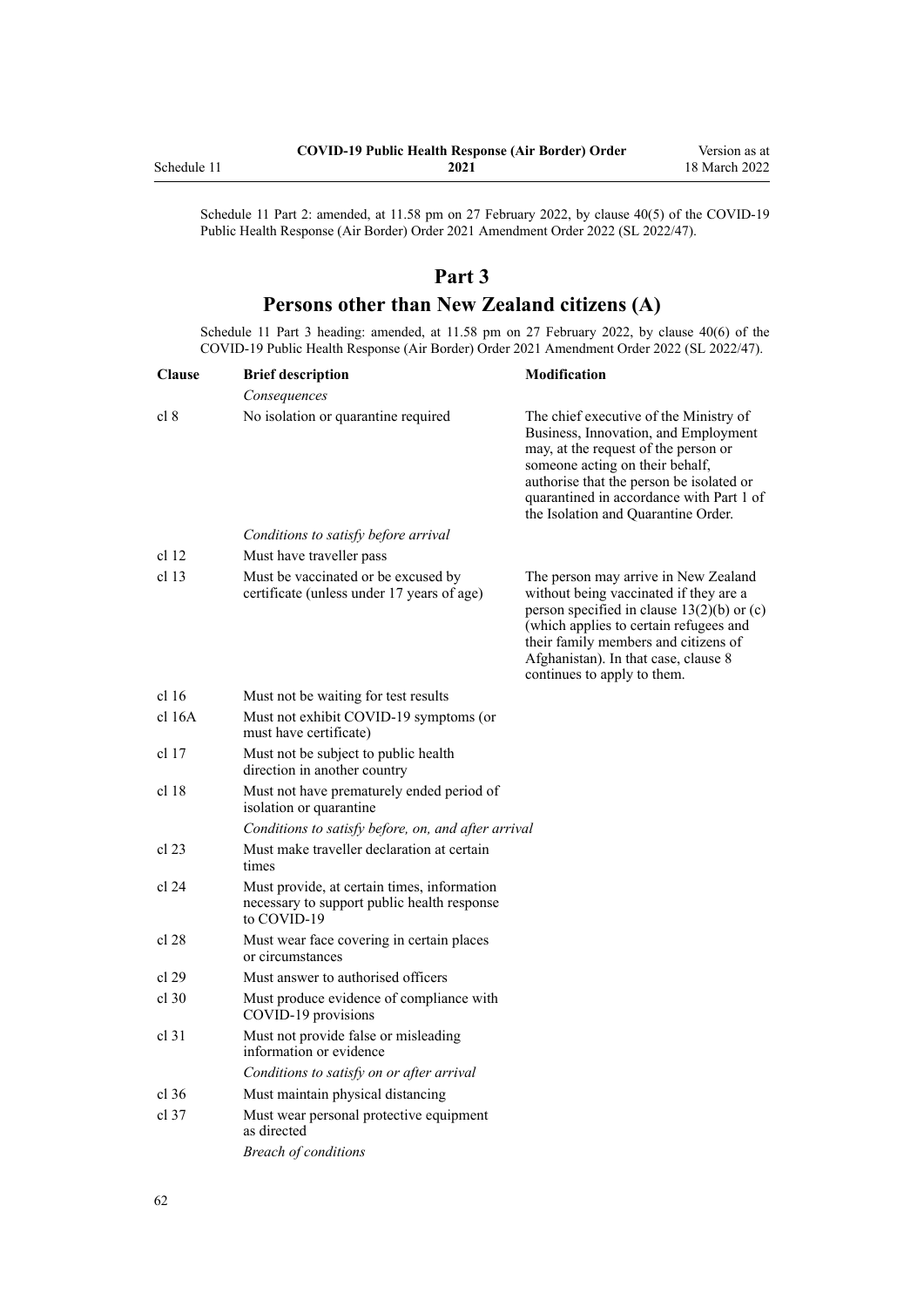| Version as at | <b>COVID-19 Public Health Response (Air Border) Order</b> |
|---------------|-----------------------------------------------------------|
| 18 March 2022 | 2021                                                      |

#### **Clause Brief description Modification**

**2021** Schedule 11

[cl 39](#page-22-0) [Subpart 3](#page-22-0) applies if person breaches

COVID-19 provision that applies to them

Schedule 11 Part 3: amended, at 11.59 pm on 18 March 2022, by [clause 7\(3\)](http://legislation.govt.nz/pdflink.aspx?id=LMS664433) of the COVID-19 Public Health Response (Air Border) Amendment Order (No 2) 2022 (SL 2022/75).

Schedule 11 Part 3: amended, at 11.59 pm on 18 March 2022, by [clause 7\(4\)](http://legislation.govt.nz/pdflink.aspx?id=LMS664433) of the COVID-19 Public Health Response (Air Border) Amendment Order (No 2) 2022 (SL 2022/75).

Schedule 11 Part 3: amended, at 11.58 pm on 27 February 2022, by [clause 40\(7\)](http://legislation.govt.nz/pdflink.aspx?id=LMS650887) of the COVID-19 Public Health Response (Air Border) Order 2021 Amendment Order 2022 (SL 2022/47).

Schedule 11 Part 3: amended, at 11.58 pm on 27 February 2022, by [clause 40\(8\)](http://legislation.govt.nz/pdflink.aspx?id=LMS650887) of the COVID-19 Public Health Response (Air Border) Order 2021 Amendment Order 2022 (SL 2022/47).

Schedule 11 Part 3: amended, at 11.58 pm on 27 February 2022, by [clause 40\(9\)](http://legislation.govt.nz/pdflink.aspx?id=LMS650887) of the COVID-19 Public Health Response (Air Border) Order 2021 Amendment Order 2022 (SL 2022/47).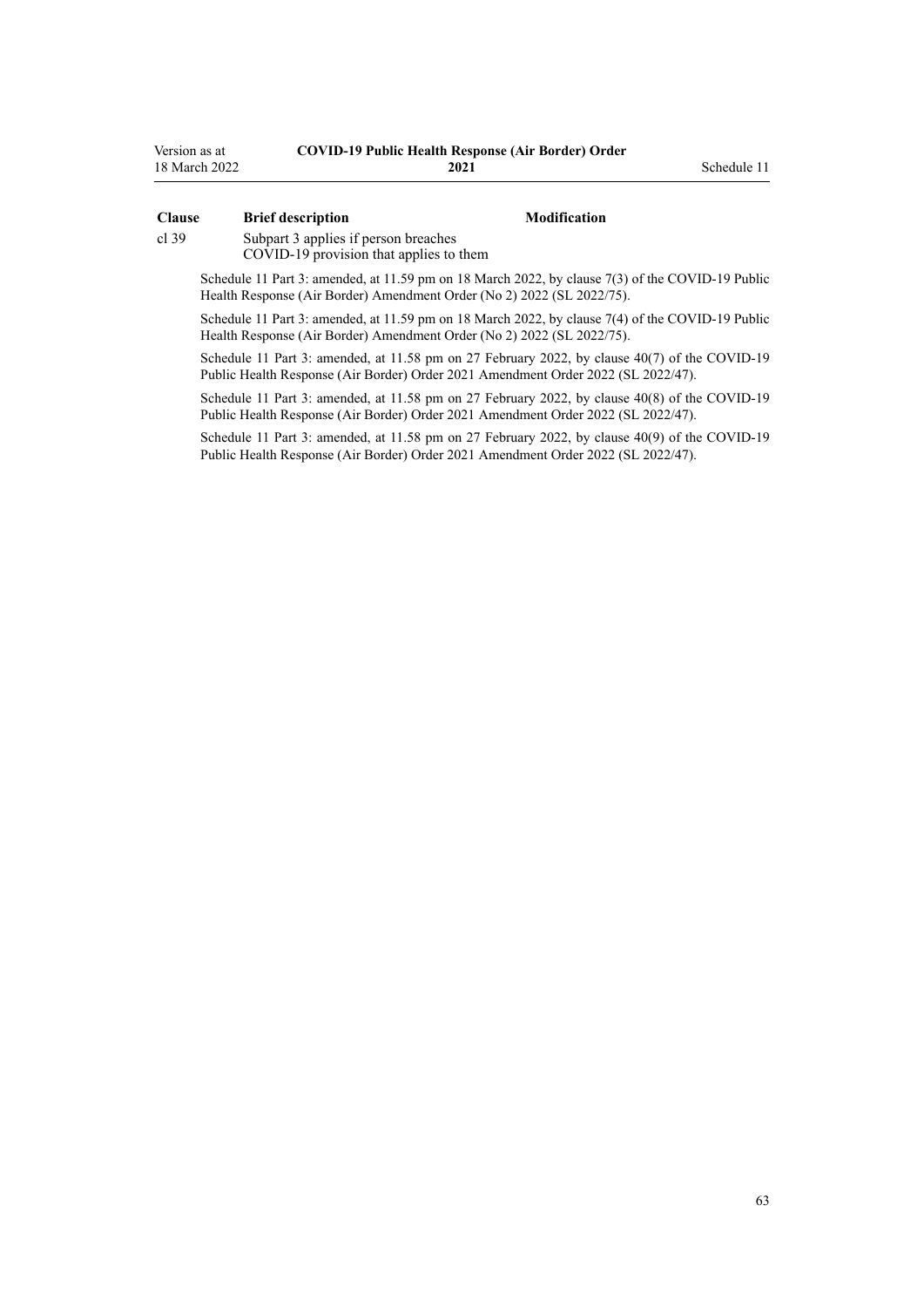## **Schedule 12 General travellers—B**

[cl 7](#page-9-0)

Schedule 12 heading: replaced, at 11.58 pm on 27 February 2022, by [clause 41\(1\)](http://legislation.govt.nz/pdflink.aspx?id=LMS650896) of the COVID-19 Public Health Response (Air Border) Order 2021 Amendment Order 2022 (SL 2022/47).

# **Part 1 Application**

#### **1 Application of this schedule**

- (1) This schedule applies to a person if—
	- (a) they arrive in New Zealand by air; and
	- (b) during the specified 14-day period,—
		- (i) they have been in a group 2 country; and
		- (ii) the only countries they have been in are group 1 countries or group 2 countries; and
	- (c) none of the following applies to them:
		- (i) [Schedule 4](#page-38-0) (New Zealand-based aircrew members):
		- (ii) [Schedule 5](#page-40-0) (overseas-based aircrew members):
		- (iii) [Schedule 6](#page-44-0) (transit-only arrivals):
		- (iv) [Schedule 7](#page-46-0) (relevant workers):
		- (v) [Schedule 8](#page-53-0) (arrivals from Antarctica):
		- (vi) [Schedule 9](#page-55-0) (ship crew members arriving to join ship):
		- (vii) [Schedule 10](#page-57-0) (arrivals on aircraft turned back to New Zealand).
- (2) *[Revoked]*
- (3) For the purpose of this clause, a person has not been in a country if they were only a transit passenger in relation to that country.

Schedule 12 clause 1(1): replaced, at 11.58 pm on 27 February 2022, by [clause 41\(2\)](http://legislation.govt.nz/pdflink.aspx?id=LMS650896) of the COVID-19 Public Health Response (Air Border) Order 2021 Amendment Order 2022 (SL 2022/47).

Schedule 12 clause 1(2): revoked, at 11.58 pm on 27 February 2022, by [clause 41\(2\)](http://legislation.govt.nz/pdflink.aspx?id=LMS650896) of the COVID-19 Public Health Response (Air Border) Order 2021 Amendment Order 2022 (SL 2022/47).

#### **2 Part 2 of this schedule applies to New Zealand citizens**

[Part 2](#page-64-0) of this schedule specifies the COVID-19 provisions that apply to a New Zealand citizen who is entitled to enter New Zealand under [section 13](http://legislation.govt.nz/pdflink.aspx?id=DLM1440595) of the Immigration Act 2009.

#### **3 Part 3 of this schedule applies to other persons**

[Part 3](#page-65-0) of this schedule specifies the COVID-19 provisions that apply to any person other than a person described in clause 2 of this schedule.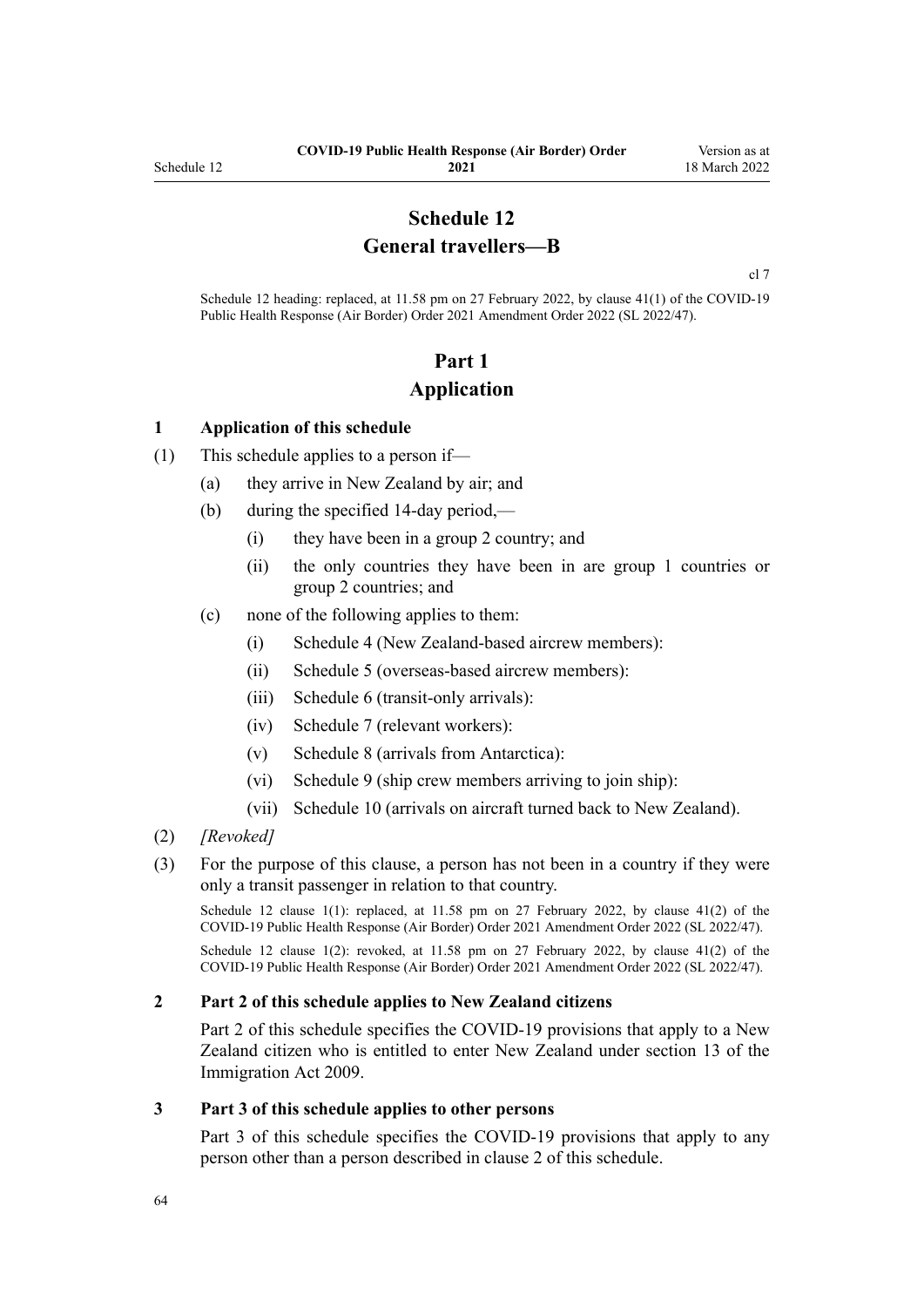# **Part 2 New Zealand citizens (B)**

<span id="page-64-0"></span>Schedule 12 Part 2 heading: amended, at 11.58 pm on 27 February 2022, by [clause 41\(3\)](http://legislation.govt.nz/pdflink.aspx?id=LMS650896) of the COVID-19 Public Health Response (Air Border) Order 2021 Amendment Order 2022 (SL 2022/47).

| <b>Clause</b>    | <b>Brief description</b>                                                                                   | Modification                                                                                                                                                                          |
|------------------|------------------------------------------------------------------------------------------------------------|---------------------------------------------------------------------------------------------------------------------------------------------------------------------------------------|
|                  | Consequences                                                                                               |                                                                                                                                                                                       |
| cl 8             | No isolation or quarantine required                                                                        | After the person arrives in New Zealand,<br>they must undergo testing for<br>COVID-19 in accordance with the<br>COVID-19 Public Health Response<br>(Testing for COVID-19) Order 2022. |
|                  | Conditions to satisfy before arrival                                                                       |                                                                                                                                                                                       |
| cl 12            | Must have traveller pass                                                                                   |                                                                                                                                                                                       |
| cl 13            | Must be vaccinated or be excused by<br>certificate (unless under 17 years of age)                          | See clause 13(2), which allows certain<br>persons, including New Zealand<br>citizens, to arrive in New Zealand<br>without being vaccinated.                                           |
| cl 14            | Must have pre-departure test for<br>COVID-19 or be excused by certificate<br>(unless under 2 years of age) |                                                                                                                                                                                       |
| cl <sub>15</sub> | Must have negative result from pre-<br>departure test for COVID-19 (or<br>certificate)                     |                                                                                                                                                                                       |
| cl 16            | Must not be waiting for test results                                                                       |                                                                                                                                                                                       |
| cl 16A           | Must not exhibit COVID-19 symptoms (or<br>must have certificate)                                           |                                                                                                                                                                                       |
| $cl$ 17          | Must not be subject to public health<br>direction in another country                                       |                                                                                                                                                                                       |
| cl <sub>18</sub> | Must not have prematurely ended period of<br>isolation or quarantine                                       |                                                                                                                                                                                       |
|                  | Conditions to satisfy before, on, or after arrival                                                         |                                                                                                                                                                                       |
| cl 23            | Must make traveller declaration at certain<br>times                                                        |                                                                                                                                                                                       |
| cl 24            | Must provide, at certain times, information<br>necessary to support public health response<br>to COVID-19  |                                                                                                                                                                                       |
| cl 28            | Must wear face covering in certain places<br>or circumstances                                              |                                                                                                                                                                                       |
| cl 29            | Must answer to authorised officers                                                                         |                                                                                                                                                                                       |
| $cl$ 30          | Must produce evidence of compliance with<br>COVID-19 provisions                                            |                                                                                                                                                                                       |
| $cl$ 31          | Must not provide false or misleading<br>information or evidence                                            |                                                                                                                                                                                       |
|                  | Conditions to satisfy on or after arrival                                                                  |                                                                                                                                                                                       |
| $cl$ 35          | Must comply with directions while<br>travelling to place of isolation or<br>quarantine or self-isolation   |                                                                                                                                                                                       |
| $cl$ 36          | Must maintain physical distancing                                                                          |                                                                                                                                                                                       |
| $cl$ 37          | Must wear personal protective equipment<br>as directed                                                     |                                                                                                                                                                                       |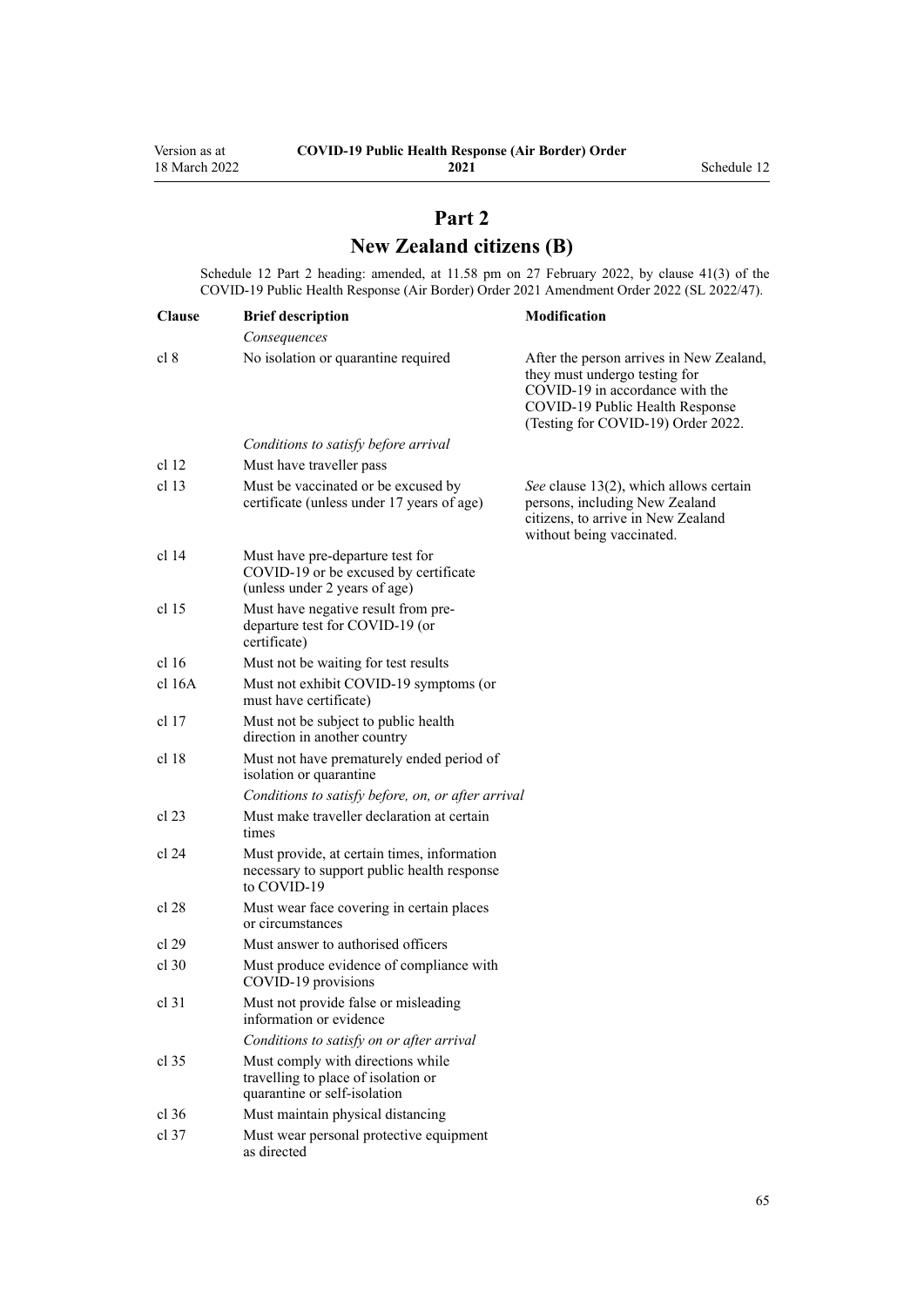| <b>Clause</b>    | <b>Brief description</b>                                                                                                                                                                    | Modification                                                                                                                                                                          |
|------------------|---------------------------------------------------------------------------------------------------------------------------------------------------------------------------------------------|---------------------------------------------------------------------------------------------------------------------------------------------------------------------------------------|
|                  | <b>Breach of conditions</b>                                                                                                                                                                 |                                                                                                                                                                                       |
| $cl$ 39          | Subpart 3 applies if person breaches<br>COVID-19 provision that applies to them                                                                                                             |                                                                                                                                                                                       |
|                  | Schedule 12 Part 2: amended, at 11.59 pm on 18 March 2022, by clause 8(1) of the COVID-19 Public<br>Health Response (Air Border) Amendment Order (No 2) 2022 (SL 2022/75).                  |                                                                                                                                                                                       |
|                  | Schedule 12 Part 2: amended, at 11.59 pm on 18 March 2022, by clause 8(2) of the COVID-19 Public<br>Health Response (Air Border) Amendment Order (No 2) 2022 (SL 2022/75).                  |                                                                                                                                                                                       |
|                  | Schedule 12 Part 2: amended, at 11.59 pm on 2 March 2022, by clause 14(1) of the COVID-19 Public<br>Health Response (Air Border) Amendment Order 2022 (SL 2022/49).                         |                                                                                                                                                                                       |
|                  | Schedule 12 Part 2: amended, at 11.59 pm on 2 March 2022, by clause 14(2) of the COVID-19 Public<br>Health Response (Air Border) Amendment Order 2022 (SL 2022/49).                         |                                                                                                                                                                                       |
|                  | Schedule 12 Part 2: amended, at 11.59 pm on 2 March 2022, by clause 14(3) of the COVID-19 Public<br>Health Response (Air Border) Amendment Order 2022 (SL 2022/49).                         |                                                                                                                                                                                       |
|                  | Schedule 12 Part 2: amended, at 11.59 pm on 2 March 2022, by clause 14(4) of the COVID-19 Public<br>Health Response (Air Border) Amendment Order 2022 (SL 2022/49).                         |                                                                                                                                                                                       |
|                  | Schedule 12 Part 2: amended, at 11.58 pm on 27 February 2022, by clause 41(5) of the COVID-19<br>Public Health Response (Air Border) Order 2021 Amendment Order 2022 (SL 2022/47).          |                                                                                                                                                                                       |
|                  | Schedule 12 Part 2: amended, at 11.58 pm on 27 February 2022, by clause 41(6) of the COVID-19<br>Public Health Response (Air Border) Order 2021 Amendment Order 2022 (SL 2022/47).          |                                                                                                                                                                                       |
|                  | Schedule 12 Part 2: amended, at 11.58 pm on 27 February 2022, by clause 41(7) of the COVID-19<br>Public Health Response (Air Border) Order 2021 Amendment Order 2022 (SL 2022/47).          |                                                                                                                                                                                       |
|                  | Schedule 12 Part 2: amended, at 11.58 pm on 27 February 2022, by clause 41(8) of the COVID-19<br>Public Health Response (Air Border) Order 2021 Amendment Order 2022 (SL 2022/47).          |                                                                                                                                                                                       |
|                  | Schedule 12 Part 2: amended, at 11.58 pm on 27 February 2022, by clause 41(9) of the COVID-19<br>Public Health Response (Air Border) Order 2021 Amendment Order 2022 (SL 2022/47).          |                                                                                                                                                                                       |
|                  | Part 3                                                                                                                                                                                      |                                                                                                                                                                                       |
|                  | Persons other than New Zealand citizens (B)                                                                                                                                                 |                                                                                                                                                                                       |
|                  | Schedule 12 Part 3 heading: amended, at 11.58 pm on 27 February 2022, by clause 41(10) of the<br>COVID-19 Public Health Response (Air Border) Order 2021 Amendment Order 2022 (SL 2022/47). |                                                                                                                                                                                       |
| <b>Clause</b>    | <b>Brief description</b>                                                                                                                                                                    | <b>Modification</b>                                                                                                                                                                   |
|                  | Consequences                                                                                                                                                                                |                                                                                                                                                                                       |
| cl 8             | No isolation or quarantine required                                                                                                                                                         | After the person arrives in New Zealand,<br>they must undergo testing for<br>COVID-19 in accordance with the<br>COVID-19 Public Health Response<br>(Testing for COVID-19) Order 2022. |
|                  | Conditions to satisfy before arrival                                                                                                                                                        |                                                                                                                                                                                       |
| cl 12            | Must have traveller pass                                                                                                                                                                    |                                                                                                                                                                                       |
| cl <sub>13</sub> | Must be vaccinated or be excused by<br>certificate (unless under 17 years of age)                                                                                                           | See clause 13(2), which allows certain<br>persons, including New Zealand<br>citizens, to arrive in New Zealand<br>without being vaccinated.                                           |
| cl 14            | Must have pre-departure test for<br>COVID-19 or be excused by certificate<br>(unless under 2 years of age)                                                                                  |                                                                                                                                                                                       |

<span id="page-65-0"></span>Schedule 12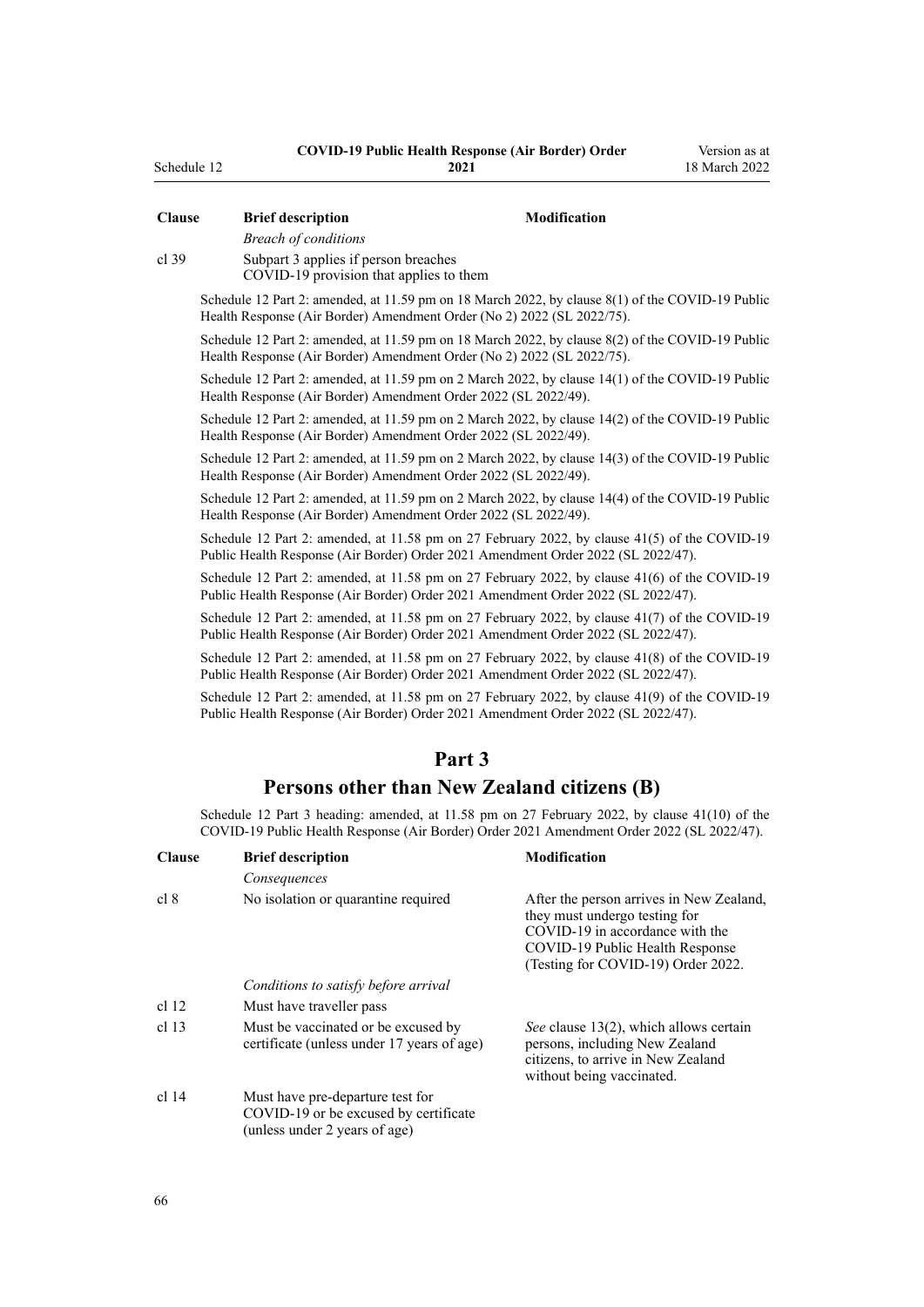| Version as at | <b>COVID-19 Public Health Response (Air Border) Order</b> |             |
|---------------|-----------------------------------------------------------|-------------|
| 18 March 2022 | 2021                                                      | Schedule 12 |

| <b>Clause</b> | <b>Brief description</b>                                                                                  | <b>Modification</b> |
|---------------|-----------------------------------------------------------------------------------------------------------|---------------------|
| cl 15         | Must have negative result from pre-<br>departure test for COVID-19 (or<br>certificate)                    |                     |
| cl 16         | Must not be waiting for test results                                                                      |                     |
| cl 16A        | Must not exhibit COVID-19 symptoms (or<br>must have certificate)                                          |                     |
| cl 17         | Must not be subject to public health.<br>direction in another country                                     |                     |
| cl 18         | Must not have prematurely ended period of<br>isolation or quarantine                                      |                     |
|               | Conditions to satisfy before, on, or after arrival                                                        |                     |
| cl 23         | Must make traveller declaration at certain<br>times                                                       |                     |
| cl 24         | Must provide, at certain times, information<br>necessary to support public health response<br>to COVID-19 |                     |
| cl 28         | Must wear face covering in certain places<br>or circumstances                                             |                     |
| cl 29         | Must answer to authorised officers                                                                        |                     |
| cl 30         | Must produce evidence of compliance with<br>COVID-19 provisions                                           |                     |

*Breach of conditions* [cl 39](#page-22-0) [Subpart 3](#page-22-0) applies if person breaches COVID-19 provision that applies to them

[cl 31](#page-20-0) Must not provide false or misleading information or evidence

[cl 35](#page-21-0) Must comply with directions while

as directed

*Conditions to satisfy on or after arrival*

travelling to place of isolation or quarantine or self-isolation [cl 36](#page-21-0) Must maintain physical distancing [cl 37](#page-21-0) Must wear personal protective equipment

> Schedule 12 Part 3: amended, at 11.59 pm on 18 March 2022, by [clause 8\(3\)](http://legislation.govt.nz/pdflink.aspx?id=LMS664436) of the COVID-19 Public Health Response (Air Border) Amendment Order (No 2) 2022 (SL 2022/75).

> Schedule 12 Part 3: amended, at 11.59 pm on 18 March 2022, by [clause 8\(4\)](http://legislation.govt.nz/pdflink.aspx?id=LMS664436) of the COVID-19 Public Health Response (Air Border) Amendment Order (No 2) 2022 (SL 2022/75).

> Schedule 12 Part 3: amended, at 11.59 pm on 2 March 2022, by [clause 14\(5\)](http://legislation.govt.nz/pdflink.aspx?id=LMS653803) of the COVID-19 Public Health Response (Air Border) Amendment Order 2022 (SL 2022/49).

> Schedule 12 Part 3: amended, at 11.59 pm on 2 March 2022, by [clause 14\(6\)](http://legislation.govt.nz/pdflink.aspx?id=LMS653803) of the COVID-19 Public Health Response (Air Border) Amendment Order 2022 (SL 2022/49).

> Schedule 12 Part 3: amended, at 11.59 pm on 2 March 2022, by [clause 14\(7\)](http://legislation.govt.nz/pdflink.aspx?id=LMS653803) of the COVID-19 Public Health Response (Air Border) Amendment Order 2022 (SL 2022/49).

> Schedule 12 Part 3: amended, at 11.59 pm on 2 March 2022, by [clause 14\(8\)](http://legislation.govt.nz/pdflink.aspx?id=LMS653803) of the COVID-19 Public Health Response (Air Border) Amendment Order 2022 (SL 2022/49).

> Schedule 12 Part 3: amended, at 11.58 pm on 27 February 2022, by [clause 41\(12\)](http://legislation.govt.nz/pdflink.aspx?id=LMS650896) of the COVID-19 Public Health Response (Air Border) Order 2021 Amendment Order 2022 (SL 2022/47).

> Schedule 12 Part 3: amended, at 11.58 pm on 27 February 2022, by [clause 41\(13\)](http://legislation.govt.nz/pdflink.aspx?id=LMS650896) of the COVID-19 Public Health Response (Air Border) Order 2021 Amendment Order 2022 (SL 2022/47).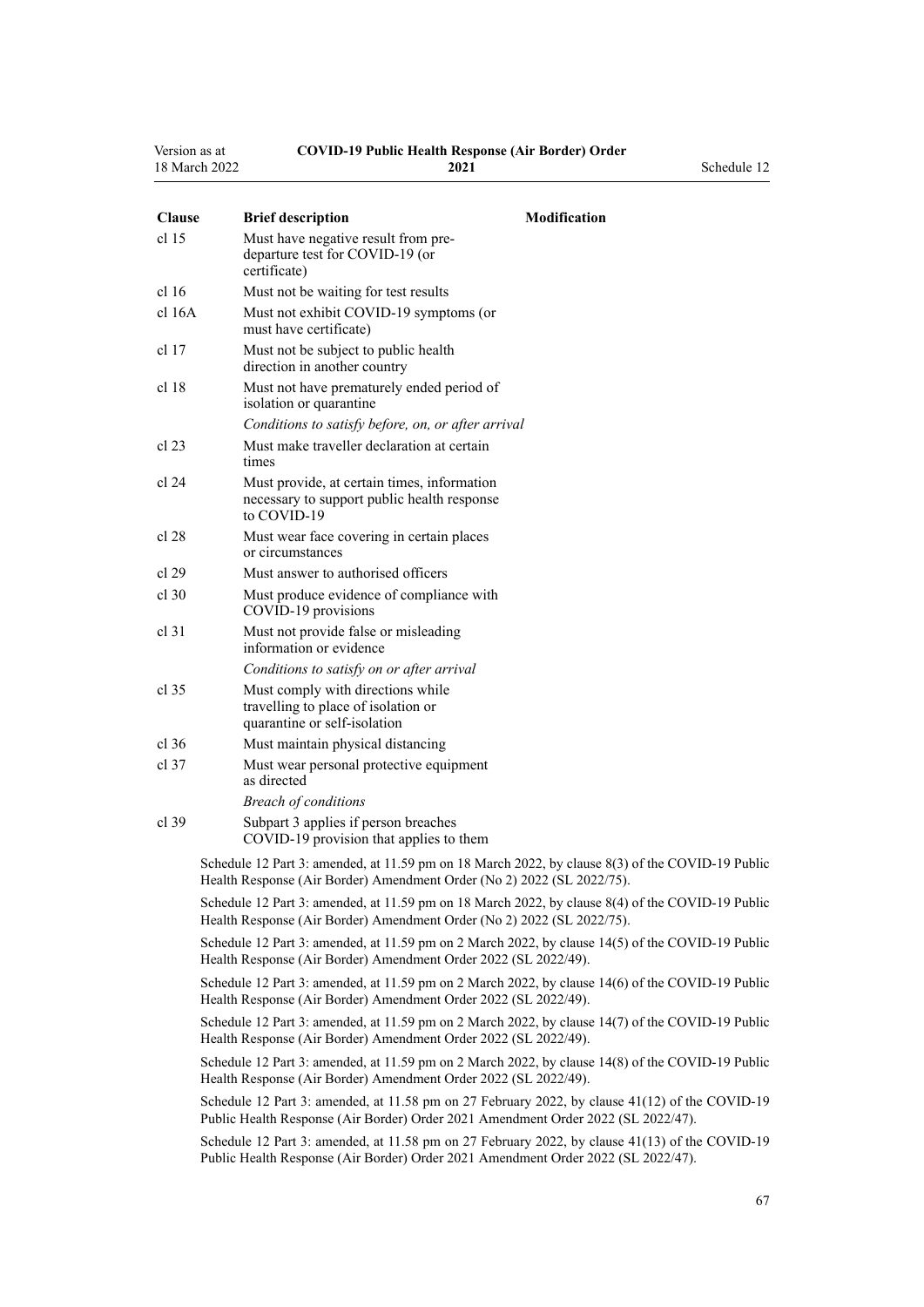|             | <b>COVID-19 Public Health Response (Air Border) Order</b> | Version as at |
|-------------|-----------------------------------------------------------|---------------|
| Schedule 12 | 2021                                                      | 18 March 2022 |
|             |                                                           |               |

Schedule 12 Part 3: amended, at 11.58 pm on 27 February 2022, by [clause 41\(14\)](http://legislation.govt.nz/pdflink.aspx?id=LMS650896) of the COVID-19 Public Health Response (Air Border) Order 2021 Amendment Order 2022 (SL 2022/47).

Schedule 12 Part 3: amended, at 11.58 pm on 27 February 2022, by [clause 41\(15\)](http://legislation.govt.nz/pdflink.aspx?id=LMS650896) of the COVID-19 Public Health Response (Air Border) Order 2021 Amendment Order 2022 (SL 2022/47).

Schedule 12 Part 3: amended, at 11.58 pm on 27 February 2022, by [clause 41\(16\)](http://legislation.govt.nz/pdflink.aspx?id=LMS650896) of the COVID-19 Public Health Response (Air Border) Order 2021 Amendment Order 2022 (SL 2022/47).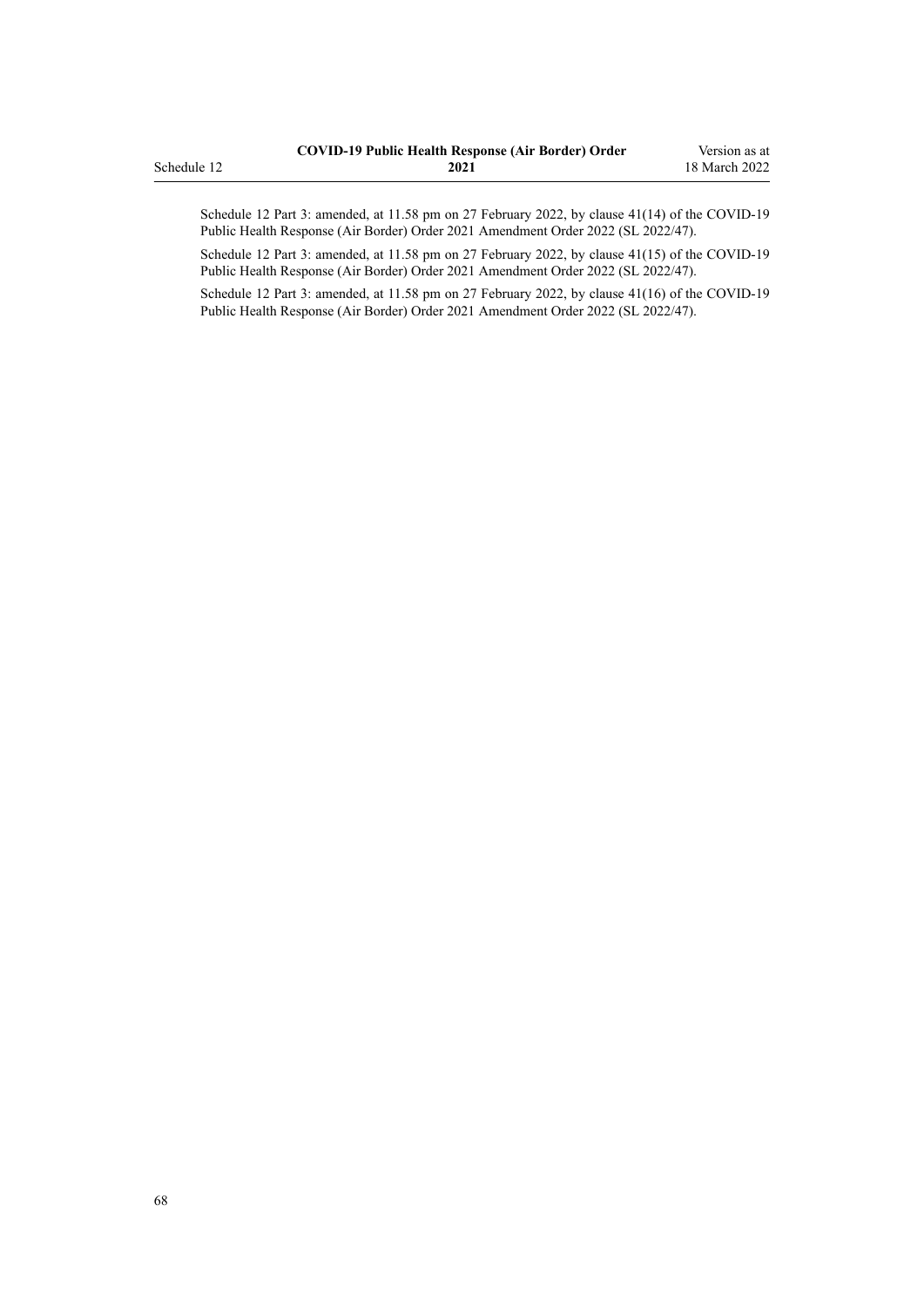## **Schedule 13 General travellers—C**

[cl 7](#page-9-0)

<span id="page-68-0"></span>Schedule 13 heading: amended, at 11.58 pm on 27 February 2022, by [clause 42\(1\)](http://legislation.govt.nz/pdflink.aspx?id=LMS650901) of the COVID-19 Public Health Response (Air Border) Order 2021 Amendment Order 2022 (SL 2022/47).

## **Part 1 Application of this schedule**

#### **1 Application of this schedule**

- (1) This schedule applies to a person if—
	- (a) they arrive in New Zealand by air; and
	- (b) during the specified 14-day period, they have been in a group 3 country; and
	- (c) none of the following applies to them:
		- (i) [Schedule 4](#page-38-0) (New Zealand-based aircrew members):
		- (ii) [Schedule 5](#page-40-0) (overseas-based aircrew members):
		- (iii) [Schedule 6](#page-44-0) (transit-only arrivals):
		- (iv) [Schedule 7](#page-46-0) (relevant workers):
		- (v) [Schedule 8](#page-53-0) (arrivals from Antarctica):
		- (vi) [Schedule 9](#page-55-0) (ship crew members arriving to join ship):
		- (vii) [Schedule 10](#page-57-0) (arrivals on aircraft turned back to New Zealand).
- (2) *[Revoked]*
- (3) For the purpose of this clause, a person has not been in a country if they were only a transit passenger in relation to that country.

Schedule 13 clause 1(1): replaced, at 11.58 pm on 27 February 2022, by [clause 42\(2\)](http://legislation.govt.nz/pdflink.aspx?id=LMS650901) of the COVID-19 Public Health Response (Air Border) Order 2021 Amendment Order 2022 (SL 2022/47).

Schedule 13 clause 1(2): revoked, at 11.58 pm on 27 February 2022, by [clause 42\(2\)](http://legislation.govt.nz/pdflink.aspx?id=LMS650901) of the COVID-19 Public Health Response (Air Border) Order 2021 Amendment Order 2022 (SL 2022/47).

#### **2 Part 2 of this schedule applies to New Zealand citizens and relevant family members**

[Part 2](#page-69-0) of this schedule specifies the COVID-19 provisions that apply to—

- (a) a New Zealand citizen who is entitled to enter New Zealand under [sec‐](http://legislation.govt.nz/pdflink.aspx?id=DLM1440595) [tion 13](http://legislation.govt.nz/pdflink.aspx?id=DLM1440595) of the Immigration Act 2009; or
- (b) a relevant family member of that New Zealand citizen arrives in New Zealand with that New Zealand citizen.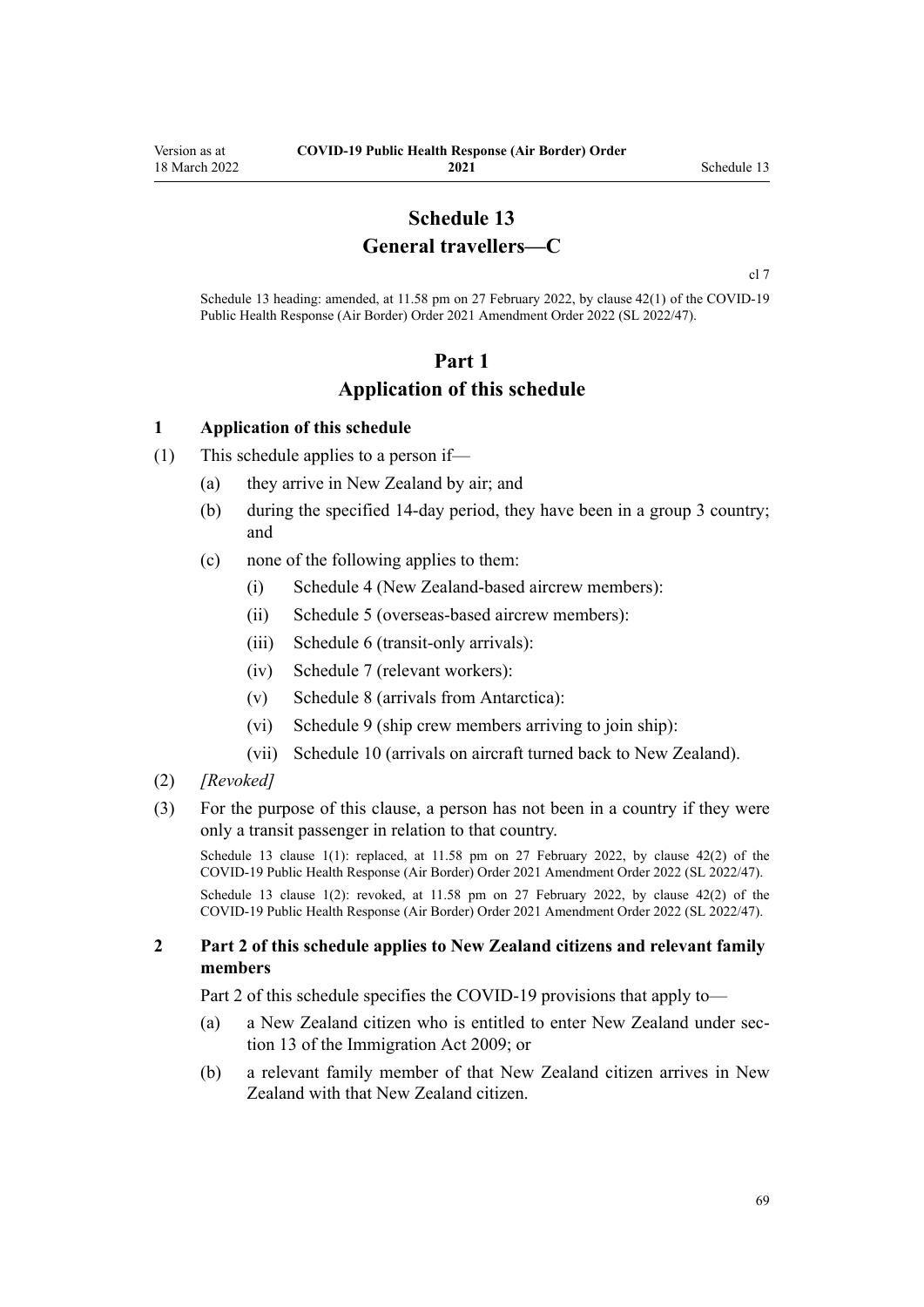## <span id="page-69-0"></span>**3 Part 3 of this schedule applies to other persons**

[Part 3](#page-70-0) of this schedule specifies the COVID-19 provisions that apply to any person other than a person described in [clause 2](#page-68-0) of this schedule.

## **Part 2 New Zealand citizens and relevant family members (C)**

Schedule 13 Part 2 heading: amended, at 11.58 pm on 27 February 2022, by [clause 42\(3\)](http://legislation.govt.nz/pdflink.aspx?id=LMS650901) of the COVID-19 Public Health Response (Air Border) Order 2021 Amendment Order 2022 (SL 2022/47).

| <b>Clause</b>    | <b>Brief description</b>                                                                                   | Modification                                                                                                                                                                                                                                                                          |
|------------------|------------------------------------------------------------------------------------------------------------|---------------------------------------------------------------------------------------------------------------------------------------------------------------------------------------------------------------------------------------------------------------------------------------|
|                  | Consequences                                                                                               |                                                                                                                                                                                                                                                                                       |
| cl 10            | Must enter managed isolation or<br>quarantine under Part 1 of Isolation and<br>Quarantine Order            | Clause 10 does not apply to the person if<br>they are under the age of 17 years and<br>arrive in New Zealand unaccompanied<br>by a relevant family member. Instead,<br>clause 9 applies to them and they must<br>self-isolate under Part 1D of the<br>Isolation and Quarantine Order. |
|                  | Conditions to satisfy before arrival                                                                       |                                                                                                                                                                                                                                                                                       |
| cl 14            | Must have pre-departure test for<br>COVID-19 or be excused by certificate<br>(unless under 2 years of age) |                                                                                                                                                                                                                                                                                       |
| cl <sub>15</sub> | Must have negative result from pre-<br>departure test for COVID-19 (or<br>certificate)                     |                                                                                                                                                                                                                                                                                       |
| cl 16            | Must not be waiting for test results                                                                       |                                                                                                                                                                                                                                                                                       |
| cl 16A           | Must not exhibit COVID-19 symptoms (or<br>must have certificate)                                           |                                                                                                                                                                                                                                                                                       |
| cl 17            | Must not be subject to public health<br>direction in another country                                       |                                                                                                                                                                                                                                                                                       |
| cl 18            | Must not have prematurely ended period of<br>isolation or quarantine                                       |                                                                                                                                                                                                                                                                                       |
| cl 21            | Must have confirmed allocation for<br>managed isolation or quarantine                                      |                                                                                                                                                                                                                                                                                       |
|                  | Conditions to satisfy before, on, or after arrival                                                         |                                                                                                                                                                                                                                                                                       |
| cl 28            | Must wear face covering in certain places<br>or circumstances                                              |                                                                                                                                                                                                                                                                                       |
| cl 29            | Must answer to authorised officers                                                                         |                                                                                                                                                                                                                                                                                       |
| $cl$ 30          | Must produce evidence of compliance with<br>COVID-19 provisions                                            |                                                                                                                                                                                                                                                                                       |
| $cl$ 31          | Must not provide false or misleading<br>information or evidence                                            |                                                                                                                                                                                                                                                                                       |
|                  | Conditions to satisfy on or after arrival                                                                  |                                                                                                                                                                                                                                                                                       |
| cl 32            | Must report for and undergo COVID-19<br>screening                                                          |                                                                                                                                                                                                                                                                                       |
| $cl$ 35          | Must comply with directions while<br>travelling to place of isolation or<br>quarantine or self-isolation   |                                                                                                                                                                                                                                                                                       |
| $cl$ 36          | Must maintain physical distancing                                                                          |                                                                                                                                                                                                                                                                                       |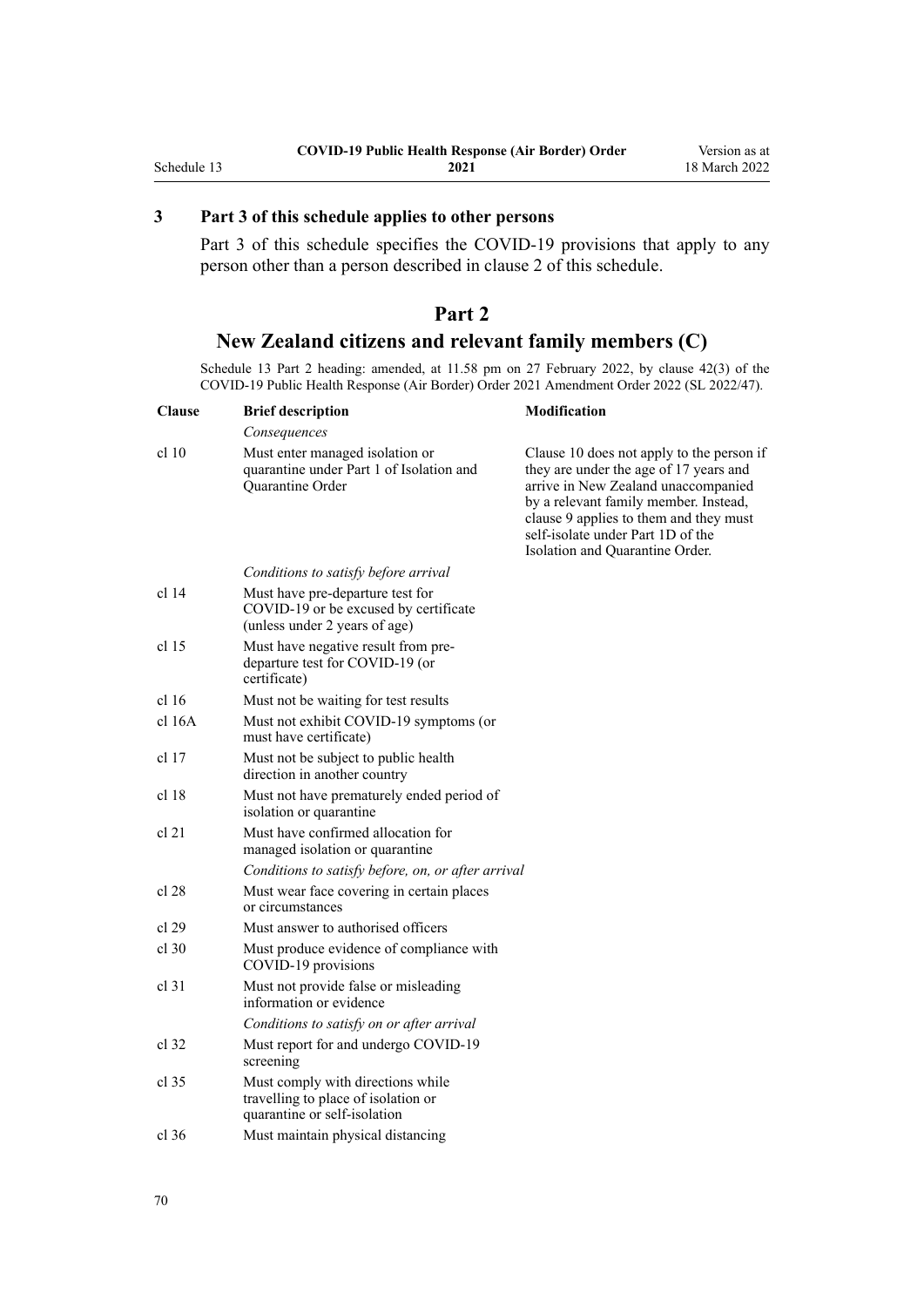<span id="page-70-0"></span>

| Version as at | <b>COVID-19 Public Health Response (Air Border) Order</b> |             |
|---------------|-----------------------------------------------------------|-------------|
| 18 March 2022 | 2021                                                      | Schedule 13 |

| <b>Clause</b> | <b>Brief description</b><br><b>Modification</b>                                                                                                                                      |  |
|---------------|--------------------------------------------------------------------------------------------------------------------------------------------------------------------------------------|--|
| cl 37         | Must wear personal protective equipment<br>as directed                                                                                                                               |  |
|               | <b>Breach of conditions</b>                                                                                                                                                          |  |
| cl 39         | Subpart 3 applies if person breaches<br>COVID-19 provision that applies to them                                                                                                      |  |
|               | Schedule 13 Part 2: amended, at 11.58 pm on 27 February 2022, by clause 42(4) of the COVID-19<br>Public Health Response (Air Border) Order 2021 Amendment Order 2022 (SL 2022/47).   |  |
|               | Schedule 13 Part 2: amended, at 11.58 pm on 27 February 2022, by clause 42(5) of the COVID-19<br>Public Health Response (Air Border) Order 2021 Amendment Order 2022 (SL 2022/47).   |  |
|               | Schedule 13 Part 2: amended, at 11.58 pm on 27 February 2022, by clause $42(6)$ of the COVID-19<br>Public Health Response (Air Border) Order 2021 Amendment Order 2022 (SL 2022/47). |  |
|               | Schodule 12 Dext 2; emended at 11.59 nm on 27 Echrician 2022, by clause $42(7)$ of the COVID 10                                                                                      |  |

Schedule 13 Part 2: amended, at 11.58 pm on 27 February 2022, by [clause 42\(7\)](http://legislation.govt.nz/pdflink.aspx?id=LMS650901) of the COVID-19 Public Health Response (Air Border) Order 2021 Amendment Order 2022 (SL 2022/47).

Schedule 13 Part 2: amended, at 11.58 pm on 27 February 2022, by [clause 42\(8\)](http://legislation.govt.nz/pdflink.aspx?id=LMS650901) of the COVID-19 Public Health Response (Air Border) Order 2021 Amendment Order 2022 (SL 2022/47).

Schedule 13 Part 2: amended, at 11.58 pm on 27 February 2022, by [clause 42\(9\)](http://legislation.govt.nz/pdflink.aspx?id=LMS650901) of the COVID-19 Public Health Response (Air Border) Order 2021 Amendment Order 2022 (SL 2022/47).

## **Part 3**

## **Persons other than New Zealand citizens and relevant family members (C)**

Schedule 13 Part 3 heading: amended, at 11.58 pm on 27 February 2022, by [clause 42\(10\)](http://legislation.govt.nz/pdflink.aspx?id=LMS650901) of the COVID-19 Public Health Response (Air Border) Order 2021 Amendment Order 2022 (SL 2022/47).

| <b>Clause</b> | <b>Brief description</b>       |  |  |
|---------------|--------------------------------|--|--|
|               | Consequences                   |  |  |
| $cl$ 11       | Must not arrive in New Zealand |  |  |
|               | <b>Breach of conditions</b>    |  |  |
|               |                                |  |  |

[cl 39](#page-22-0) [Subpart 3](#page-22-0) applies if person breaches COVID-19 provision that applies to them

#### **Clause Brief description Modification**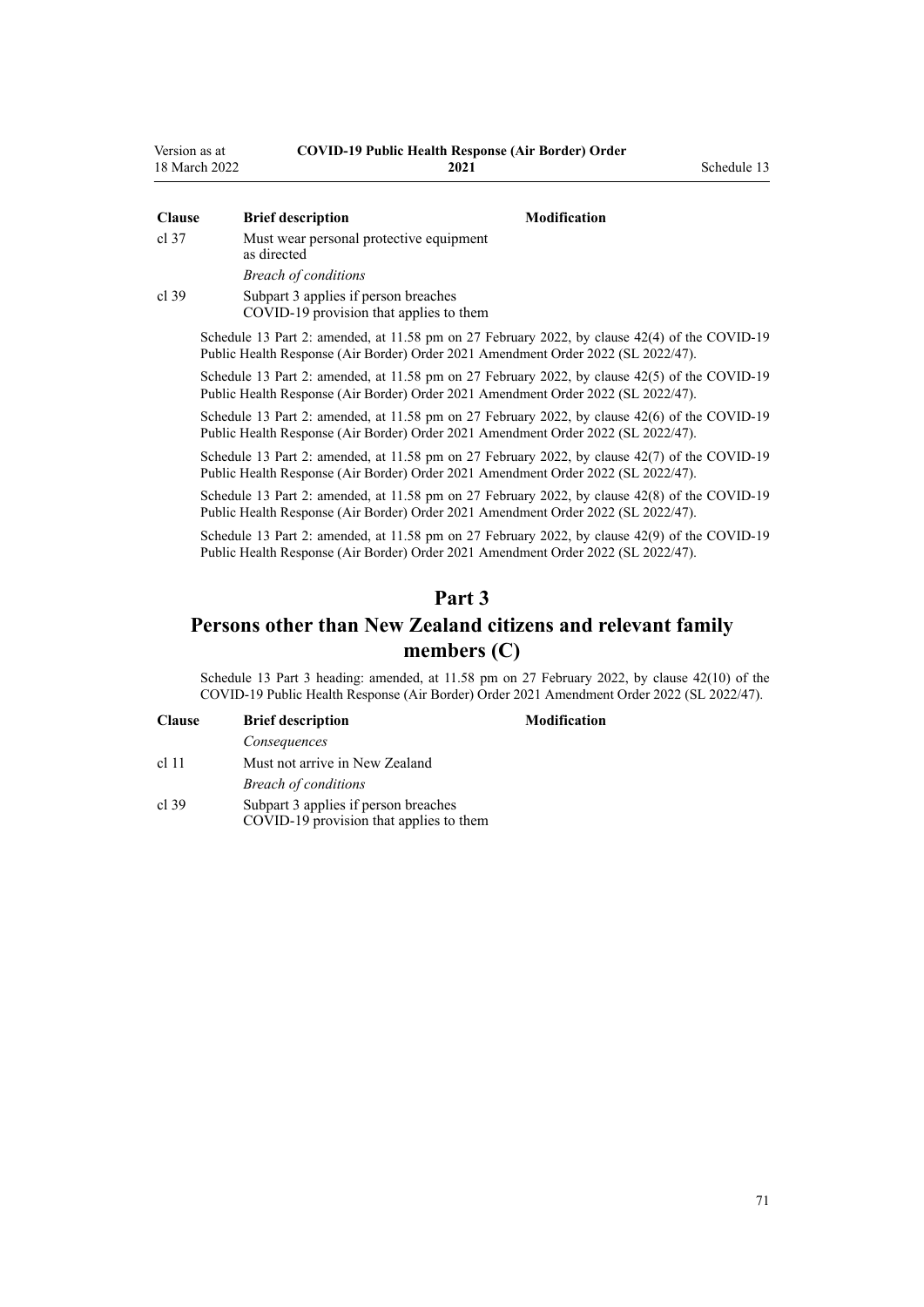## **Schedule 14 General travellers—Z**

[cl 7](#page-9-0)

Schedule 14 heading: replaced, at 11.58 pm on 27 February 2022, by [clause 43\(1\)](http://legislation.govt.nz/pdflink.aspx?id=LMS650909) of the COVID-19 Public Health Response (Air Border) Order 2021 Amendment Order 2022 (SL 2022/47).

# **Part 1 Application**

#### **1 Application of this schedule**

This schedule applies to a person if—

- (a) no other COVID-19 border requirements schedule applies to them; and
- (b) they arrive in New Zealand by air.

Schedule 14 clause 1: amended, at 11.58 pm on 27 February 2022, by [clause 43\(2\)](http://legislation.govt.nz/pdflink.aspx?id=LMS650909) of the COVID-19 Public Health Response (Air Border) Order 2021 Amendment Order 2022 (SL 2022/47).

#### **2 Part 2 of this schedule applies to New Zealand citizens and relevant family members**

Part 2 of this schedule specifies the COVID-19 provisions that apply to a New Zealand citizen who is entitled to enter New Zealand under [section 13](http://legislation.govt.nz/pdflink.aspx?id=DLM1440595) of the Immigration Act 2009.

#### **3 Part 3 of this schedule applies to other persons**

[Part 3](#page-73-0) of this schedule specifies the COVID-19 provisions that apply to any person other than a person described in clause 2 of this schedule.

## **Part 2**

#### **New Zealand citizens and relevant family members (Z)**

Schedule 14 Part 2 heading: amended, at 11.58 pm on 27 February 2022, by [clause 43\(6\)](http://legislation.govt.nz/pdflink.aspx?id=LMS650909) of the COVID-19 Public Health Response (Air Border) Order 2021 Amendment Order 2022 (SL 2022/47).

| <b>Clause</b> | <b>Brief description</b>            | <b>Modification</b> |                                                                                                                                                                                           |
|---------------|-------------------------------------|---------------------|-------------------------------------------------------------------------------------------------------------------------------------------------------------------------------------------|
|               | Consequences                        |                     |                                                                                                                                                                                           |
| cl 8          | No isolation or quarantine required | (1)                 | After the person arrives in New<br>Zealand, they must undergo<br>testing for COVID-19 in<br>accordance with the COVID-19<br>Public Health Response (Testing)<br>for COVID-19) Order 2022. |
|               |                                     | 71                  | The chief executive of the                                                                                                                                                                |

(2) The chief executive of the Ministry of Business, Innovation, and Employment may, at the request of the person or someone acting on their behalf, authorise that the person be isolated or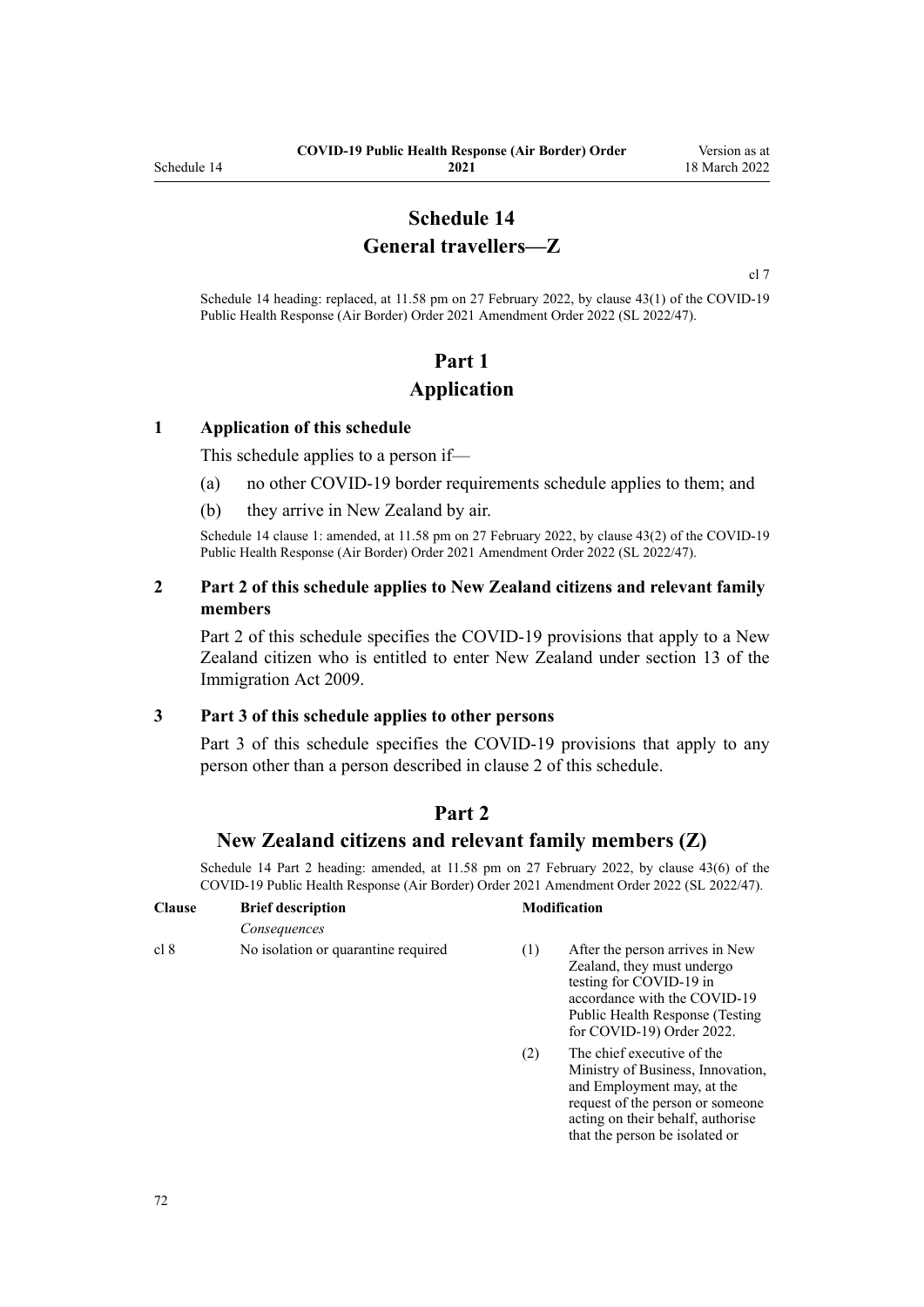| Version as at<br>18 March 2022 | <b>COVID-19 Public Health Response (Air Border) Order</b><br>2021                                          | Schedule 14                                                                                                                                                                        |
|--------------------------------|------------------------------------------------------------------------------------------------------------|------------------------------------------------------------------------------------------------------------------------------------------------------------------------------------|
| <b>Clause</b>                  | <b>Brief description</b>                                                                                   | Modification<br>quarantined in accordance with<br>Part 1 of the Isolation and<br>Quarantine Order, in which case<br>paragraph (1) does not apply to<br>them during their period of |
|                                | Conditions to satisfy before arrival                                                                       | isolation or quarantine.                                                                                                                                                           |
| cl <sub>12</sub>               | Must have traveller pass                                                                                   |                                                                                                                                                                                    |
| cl 13                          | Must be vaccinated or be excused by<br>certificate (unless under 17 years of age)                          | See clause 13(2), which allows certain<br>persons, including New Zealand citizens,<br>to arrive in New Zealand without being<br>vaccinated.                                        |
| cl 14                          | Must have pre-departure test for COVID-19<br>or be excused by certificate (unless under 2<br>years of age) |                                                                                                                                                                                    |
| cl <sub>15</sub>               | Must have negative result from pre-<br>departure test for COVID-19 (or certificate)                        |                                                                                                                                                                                    |
| cl <sub>16</sub>               | Must not be waiting for test results                                                                       |                                                                                                                                                                                    |
| $cl$ 16A                       | Must not exhibit COVID-19 symptoms (or<br>must have certificate)                                           |                                                                                                                                                                                    |
| cl 17                          | Must not be subject to public health<br>direction in another country                                       |                                                                                                                                                                                    |
| cl 18                          | Must not have prematurely ended period of<br>isolation or quarantine                                       |                                                                                                                                                                                    |
|                                | Conditions to satisfy before, on, or after arrival                                                         |                                                                                                                                                                                    |
| cl 23                          | Must make traveller declaration at certain<br>times                                                        |                                                                                                                                                                                    |
| cl 24                          | Must provide, at certain times, information<br>necessary to support public health response<br>to COVID-19  |                                                                                                                                                                                    |
| cl 28                          | Must wear face covering in certain places or<br>circumstances                                              |                                                                                                                                                                                    |
| cl 29                          | Must answer to authorised officers                                                                         |                                                                                                                                                                                    |
| cl 30                          | Must produce evidence of compliance with<br>COVID-19 provisions                                            |                                                                                                                                                                                    |
| cl <sub>31</sub>               | Must not provide false or misleading<br>information or evidence                                            |                                                                                                                                                                                    |
|                                | Conditions to satisfy on or after arrival                                                                  |                                                                                                                                                                                    |
| cl 35                          | Must comply with directions while<br>travelling to place of isolation or quarantine<br>or self-isolation   |                                                                                                                                                                                    |
| $cl$ 36                        | Must maintain physical distancing                                                                          |                                                                                                                                                                                    |
| $cl$ 37                        | Must wear personal protective equipment as<br>directed                                                     |                                                                                                                                                                                    |
|                                | <b>Breach of conditions</b>                                                                                |                                                                                                                                                                                    |
| $cl$ 39                        | Subpart 3 applies if person breaches<br>COVID-19 provision that applies to them                            |                                                                                                                                                                                    |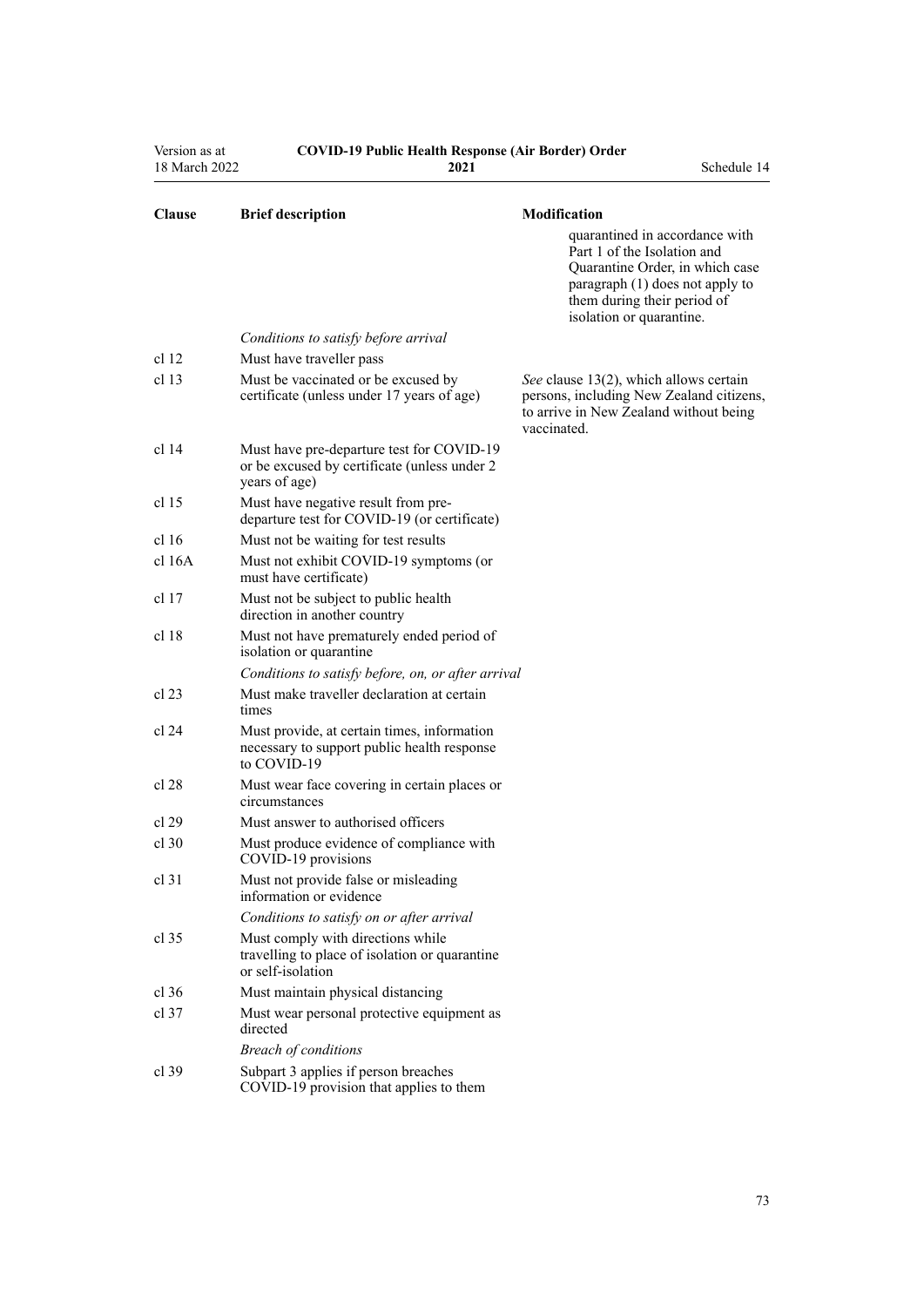Schedule 14 Part 2: amended, at 11.59 pm on 18 March 2022, by [clause 9\(1\)](http://legislation.govt.nz/pdflink.aspx?id=LMS664439) of the COVID-19 Public Health Response (Air Border) Amendment Order (No 2) 2022 (SL 2022/75).

Schedule 14 Part 2: amended, at 11.59 pm on 18 March 2022, by [clause 9\(2\)](http://legislation.govt.nz/pdflink.aspx?id=LMS664439) of the COVID-19 Public Health Response (Air Border) Amendment Order (No 2) 2022 (SL 2022/75).

Schedule 14 Part 2: amended, at 11.59 pm on 4 March 2022, by [clause 15\(2\)](http://legislation.govt.nz/pdflink.aspx?id=LMS653815) of the COVID-19 Public Health Response (Air Border) Amendment Order 2022 (SL 2022/49).

Schedule 14 Part 2: amended, at 11.59 pm on 4 March 2022, by [clause 15\(3\)](http://legislation.govt.nz/pdflink.aspx?id=LMS653815) of the COVID-19 Public Health Response (Air Border) Amendment Order 2022 (SL 2022/49).

Schedule 14 Part 2: amended, at 11.59 pm on 4 March 2022, by [clause 15\(4\)](http://legislation.govt.nz/pdflink.aspx?id=LMS653815) of the COVID-19 Public Health Response (Air Border) Amendment Order 2022 (SL 2022/49).

Schedule 14 Part 2: amended, at 11.59 pm on 4 March 2022, by [clause 15\(5\)](http://legislation.govt.nz/pdflink.aspx?id=LMS653815) of the COVID-19 Public Health Response (Air Border) Amendment Order 2022 (SL 2022/49).

Schedule 14 Part 2: amended, at 11.59 pm on 4 March 2022, by [clause 15\(6\)](http://legislation.govt.nz/pdflink.aspx?id=LMS653815) of the COVID-19 Public Health Response (Air Border) Amendment Order 2022 (SL 2022/49).

Schedule 14 Part 2: amended, at 11.58 pm on 27 February 2022, by [clause 43\(4\)](http://legislation.govt.nz/pdflink.aspx?id=LMS650909) of the COVID-19 Public Health Response (Air Border) Order 2021 Amendment Order 2022 (SL 2022/47).

Schedule 14 Part 2: amended, at 11.58 pm on 27 February 2022, by [clause 43\(5\)](http://legislation.govt.nz/pdflink.aspx?id=LMS650909) of the COVID-19 Public Health Response (Air Border) Order 2021 Amendment Order 2022 (SL 2022/47).

Schedule 14 Part 2: amended, at 11.58 pm on 27 February 2022, by [clause 43\(7\)](http://legislation.govt.nz/pdflink.aspx?id=LMS650909) of the COVID-19 Public Health Response (Air Border) Order 2021 Amendment Order 2022 (SL 2022/47).

Schedule 14 Part 2: amended, at 11.58 pm on 27 February 2022, by [clause 43\(8\)](http://legislation.govt.nz/pdflink.aspx?id=LMS650909) of the COVID-19 Public Health Response (Air Border) Order 2021 Amendment Order 2022 (SL 2022/47).

# **Part 3**

# **Persons other than New Zealand citizens and relevant family members (Z)**

Schedule 14 Part 3 heading: amended, at 11.58 pm on 27 February 2022, by [clause 43\(9\)](http://legislation.govt.nz/pdflink.aspx?id=LMS650909) of the COVID-19 Public Health Response (Air Border) Order 2021 Amendment Order 2022 (SL 2022/47).

| <b>Clause</b> | <b>Brief description</b>            | <b>Modification</b> |                                                                                                                                                             |
|---------------|-------------------------------------|---------------------|-------------------------------------------------------------------------------------------------------------------------------------------------------------|
|               | Consequences                        |                     |                                                                                                                                                             |
| cl 8          | No isolation or quarantine required | (1)                 | After the person arrives in New<br>Zealand, they must undergo<br>testing for COVID-19 in<br>accordance with the COVID-19<br>Public Health Response (Testing |

(2) The chief executive of the Ministry of Business, Innovation, and Employment may, at the request of the person or someone acting on their behalf, authorise that the person be isolated or quarantined in accordance with [Part 1](http://legislation.govt.nz/pdflink.aspx?id=LMS401726) of the Isolation and Quarantine Order, in which case paragraph (1) does not apply to them during their period of isolation or quarantine.

[for COVID-19\) Order 2022.](http://legislation.govt.nz/pdflink.aspx?id=LMS653602)

*Conditions to satisfy before arrival*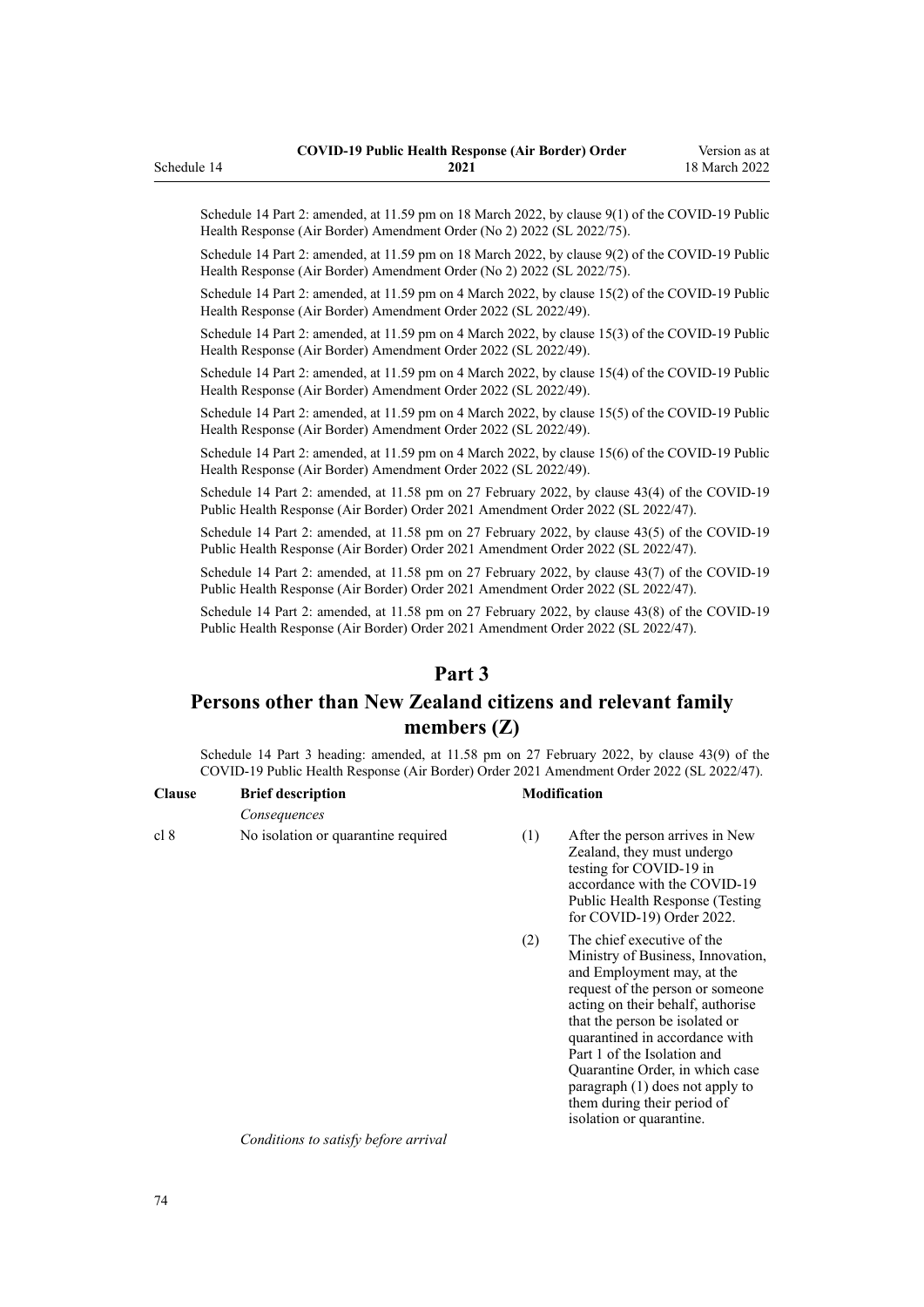| Version as at<br>18 March 2022 | <b>COVID-19 Public Health Response (Air Border) Order</b><br>2021                                          | Schedule 14                                                                                                                                                                                    |
|--------------------------------|------------------------------------------------------------------------------------------------------------|------------------------------------------------------------------------------------------------------------------------------------------------------------------------------------------------|
| <b>Clause</b>                  | <b>Brief description</b>                                                                                   | <b>Modification</b>                                                                                                                                                                            |
| cl 12                          | Must have traveller pass                                                                                   |                                                                                                                                                                                                |
| cl <sub>13</sub>               | Must be vaccinated or be excused by<br>certificate (unless under 17 years of age)                          | See clause 13(2) which allows certain<br>persons, including certain refugees and<br>their family members and citizens of<br>Afghanistan, to arrive in New Zealand<br>without being vaccinated. |
| cl 14                          | Must have pre-departure test for COVID-19<br>or be excused by certificate (unless under 2<br>years of age) |                                                                                                                                                                                                |
| cl 15                          | Must have negative result from pre-<br>departure test for COVID-19 (or certificate)                        |                                                                                                                                                                                                |
| cl 16                          | Must not be waiting for test results                                                                       |                                                                                                                                                                                                |
| cl 16A                         | Must not exhibit COVID-19 symptoms (or<br>must have certificate)                                           |                                                                                                                                                                                                |
| cl 17                          | Must not be subject to public health<br>direction in another country                                       |                                                                                                                                                                                                |
| cl 18                          | Must not have prematurely ended period of<br>isolation or quarantine                                       |                                                                                                                                                                                                |
|                                | Conditions to satisfy before, on, or after arrival                                                         |                                                                                                                                                                                                |
| cl 23                          | Must make traveller declaration at certain<br>times                                                        |                                                                                                                                                                                                |
| cl 24                          | Must provide, at certain times, information<br>necessary to support public health response<br>to COVID-19  |                                                                                                                                                                                                |
| cl 28                          | Must wear face covering in certain places or<br>circumstances                                              |                                                                                                                                                                                                |
| cl 29                          | Must answer to authorised officers                                                                         |                                                                                                                                                                                                |
| $cl$ 30                        | Must produce evidence of compliance with<br>COVID-19 provisions                                            |                                                                                                                                                                                                |
| $cl$ 31                        | Must not provide false or misleading<br>information or evidence                                            |                                                                                                                                                                                                |
|                                | Conditions to satisfy on or after arrival                                                                  |                                                                                                                                                                                                |
| cl 35                          | Must comply with directions while<br>travelling to place of isolation or quarantine<br>or self-isolation   |                                                                                                                                                                                                |
| $cl$ 36                        | Must maintain physical distancing                                                                          |                                                                                                                                                                                                |
| $cl$ 37                        | Must wear personal protective equipment as<br>directed                                                     |                                                                                                                                                                                                |
|                                | <b>Breach of conditions</b>                                                                                |                                                                                                                                                                                                |
| $cl$ 39                        | Subpart 3 applies if person breaches<br>COVID-19 provision that applies to them                            |                                                                                                                                                                                                |
|                                | Schedule 14 Part 3: amended at 11.59 nm on 18 March 2022, by clause $9(3)$ of the COVID-19 Public          |                                                                                                                                                                                                |

ule 14 Part 3: amended, at 11.59 pm on 18 March 2022, by [clause 9\(3\)](http://legislation.govt.nz/pdflink.aspx?id=LMS664439) of the COVID-19 Public Health Response (Air Border) Amendment Order (No 2) 2022 (SL 2022/75).

Schedule 14 Part 3: amended, at 11.59 pm on 18 March 2022, by [clause 9\(4\)](http://legislation.govt.nz/pdflink.aspx?id=LMS664439) of the COVID-19 Public Health Response (Air Border) Amendment Order (No 2) 2022 (SL 2022/75).

Schedule 14 Part 3: amended, at 11.59 pm on 4 March 2022, by [clause 15\(8\)](http://legislation.govt.nz/pdflink.aspx?id=LMS653815) of the COVID-19 Public Health Response (Air Border) Amendment Order 2022 (SL 2022/49).

Schedule 14 Part 3: amended, at 11.59 pm on 4 March 2022, by [clause 15\(9\)](http://legislation.govt.nz/pdflink.aspx?id=LMS653815) of the COVID-19 Public Health Response (Air Border) Amendment Order 2022 (SL 2022/49).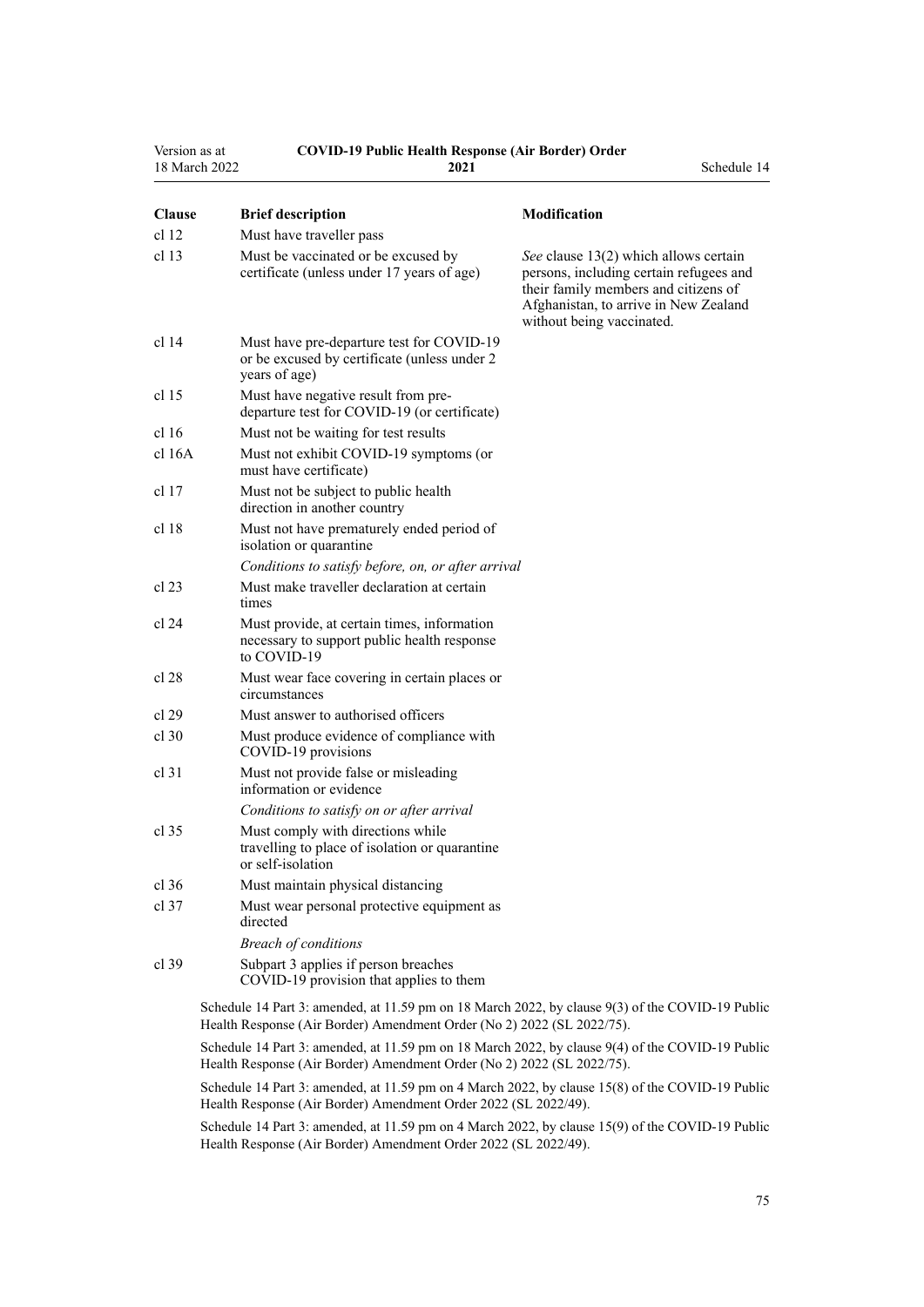Schedule 14 Part 3: amended, at 11.59 pm on 4 March 2022, by [clause 15\(10\)](http://legislation.govt.nz/pdflink.aspx?id=LMS653815) of the COVID-19 Public Health Response (Air Border) Amendment Order 2022 (SL 2022/49).

Schedule 14 Part 3: amended, at 11.59 pm on 4 March 2022, by [clause 15\(11\)](http://legislation.govt.nz/pdflink.aspx?id=LMS653815) of the COVID-19 Public Health Response (Air Border) Amendment Order 2022 (SL 2022/49).

Schedule 14 Part 3: amended, at 11.59 pm on 4 March 2022, by [clause 15\(12\)](http://legislation.govt.nz/pdflink.aspx?id=LMS653815) of the COVID-19 Pub‐ lic Health Response (Air Border) Amendment Order 2022 (SL 2022/49).

Schedule 14 Part 3: amended, at 11.59 pm on 4 March 2022, by [clause 15\(13\)](http://legislation.govt.nz/pdflink.aspx?id=LMS653815) of the COVID-19 Public Health Response (Air Border) Amendment Order 2022 (SL 2022/49).

Schedule 14 Part 3: amended, at 11.58 pm on 27 February 2022, by [clause 43\(11\)](http://legislation.govt.nz/pdflink.aspx?id=LMS650909) of the COVID-19 Public Health Response (Air Border) Order 2021 Amendment Order 2022 (SL 2022/47).

Schedule 14 Part 3: amended, at 11.58 pm on 27 February 2022, by [clause 43\(12\)](http://legislation.govt.nz/pdflink.aspx?id=LMS650909) of the COVID-19 Public Health Response (Air Border) Order 2021 Amendment Order 2022 (SL 2022/47).

Schedule 14 Part 3: amended, at 11.58 pm on 27 February 2022, by [clause 43\(13\)](http://legislation.govt.nz/pdflink.aspx?id=LMS650909) of the COVID-19 Public Health Response (Air Border) Order 2021 Amendment Order 2022 (SL 2022/47).

Schedule 14 Part 3: amended, at 11.58 pm on 27 February 2022, by [clause 43\(14\)](http://legislation.govt.nz/pdflink.aspx?id=LMS650909) of the COVID-19 Public Health Response (Air Border) Order 2021 Amendment Order 2022 (SL 2022/47).

# Schedule 14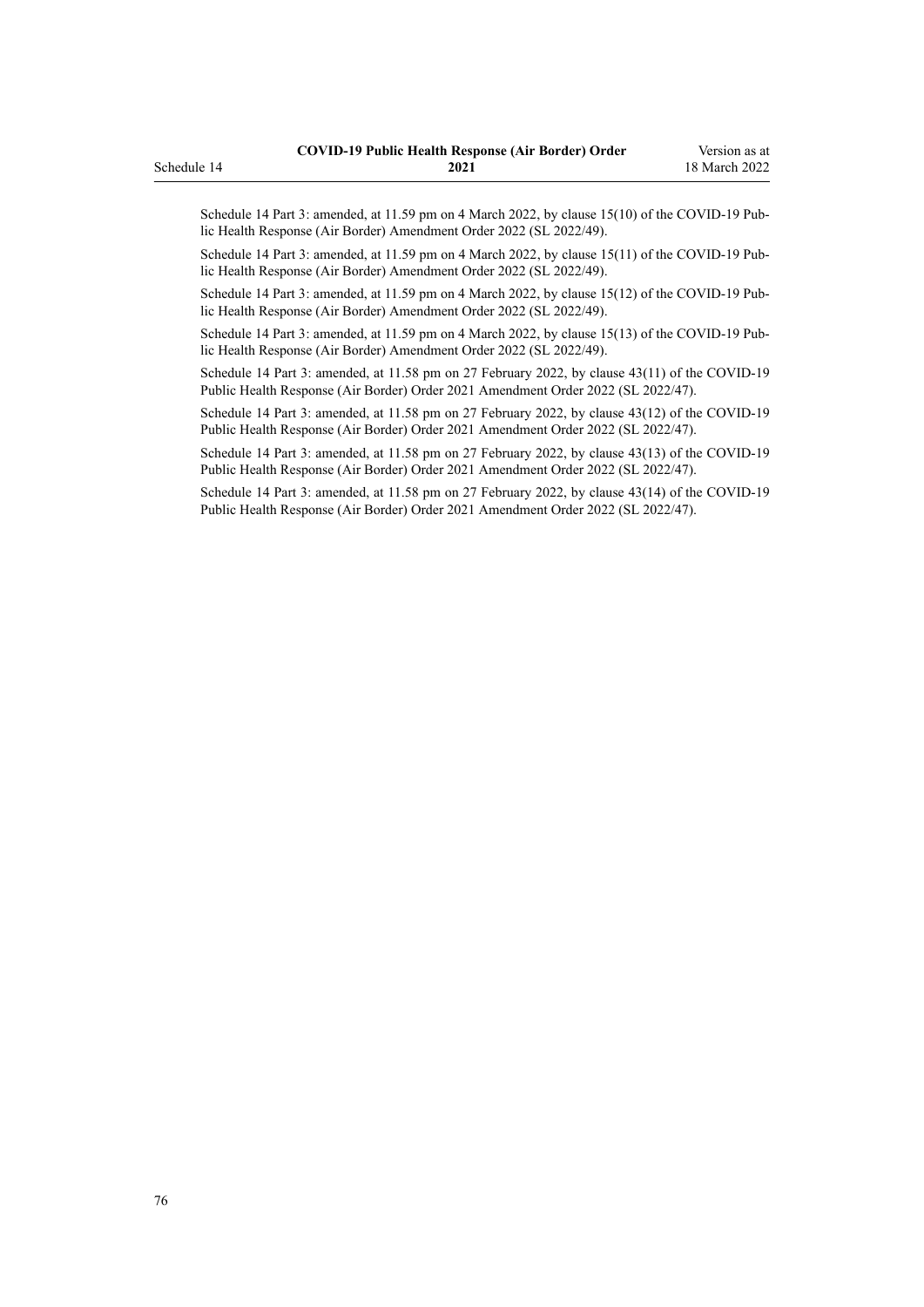# **Schedule 15 Key safety standards**

[cls 22,](#page-16-0) [38](#page-22-0)

### **Contents**

|   |                                                                            | Page |
|---|----------------------------------------------------------------------------|------|
|   | Interpretation                                                             | 77   |
|   | Must maintain physical distancing                                          | 77   |
|   | Must wear personal protective equipment                                    | 78   |
| 4 | Must remain airside in lay-over country unless staying in<br>accommodation | 78   |
|   | Must limit activities and contacts in lay-over country                     | 78   |

### **1 Interpretation**

In this schedule,—

**associate**,—

- (a) of an aircrew member, means another aircrew member:
- (b) of a relevant worker who is a medical attendant, means another person who—
	- (i) is working with the relevant worker as a medical attendant; or
	- (ii) is working to support the relevant worker and the medical trans‐ fer:
- (c) of a relevant worker who is a Police escort, means another person who is a constable (as defined in [section 4](http://legislation.govt.nz/pdflink.aspx?id=DLM1102132) of the Policing Act 2008) or is work‐ ing to support the New Zealand Police

#### **lay-over country**,—

- (a) in relation to a relevant worker or a New Zealand-based aircrew mem‐ ber, means any country outside New Zealand:
- (b) in relation to an overseas-based aircrew member, means New Zealand.

Schedule 15 clause 1 **lay-over country** paragraph (b): amended, at 11.58 pm on 16 January 2022, by [clause 24](http://legislation.govt.nz/pdflink.aspx?id=LMS629308) of the COVID-19 Public Health Response (Air Border and Isolation and Quarantine) Amendment Order 2022 (SL 2022/2).

### **2 Must maintain physical distancing**

A person must maintain physical distancing from all other persons (to the greatest extent practicable) other than—

- (a) anyone on an aircraft on which the person is travelling; and
- (b) the person's associates; and
- (c) other persons during the course of the person's work; and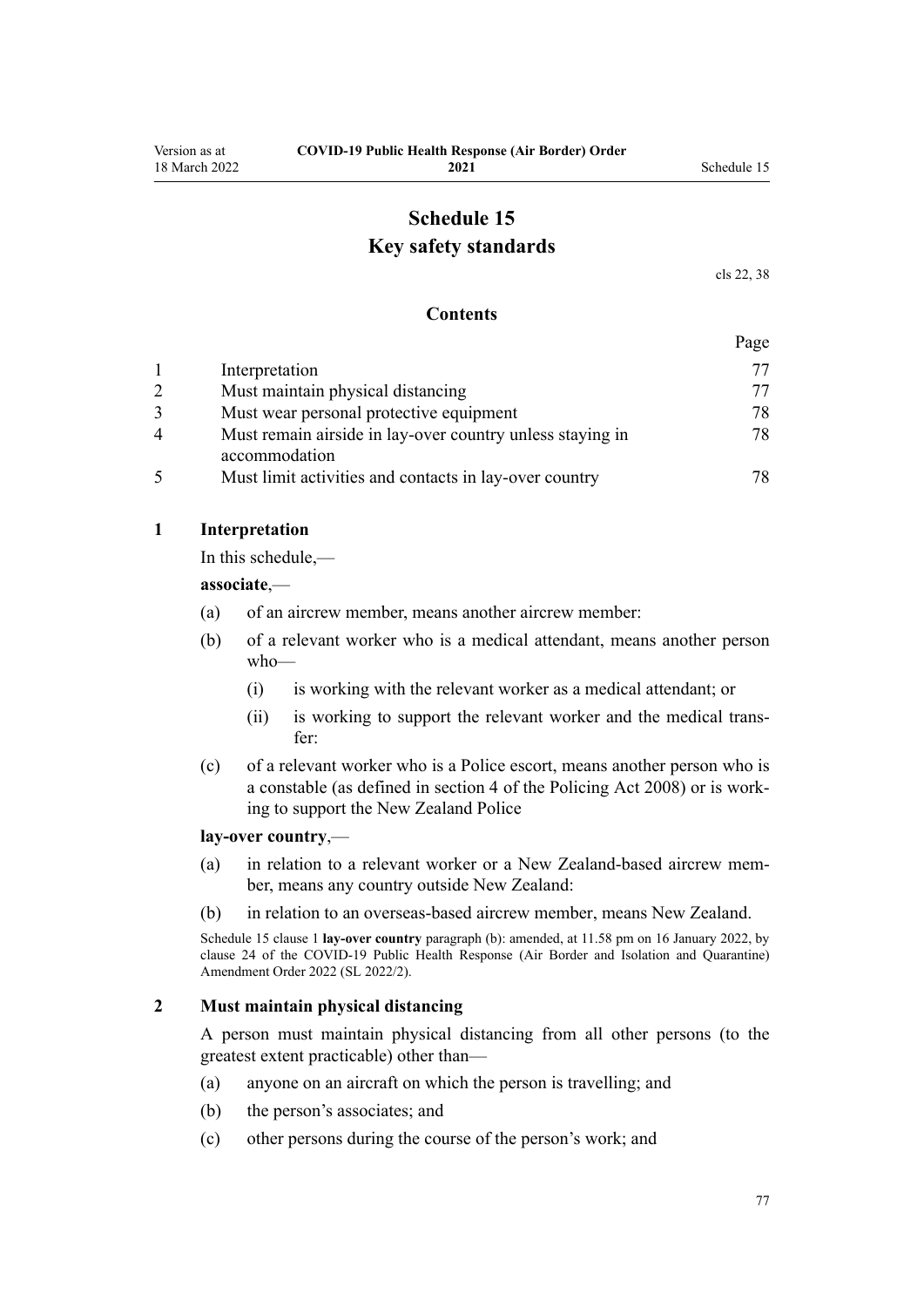(d) vaccinated people they know personally.

# **3 Must wear personal protective equipment**

<span id="page-77-0"></span>Schedule 15

- (1) A person must wear personal protective equipment at all times (to the greatest extent reasonably practicable), unless an exception applies to them under this clause.
- (2) An exception applies to a person while they are in any of the following places at any accommodation where they are staying:
	- (a) the person's allocated room:
	- (b) the allocated rooms of the person's associates:
	- (c) a dedicated relaxation area.
- (3) An exception applies to an aircrew member while they are in any of the follow‐ ing places:
	- (a) the cockpit of an aircraft:
	- (b) a place on an aircraft that is set aside for operating crew to rest, or take breaks, away from passengers:
	- (c) an aircraft on which the only other persons are—
		- (i) the pilot or co-pilot of the aircraft; and
		- (ii) the person's associates.
- (4) In this clause, **dedicated relaxation area** means any place—
	- (a) while it is set aside for the exclusive use of the person and their associates; but
	- (b) that is not a restaurant, cafe, bar, or shared exercise facility (such as a swimming pool or gym).

## **4 Must remain airside in lay-over country unless staying in accommodation**

- (1) A person who arrives in a lay-over country by air must, until they depart from that country, remain on the airside of—
	- (a) the airport at which they arrive in that country; and
	- (b) any other airport through which they transit in that country.
- (2) However, this clause does not apply if, before departing from that country, the person is staying in any accommodation that is not on the airside of an airport.

## **5 Must limit activities and contacts in lay-over country**

- (1) A person must not, while in a lay-over country, do any of the following unless they are alone or with other persons who are associates or vaccinated people they know personally (and no other persons):
	- (a) exercise, socialise, or dine outdoors:
	- (b) socialise or dine indoors at a place that—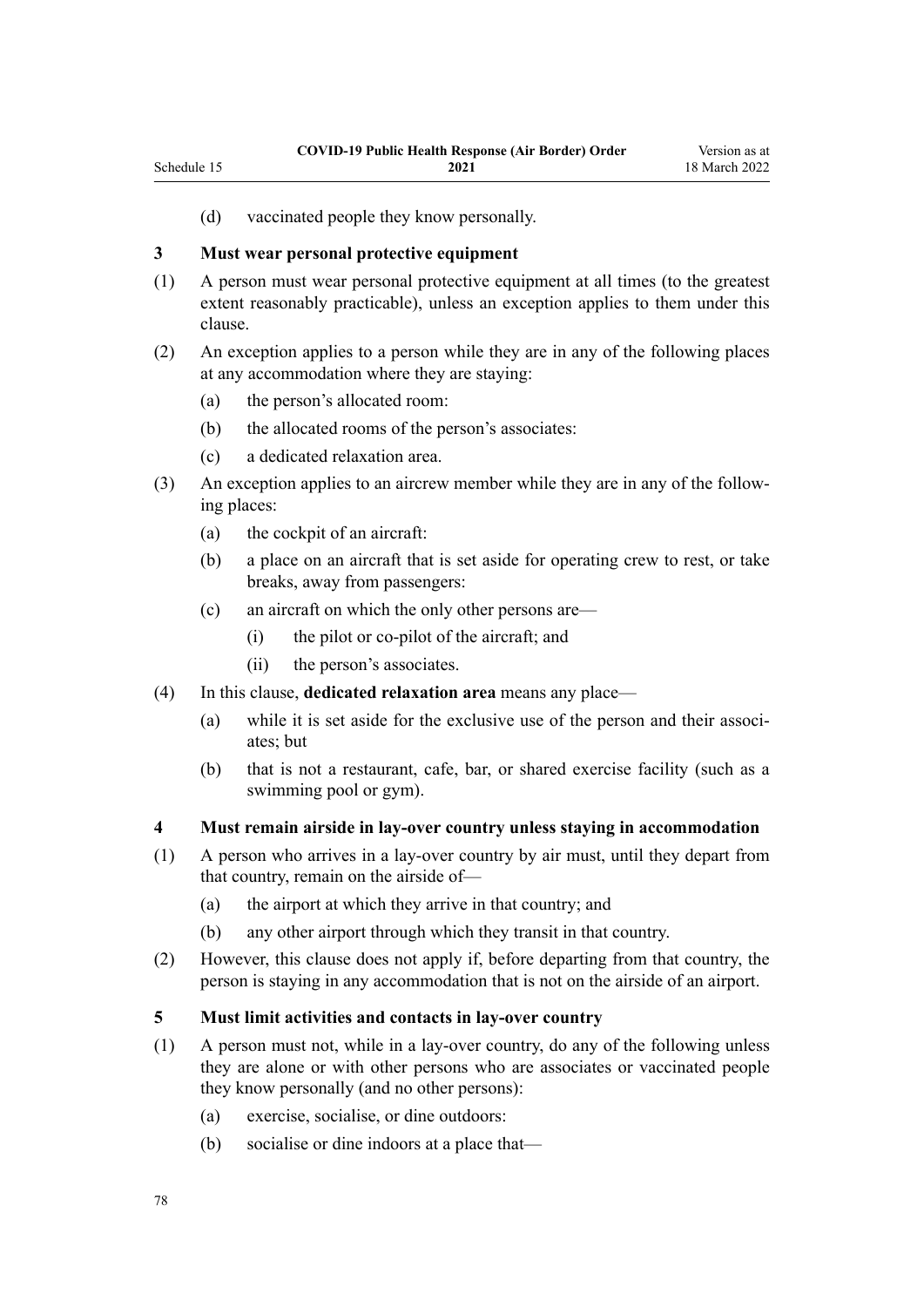- (i) requires evidence that visitors are vaccinated; or
- (ii) accommodates no more than 50 visitors:
- (c) shop at retail stores, including to collect food:
- (d) travel to or from places using private transportation.
- (2) A person must not exercise indoors at a place, including with their associates, unless the place requires evidence that visitors are vaccinated.
- (3) A person must not exercise indoors with anyone other than their associates.
- (4) A person must not, while at any accommodation where they are staying in a lay-over country, permit any other person to enter their allocated room except—
	- (a) their associates; and
	- (b) a person entering for medical, emergency, or law enforcement purposes.

Dated at Wellington this 21st day of December 2021.

Hon Chris Hipkins, Minister for COVID-19 Response.

Issued under the authority of the [Legislation Act 2019](http://legislation.govt.nz/pdflink.aspx?id=DLM7298104). Date of notification in *Gazette*: 21 December 2021.